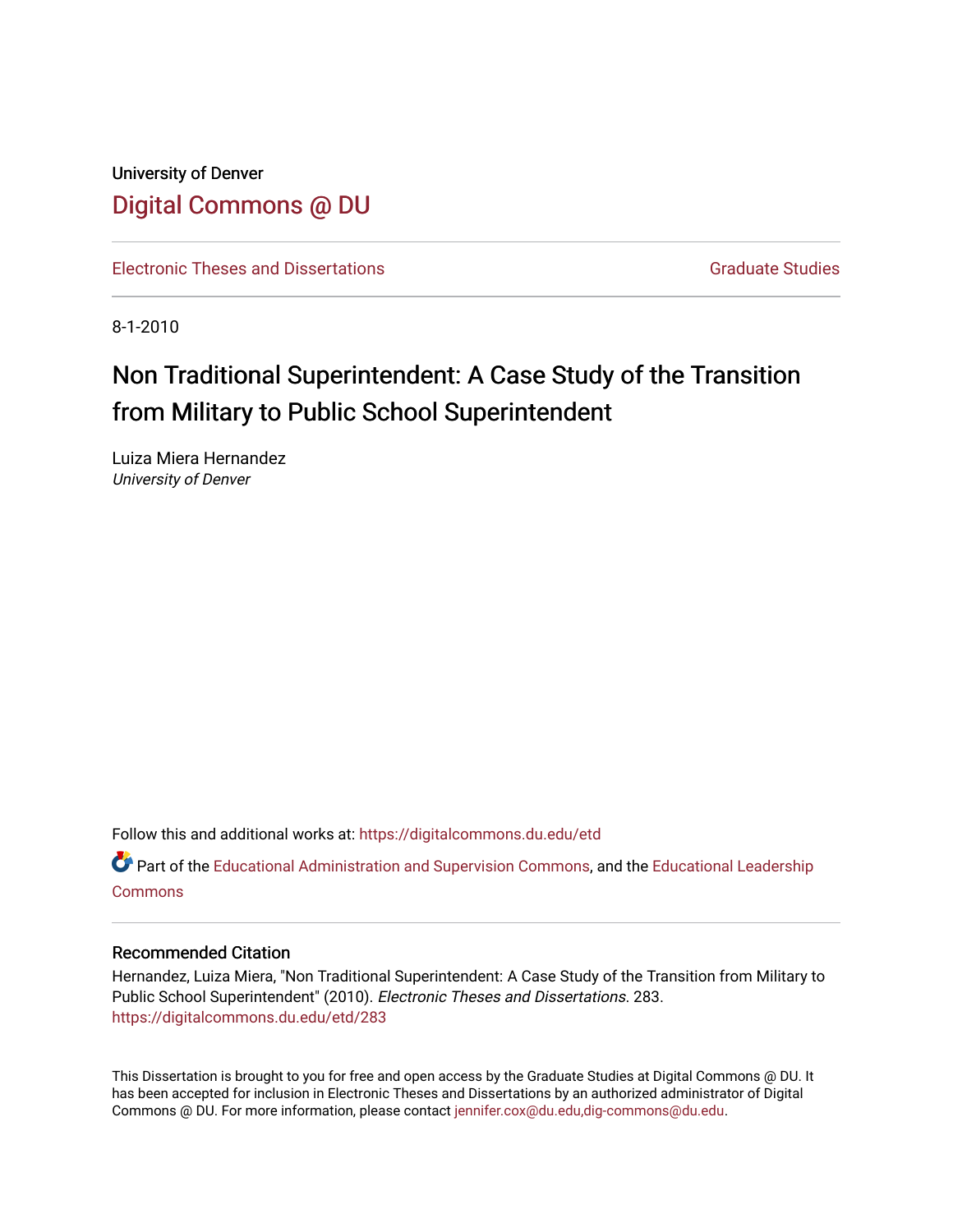# NON TRADITIONAL SUPERINTENDENT: A CASE STUDY OF THE TRANSITION FROM MILITARY TO PUBLIC SCHOOL SUPERINTENDENT

A Dissertation

 $\frac{1}{2}$ 

Presented to

the Morgridge College of Education

University of Denver

In Partial Fulfillment

 $\mathcal{L}$ 

of the Requirements for the Degree

Doctor of Philosophy

by

 $\frac{1}{2}$  ,  $\frac{1}{2}$  ,  $\frac{1}{2}$  ,  $\frac{1}{2}$  ,  $\frac{1}{2}$  ,  $\frac{1}{2}$  ,  $\frac{1}{2}$  ,  $\frac{1}{2}$ 

Luiza Miera Hernandez

August 2010

Advisor: Kent Seidel, Ph.D.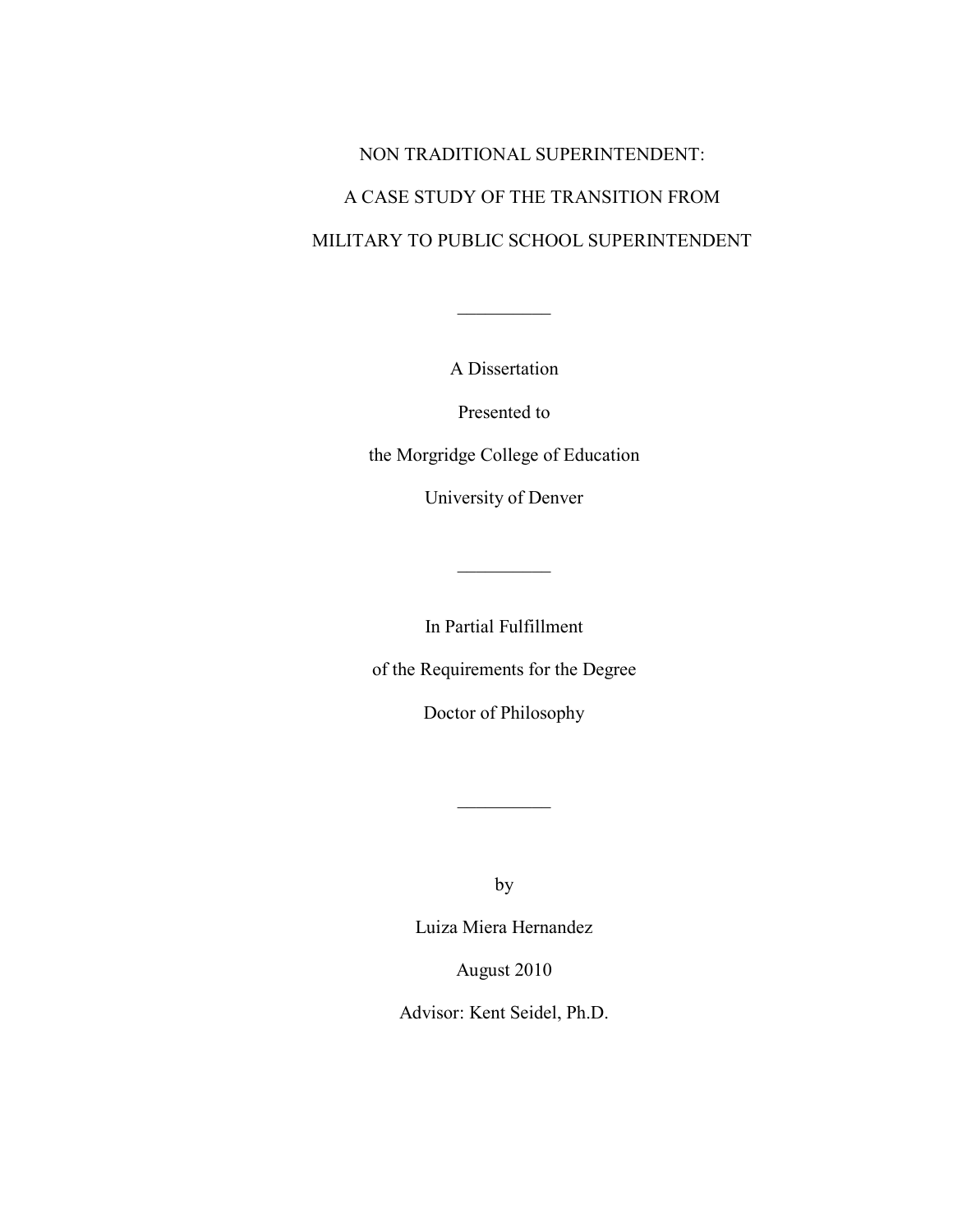©Copyright by Luiza Hernandez 2010

All Rights Reserved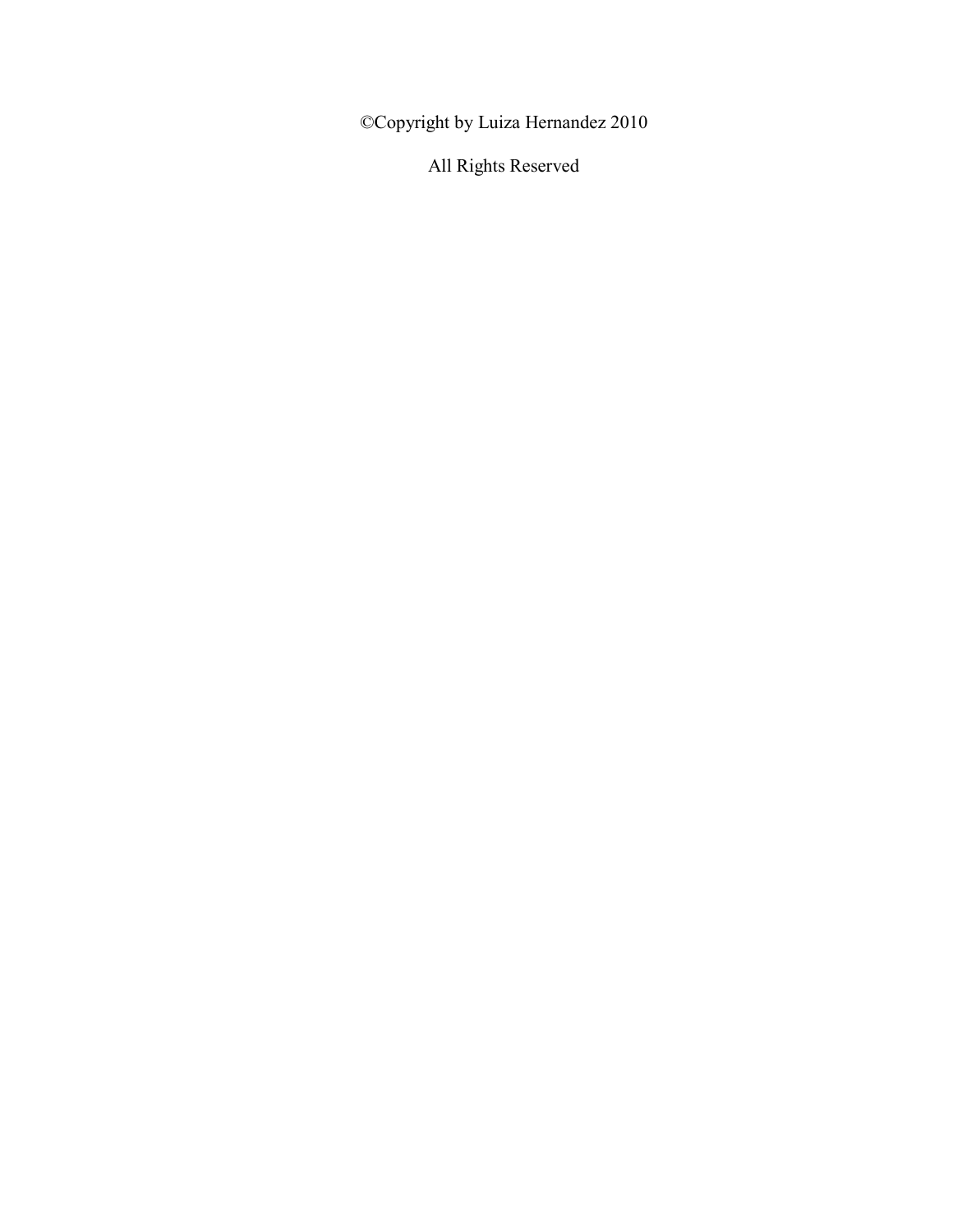Author: Luiza Miera Hernandez Title: NON TRADITIONAL SUPERINTENDENT:A CASE STUDY OF THE TRANSITION FROM MILITARY TO PUBLIC SCHOOL SUPERINTENDENT Advisor: Kent Seidel, Ph.D. Degree Date: August 2010

#### **Abstract**

In June of 2006, Urban School District appointed the individual who is the focus of this study, a retired Air Force Two Star Major General, as its new superintendent. Although the appointment represents the first nontraditional superintendent to lead Urban School District, it was one of several such appointments to large, urban school districts throughout the nation. This study investigates his transition from military leader to urban school superintendent, using a case study approach.

The study presents findings in response to the research question: How did the Participant transition from military leadership to urban school superintendent? The findings of the research indicate the Participant transitioned from retired military to public school superintendent by way of the extensive leadership training detailed by Benton (2005) in the United States Air Force Officer's Guide regarding the personal character of military officers. The personal character traits include flexibility, humility, and empathy. The development of the Participant's personal character was exemplified by a successful experience as a career officer in the Air Force. The Participant was able to transition from military to public school superintendent through personal integrity, flexibility and other character traits supported by leadership skills applicable in any organization. The study also proposes consideration of a  $21<sup>st</sup>$  century education model of leadership as defined by the military model of leadership. Education leaders of the 21<sup>st</sup> century would be defined by the mission to educate children and would demonstrate the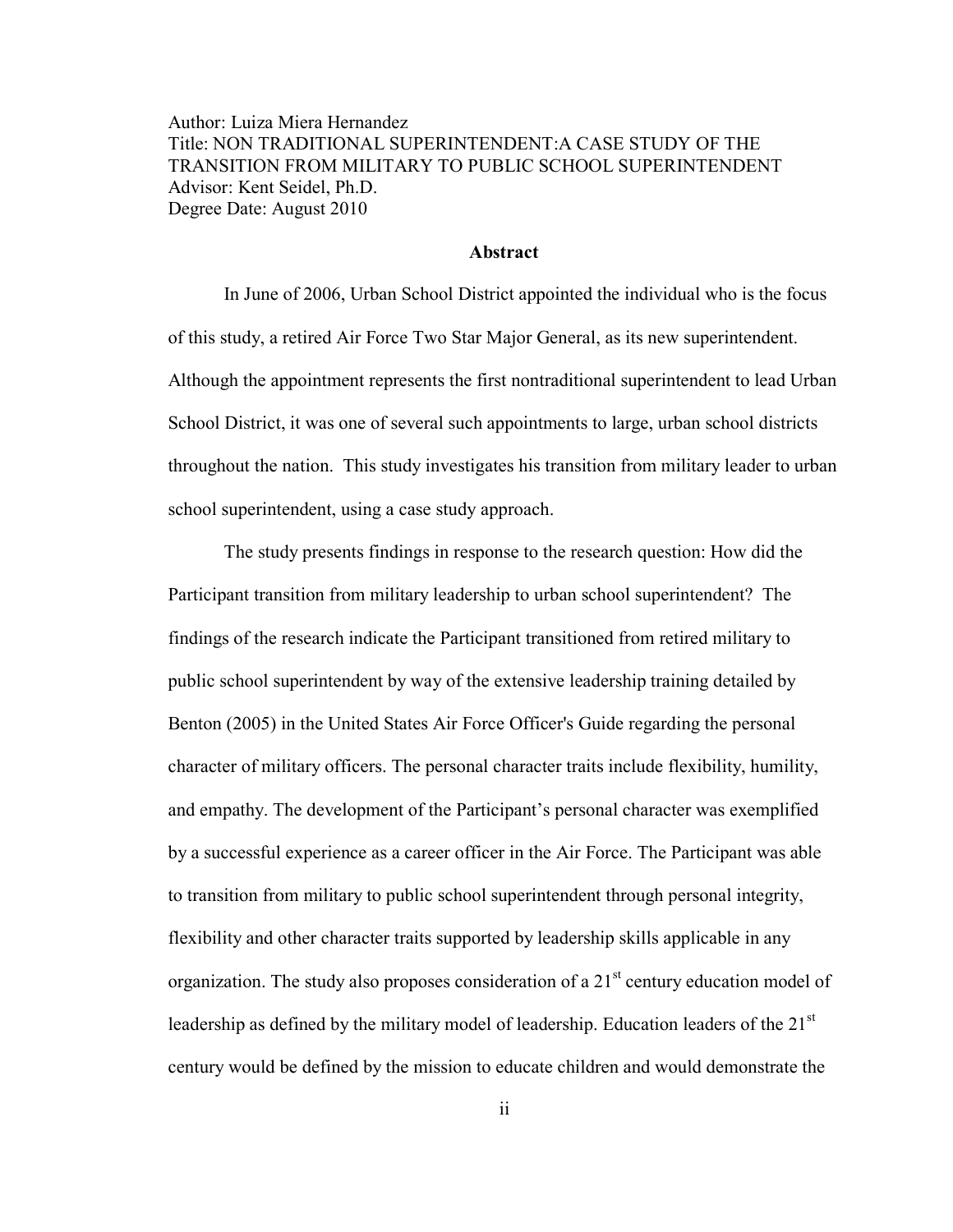emotional intelligence enabling them to manage systems and lead people to successfully accomplish the mission. A further adaptation of the military model of leadership to consider would be a biannual rotation of principal interns or principals to various education settings so as to develop and strengthen leadership characteristics such as political awareness and flexibility.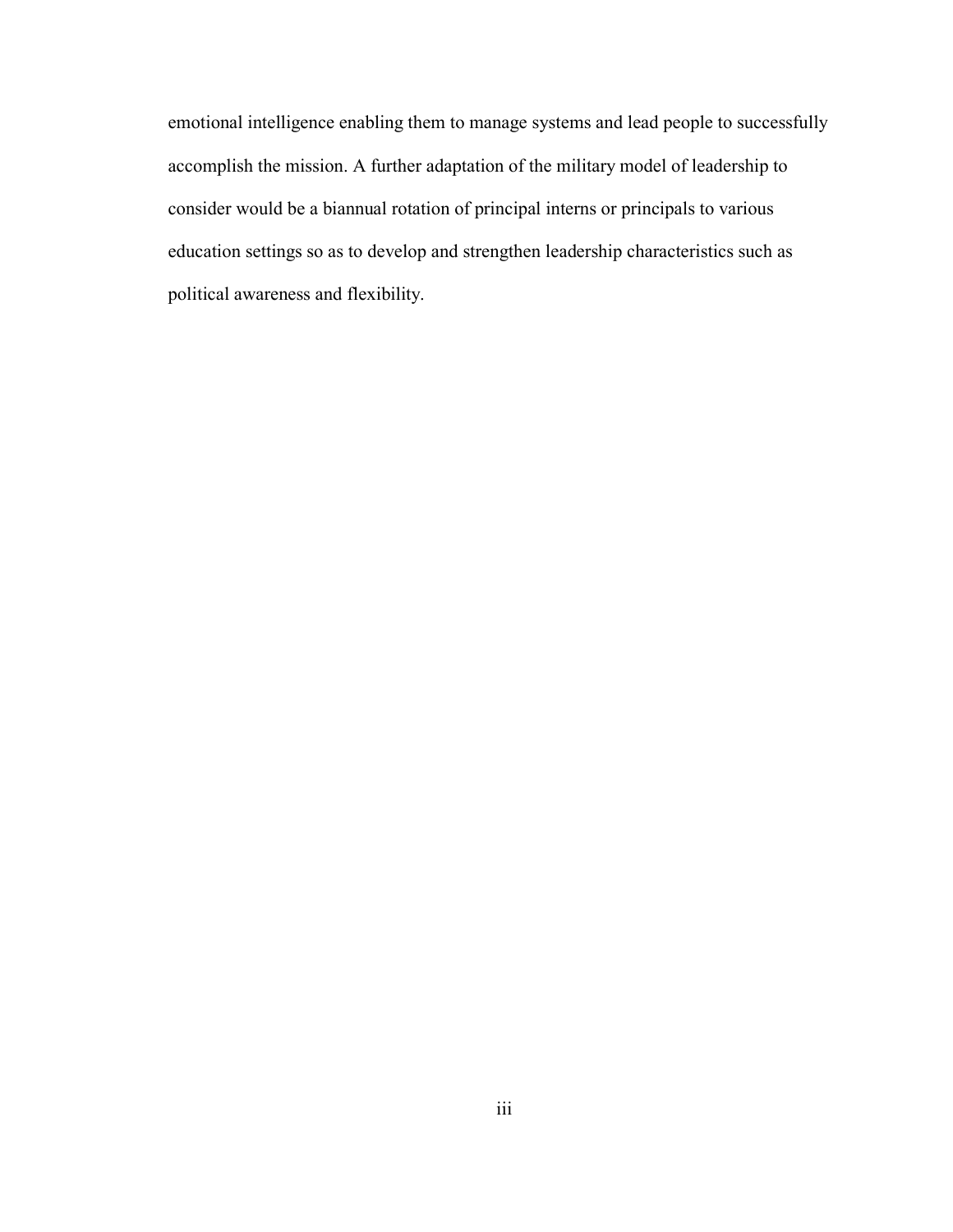#### **Acknowledgements**

This work would not have been possible without the support and encouragement of my Charles, faithful husband, friend and better half. Your patience and sense of humor has sustained us both throughout this process. You believe in me and that "I can do all things through Christ who strengthens me". I am ever grateful.

Ana, Woozer, Bellie, 'Cia and Jacob, you have patiently waded through small mountains of books, articles, papers and more books. Thank you for your patience.

Others to whom I am grateful for their support:

- Friends Pat & Lou who encouraged me to "do work!"
- Mary Rudolph, faithful editor
- Dr. Maria Guajardo, Mayor's Office for Children and Education
- Dr. Kent Seidel, Advisor

I must extend a special note of gratitude to the Participant, retired Two Star Major General and Superintendent of Urban School District, for your willingness to invest in this study. You have provided an example of leadership and personal integrity that has been both educational and inspirational to study.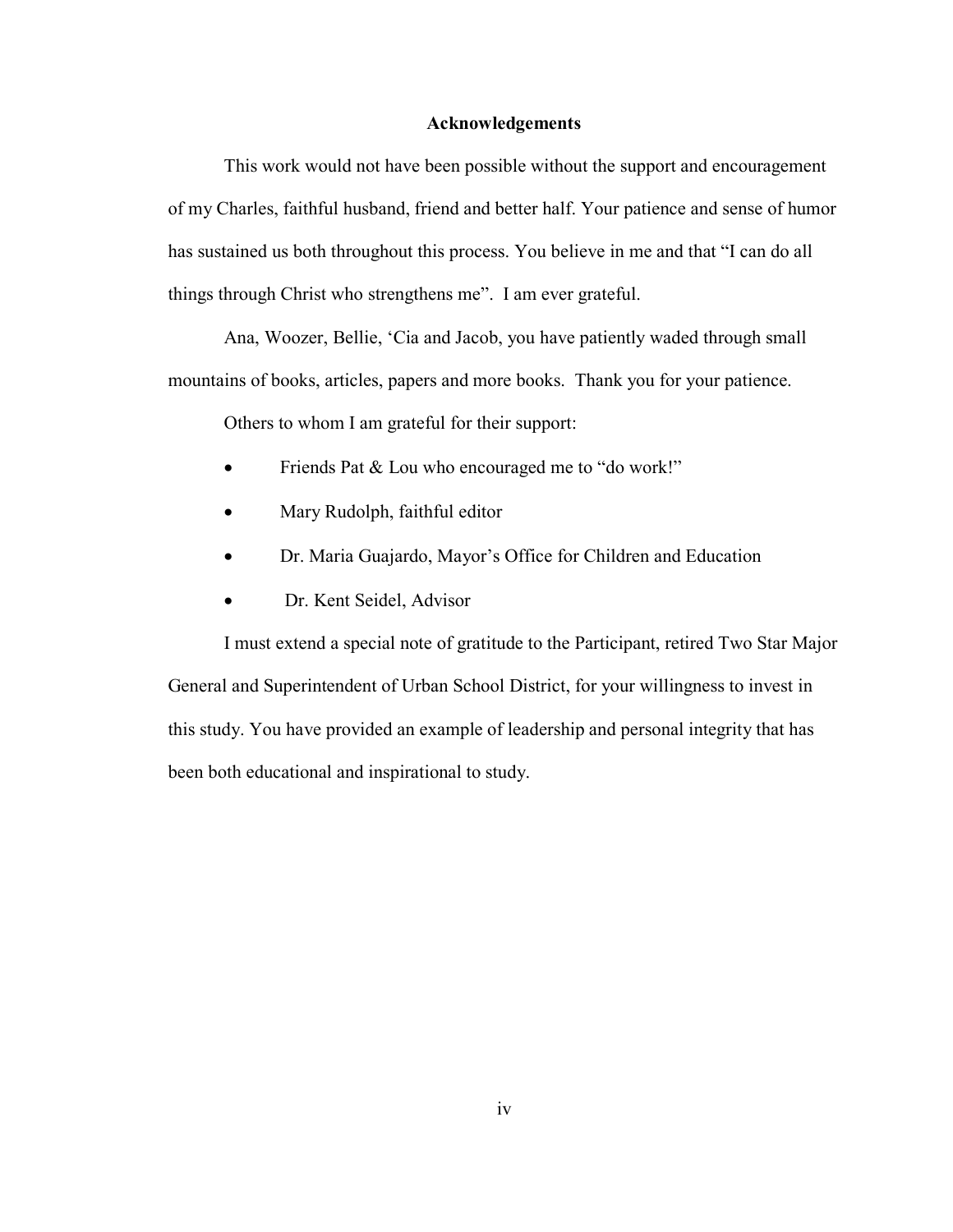### **Table of Contents**

| Nontraditional Superintendent Preparation: The Broad Foundation  22 |  |
|---------------------------------------------------------------------|--|
|                                                                     |  |
|                                                                     |  |
|                                                                     |  |
|                                                                     |  |
|                                                                     |  |
|                                                                     |  |
|                                                                     |  |
|                                                                     |  |
|                                                                     |  |
|                                                                     |  |
|                                                                     |  |
|                                                                     |  |
|                                                                     |  |
|                                                                     |  |
|                                                                     |  |
|                                                                     |  |
|                                                                     |  |
|                                                                     |  |
|                                                                     |  |
|                                                                     |  |
|                                                                     |  |
|                                                                     |  |
|                                                                     |  |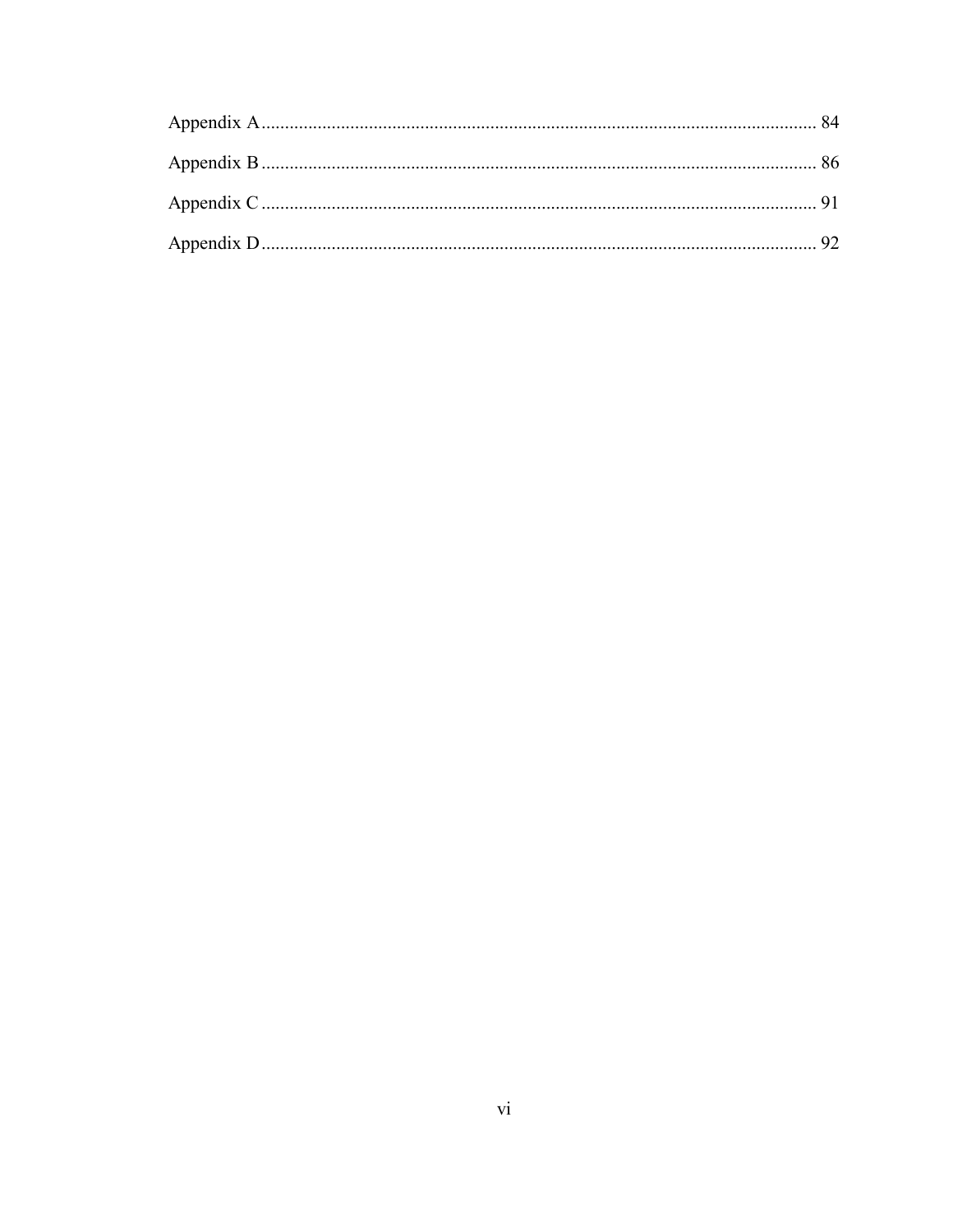#### **Chapter One—Overview of The Study**

#### <span id="page-8-1"></span><span id="page-8-0"></span>**Introduction and Recent Historical Background**

Since the 1830's, a white male has historically held the position of leader of an American public school district. He is about 40 years of age, with children (Hayes, 2001). This gentleman, generally speaking, has pursued a series of career steps that included teaching at a high school, most often as a PE or Math teacher. With about five years experience as a classroom teacher, he would have then advanced to a vice principal or athletic director position. After about two years, he would have taken a position as a high school principal. The final step in advancing to the position of superintendent was to assume a position in the central administration office. This has been the traditional path to school leadership.

The passage of the No Child Left Behind legislation in 2001, however, has brought academic accountability to the forefront of public education. As a result, the role and expectations of public school leaders has taken a more serious turn. This is especially true for superintendents of large urban school districts. Poverty, class and language diversity, high mobility rates, and low graduation rates among inner city students have become challenges difficult to overcome for even the most seasoned educational leader. School districts have begun to recruit leaders from outside the circles of education from which traditional superintendents have

1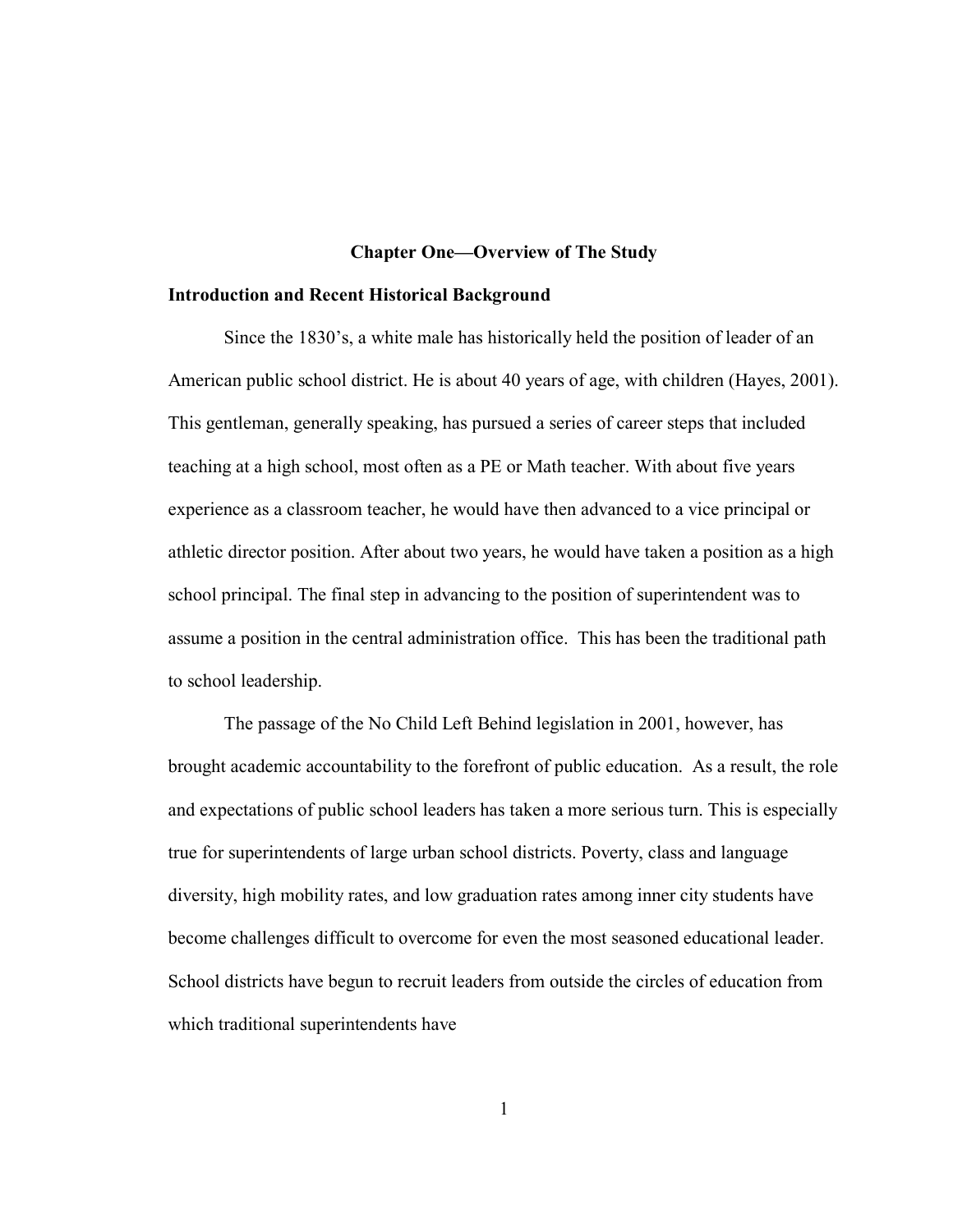been hired in an effort to improve student achievement. School boards are more open to looking for solutions from leaders in the business sector, the political arena, and from the military.

#### <span id="page-9-0"></span>**The Case**

Many urban school districts are turning to nontraditional superintendents to lead them through transformational reform. Although the jury is still out, the fact of a nontraditional superintendent leading a public school system has drawn much attention in the world of education. The focus of this case study is the transition of one such nontraditional superintendent from military to urban school superintendent. The Participant, a retired Air Force Two Star Major General, was hired to lead Urban School District. This case study will examine the transition of a nontraditional superintendent from military to public school superintendent.

#### <span id="page-9-1"></span>**Purpose of the Study**

The passage of the No Child Left Behind legislation of 2001 brought to the forefront a new age of accountability in American public education. The leadership of American public school districts began to shift from the traditional superintendent to that of nontraditional school district leaders. If traditional superintendents, that is, school leaders who began their career as classroom teachers and continued a path within public education, were unable to successfully lead academic achievement in a school system of all children, where would effective leaders be found?

Attempts to answer this question has brought a growing trend in American public school leadership. The hiring of nontraditional superintendents is no longer an isolated incident. The purpose of this study is to provide a detailed account of the transition of a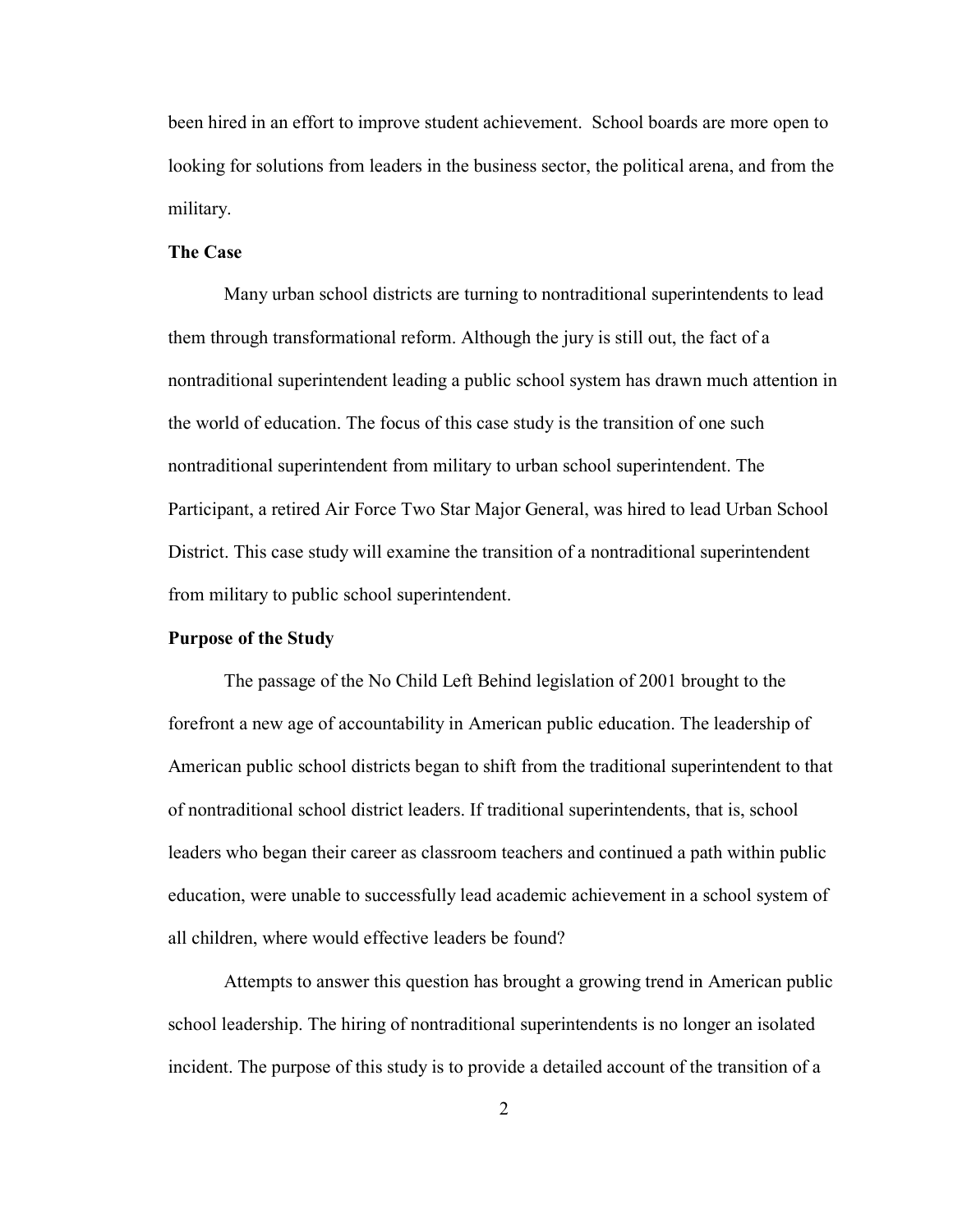retired major general to the position of public school superintendent. Military systems are, by nature of their function, structured with clearly defined expectations and outcomes for those in its service. Military organizations also require strict adherence to policy and regulations. Enlisted members follow the orders of superiors. Insubordination is not tolerated. Simply stated, the military is a top-down system in which the rights of its members are surrendered to superior officers at the time of enlistment.

In educational systems, however, educators are expected to be collaborative, to encourage and foster a climate in which all stakeholders have a voice in decision making processes. Teachers have rights articulated by a negotiated agreement and which are protected by a powerful union. This study will examine the experience of the transition of an Air Force Two Star Major General, henceforth referred to as the Participant, to public school superintendent, beginning August 2009 and continuing through June, 2010. The case will examine the Participant's transition from military to urban school superintendent and research the following questions:

- 1. How did the Participant, a retired Two Star Major General, transition from military to public school superintendent?
- 2. How did the Participant, a retired Two Star Major General, prepare for the role of public school superintendent?
- 3. How does retired Two Star Major General's experience as a military leader support the transition to public school leadership?

A case study methodology provides the framework for investigating and responding to the research questions. The principal sources of data collection, consistent with case study research, include observation of the Participant, field notes, personal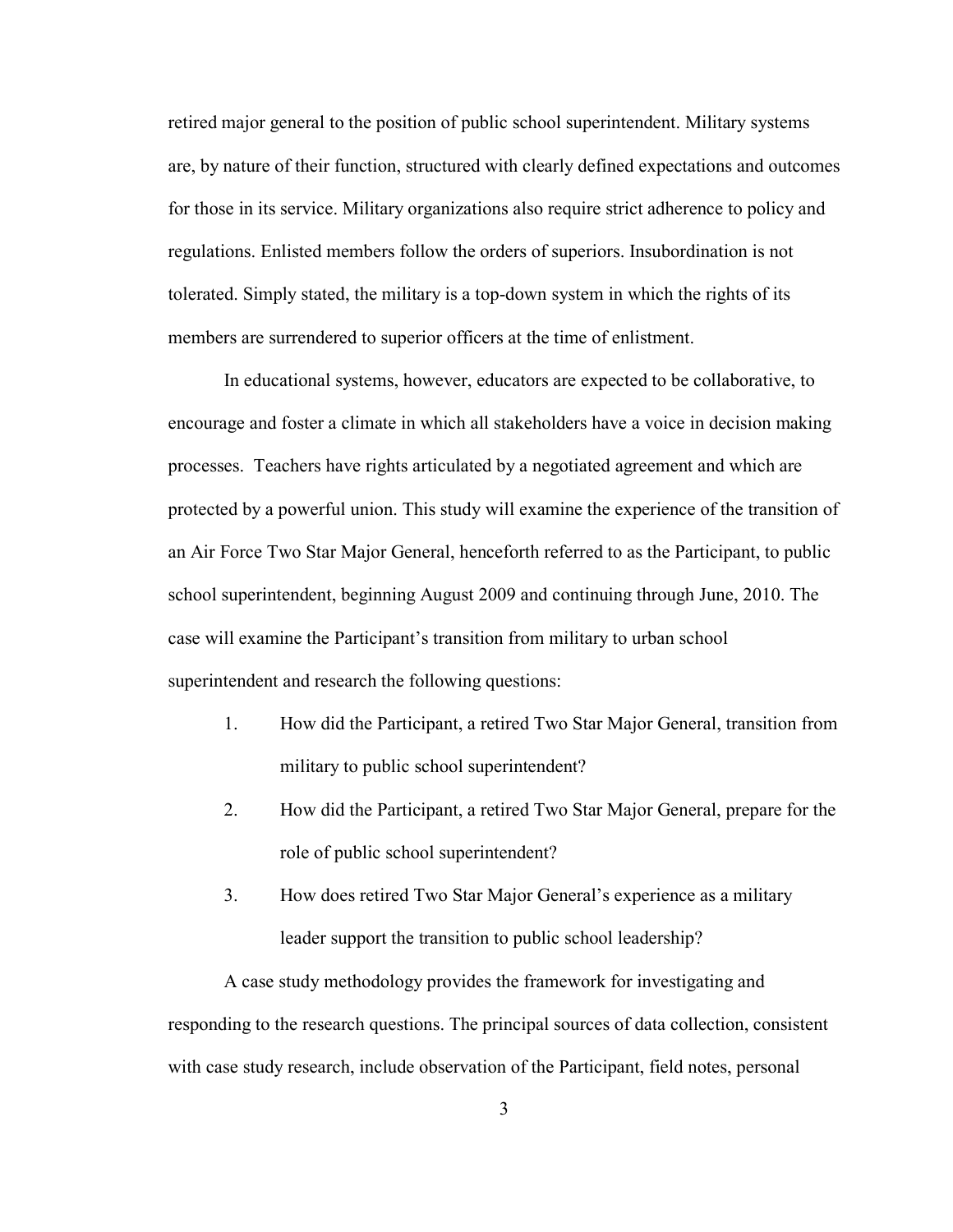interviews, and public document review. Triangulation is employed in order to insure the credibility and validity of the results. Cohen and Manion (1986) define triangulation as an attempt to map out, or explain more fully, the richness and complexity of human behavior by studying it from more than one standpoint. Triangulation also gives a more detailed and balanced picture of the case, a characteristic of qualitative research and an element necessary to this study (Stake, 1995).

#### <span id="page-11-0"></span>**Significance of the Study**

Because this is an emerging occurrence in American public education, the research on nontraditional superintendents is still in its infancy. This study contributes to the body of research by providing a detailed account of the phase of life during which the Participant transitioned to the role of nontraditional superintendent of a large, urban public school system. The study reviews a body of current research on the traditional superintendent in contrast to the nontraditional superintendent thereby providing a more clear representation of the nontraditional superintendent. The study also presents information valuable to the field of education leadership, the preparation of new superintendents, and to urban school district reform.

#### <span id="page-11-1"></span>**Research Questions**

The Participant, a retired Air Force Two Star Major General, was hired by the board of education of a diverse urban school district for the position of Superintendent. The Participant assumed the position on Monday, July 17, 2006. Although the literature on nontraditional superintendents presents myriad issues, such as the effect of a nontraditional superintendent on student achievement and the effect of a nontraditional superintendent on the culture of a school district, each a study in its own right, these

4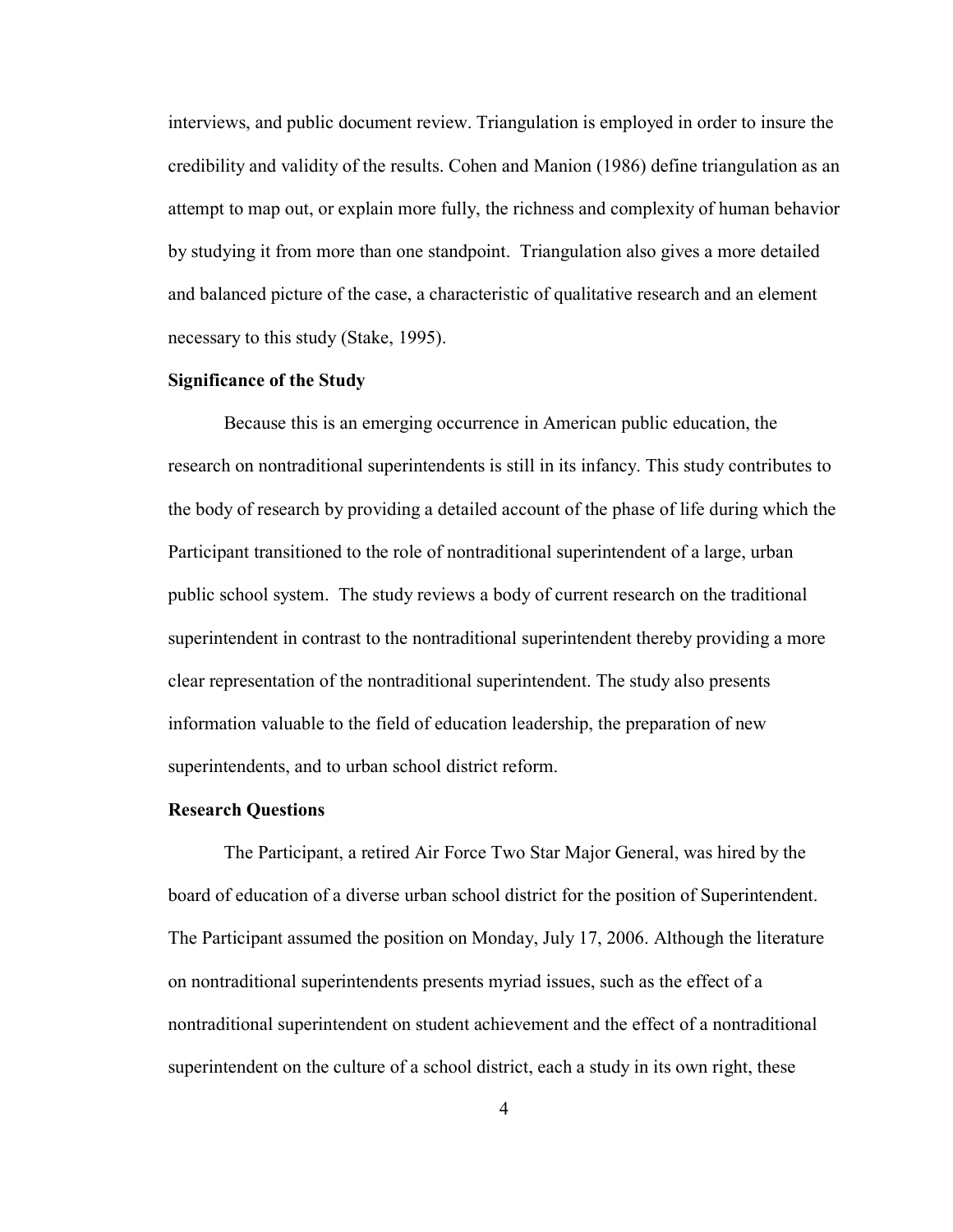issues are not the focus of this study. The researcher chose one case in order to focus on the principal questions of this study. Further, the Participant is a complex being and as such, must be presented in this case study by the researcher assuming the role of "teacher," learning from the case and then sharing findings with the reader (Stake, 1995). The teacher researcher will explore only one phase of the complex life experience of the Participant, that of the transition from military to urban school superintendent, in order to explain and inform the reader of the issues presented by the case. The researcher will follow the process taken by the Participant, Two Star Major General, from recruitment by the Broad Academy for Urban Superintendents, which includes the role of military leadership as an officer in the Air Force, the preparation for the position of superintendent, and the selection and transition to the position of superintendent of an urban school district. nontraditional

#### <span id="page-12-0"></span>**Overview of Design and Methods**

Qualitative case study is highly personal research. In case study research, the researcher is encouraged to interject personal perspectives in the interpretation, resulting in very personal work (Stake, 1995). This is a unique case, an opportunity for study that could not be ignored, and using case study design offered a highly personal form of research perfectly suited to both the case and to the researcher. Observations of the researcher throughout the work will personalize the study, making the interpretation of the data unique to the researcher's perspective.

The interview sessions included two sets of ten questions, (see Appendix A) and were conducted with the Participant in the administrative office. The observations took place during one day spent with the Participant as the Participant conducted regular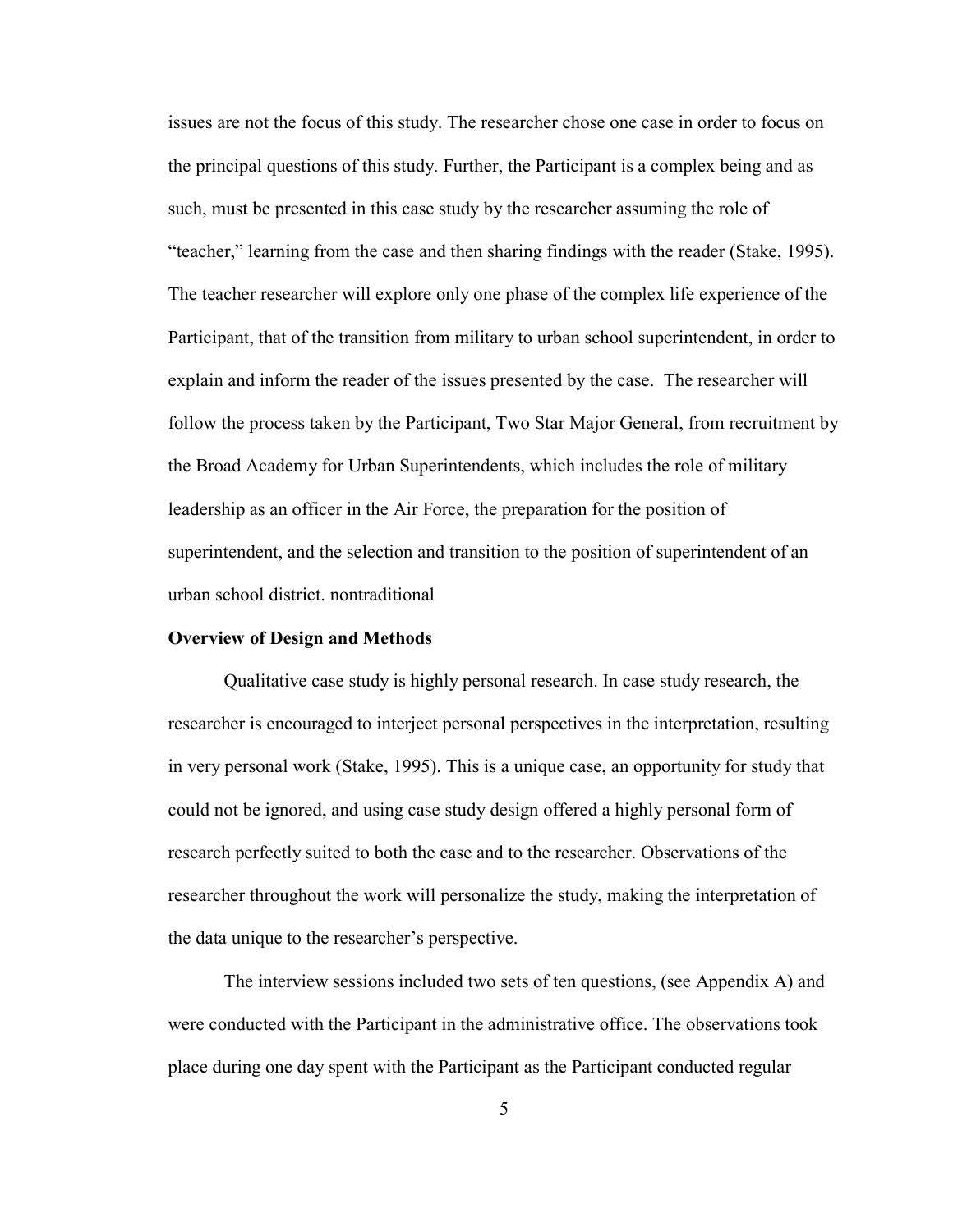duties. School site visits, an interview session with the local media, and interactions with the administrative secretary and leadership team, were observed. The researcher also observed a school board session attended by teachers, parents, local media and television crews, and the president and vice president of the teacher bargaining union. Other sources of data include information regarding the Eli Broad Academy for Urban School Superintendents, the leadership expectations set forth by Benton's (2005) United States Air Force Officer's Guide, and a review of the John Kotter (1996) steps for successful organizational transformation used by Participant in the transition from military to urban school superintendent.

#### <span id="page-13-0"></span>**Organization of the Study**

The reader is introduced to the research in Chapter One with the introduction and synopsis of the case. In order to facilitate a thorough understanding, a section entitled "Definition of Terms," and the "Historical Background of the Traditional Superintendency" is included in Chapter One. This section is necessary to the understanding of the emergence of the nontraditional superintendent in American public schools. The purpose of the study and the research questions form the foundation of this work. Chapter Two presents a review of the current literature on the general topic of the traditional superintendent. The history of the public school superintendent and the traditional steps taken in preparation for this position are examined. Further, a general overview of the literature regarding the Eli Broad Academy for Urban School Superintendents, an organization dedicated to preparing nontraditional candidates for the role of public school superintendent, is presented. Also included as germane to this study is a review of the Air Force Officer's Guide, the official military text dedicated to

6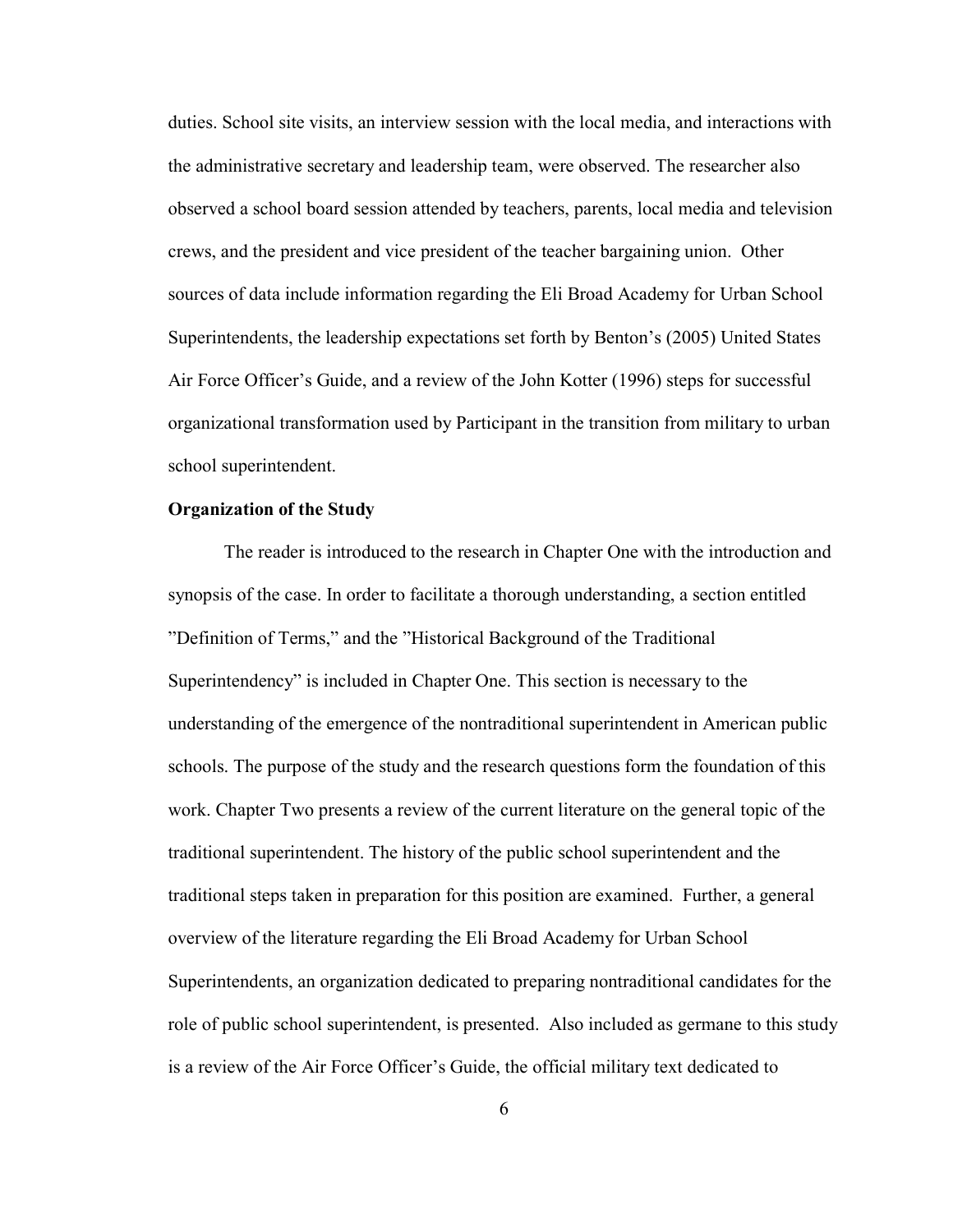leadership protocol for all officers of the United States Air Force (Benton, 2005). The importance of the Officer's Guide cannot be understated, as it is the foundation of the Participant's military leadership.

Chapter Three discusses the procedures, participants and methods of data collection and analysis Chapter Three also presents a synopsis of ethical issues and limitations of the study. Chapter Four presents the compilation and analysis of data collected from open-ended interviews, observations, and public information documents. A summary of the research is provided in Chapter Five. The contributions of this study to policy and practice are also discussed, as are recommendations for further study.

#### <span id="page-14-0"></span>**Definition of Terms**

Air Force Two Star Major General:

Major Generals rank below lieutenant generals and above brigadier generals in the U.S. Air Force. Third from the top, they wear an insignia on their shoulder bearing two stars and are sometimes referred to as two-star generals. Major Generals are classified as O-8 on the military pay scale, which means a salary ranging from 8,270 to 11, 349 per month, depending on years of service. Major Generals serve as vice commanders of numbered air forces consisting of several wings. Wings are the basic organizational unit of the U.S. Air Force. Four or more squadrons make up a wing of 1,000 to 5,000 people in a single type of aircraft. There are currently 16 numbered air forces. Two star Generals also serve as high-level staff officers at major commands and at the Pentagon. The national commander of the Civil Air Patrol, an organization of about 60,000, also known as the U.S. Air Force Auxiliary, is a Major General.

7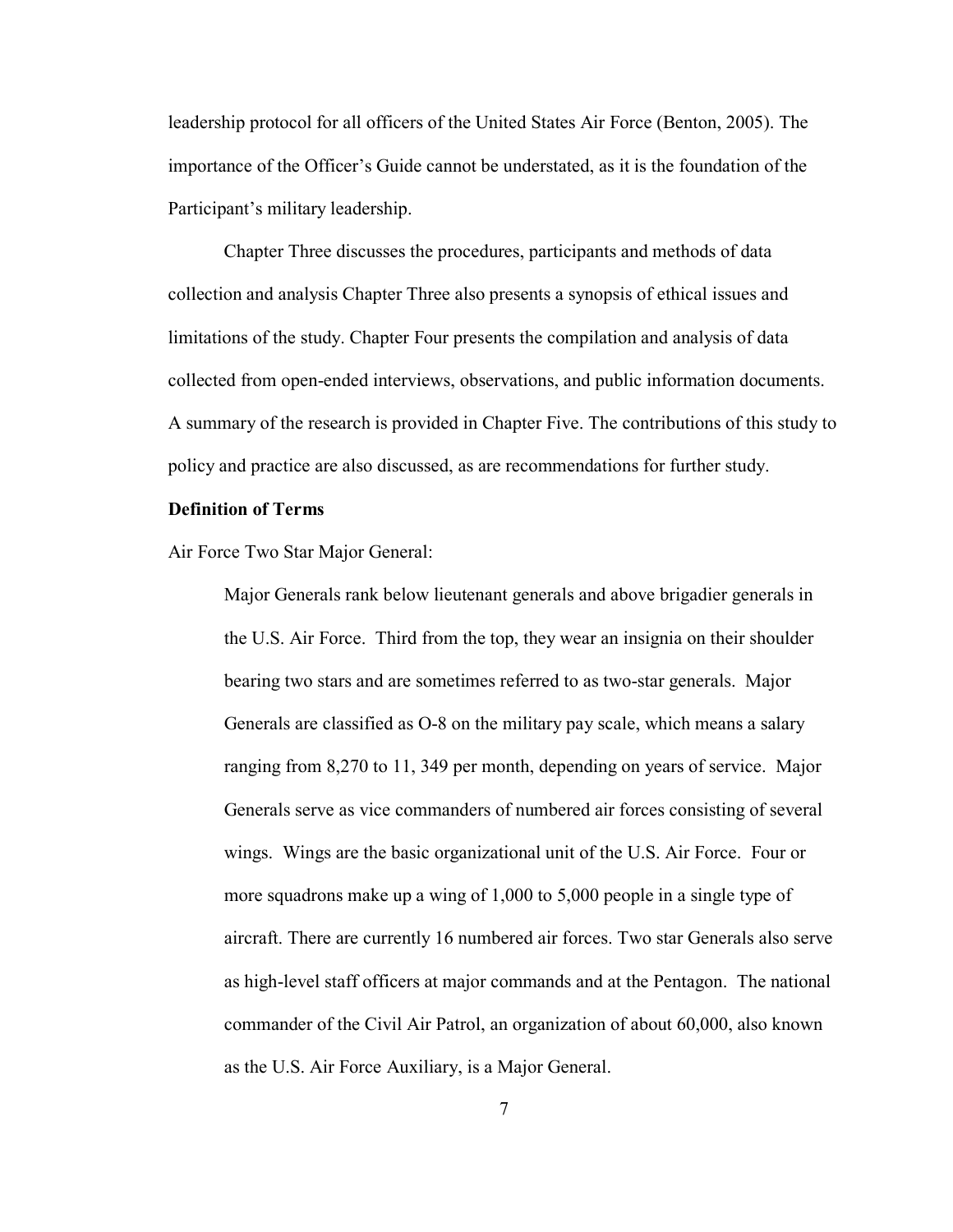Promotions occur as vacancies open within the ranks of commissioned officers. Boards composed of senior officers determine which candidates are promoted based on their service records. The Secretary of Defense convenes the selection boards every year to make decisions for ranks higher than 0-2 (first lieutenant). Most senior officer promotions also require confirmation by the U.S. Senate. In addition to achievement, promotions are dictated by number of years in service and how many positions are open in each pay grade. There were 86 active-duty Major Generals in the U.S. Air Force, including five women, in September 2005. Fewer than 0.5 percent of commissioned officers make it to the top three ranks. The President nominates officers for the rank of Lieutenant General, and the U.S. Senate must confirm the appointment. When a Lieutenant General retires or loses their rank for some other reason, the President suggests a replacement to be promoted from the list of nominees. Retrieved from

[\(http://usmilitary.about.com/od/airforce/a/afmajgen.htm,](http://usmilitary.about.com/od/airforce/a/afmajgen.htm) June 10, 2009).

Retired Officer Status:

An Air Force officer placed on the retired list is still considered to be an officer of the United States Air Force (Benton, 2005, p. 265).

Board of Education:

A body of elected representatives forms the community that provides direction for district educational programs and assures that the school system is efficiently and effectively operating. The school board concerns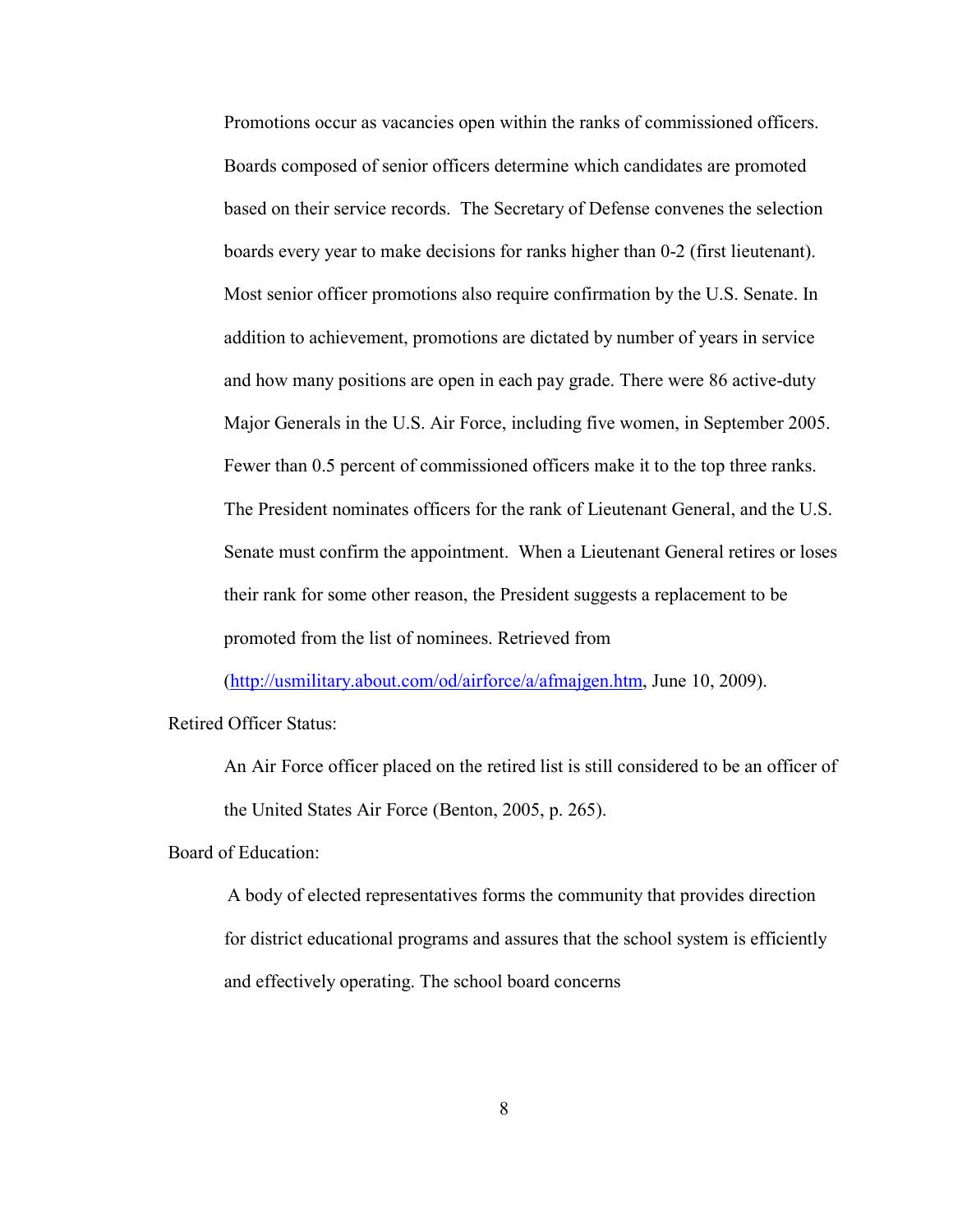itself primarily with establishing policy, planning school services and evaluating the quality and effectiveness of services provided by the district (School Board Member Handbook of Leadership Essentials, 2007).

Public School Superintendent:

Serves as principal advisor to school board on all matters having to do with

district and education in general, and to serve as the executive administrator of the

district, charged with the responsibility of ensuring

the policies and directives of the school board are implemented.

(Colorado State Department of Education

https://cdeapps.cde.state.co.us/jobdefs.htm)

Nontraditional Superintendent:

Leader of a school district who has secured the position without having first served as a classroom teacher and/or school based administrator.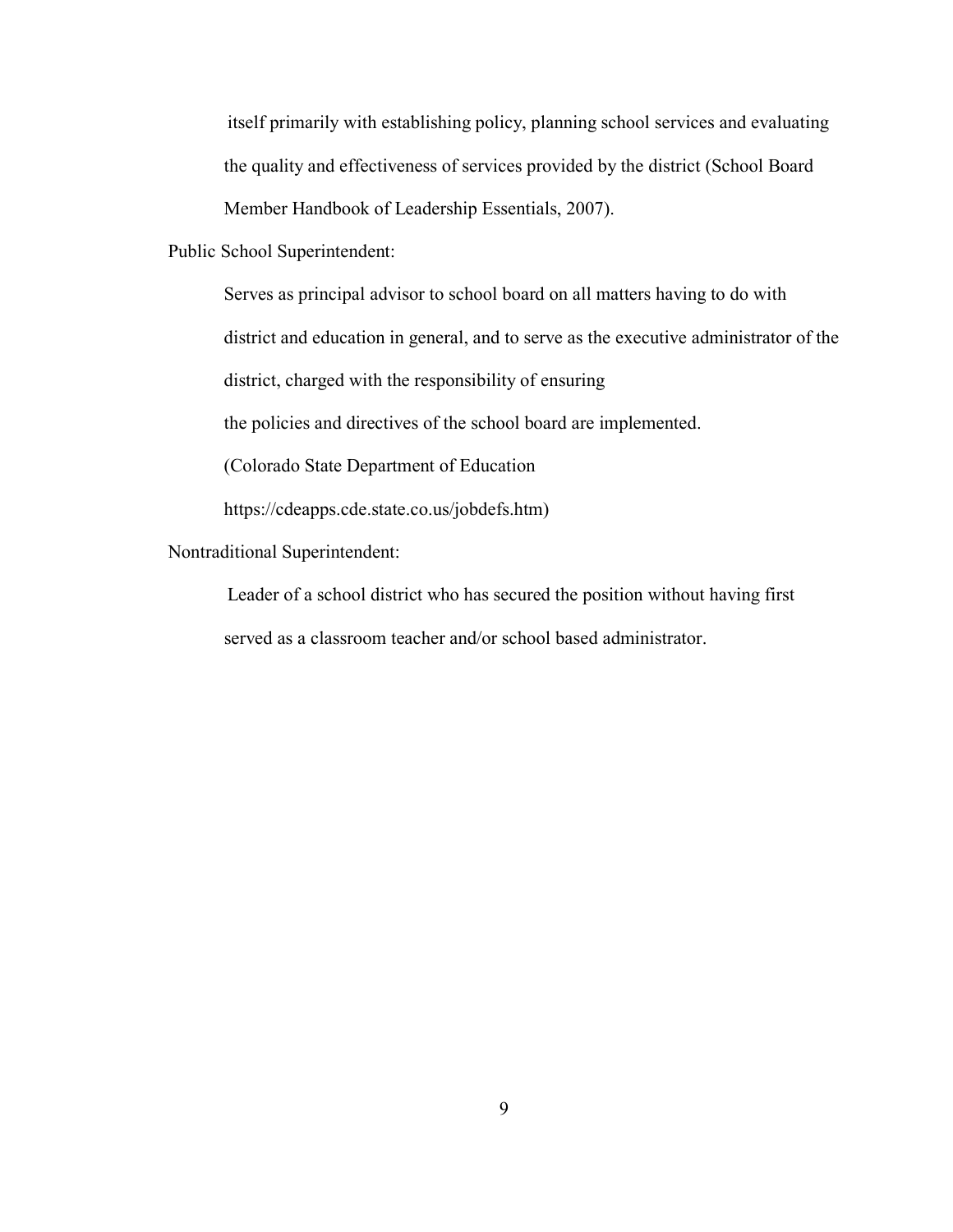#### **Chapter Two—Review of the Literature**

<span id="page-17-0"></span>In order to understand the nontraditional superintendent, one must first understand the historical role of the traditional public school superintendent. The review of the literature begins with the historical background of a traditional superintendent and presents an overview of the origin of the superintendency and its evolution as a contrast to that of the nontraditional superintendent. In addition, an overview of the Eli Broad Academy for Urban School Superintendents is presented as a source of preparation for superintendent candidates from both educational and non-educational backgrounds, specifically that of the Participant.

Since one cannot study the transition of a retired military leader to school leader without an examination of military protocol, a review of the military reference, the Air Force Officer's Guide is included (Benton, 2005). This guide has been the primary source of military leadership protocol since 1948 and is indispensible to the development and success of all U.S. military officers.

#### <span id="page-17-1"></span>**Historical Overview**

Public education belongs to the people. Because a fundamental right for a public education is not addressed in the Constitution, the individual states have been given the responsibility for the educating America's greatest national treasure, the children. In today's society, the traditional system of public school governance is consistent throughout the United States. A local school board governs individual school districts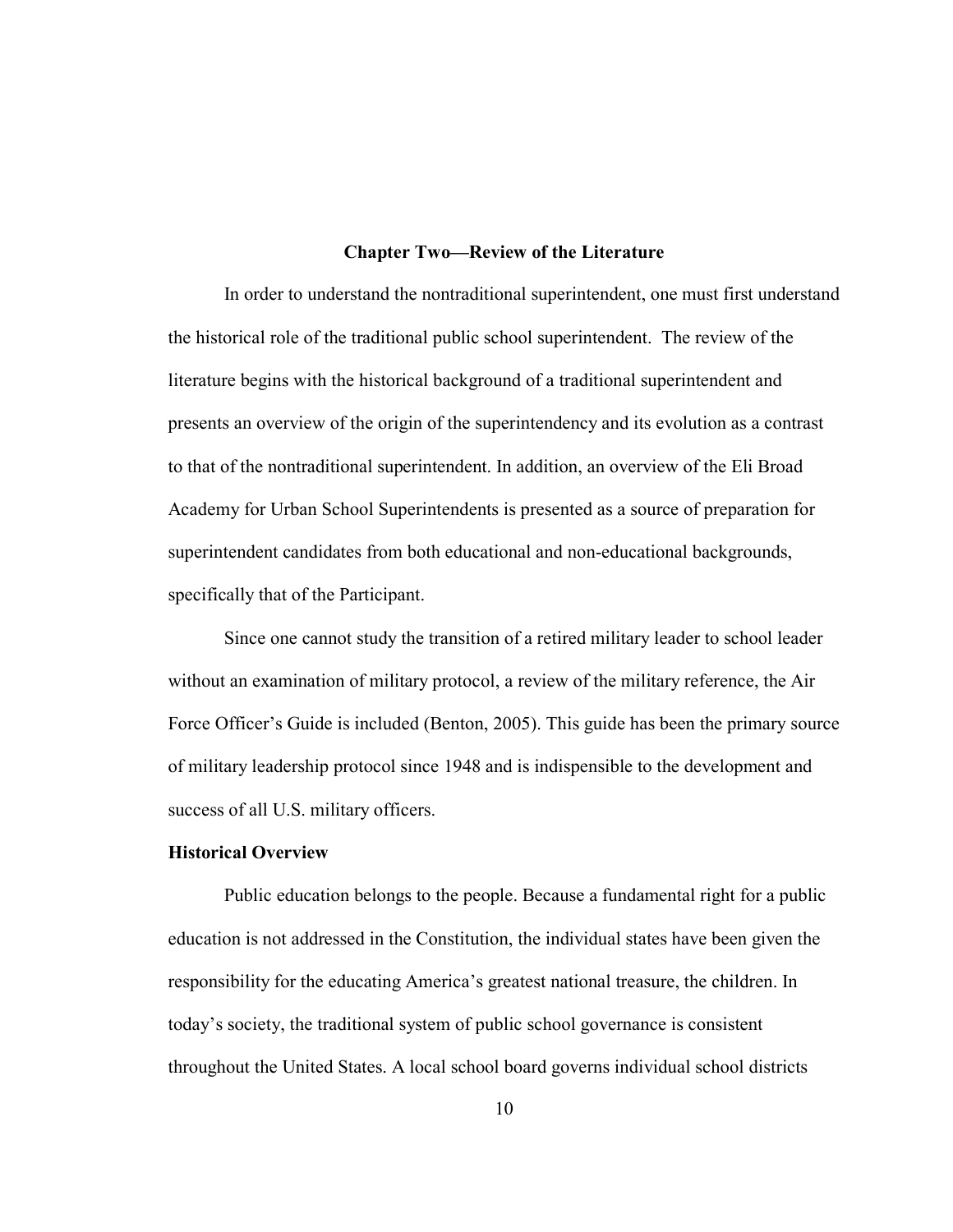within each state. The school board then hires the superintendent to direct the affairs of the schools within its boundaries.

The history and evolution of the American public school superintendent had its beginnings with the creation of the common school movement of the 1800's (Bjork, Kowalski, 2005). It was soon after the creation of formal institutions of public education, that the office of the school superintendent was created. According to Paul Houston (2001), the creation of the first board of education has been attributed to Thomas Jefferson. His proposal for a governing board resulted in the election of three aldermen who would have oversight of the schools. The aldermen would in turn, appoint an overseer who would then appoint and supervise teachers. Prior to 1850, the role of the superintendent was merely one of 'administrative assistant' to the school boards. Superintendents performed clerical and administrative tasks at the behest of the board (Kowalski & Glass, 2002).

The superintendent's role was later expanded to include not only the supervision of teachers, but also the responsibility of monitoring the implementation of a state curriculum (Kowalski, 2002). The purpose of the public school initially was to gather immigrant children and "Americanize" them, to ensure that all children learned to speak English and to embrace the American way of life, thereby becoming contributing members of the American society (Bjork, Kwolaski, 2005). The role of the superintendent was then simply to monitor teachers and school curriculum.

The common school then implemented a formal standardized curriculum (Kowalski, 2005). As the common school movement became more complex, the role of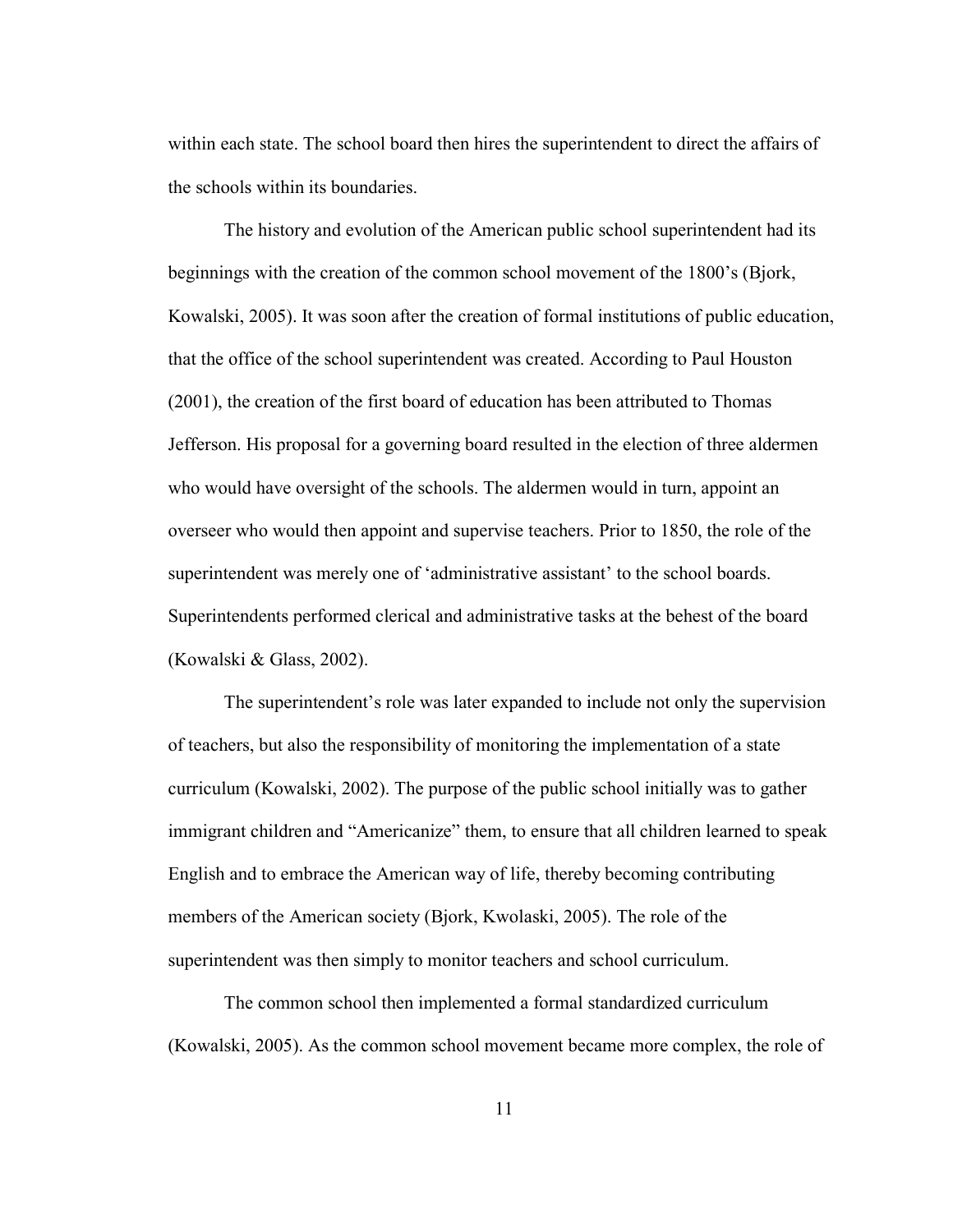the superintendent necessarily began to evolve. Initially, school boards governed the public school system. At this point in time, the board was giving to district superintendents its responsibility for oversight (Kowalski, 2005). As noted by Houston (2001), Buffalo, New York, and Louisville, Kentucky, are credited with establishing in 1837 the official position of superintendent and, until the 1870's, local boards hired superintendents.

It was after the American Civil War that rapidly developing urban school systems established standards for public elementary and secondary education (Houston 2001). By this time, the role of the superintendent had evolved from that of administrative assistant to the school board to that of instructional leader. Superintendents were now viewed as master teachers (Kowalski, 2005). Cuban describes the responsibility of the superintendent, in addition to training and inspiring teachers to high ideals, as to revise the course of study when improvement is possible. The superintendent was also to see that pupils and teachers would be supplied with needed "appliances" for the best possible work and to create rational methods of promoting pupils to higher levels of learning (Cuban, 1976, p. 16).

Bjork and Kowalski (2005) have described the traditional superintendent of the twenty first century as a manager, an instructional leader, a democratic leader, an applied social scientist, and a communicator. The definition of the superintendent, they argue, must also include mention of transformational leader.

While the role of the superintendent has certainly evolved, the fact is that the description of today's superintendent remains to a large extent the same as that of the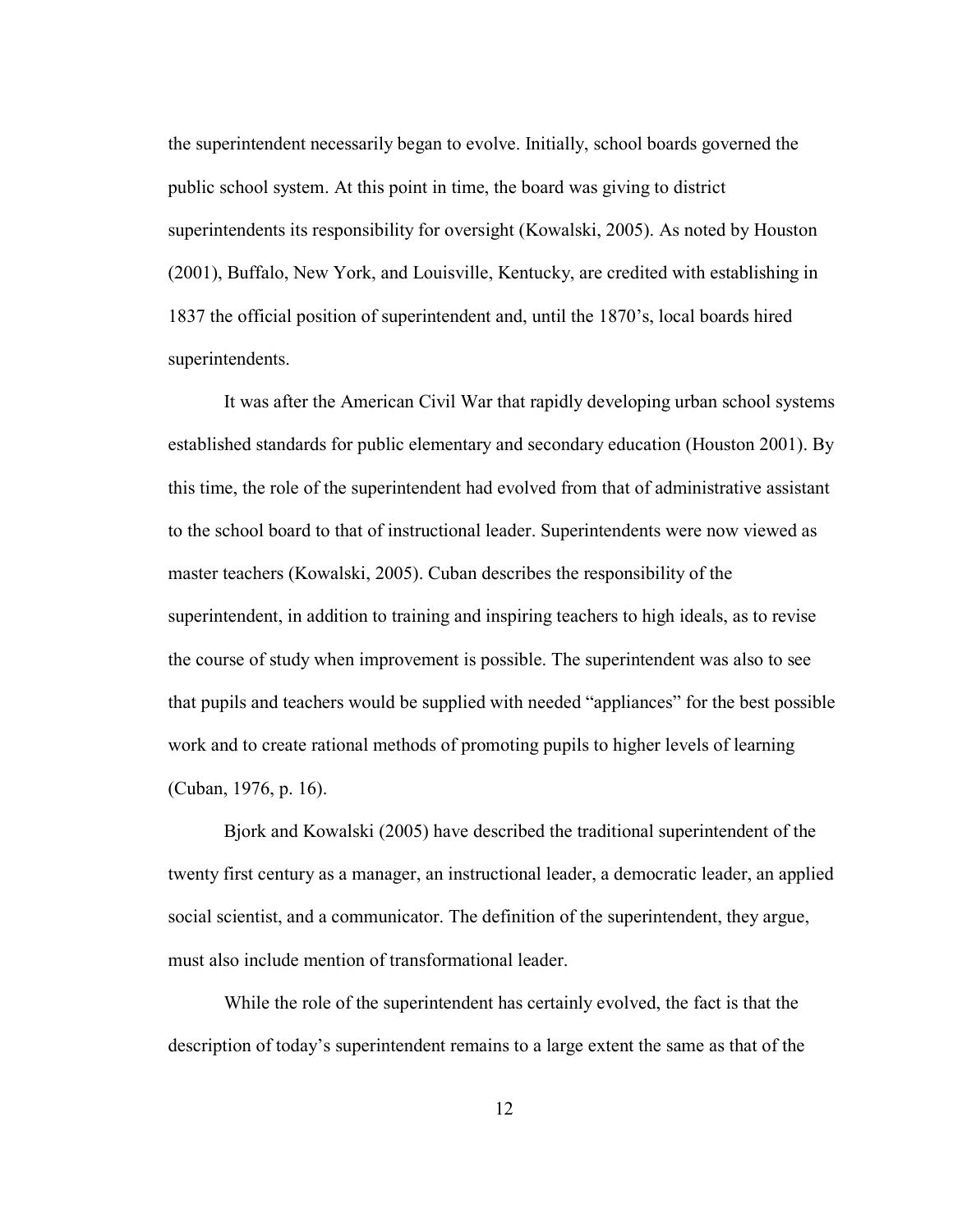early American public school leader. In 1950, the stereotypical superintendent of schools would be a White male who dressed in a dark suit with a conservative tie, who might look like a United States senator (Hayes, 2000).

#### <span id="page-20-0"></span>**Traditional Superintendent Preparation**

The 1998 article from American Association of School Administrator,

*Skills for Successful 21st Century School Leaders: Standards for Peak Performers* by

Hoyle, English, and Steffy, offers the following summary of skills a superintendent must

have in order to be a successful leader:

- Visionary leadership skills and disposition to lead others to peak performance
- Political skills needed for governance in a democracy
- Proficiency in communication and community relations, required for articulating a vision
- Skills in organizational management
- Insights on developing a curricular design and delivery system for diverse school communities
- Expertise in instructional management and the development of data-based student achievement systems
- The related need to focus on staff evaluation and staff development
- Knowledge that school leaders need to make the most of educational research, evaluation and planning
- Importance of understanding and modeling appropriate value systems, ethics, and moral leadership

(Hoyle, English, & Steffy, 1998, pp. III-V)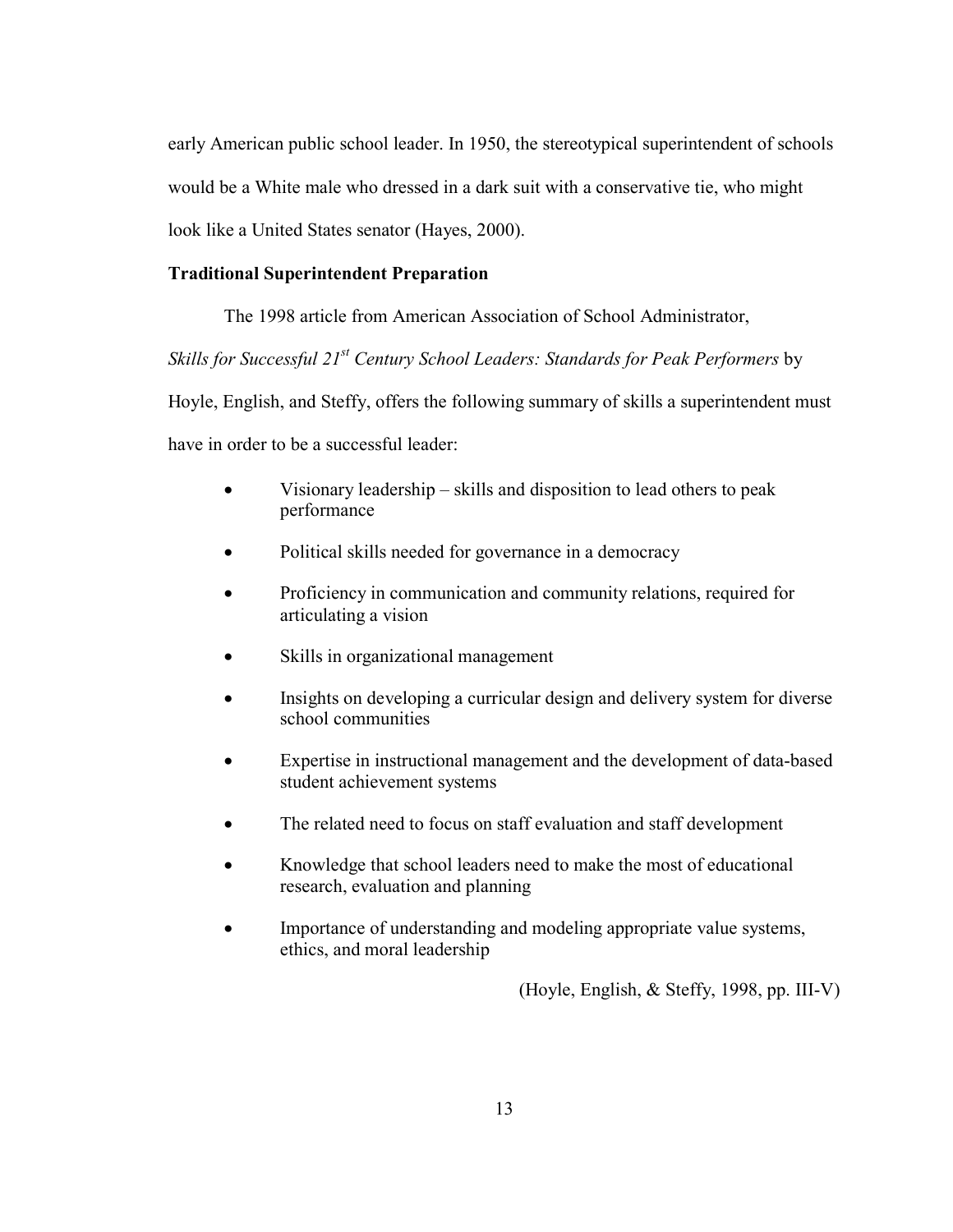In contrast, the Colorado superintendent's office of public instruction in 1870, included a salary of \$1,000 per year with the following duties:

- Recommend uniform series of textbooks
- File & make available all county superintendent report
- Prepare in print forms of records
- Report regularly to the legislation the condition of schools
- Prepare & distribute a course of study

(www.cde.state.co.us/, retrieved July 26, 2010).

While the role of the early superintendent in Colorado was that of business manager and supervisor, the role of the twenty first century school leader has become one of the most important and also one of the most complex roles in our nation. The state of Colorado current recommendations for the position of Superintendent of Schools includes the completion of a sequence of study at an accredited institution of higher education. Although prior experience as an educator is not required, according to the Colorado Department of Education, the state of Colorado requires candidates to pass a state assessment for superintendents. Ironically, the 2007 School Board Member Handbook of Leadership Essentials gives authority to the school board to waive any and all requirements and hire at will the candidate for superintendent they feel will best meet the needs of the school district.

#### <span id="page-21-0"></span>**Nontraditional Superintendents**

Do you want a Taco Bell superintendent or somebody who has actually run a school? Do you want chalupas with those test scores? If the business of education is teaching and learning, shouldn't the head have some background in teaching and learning? Without institutional knowledge, nontraditional candidates are at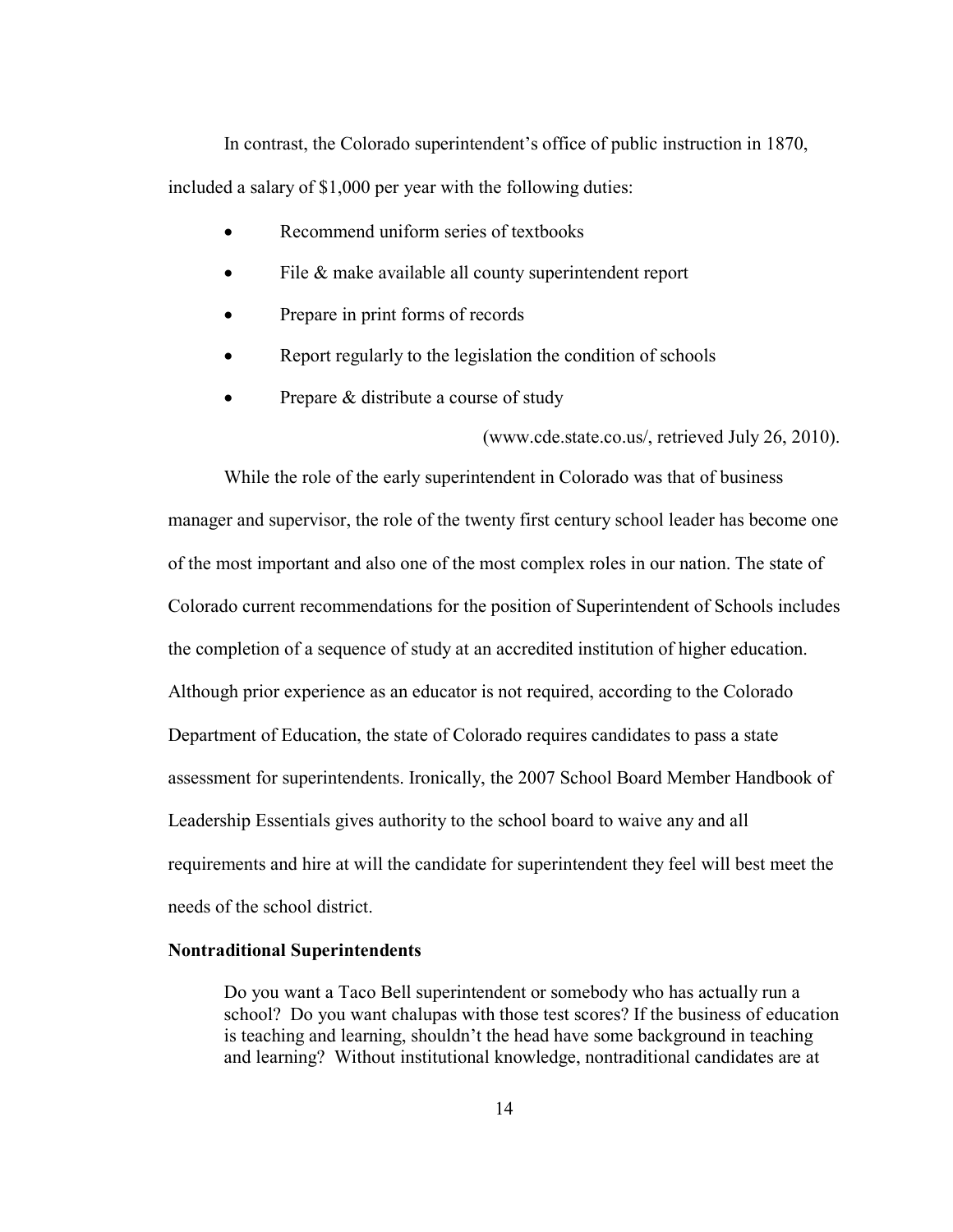greater risk of failing. That's one reason the American Association of School Administrators took a position against alternative superintendents last year. (Houston, 2006, p. 8).

Although the research is limited, the current body of literature proposes a mixed

review as to the acceptance and success of the nontraditional superintendent as education

leader of a public school district.

What... makes a good superintendent of schools? Someone who's been a principal, or school administrator, or a teacher? What about a minister? Or an investment banker? Or a marine? Some of the biggest urban school districts around the country are hiring outsiders to be superintendents of schools. Does that make sense? What do these people know about education? (Merrow, 1999, p. 5-6)

These are valid questions. The rise in the number of nontraditional

superintendents in public urban school systems can be tied in part to the increase in accountability regarding student achievement, according to Jay Matthews, Association of School Administrators (1999). However, Tim Quinn (2007), Director for the Broad Academy, explains that struggling districts are more likely to hire nontraditional superintendents who bring a fresh perspective to persistent problems traditional education leaders have been unable to solve. Quinn argues that traditional and nontraditional superintendents share at least one characteristic: they both know how to lead. He also notes that since nontraditional superintendents don't have a history in education, they nontraditional don't accept traditional views of what can't be done. He explains that nontraditional superintendents come from worlds where things do get done, where excuses are not accepted (Quinn, 2007).

Others argue that business methods and a free-market approach applied to schools, such as a focus on management, would benefit American's school system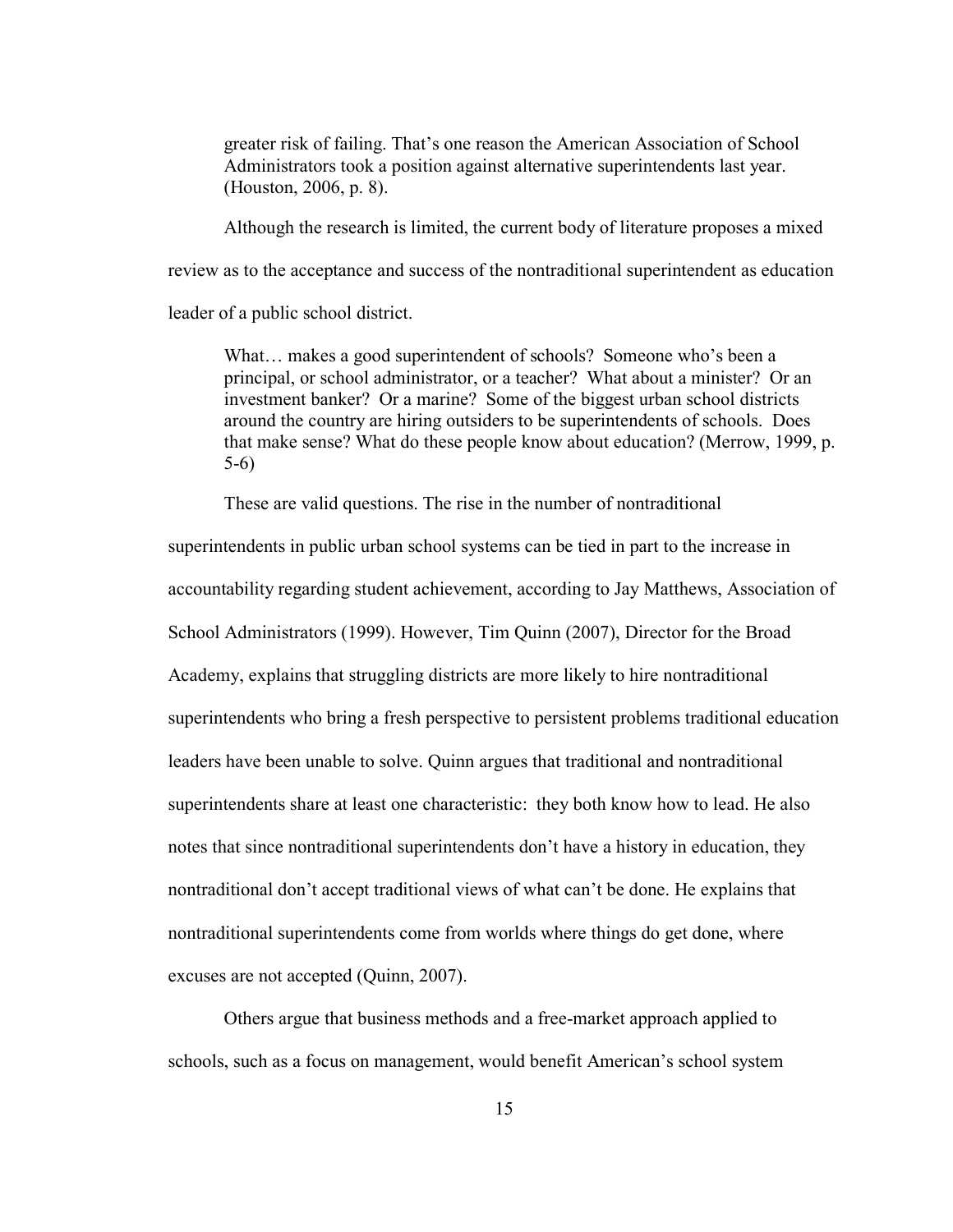(Howard, Preisman, 2007). The argument is that if schools were run using business management principles, students would learn more, parents would be happier, and society would profit. John Stanford, author of *Victory in our Schools* states, "We can achieve the victory when we run our schools like businesses" (Stanford, 1999, p.11). To some this declaration evokes alarm. A recent move to end administrator certification in the state of Michigan prompted a strong reaction from B. Smith in the *Deregulation and the New Leader Agenda: Outcomes and Lessons from Michigan*. Smith (2008) argues that the position sets aside the idea of schools as communities of practice to emphasize instead the idea of schools as rational systems in which what leaders do determines whether or not schools reach goals and perform. The most recognized expression of this perspective, according to Smith, is the wave of corporate executives and military leaders hired over the past decade to lead many of the nation's largest and most troubled urban districts.

While many agree that leadership at the national level is where the transformation of the public education will most likely begin, it is leadership of the district that will bring results for students. At a time when our nation's education system is challenged by high dropout rates and low academic performance, leadership is critical to the success of our underperforming school districts. This is especially true in large, urban school districts where system wide transformation may be necessary. In an attempt to implement school reform, some urban cities have introduced reform by centralizing public school authority with the city, with a nontraditional leader at the helm.

However, not all see the nontraditional superintendent as a positive addition to an urban school district. The nontraditional superintendent is also perceived as coming to his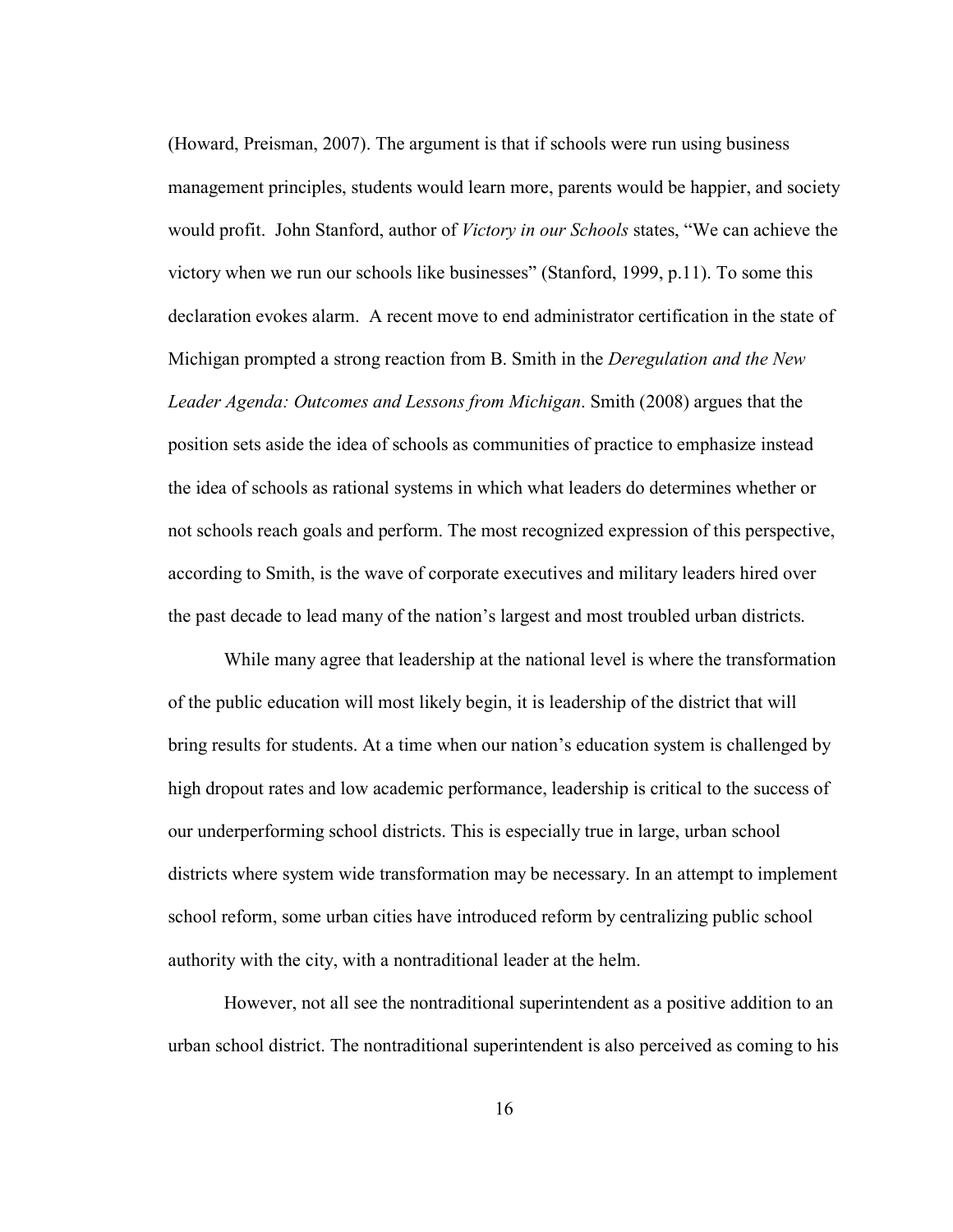or her new role often unable to distinguish between a "Carnegie unit and a cantaloupe" (Matthews, 1999, para. 3). Nonetheless, such leaders are being considered and hired because of their management expertise and decision-making abilities rather than their professional training and experience in public education. The assumption hiring boards are making is that effective leadership skills in one organization can be applied to another.

For example, the current Washington DC mayor has eliminated the local school board and hired a nontraditional leader to reform the district. The mandate given to the new leader is to increase student achievement, increase the graduation rate, and to decrease truancy and dropout rate. Teachers and principals have been fired and many other dramatic changes have taken place as reform efforts in the district continue. "We liken these education outsiders, these nontraditional school system leaders to the 'gunslinger' of American frontier mythology, the stranger, like Shane, who rides into town and solves a menacing problem that the townsfolk cannot manage themselves" (Eisenger, Hula, 2004, p. 623).

Why are nontraditional superintendents attractive candidates to some districts? Tim Quinn (2004), Director of the Broad Foundation Academy for Urban Superintendents, explains that the nontraditional superintendents are simply unaware of the complexity of the education profession and the organized school labor unit. The nontraditional superintendents also tend to enter the positions with a results orientation, a perspective not always held by traditional superintendents.

17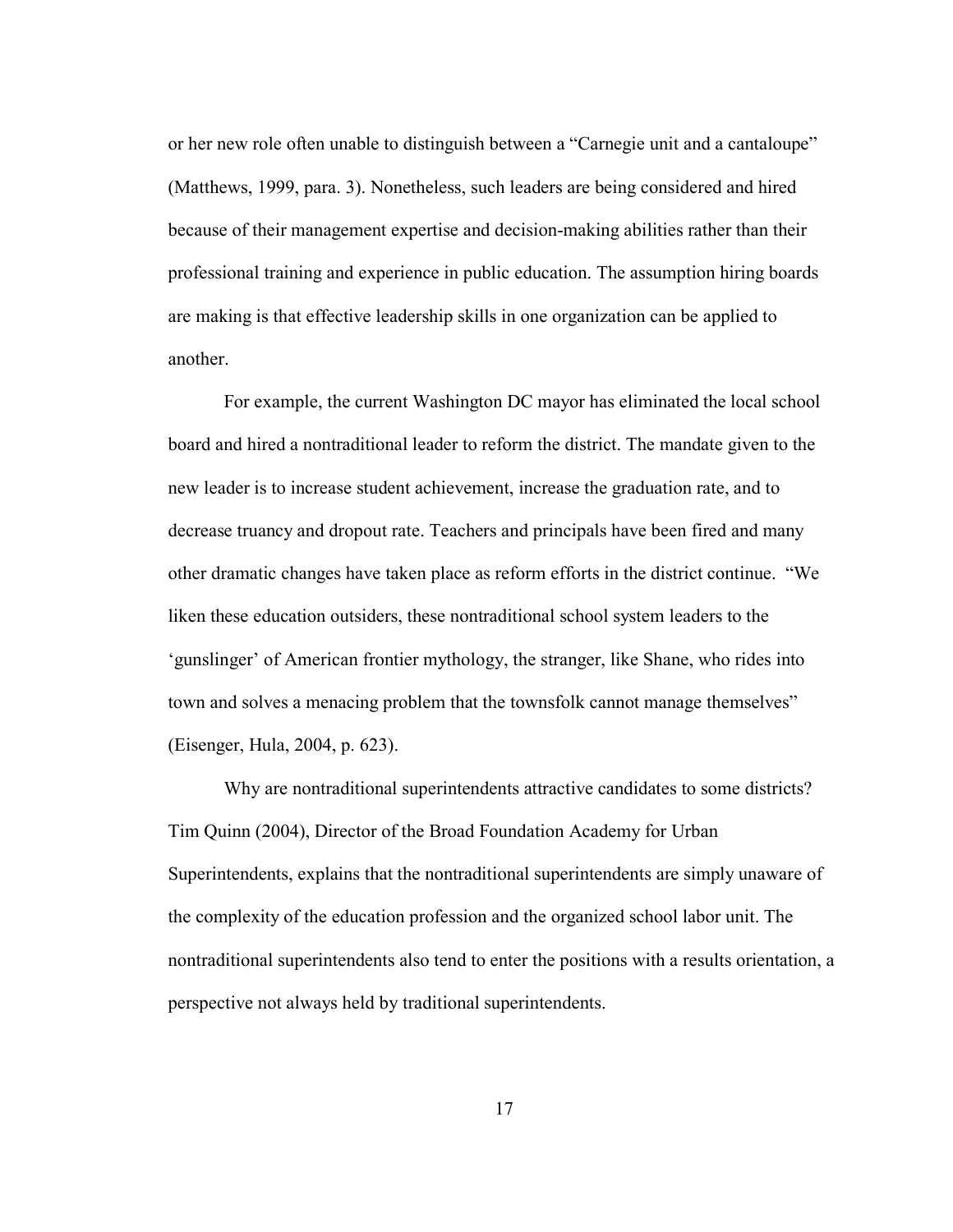In Matthews' (2001) view, the nontraditional superintendent is thought to be more comfortable with achievement measures and accountability. In the corporate and military worlds from which they are often drawn, success is continually assessed by the use of quantifiable indicators. In other words, Matthews (2001) argues that nontraditional superintendents are more comfortable with the pressures of accountability than are traditional superintendents.

Many new nontraditional superintendents tend to focus on management reforms rather than student achievement. Systemic reform is a manageable challenge in a way that boosting students achievement among grade-school children from impoverished families is not (Eisinger, Hula, 2004). This focus on systemic reform allows time for the nontraditional superintendent to become familiar with the education environment. Nontraditional leaders are less equipped to understand teaching or learning and are more qualified to impose order on a disorderly system, that is, a focus on management rather than on education. They are not, say Eisinger and Hula (2004), educational innovators. A single mission characterizes nontraditional superintendents. They bring order by streamlining, consolidating, and rationalizing thereby reducing inefficiencies and increasing accountability in a school system.

Further, the nontraditional superintendent is more likely to be found in larger districts such as New York, Los Angeles, and Chicago, where reform is needed in order to address issues such as academic performance (Eisinger and Hula, 2004). The average size of an urban school district led by traditional superintendents is about 83,000 students. However, Eisinger and Hula note that most school districts run by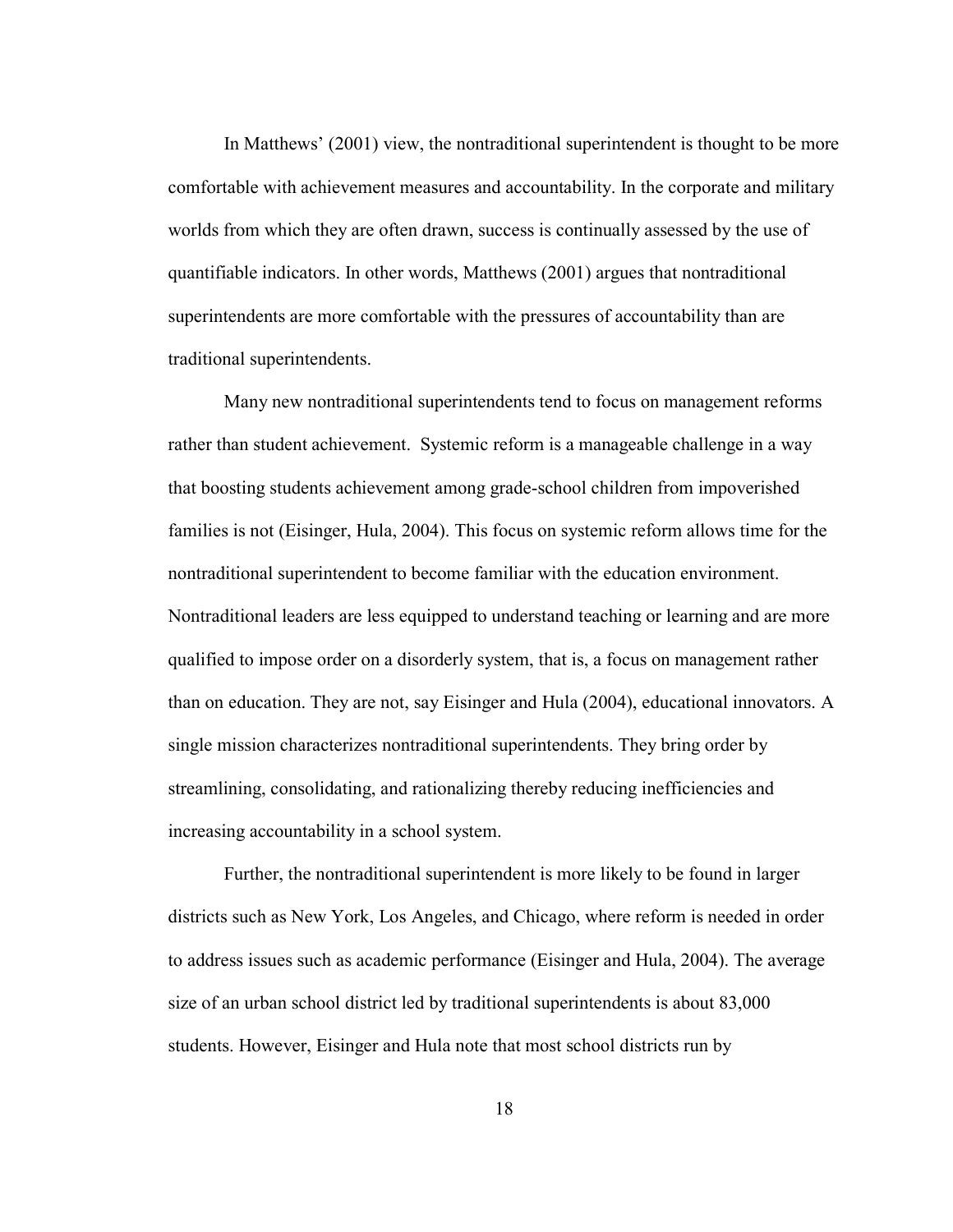nontraditional superintendents tend to be closer to 185,000. Interestingly, they report nontraditional leadership to most likely be associated with student populations that have higher percentages of free and reduced lunch qualified and African-American students. They describe non-traditional superintendents leading school districts where, on average, at least one half of students are from low socio-economic conditions, whereas traditional superintendents tend to lead districts with an average of 37% low income students (Eisinger & Hula, 2004). School districts with high numbers of students of color and in poverty are also most likely to be in need of reform.

Retired Army Major General John Stanford, Seattle Public Schools Superintendent, is considered to be the first nontraditional superintendent of a large urban school district. In his book *Victory in Our Schools* (1999), one of the most important accounts of nontraditional leadership, he credits his experience as a military leader as the source of his success. His military training trained him to differentiate between "commanding" and "leading." Stanford declares in his book, "Thirty years of leading in the military had taught me that leading means inspiring not commanding. Leading means loving the people you lead so they will give you their hearts as well as their minds" (Stanford, 1999, p. xi). He admitted his ignorance of Bloom's Taxonomy and Gardner's Multiple Intelligences, arguing that to be a successful superintendent, he didn't need to know all those details; he had in his district 5,000 experts who did. He explained his appointment to the position of superintendent by stating his position.

I'm not an educator. I am a leader of educators. That is the reason I was hired. People wondered how someone with no background in education could possibly fix the schools. But Seattle didn't need an educator–Seattle needed a professional manager…what it lacked was a leader who could focus the organization on its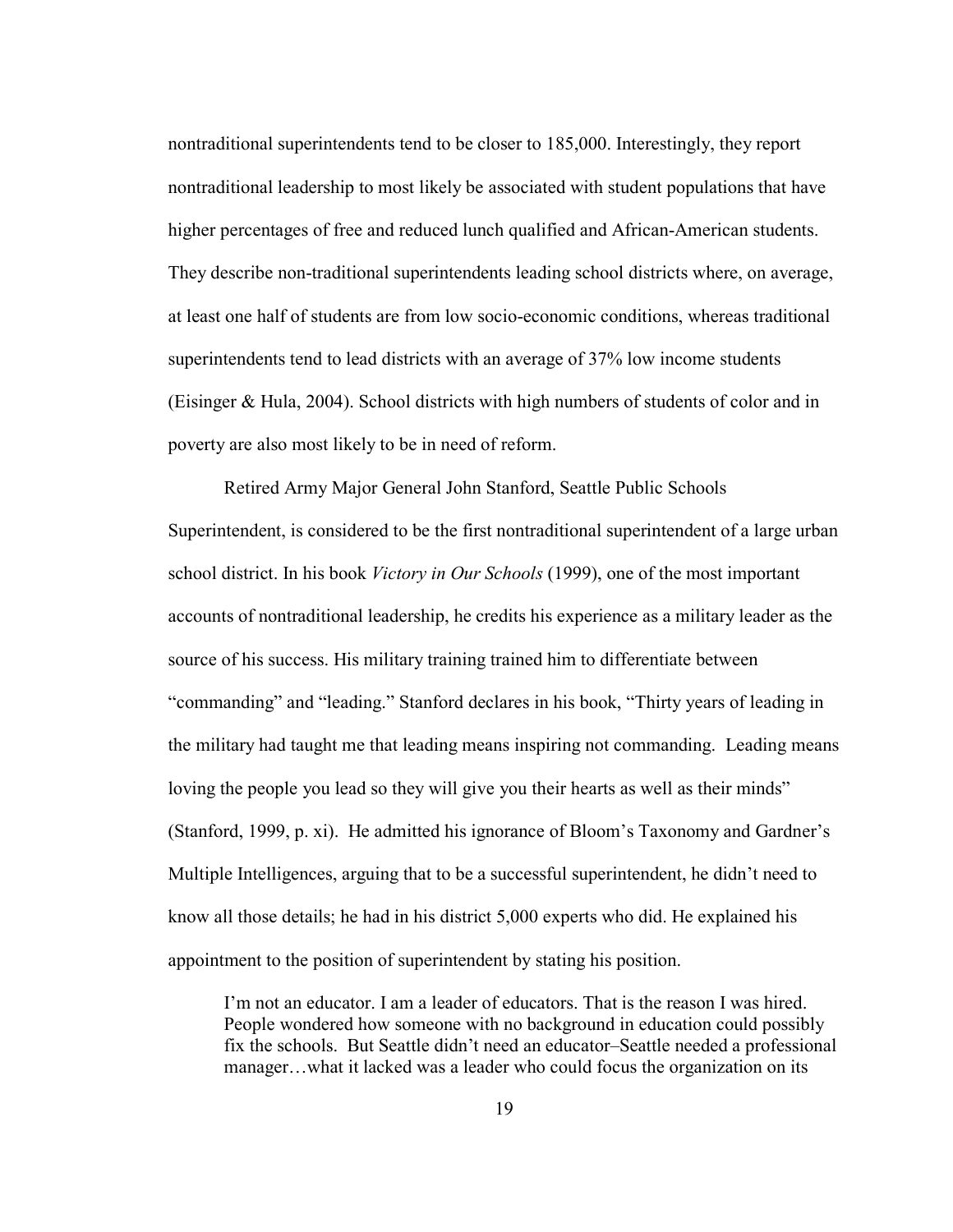goals, unleash its potential, get the obstacles out of the way, and empower the educators to do their jobs. (Stanford, 1999, pp. xv-xvi)

In an interview on *The Merrow Report* (1999), Paul Houston, Executive Director of the American Association of School Administrators and former traditional superintendent of schools, argued that Stanford's success was due to the fact that he had the human and leadership qualities that it takes to run a good school district, and those did not necessarily come with his Army officer's training, but because of who he was as a person. During the interview, Houston also acknowledged that although his organization recognizes the national superintendent of the year, the award has never been given to a nontraditional superintendent nor has there been a nontraditional finalist for the award.

Eisinger and Hula (2004) argue that school systems run by nontraditional superintendents are not any more troubled nor do they report lower student performance on standardized tests than districts lead by traditional superintendents. In addition, they propose that seeking out the leadership of a "gunslinger" is a reactive response to low educational outcomes, common to most large urban school districts and less common in middle-class districts. Also, school boards hire a nontraditional leader with hopes that a dramatic change of leadership will create the conditions that presently are lacking for learning in the classroom (Eisinger & Hula, 2004).

According to Matthews (1999), however, traditional educators are less comfortable with high stakes accountability and recognize that tests and assessments alone do not measure student learning. In contrast, military and business executives understand the concept of accountability because risking failure and recovering from failure is innate to the corporate world, a part of their world view. They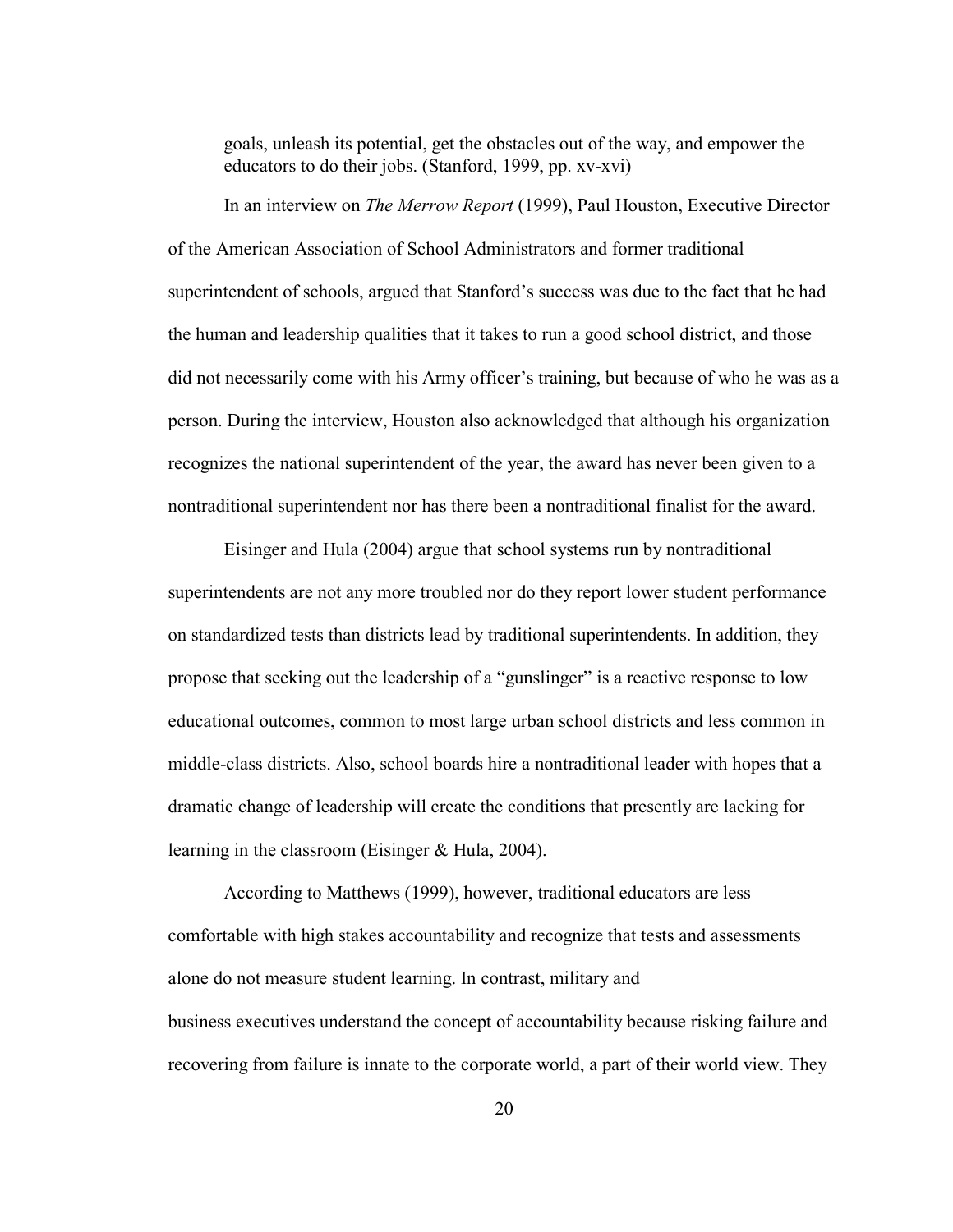argue that hiring nontraditional leadership represents a decision to break from the traditional thinking and introduce new, fresh ideas and solutions to existing challenges. Finally, because most non-educator superintendents are retired and have a secondary source of income, they have little to lose in assuming the leadership of a troubled school district.

Are other skills more important in a time of educational crisis than those acquired through traditional classroom teaching or through coursework and training in educational leadership? Has the American public lost confidence in the education as a profession? In response, Eisinger and Hula (2004) conclude that the hiring of nontraditional leadership is a direct challenge to the competence of education professionals. While choosing a nontraditional leader may provide some success, it may not be the silver bullet hoped for. Further, they argue that when nontraditional leaders come to understand they face the same challenges of improving student achievement while meeting the demands imposed by limited budgets and varying stakeholder interests, generals, corporate executives, and governors may not have any more success than the traditional education leaders they replaced (Eisinger & Hula, 2004).

#### <span id="page-28-0"></span>**Nontraditional Preparation**

After all, how difficult could it be to manage a school district? Leadership is leadership. Having listened to that logic for several years and now being convinced there must be something to it, I am contemplating joining the Army or the Air Force as a general or landing a job as a federal prosecutor in a big city. Now, admittedly, I do not have any military training nor do I hold a law degree, but I have seen many war movies and have watched *Law and Order* on TV since its inception.

Furthermore, I am prepared to hire an assistant who understands the military or the law, depending upon which career I pursue. I hold an M.B.A. from the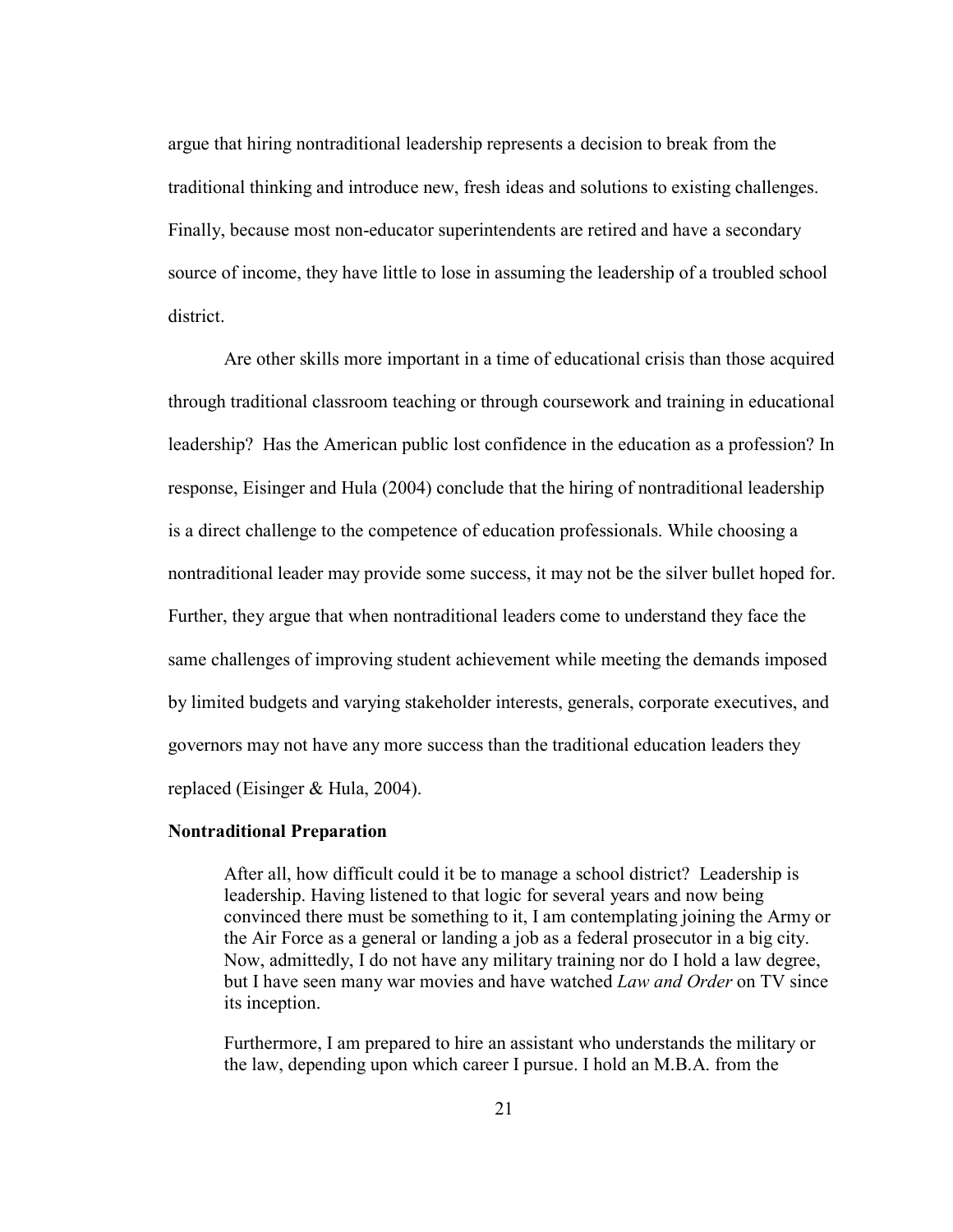Wharton School of Finance and a doctorate from Columbia University and have more than 30 years of administrative experience, including 13 years as a school superintendent. With these transferable skills, I feel perfectly suited to my new career in the military or law. The reality is I am not so presumptuous to even think I could run one of those organizations, yet many retired personnel are looking at school administration as a viable operation. Perhaps these retired general and corporate types believe that educators are so poorly trained and incapable that anyone could do better leading a school district

(Geiger, 2002, p.70).

How does the nontraditional superintendent prepare for the leadership role? According to Quinn (2007), nontraditional superintendents will argue that they are prepared. Their skills are transferable between the private and public sectors and between the military and school districts. They also argue that as nontraditional superintendents, they bring a fresh perspective to school management. In most cases, the nontraditional leader will select their chief educational officers from a pool of internal candidates and add outside talent to their team so as to add the missing element, education leadership. Some nontraditional superintendents have hired outside consultants. According to Matthews (1999), others have enrolled in education leadership coursework or have found mentors and book study groups. Matthews (1999) tells of a non- traditional superintendent, inspired by the story of John Stanford, the former superintendent in Seattle and retired Army general, read 50 books on education in the six months he had to prepare himself for his position as district superintendent.

#### <span id="page-29-0"></span>**Nontraditional Superintendent Preparation: The Broad Foundation**

Tim Quinn, managing director of the Broad Superintendent's Academy located in Los Angeles, California, recalls the reaction of Thelma Meléndez de Santa Ana, a traditional superintendent and Broad Academy Fellow as being skeptical at first, thinking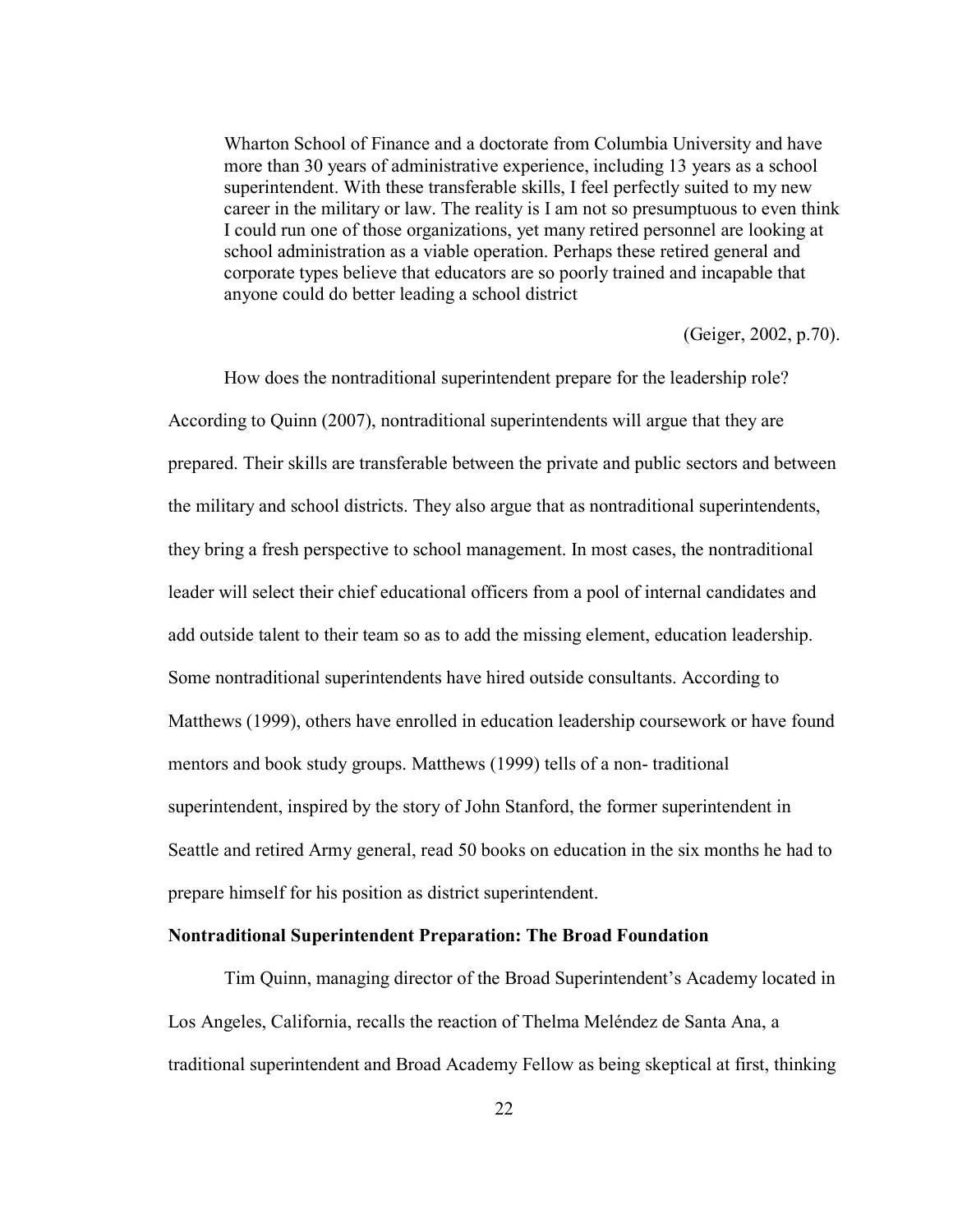those with educational backgrounds would have to spend a lot of time bringing the nontraditionals up to speed. He describes her amazement at how much they learned from one another and, in the end, she agreed that great leadership is a transferable skill (Quinn, 2007).

Quinn describes the Broad Superintendent's Academy in the August 2007 edition of the *American Association of School Administrators* as a rigorous 10-month executive management program. The program was created in 2001 and is designed to prepare CEOs and senior executives from business, non-profit, military, government and education backgrounds to lead urban public schools systems.

One of the few articles written by the Broad Foundation describes its program of recruitment and training of selected candidates from both within and from without the field of education to be superintendents of large public school districts. Director Tim Quinn (2007) explains the mission of the Broad Academy for Urban Superintendents as a remedy to counter current educational leadership programs that are not preparing leaders, whether traditional or nontraditional, to handle the realities and complex challenges of leading an urban school district. Quinn (2007) is adamant in his view that a certified school administrator does not necessarily make a qualified urban school system leader.

Quinn (2007) reports that The Broad Academy actively recruits nontraditional leaders who are able to offer fresh ideas and new perspectives on solving systemic problems in urban education. While most school boards continue to hire traditionally prepared superintendents, the Broad Foundation carefully selects, trains, and supports the candidates it recruits from graduation of its program through the interview process for a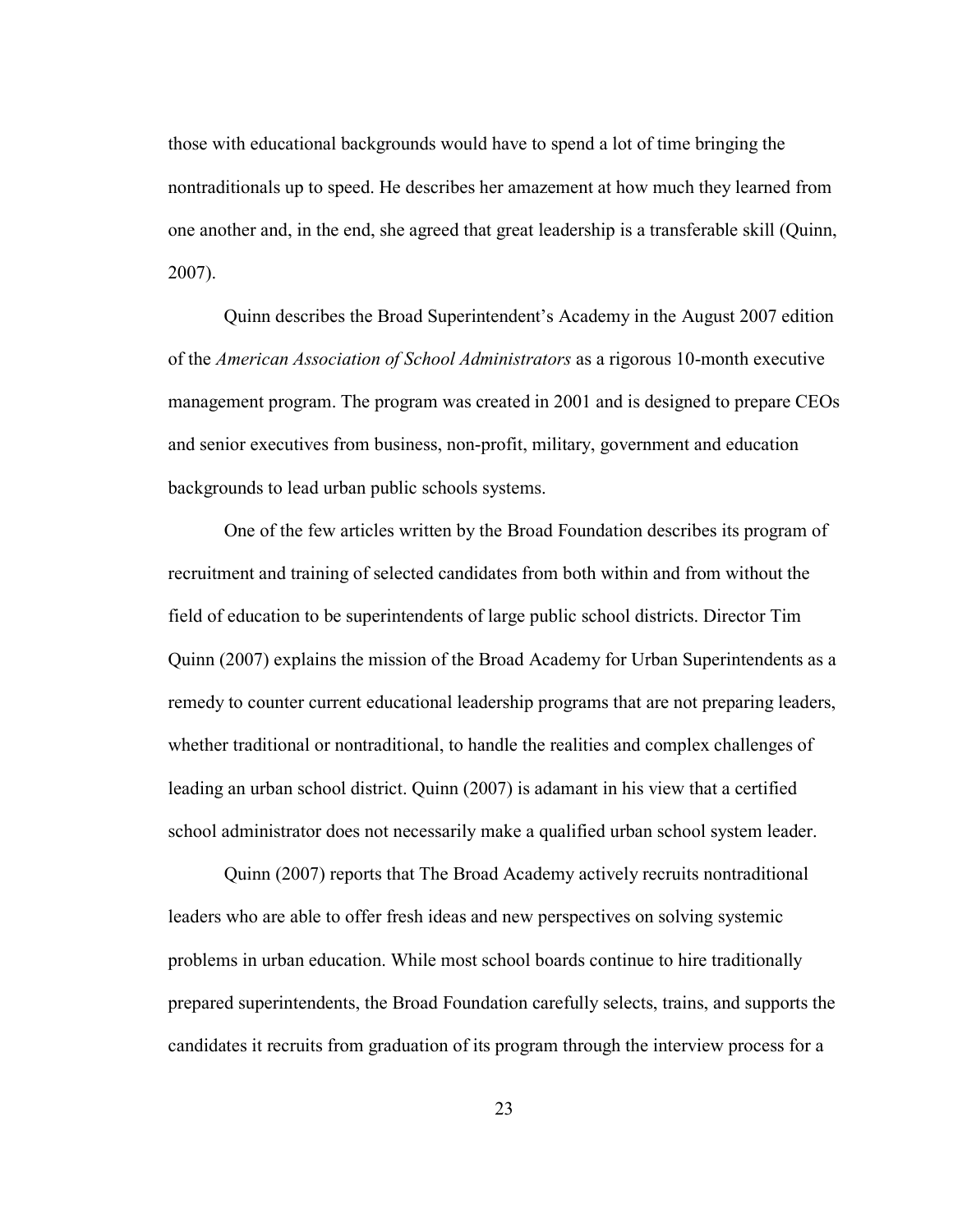position as superintendent. A news release from the Broad Academy

(www.broadacadmy.org, retrieved June 6, 2009) reported recruiting accomplished leaders in other roles who possess strengths and experiences of the role of school leader including:

- Experience managing large, complex, diverse operations
- Experience leading large-scare systems change and culture changes
- Skills in strategic visioning, planning and accountability
- Expertise in financial management
- Skills in systems and operational management

Those selected for participation in the Broad Academy program are able to keep their current employment and attend seven extended-weekend training sessions covering CEO-level skills in education, finance, management, operations, and organizational systems. The expectation is that Broad Academy candidates will pursue superintendent or other central office administrative positions within 18 months of completing the program. The Broad Academy staff members assist Fellows in their job search, the interview process, and contract negotiations once hired. The Broad Academy details on their website, www.broadacademy.org, that it continues supporting its graduates with the following:

Plan of entry – The Broad recognizes the actions taken by a superintendent during the first 90 days on the job are critical to long-term success. Broad staff provides guidance as Broad fellows develop their own entry plans into the superintendency to pave the way for long-term success

Contract support – Feedback is provided on the new superintendent's employment contract, as well as attorney referrals.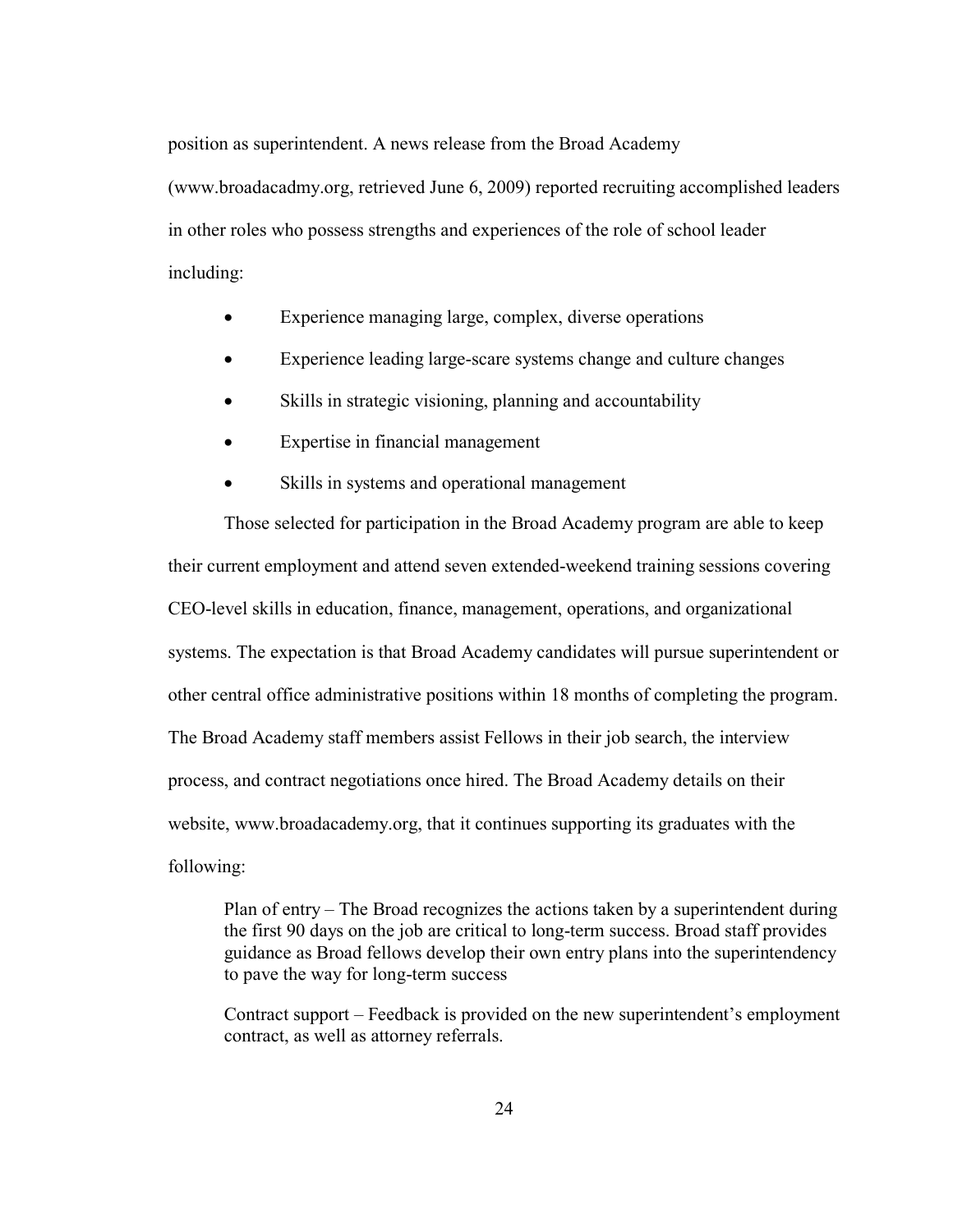Governance retreats – intensive off-site retreats between the new superintendent and the school board are facilitated to establish communication protocols and standards of practice

Functional area audits – Audits are provided as needed to give the new superintendent a quality snapshot of instructional, communications, human resources and other operational areas

Superintendent support – This includes a weekend retreat with a team of experienced urban superintendents to share findings, ideas and plans. New superintendents also are assigned an experienced urban superintendent as an executive coach

Facilitated evaluations – Constructive performance feedback is provided to evaluate the new superintendent's performance to ensure that positive dialogue occurs around critical issues.

[\(www.broadacademy.org.](http://www.broadacademy.org/), retrieved June 6, 2009).

They report on the website that, as of 2008, their graduates have been placed in 19

states and, having served for two or more testing cycles, have been successful in raising

student achievement to the degree that they are outperforming comparison groups

[\(www.broadacademy.org.](http://www.broadacademy.org/), retrieved June 6, 2009).

Although the Broad Superintendent's Academy was created in 2001, detailed

information describing its program has only recently been made public on its website.

According to its informational web page, www.broadacademy.org, regarding the program

overview, participants must attend extended weekend sessions for ten months as they

work with a Broad faculty advisor who provides leadership development, coaching and

support. Further, the Broad Academy provides its Fellows with intensive studies as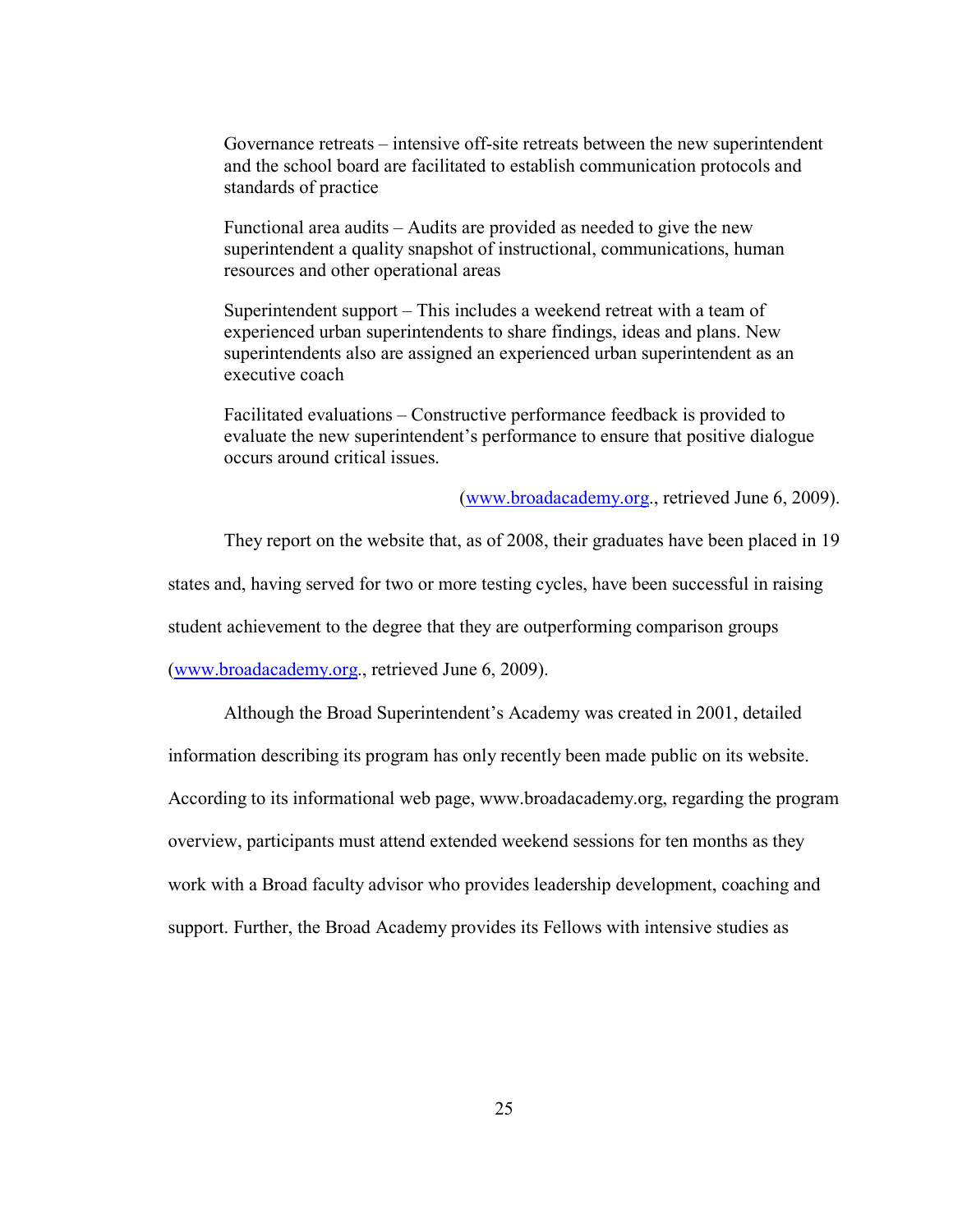detailed on the website of the Broad Academy, [www.broadacademy.org,](http://www.broadacademy.org/) in the following

areas:

Instructional alignment:

- Raising overall student achievement and eliminating achievement gaps using research-based strategies
- Setting standards tied to national indicators
- Appropriate use of student assessment data
- Reviewing curriculum and instructional material
- Assessing professional development impact

Operational excellence:

- Recruitment, hiring and evaluation
- Multi-year budgeting and equitable allocation of resources
- Fair and transparent maintenance and capital improvement processes
- Performance management systems

Stakeholder engagement:

- Partnering with key stakeholders to support the district's work
- Strategic partnering with the school board to advance district priorities
- Maintaining labor-management partnerships aligned to student achievement goals
- Fundraising aligned with overall strategy
- Forging relationships with parents and the community
- Working effectively with the media to communicate good news and build community understanding of work

Organizational leadership:

- Communicating your vision and rallying internal and external support
- Theory of change and strategic and tactical planning
- Analyzing data to identify and understand performance and challenges
- Aligning all organizational decisions to support overall vision

Interpersonal leadership:

- Inspiring confidence, hope and positive action in others
- Leveraging unique talents in others and developing diverse leaders
- Adjusting leadership style for different situations
- Ethics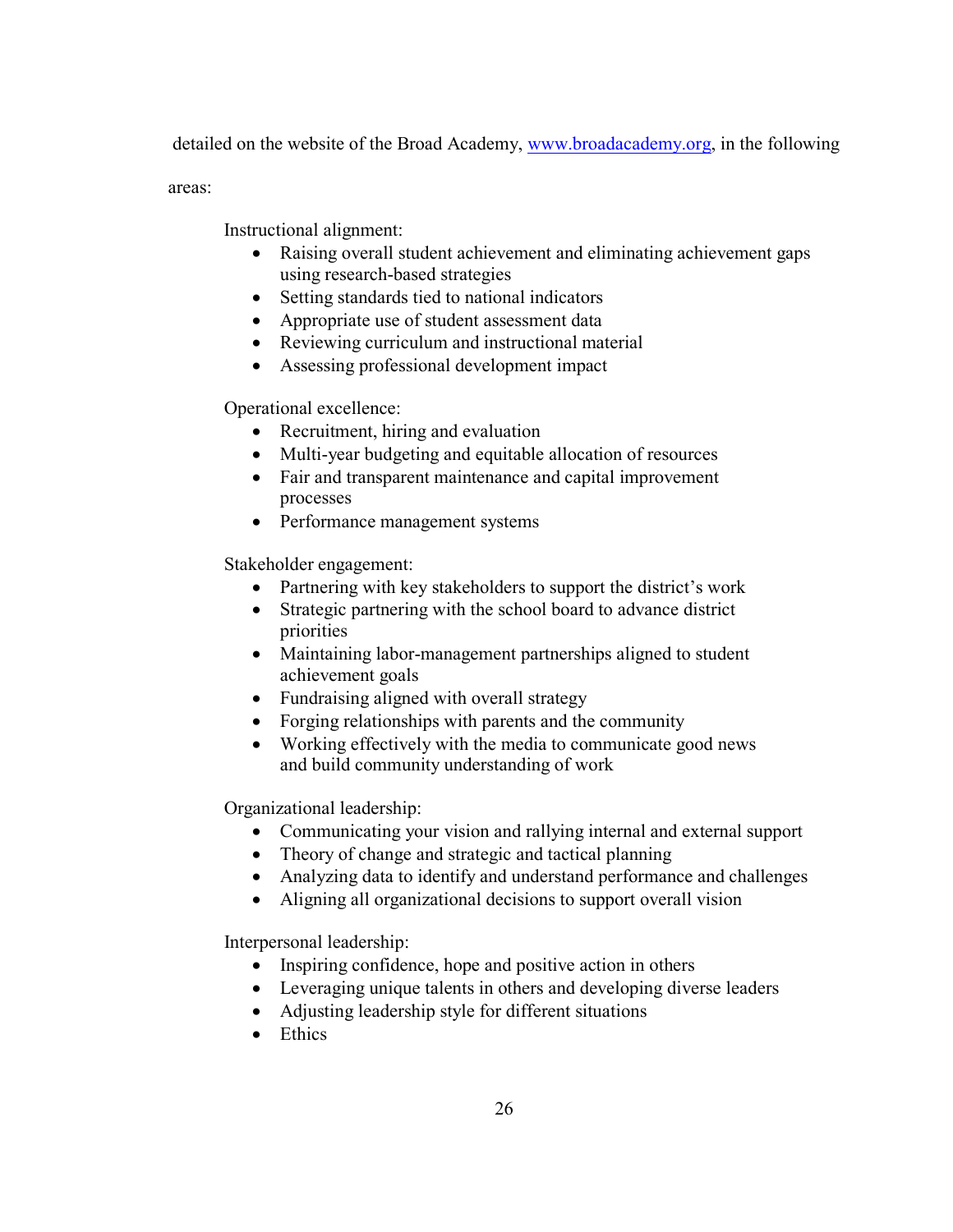Management:

- Structuring the organization to support implementation of strategy
- Developing leadership at every level of the organization
- Prioritizing work for optimal quality, capacity and sustainability of reforms and providing mentoring and support to colleagues (Program Overview, n.d., [www.broadacademy.org.](http://www.broadacademy.org/), retrieved June 6, 2009).

In addition, tuition and expenses for Fellows are paid by The Broad Center for the Management of School Systems. The expected commitment on the part of the Broad Academy participants, or Fellows, includes attendance at all sessions, completions of all assignments and regular consultations with mentors and faculty advisors. Fellows are also required to complete a series of site visits and other hand-on projects designed to complete their leadership repertoire and deepen their understanding of urban school district management and operations.

During training sessions, Broad Fellows receive training from education experts including high-level government officials, non-profit executives, education policy makers, researchers and, successful urban school district superintendents, school board presidents, and teacher's union leaders. An example of a detailed agenda was provided through electronic mail on August 26, 2009, by Broad staff member G. Francis, and can be found in Appendix B.

#### <span id="page-34-0"></span>**Military Preparation and the Air Force Officer's Guide**

The Air Force Officer's Guide is organized into six parts, each providing distinct protocols for behaviors and expectations held for Air Force officers (Benton, 2005). The Participant has been trained as an Air Force Academy cadet to adhere to the protocols and has, for thirty years, incorporated them in a career as an officer. Character attributes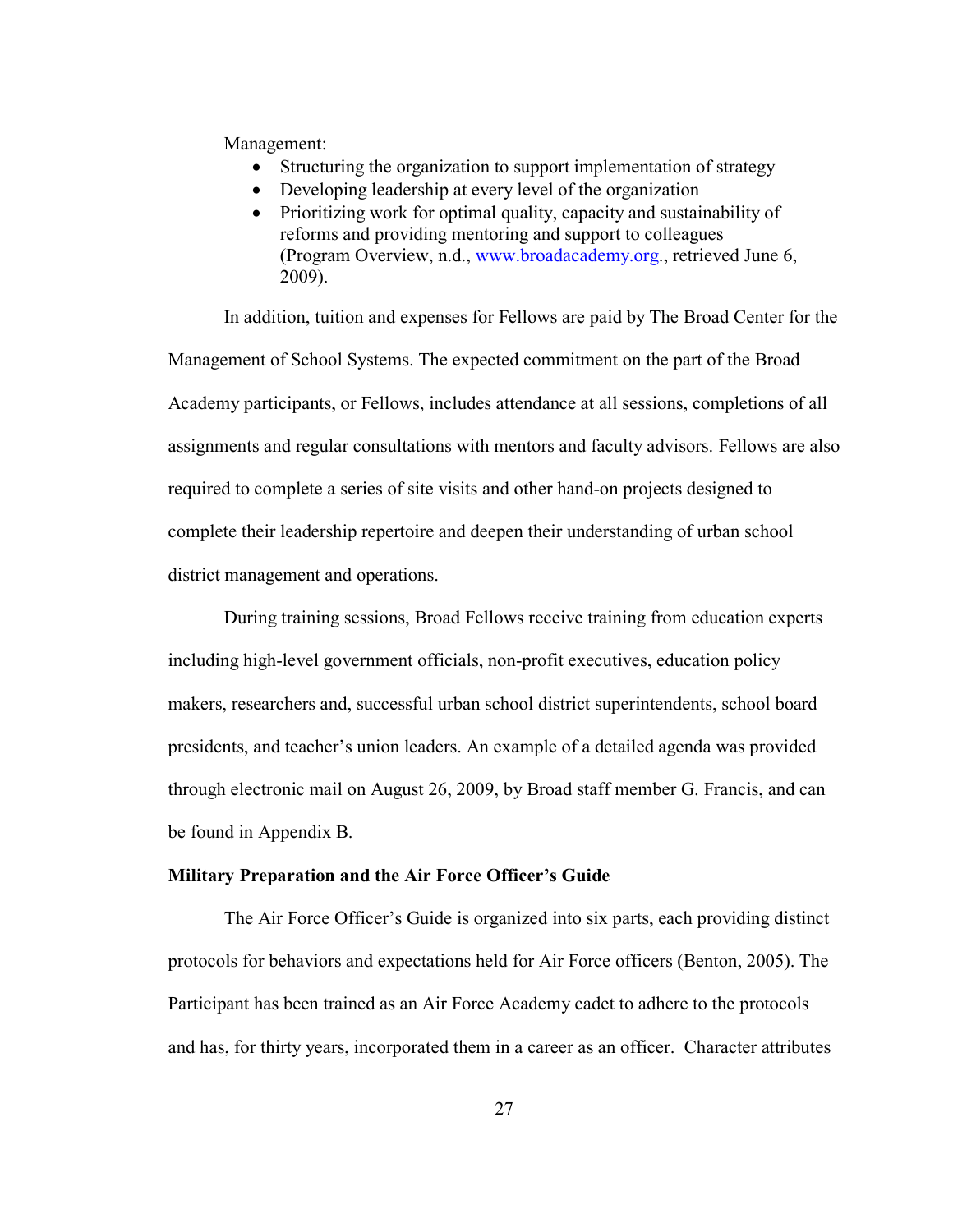such as integrity, honestly and openness have become a part of the way in which the Participant conducts business and self. The military expectations of excellence in all areas of duty performed are the foundation of the Participant's work ethic. Benton (2005) describes the need for officers to display self-discipline, teamwork and to demonstrate the willingness to work, learn and seek opportunities for advancement. As officers demonstrate success in the behaviors and expectations, they are promoted to high ranks. The Participant achieved the rank of Two Star Major General before retiring.

The Participant explained during the interview the personal qualities contributing to the Participant's career success and their relationship to the Participant's ability to transition from military to superintendent.

Well, the skills and personal qualities evolved over time. I mean, you don't wake up one day al all of a sudden you have all the answers to being a military leader of any kind of leader. But I learned that first of all, your honest, integrity and loyalty were key elements in any of the development process of being a leader and that was imbedded in me very early on and I valued that all the way through my career in the military and on" (Interview, October 14, 2009).

The Participant was able to identify and articulate the attributes contributing to successful leadership as a military officer. When posed the question in regard to education leadership, the Participant readily acknowledged the lack of cultural knowledge of the public school environment and yet referenced the military leadership

training as being the foundation on which all other experience is built.

So I moved from an ability to take this skill set that I had developed in the military, this was leadership and management and strategic planning, and personnel, budgets, construction, even, and take that skill set over to being a superintendent but I've often thought that I came probably with 85% of what I needed to do to be a superintendent and the Broad Academy helped me bridge that gap on the remaining 15% because any bureaucracy you change in to, even when I went to NASA, when I was a White House Fellow, and then later on as the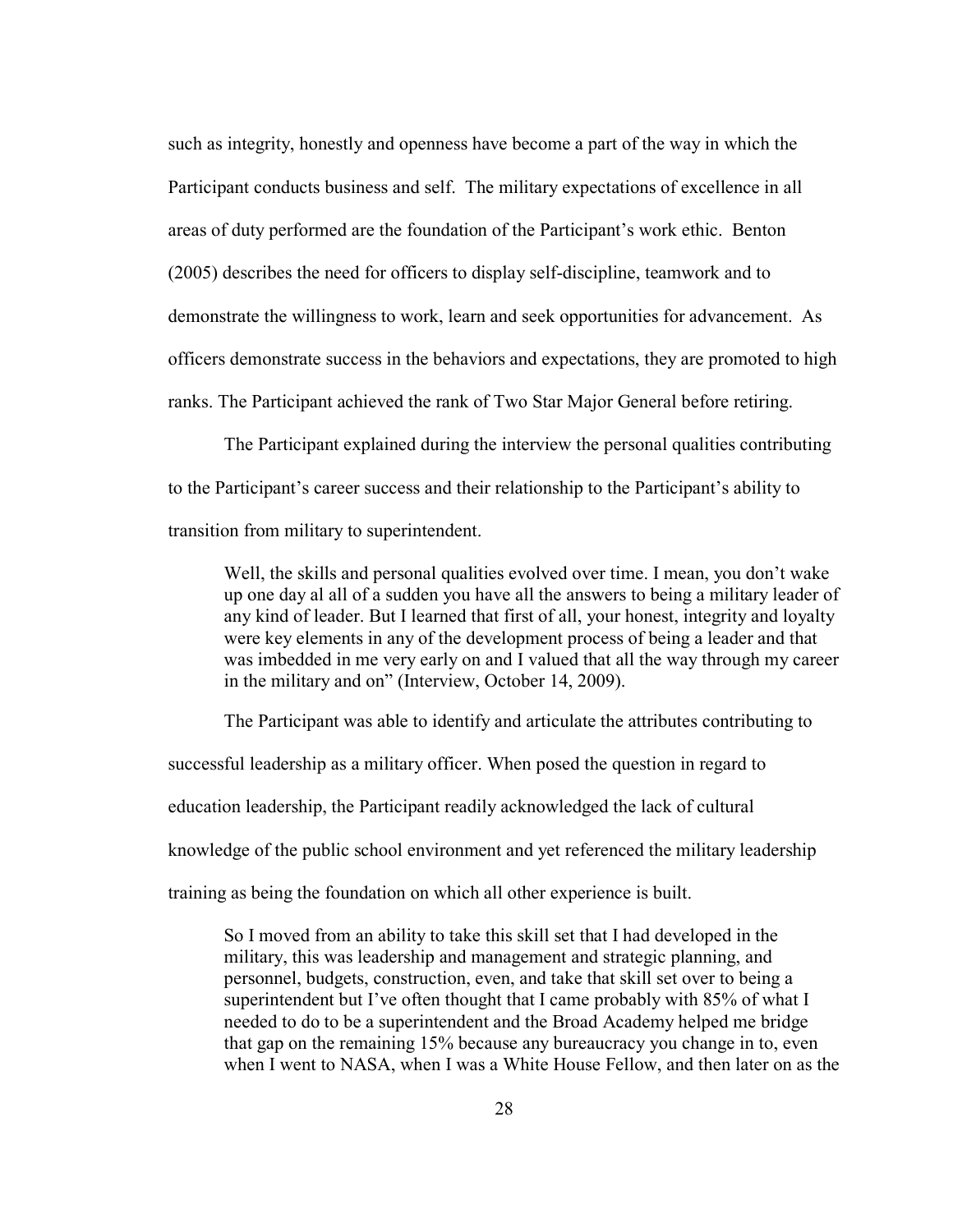executive director for the…board, there's a change in there. You have to understand the nomenclature, the language, the culture, uh, certain things that are different than anything you want to do. It was that cultural element, that final 15% that I needed to be able to work on and the Broad Foundation provided me that opportunity.

(Interview, October 14, 2009)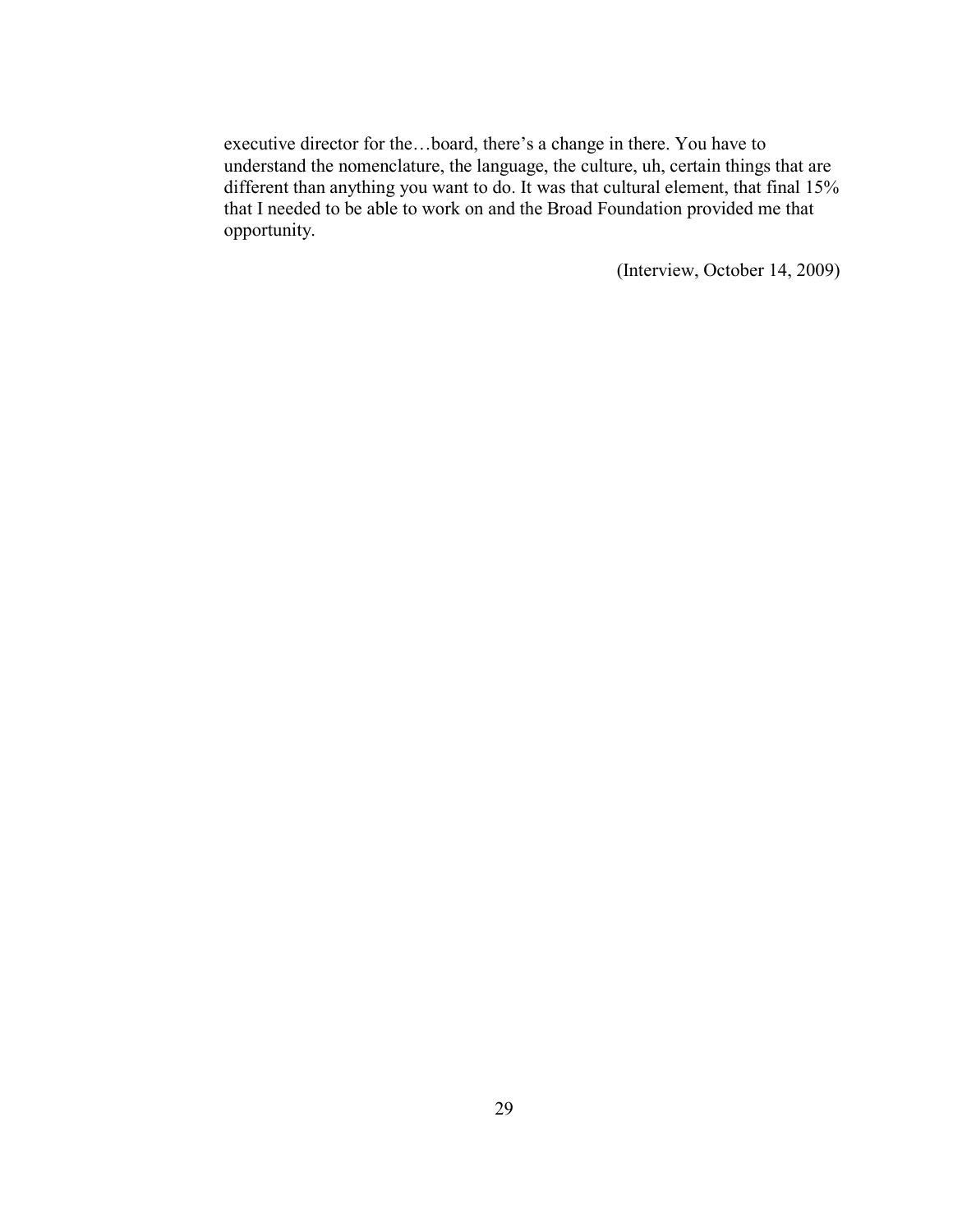### **Chapter Three—Methodology**

According to Stake (1995), qualitative case study methodology is expected to catch the complexity of a single case that is of special interest to the researcher. The researcher enters the scene with a sincere interest in learning how people function in their pursuits and with a willingness to put aside many presumptions while learning. So it is with the study of the transition from military to public school superintendent. The researcher is drawn to this particular case, enters the world of the Participant for a short time and will describe how the transition occurred. Stake describes the aspect of "interest" as the defining moment when the researcher becomes the author of highly personal research. He further explains that the persons studied are studied in depth, that researchers are encouraged to include their own personal perspectives in the interpretation. Stake states that the quality and utility of the research is not based on its reproducibility but on whether or not the meanings generated by the researcher or the reader, are valued. Further, the case is a specific, a complex, functioning thing falling within definitive time constructs and settings (Stake, 1995).

Creswell (1998) asserts that the study of more than one case dilutes the overall analysis; the more cases an individual studies, the greater the lack of depth in any single case. Although there are other nontraditional superintendents currently leading urban school districts, the researcher chose to focus on the unique case presented in this study. The issue of a nontraditional superintendent leading a large, urban school district caught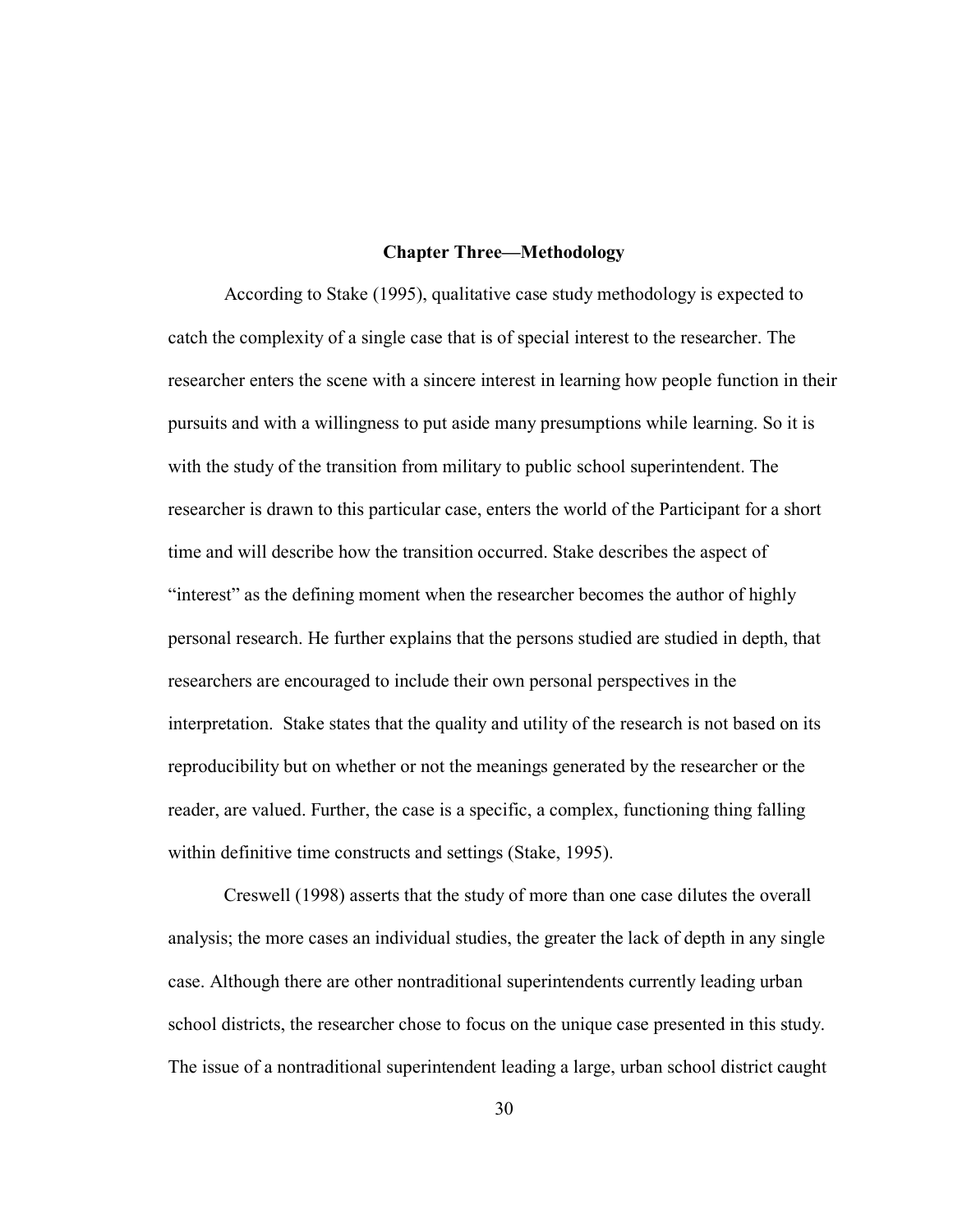the attention of the researcher in July of 2005, when the Chief of Staff to the city mayor was hired to be superintendent of schools. Although the Chief of Staff presented an excellent opportunity for study, he soon left to pursue political aspirations. Fortunately, another nontraditional superintendent was hired to lead a nearby district and was willing to participate in the study. The new nontraditional superintendent was especially unique. Urban School District had hired a retired, Air Force Two Star General as its new education leader. They had placed their trust in someone not trained in public school administration, unfamiliar with the world of public education, and new to the community, with the expectation that the new leadership would take the district from low student achievement to higher performance. How could the Participant transition from a position of military leadership to one of education leadership? The researcher's investigation of the case is guided by the following questions:

- 1. How did this retired Two Star Major General transition from military to public school superintendent?
- 2. How does this retired Two Star Major General's military leadership support the transition to public school leadership?
- 3. How did this retired Two Star Major General prepare for the role of public school superintendent?

For many, the notion of a military leader may evoke a mental image of the common stereotype of a General George Patton type leader of cinema fame. A Major General would be rigid, brusque, and insensitive, and all the more so after 30 years of military leadership. It would be virtually impossible for a military leader to unlearn a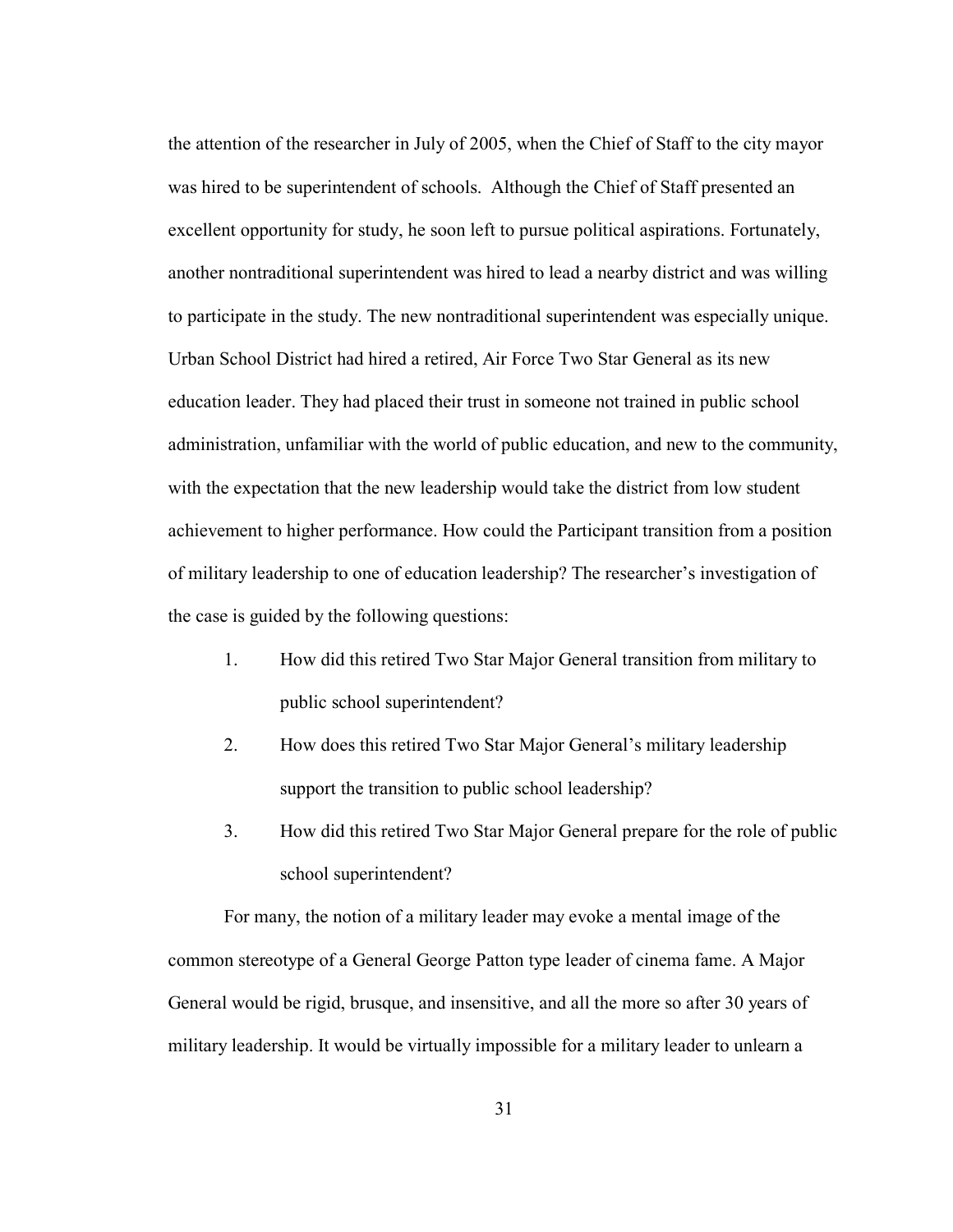leadership style commonly assumed to be incompatible with education leadership. The researcher was particularly interested in the process by which a retired Major General could transition to becoming the leader of a public school district.

## **Context of the Study**

The researcher investigated the transition of the Participant from the role as retired Air Force Two Star Major General to that of newly hired superintendent of a large urban school district. The events precipitating the Participant's appointment were initiated by the retirement of then Superintendent Z.

Superintendent Z is an example of a traditional superintendent (e.g., see Hayes, 2001) in that he was male and he began his career as a classroom teacher. Further, he served as a high school assistant principal and then high school principal. He was promoted to director and assistant superintendent before assuming the superintendency of the school district. His education included a PhD in Education Policy. Superintendent Z was considered to be a successful education leader and served the school district in the capacity of superintendent for five years. On June 30, 2006, Urban School Superintendent Z announced his retirement. This was the first step in the circumstances that would eventually bring the Participant to Urban School District as its first nontraditional superintendent.

According to the official military website, the Participant retired from the United States Air Force effective January 1, 2004, as an executive director and at the rank of Two Star Major General. The Participant began his military career as an honor graduate from the US Air Force Academy and graduated in the top ten percent of the class. The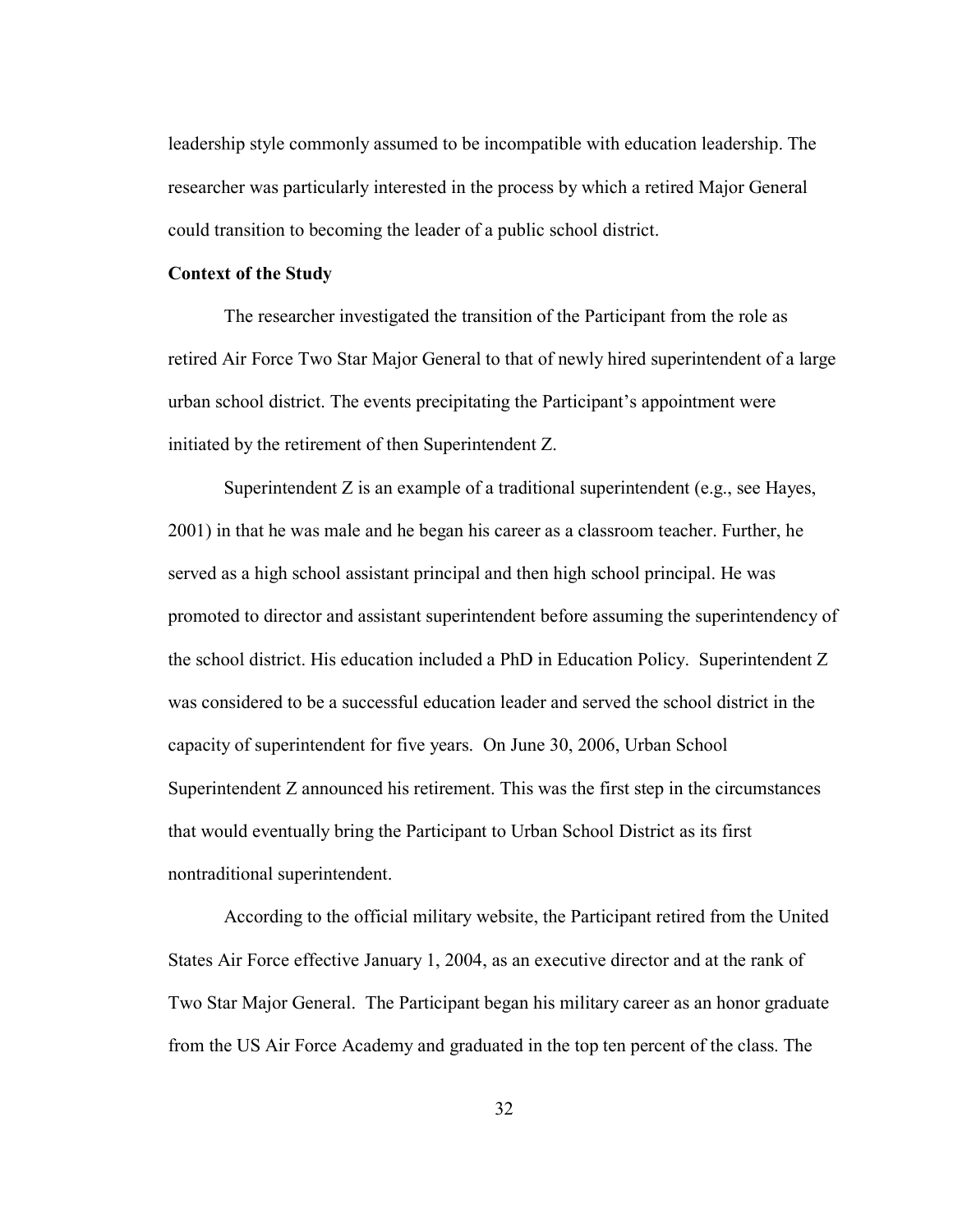Participant also graduated from "Top Gun" Fighter Weapons School and was a test pilot. The Participant's military career included selection as a White House fellow, service at NASA and service as the Assistant to the Secretary of Defense during operations Desert Shield and Desert Storm and the dissolution of the Soviet Union. The Participant had retired after 30 years of distinguished military service in the Air Force at the rank of Two Star Major General.

After retirement, the Participant accepted a position in a civilian capacity for a global company, and was responsible for strategic planning, development and implementation of software sales. The Participant's education includes a B.S. in Political Science and International Affairs from the United States Air Force Academy, and an M.A. in Public Administration from a public university. The Participant was also one of three National Security Fellows selected to represent the Air Force at Harvard University's Kennedy School of Government. The Participant was employed by the civilian company when recruited by the Broad Academy for Urban Superintendents.

Urban School District accepted the resignation of Superintendent Z in June of 2006, and immediately began the search process for its next superintendent. Their hope was to have the new superintendent in place on July 1, 2006. Urban School District, the sixth largest school district in the state, reported on its website an annual 2005-2006 budget of \$377 million with the following demographics:

- Student enrollment 31,113
- 72% students of color, of which 49% were speakers of English as a second language
- 91 different languages representing 120 countries, 89% Spanish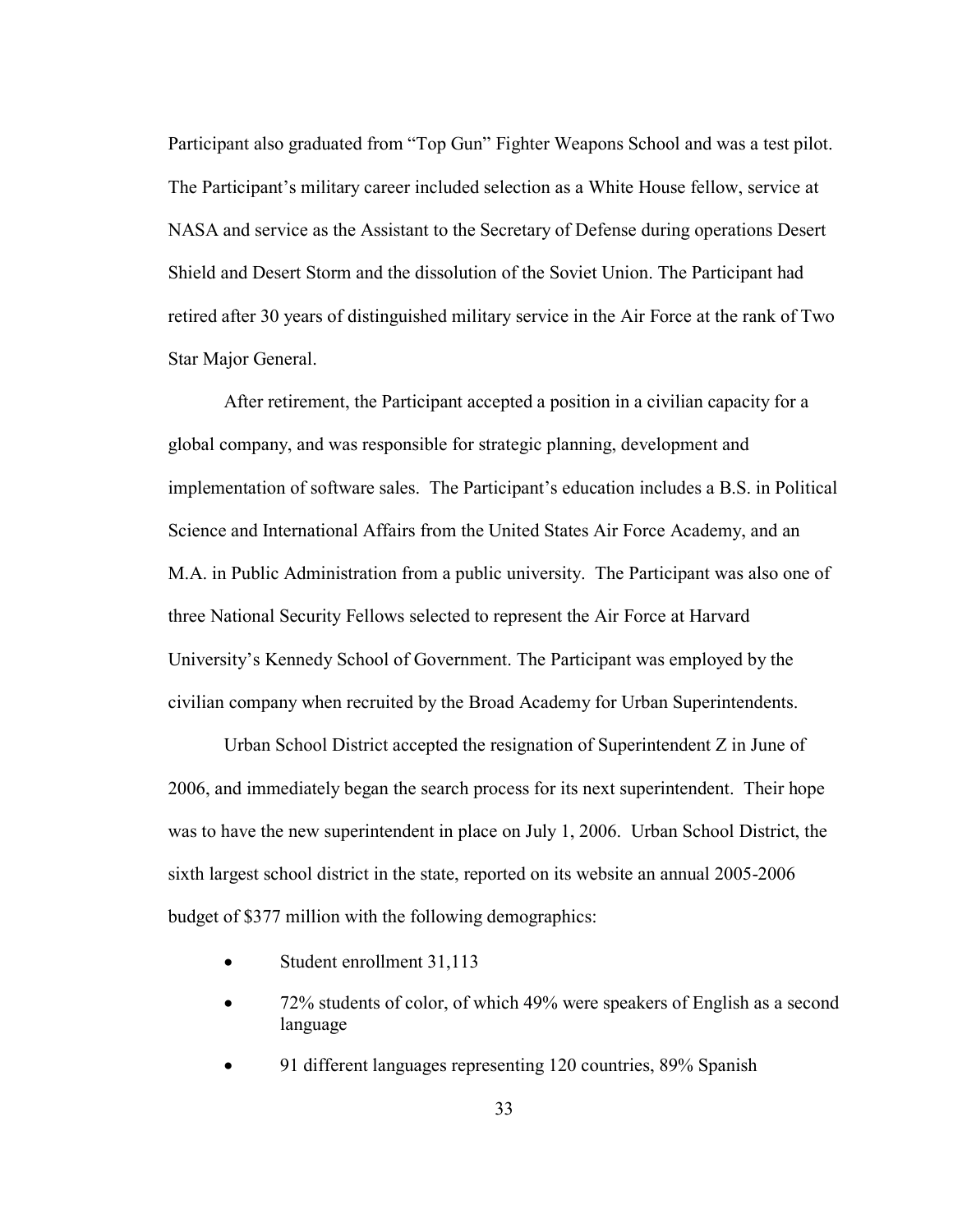- 47% free and reduced lunch
- 40% mobility rate.
- 48.08% Hispanic
- 25.84 White
- 21.7% African American

(www.urbanscholdistrict.org., retrieved February 27, 2007)

Urban School District secured a national firm to assist in its search for the superintendent. Their process, according to the Urban District Herald (pseudonym) news release of March 7, 2006, included analyzing the job, coordinating community engagement opportunities, recruiting candidates, screening applicants and interviewing candidates. A nationally recognized head hunter firm conducted a nation wide search for qualified candidates.

The Urban School District Board of Education narrowed the number of candidates and, at an open forum, introduced the four finalists. The news release of May 17, 2006, reported the Urban Board received 34 candidate applications from eighteen states, including Washington D.C., and one from a South American country. Sixty-five percent of the applicants held doctoral degrees and 35% of the candidates had current or past connections to the Urban City or to its state. See Appendix D for further information regarding the final candidates.

# **Role of the Researcher**

According to Stake (1995), qualitative case study is highly personal research and the researcher is encouraged to include their personal perspectives in the interpretation.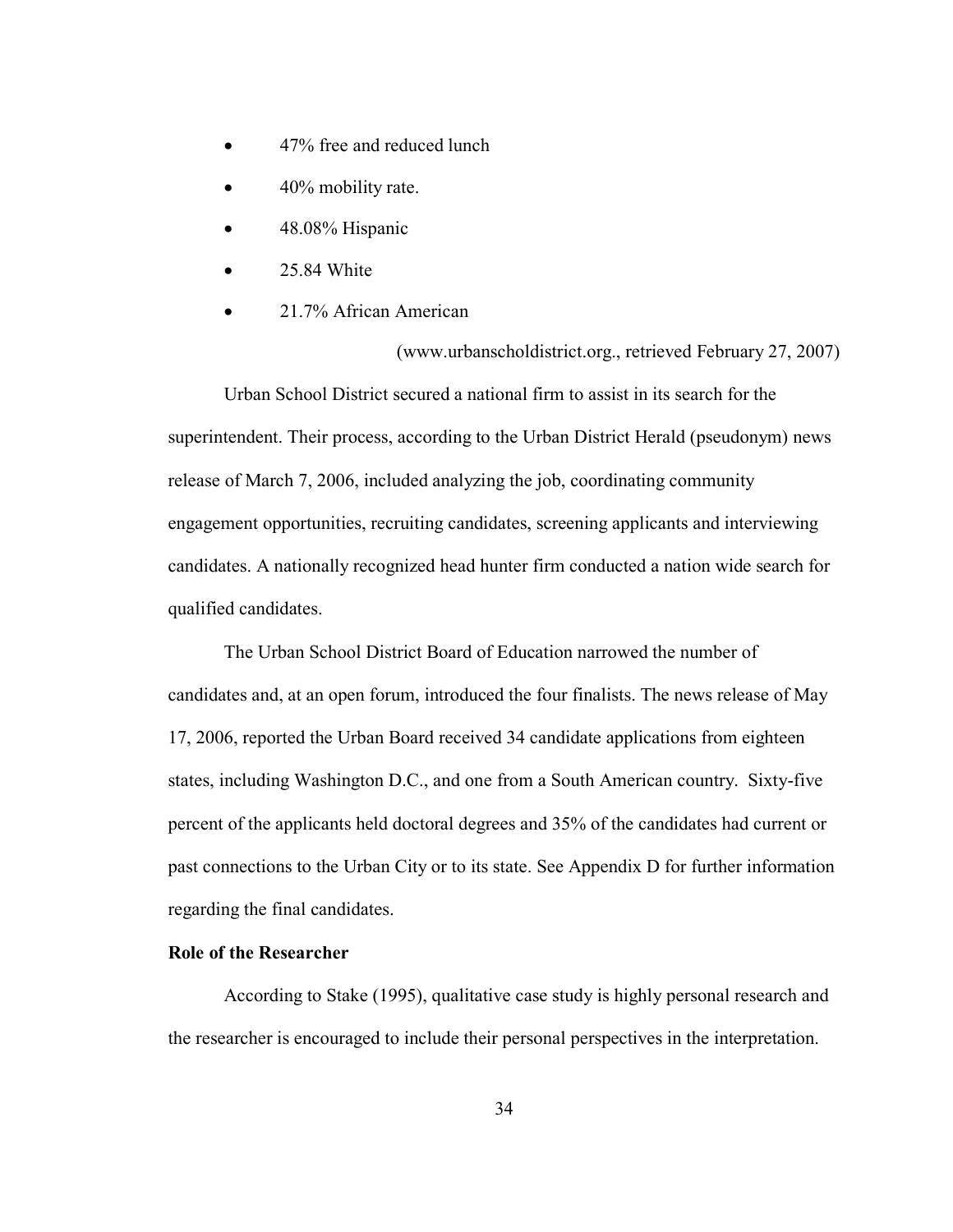The Participant's transition represents a unique and complex case. The researcher's role is to investigate and explain this occurrence in the most descriptive terms possible.

The researcher's experience as an educator supports the role described by Stake as "teacher." The researcher began her career in education as a bilingual classroom teacher assistant and, as a classroom teacher, has been recognized for excellence by a school district, the state, and twice nationally by *Who's Who Among American Teachers*. The researcher is also an experienced Dean of Students and public school administrator. In addition, she was selected through a highly competitive process to attend the Harvard Graduate School of Education Principals' Center Summer Institute, where she furthered her administrative training alongside administrators representing school districts within the U.S. and from countries such as Australia and Japan. As an administrator, the researcher has formally and informally observed and documented the education performance of classroom teachers and classified staff. She has also submitted evaluation surveys for superintendents. As a parent of children in traditional public schools and in charter schools, the researcher has served on many accountability committees and has evaluated the performance of several school district superintendents, both traditional and nontraditional.

## **Data Collection**

Stake (1995) describes the methods of data collection in case study consist principally of observation, interview and document review. These multiple data sources were used by the researcher to investigate and answer the principal research questions which the guided the researcher during the study.

35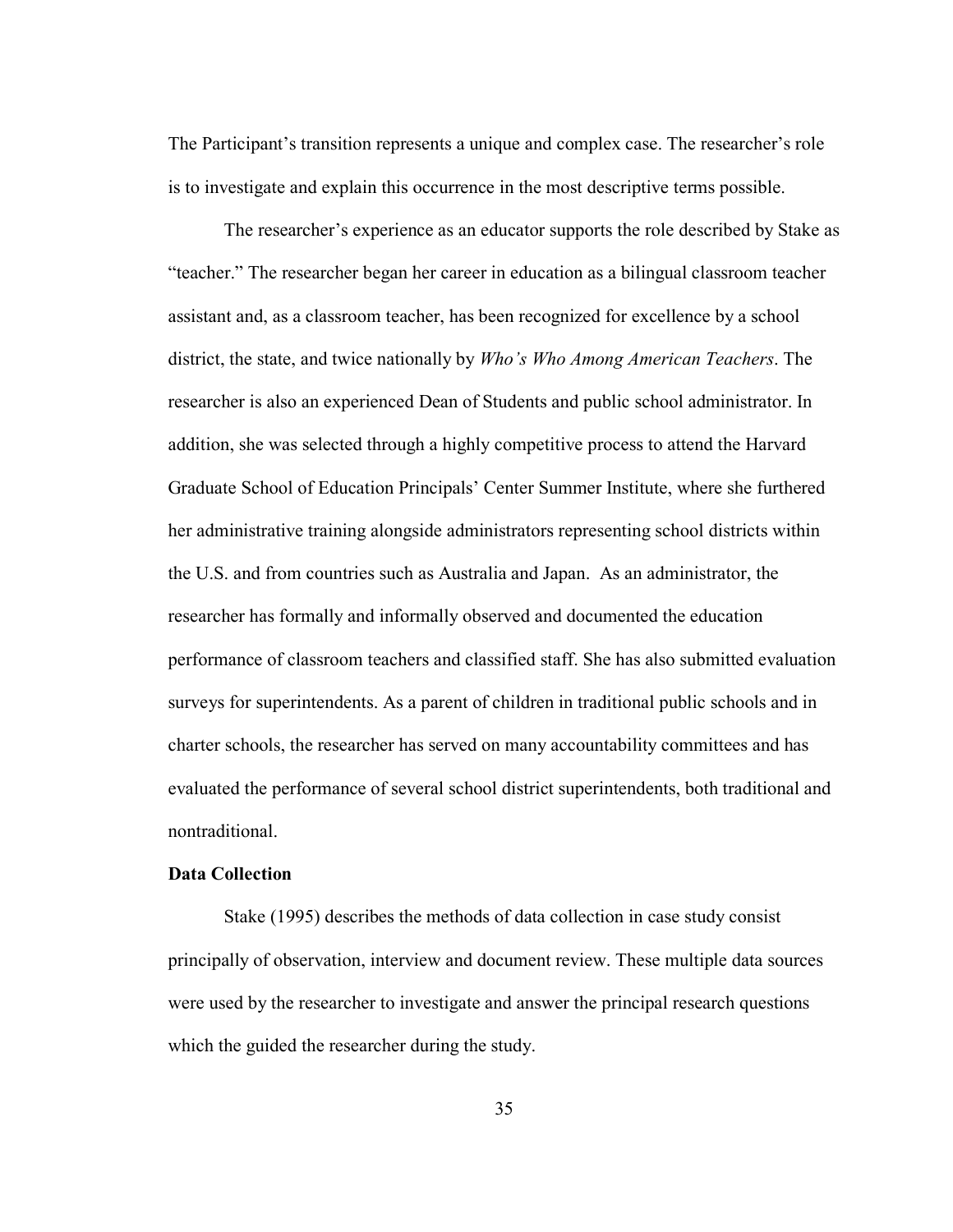### **The Interview**

According to Kvale (1996), interviews are living conversations, a live social interaction, and tone of voice, bodily expressions and nonverbal language. The Participant agreed to open-ended interview sessions and, for more than three and one half hours, the Participant responded to a set of open-ended questions. A second set of ten follow-up questions completed the interview session (See Appendix A). The researcher recorded the interview and noted nuances of body language and facial expression as well. The interview took place in the Participant's office at the central administration complex of Urban School District. A standard cassette tape recorder was used to record the interview with a secondary, battery operated micro recorder also in use as a precautionary measure. The researcher transcribed the raw data as recorded verbatim.

Other data sources in case study research include observations of the Participant during interactions with Urban School District employees, school board members, community members and the community press. A portion of these observations occurred during a day spent shadowing the Participant. During this time, the researcher observed the Participant's interactions with staff, students, leadership team, and principals during several school visits. The researcher also attended a school board meeting where the Participant's interactions with school board members, district cabinet members, teachers, and parents were observed, with the local press in attendance. Documents used in this case study included public press releases, education journal articles, newspaper accounts of Urban School District events, and information related to the Participant's experiences, including a pod cast posted as public information on the Urban School District website.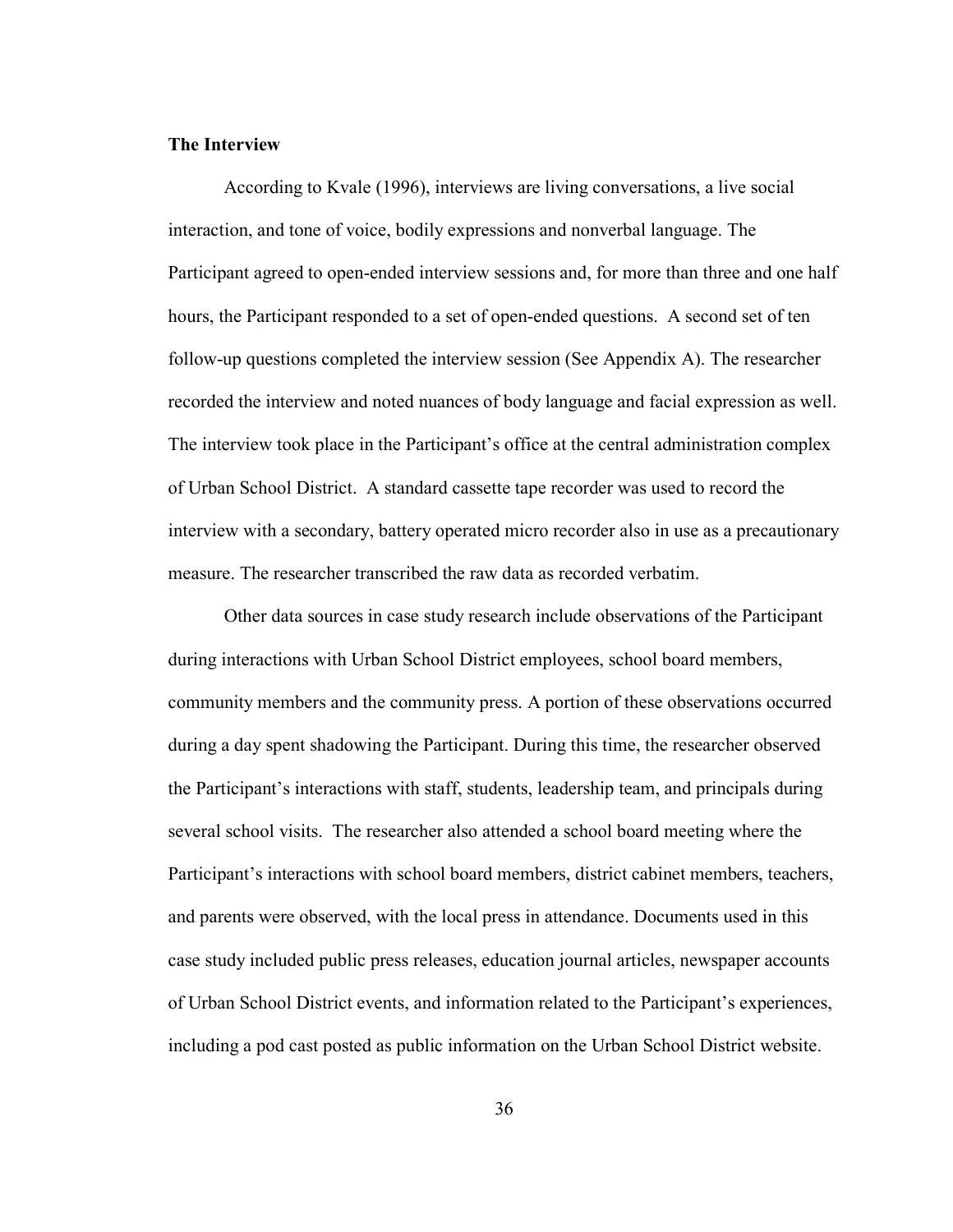### **Analysis of the Data**

The method best suited to the researcher for this study was coding data through the use of index cards and large chart paper placed in a study where the data were always available to the researcher. In this way, the researcher could, at any time, view, review, organize and reorganize the data and possible interpretations of the data efficiently. As the data were collected, the researcher took great care to search for patterns and began a process of color-coding key portions of the data for possible themes. In preparation for coding and interpretation, the researcher first organized the data by broad categories. For example, because of the Participant's career of 30 years as an officer in the Air Force, the Participant's military leadership training became an early category. Other lenses through which the researcher searched for emerging patterns were the Participant's education, civilian leadership experience, and the Participant's experience with the Broad Academy for Urban Superintendents.

Once all data were collected, the researcher reviewed the coded chunks and finalized the analyzed patterns. The data were filed by their assigned color code. As the data were filtered and sifted from broad topics to specific lenses through which the researcher searched for emerging themes, they were reorganized to categories. Changes, adjustments and revisions to initial classifications were recorded using color markers and self-stick notes.

Stake (1995) reminds the case study researcher of the process of triangulation of data as a means of confirming interpretations of the data. By organizing the data in such a way that the emerging themes were more clearly evident, the researcher was able to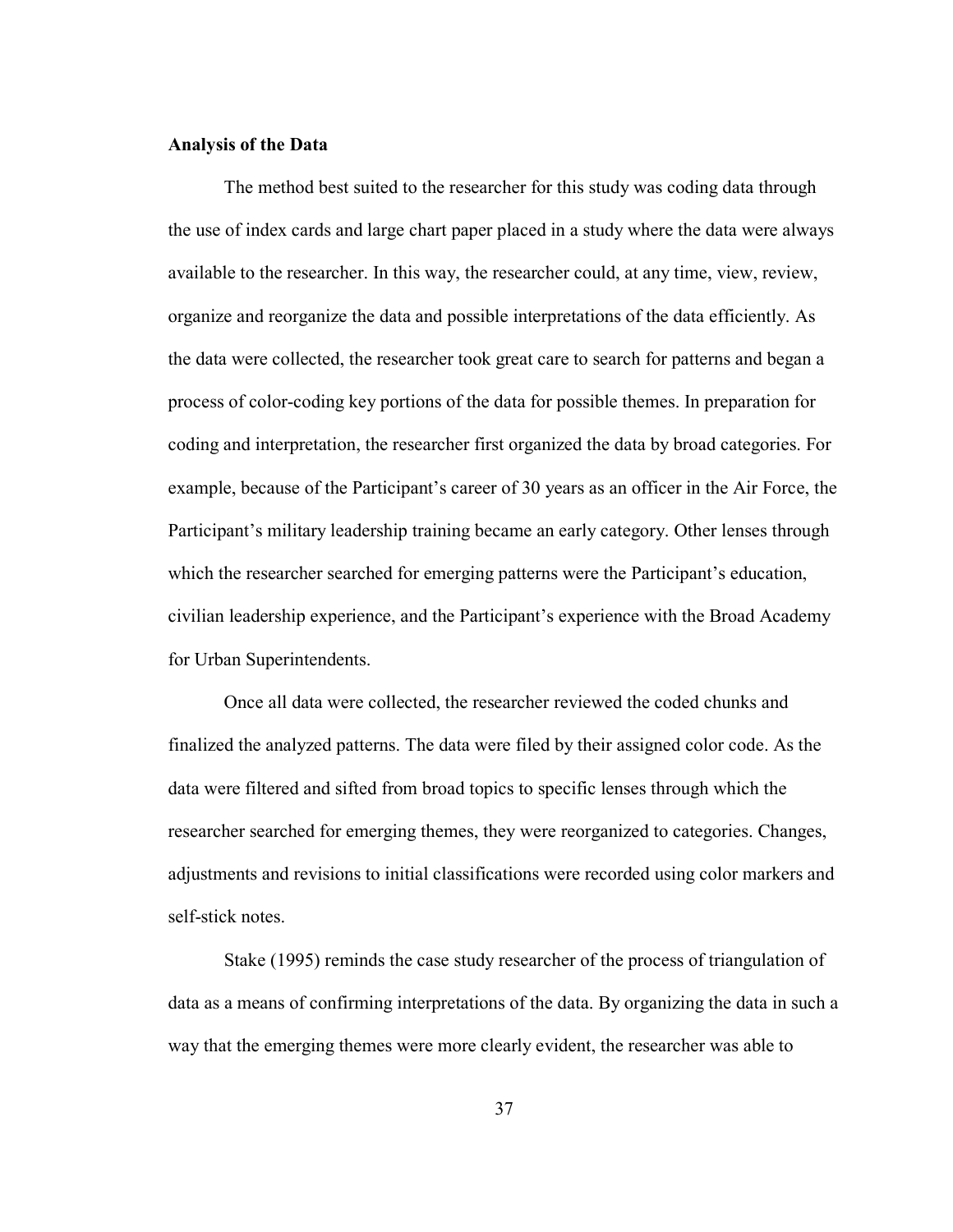confirm the patterns. For example, in the interview sessions, the Participant frequently referred to "flexibility" as a critical component to transition from military to urban school superintendent. A second source of data, Col. Benton's (2005) Air Force Officer's Guide, directs its officers to be flexible saying the most effective leadership style is one that the leader tailors to the mission, the people and the environment. Further, successful leaders adapt their leadership styles to meet the demands of the mission. As the characteristic of flexibility began to emerge as a possible theme, the researcher was prompted to search for further data to either confirm or disconfirm the researcher's interpretation. The researcher found that several incidents of the Participant's flexibility emerged. The Participant was scheduled to attend a Rotary luncheon. A call from the Participant's administrative secretary advising the Participant of a media interview caused the Participant to reconsider the day's schedule. The luncheon was cancelled in favor of the interview. Although the decision meant there would be no lunch until much later in the day, the Participant demonstrated flexibility in his decision-making adjusting to what the Participant determined was more important to the need of the District. The element of flexibility was confirmed as a theme in the study. Other themes were developed and confirmed in similar fashion.

The data collected include interviews, document and artifacts, field notes, and other forms of public information. The data were organized into categories and through the use of triangulation, and common themes and patterns between the data sources were identified. A retired military officer verified military protocol as interpreted by the researcher for accuracy consistent with the code for military conduct. For further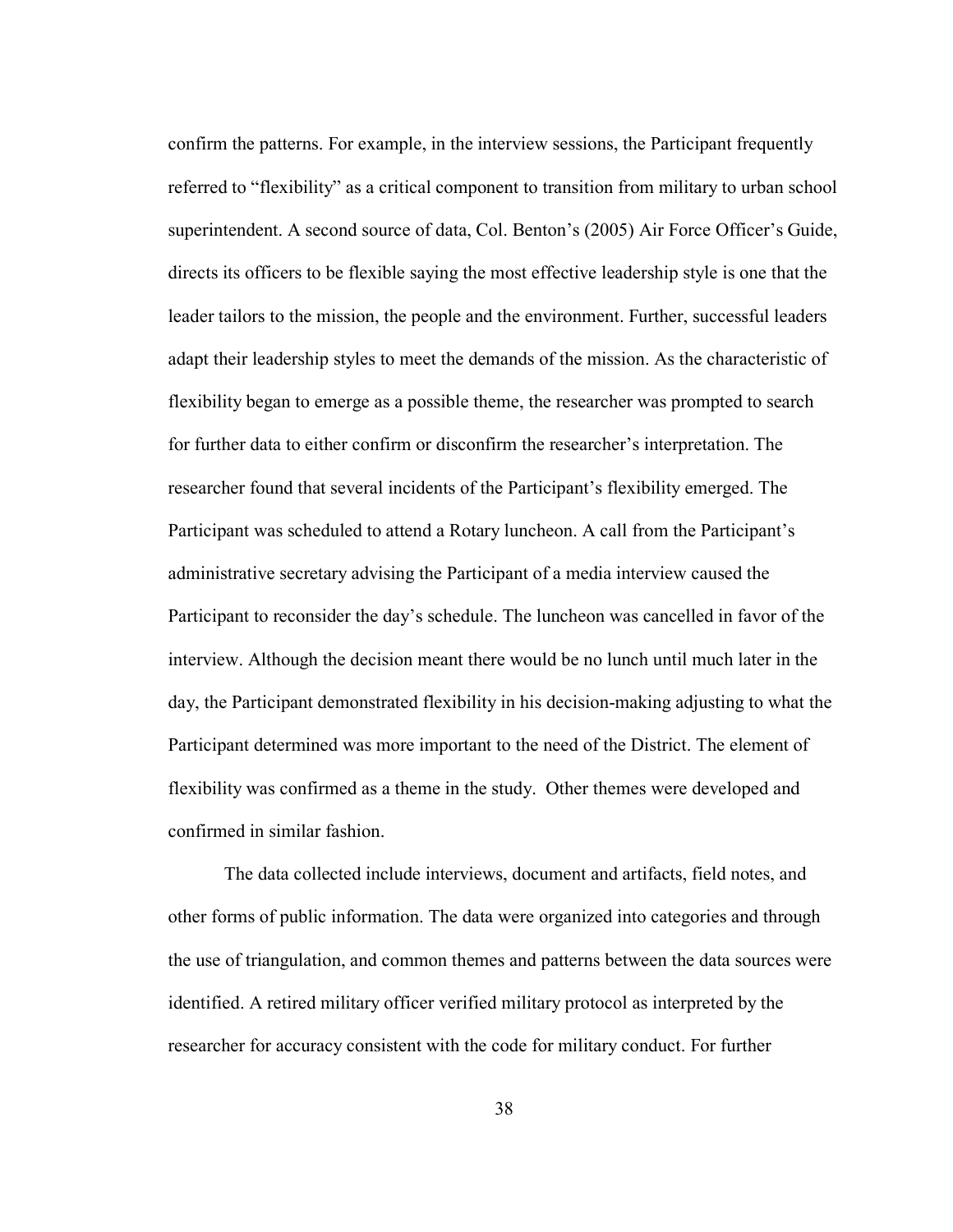validation, the Participant reviewed the data so as to insure its accuracy and interpretation. The Participant was sent via electronic mail the verbatim transcripts of the interview following their transcription and drafts of the work for verification of accuracy.

Although the researcher felt it was important to establish a comparison point against which to consider the topic of the nontraditional superintendent, the existing literature on superintendency provided nothing helpful on the transition from military to public school superintendent. Further, the Participant had no experience in the field of education or education leadership, leaving nothing to investigate. The researcher investigated possible connections between the Participant and other urban school superintendents that would perhaps support his transition from military to public school superintendent. The Participant had no prior connections or networks in the area that would provide him an advantage to securing his position or supporting his transition as superintendent. The researcher encountered a similar outcome in searching for data in Urban District's satisfaction surveys. While the satisfaction surveys addressed many categories, unfortunately none were specific to the Participant.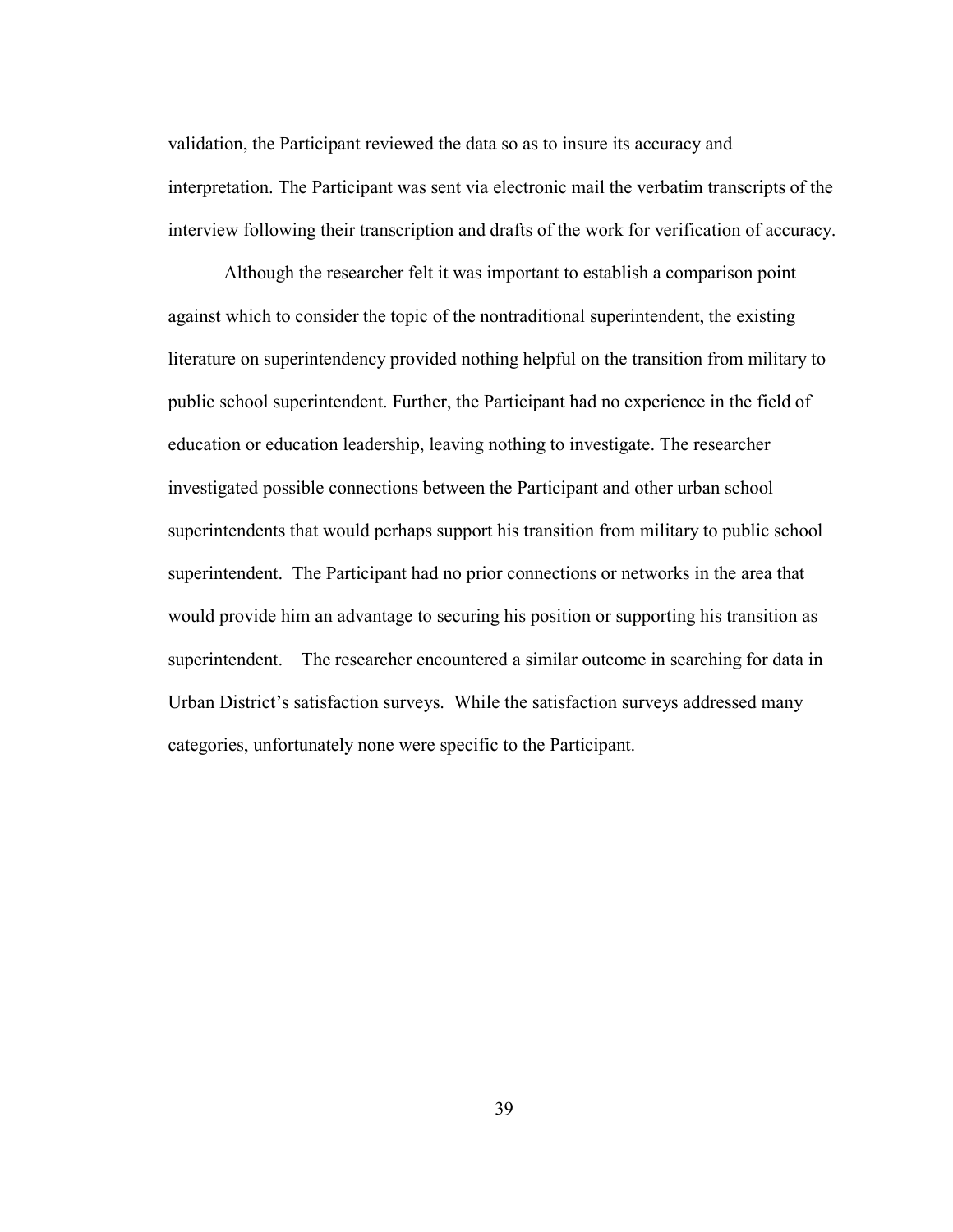## Table 1

# *Summary of data collected and analyzed per research question*

| <b>Research Ouestions</b> |                                                                                                                | Data Sources/Indicators                                                                            |
|---------------------------|----------------------------------------------------------------------------------------------------------------|----------------------------------------------------------------------------------------------------|
|                           | How did retired Major General transition from<br>military to public school superintendent?                     | Participant's Entry Plan (Kotter)<br>Observations, field notes, video<br>Personal interview        |
| 2.                        | How does retired Major General's military<br>leadership support the transition to public<br>school leadership? | Air Force Officer's Guide<br>Personal interview<br>Observation, artifact, documents<br>Field notes |
| 3.                        | How did retired Major General prepare for the<br>role of public school superintendent?                         | Broad Academy for Superintendents<br>Air Force Officer's Guide<br>Personal interview               |

# Table 2

# *Summary of data source themes*

| Data Sources/Indicators   | <b>Themes</b>                         |
|---------------------------|---------------------------------------|
| Observation               | (Personal leadership characteristics) |
| <b>Field Notes</b>        | Flexible                              |
| Interview                 | Empathetic                            |
| Podcast                   | Kind                                  |
| Air Force Officer's Guide | Strategic                             |
| <b>Broad</b>              | Critical thinker                      |
| Documents                 | Transparent/honest/integrity          |
|                           | Direct                                |
|                           | Detailed                              |
|                           | 'No excuses'                          |

## **Ethical Issues**

The researcher has no conflicting interests associated with Urban School District,

its employees or the study itself. However, the researcher began this study with the belief

that a military leader in the position of school district superintendent was a conflict in

philosophy of leadership. All due precautions were taken so as not to influence the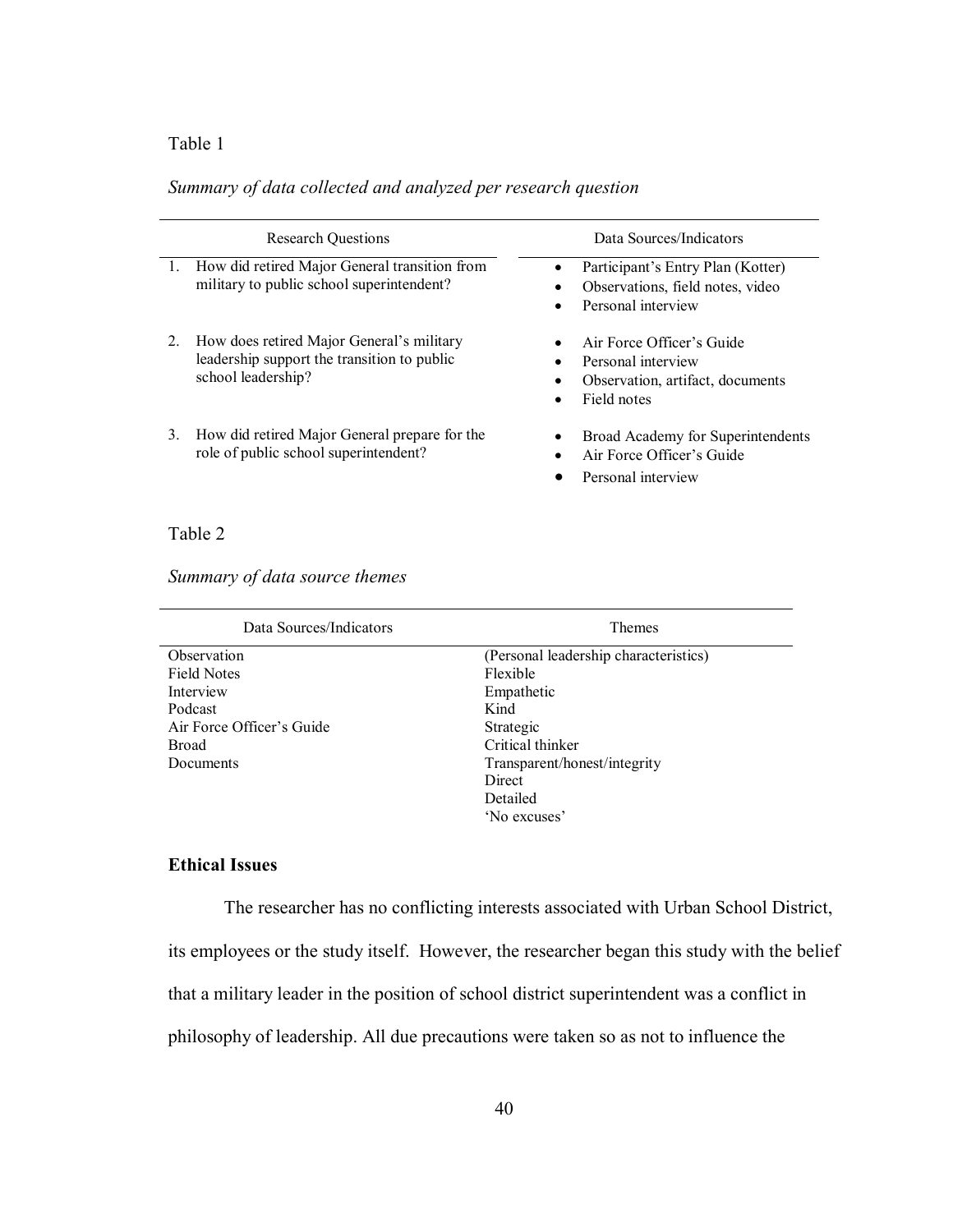outcomes of the data and to maintain the anonymity of the Participant, including gender free references to the Participant throughout.

## **Limitations of the Study**

The study was limited by the following factors:

- 1. The study cannot be generalized. Not all retired military officers are able to become superintendents, nor are they all recruited by the Broad Academy for Urban Superintendents.
- 2. The findings are unique to the perspective of this researcher. Other interpretations of the case are possible.

Information needed to provide additional depth the study of this case is difficult to acquire and resources, including time, are limited. Important secondary issues such as employee satisfaction with a nontraditional superintendent demanded more time for study than was available.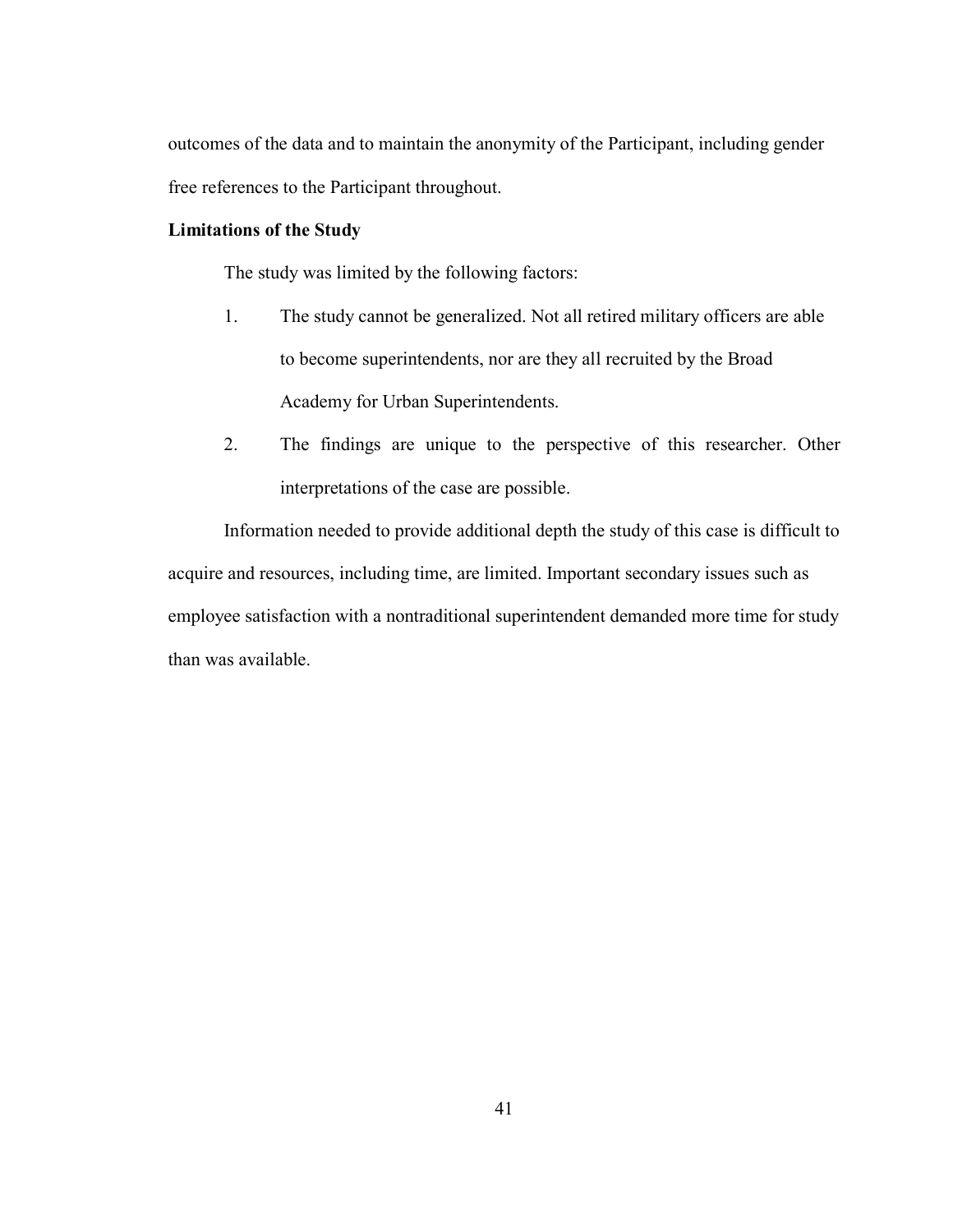### **Chapter Four—Overview**

This chapter presents data on the nontraditional superintendent collected from multiple sources during the investigation. These sources include literature, personal observations, interviews and survey data posted as public information on the Urban School District website. The data are presented in response to the research questions guiding the investigation of this case study.

### **Research Question One**

How did this retired Two Star Major General transition from military to urban public school superintendent? In order to provide a thorough response to the guiding question, the case researcher assumed the role of 'teacher.' So as to inform and explain the case to the audience, the researcher will follow the linear pattern of leadership preparation by the Participant beginning with the Participant's course of study at the Air Force Academy, and will follow the Participant's ongoing training through retirement from the military. The researcher as 'teacher' and 'advocate' will include the Participant's experience as a civilian business executive and participation in the Broad's training for aspiring public school superintendent to clarify the Participant's transition from military to urban school superintendent. In keeping with the "personal researcher perspective" typical of qualitative case research, the following findings are presented in a more informal, first person style.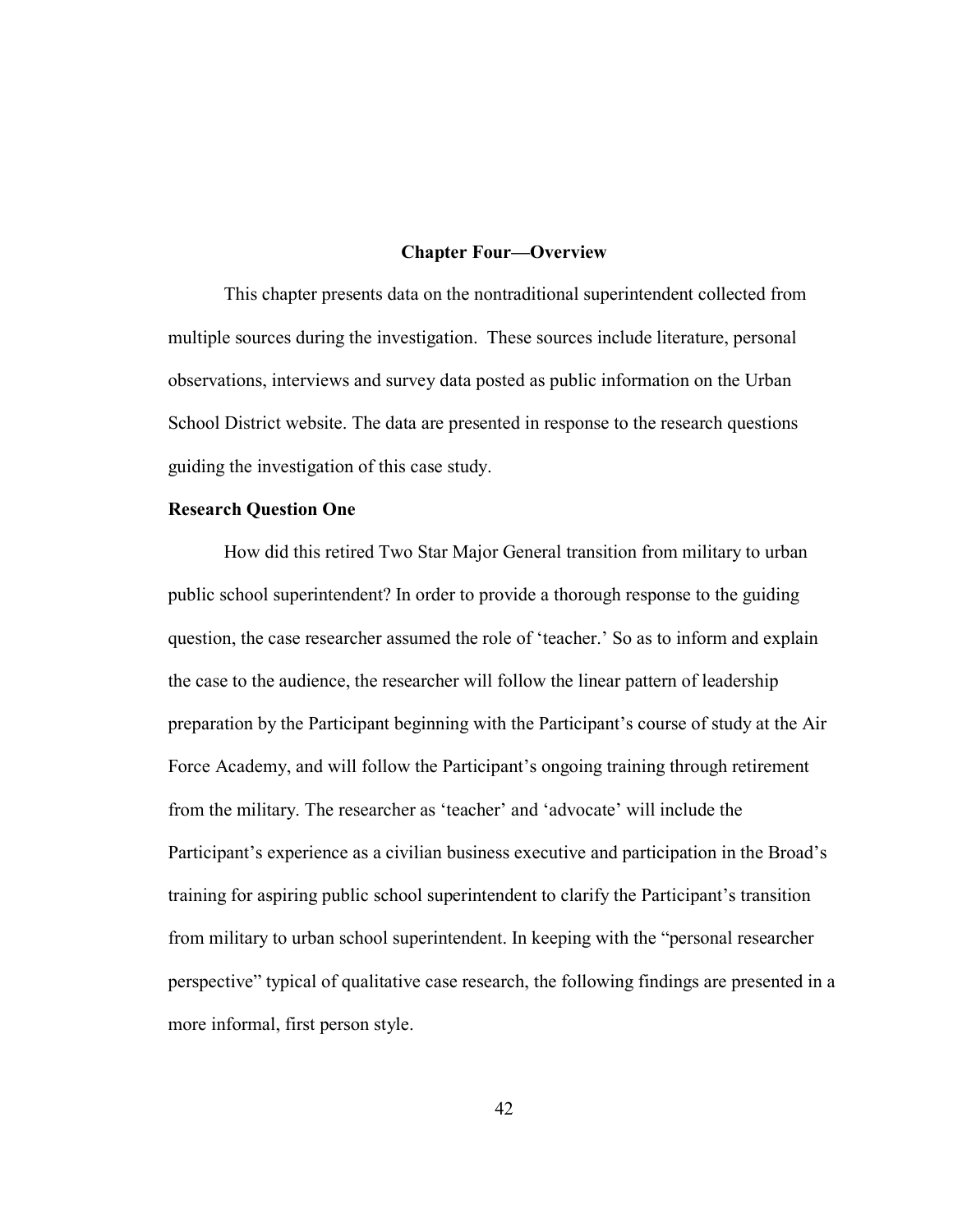### **Initial Encounter with the Participant**

My initial encounter with Participant took place at the administrative offices of Urban School District. The superintendent's office is located on the second floor of a multiple office complex. My first impressions were of the building itself, then of the superintendent for whom the building had been redesigned. I noticed the Participant had located the inner office in a strategically important position. There is a front entrance used by the general public. The Participant's office is located facing directly opposite the public entrance and has a private exit to a back parking lot which the Participant uses as parking. Upon hearing that I was in the outer office area, he quickly left the inner office and came down the narrow hallway, hand extended, and personally welcomed me. I was immediately taken by the warmth and genuine kindness. The Participant was neither shy nor aggressive, and more importantly, did not break my hand with a dominating handshake. It was quite the contrary. The Participant took my hand in a handshake and then covered it with his other, a more subtle and gentle form of dominance. The Participant is not large in stature, or an imposing presence. The Participant seemed like just an ordinary person who might play the part of an underweight Santa Clause. He was wearing a black turtleneck sweater and a camel hair jacket. "A little warm for this time of year," I thought. "Returning from an important meeting, perhaps, or just a way of dress, of being in uniform."

I first met with the Participant in the "old" administrative complex. The Participant's office was smaller, and it was easy to notice the bookshelf against the far wall. Its shelves were filled with books on education leadership and policy. Yes, the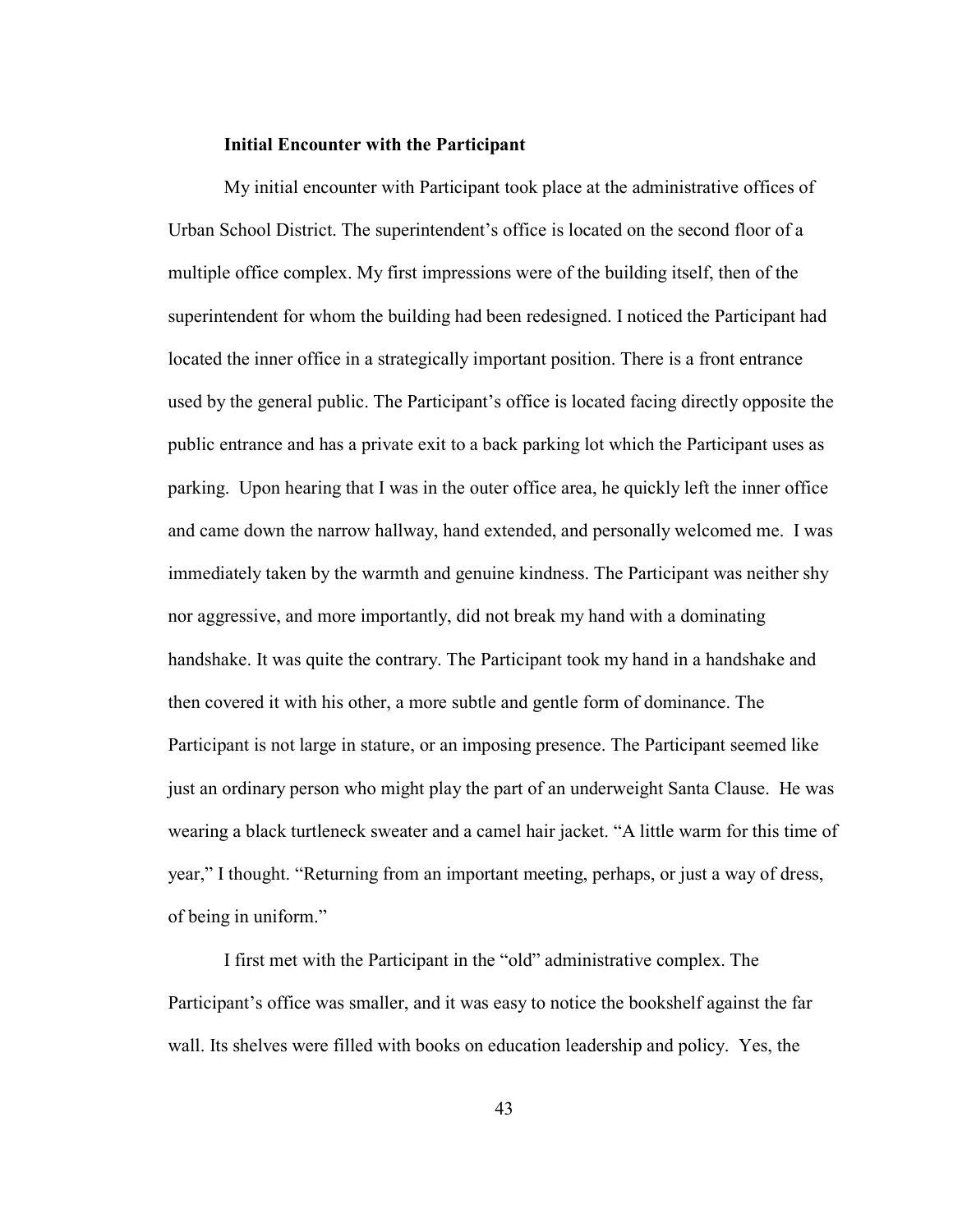Participant had read *Fifth Discipline* by Senge (2000) and, it seemed, had also read the texts dealing with school leadership regarded to be essential reading for school leaders. The Participant demonstrated once again, a key characteristic of any education leader, that of being a life-long learner.

The four final candidates for the position of superintendent of Urban Public schools included three male candidates, one female. The female candidate, Hispanic, held a PhD and was employed as a Deputy Superintendent of Curriculum and Instruction in a district of 350,000 students and a budget of \$2.3 billion. Of the three male candidates, two were Hispanic, one with a Ph.D. in Bilingual/Multicultural Education and an experienced Superintendent of a school district with demographics comparable to that of Urban School District. Another candidate was also a superintendent in a district with twice the student enrollment as that of Urban School District. This candidate had enrolled in a doctoral program at Columbia University. The fourth candidate was the Participant. Although the Participant's resume detailed a stellar military career, it was clearly evident the Participant had no experience as an educator or as an education leader. The Participant was the lone nontraditional candidate and the only Broad Fellow.

The Participant recalls during the interview of October 14, 2009, being well prepared by both the Broad Foundation and by the military to pursue a position as superintendent of an urban school district. The Participant began the transition from military to public school superintendent feeling prepared for the new challenge. The Participant described his interview with Urban School District school board, the system that would ultimately hire him to lead the district.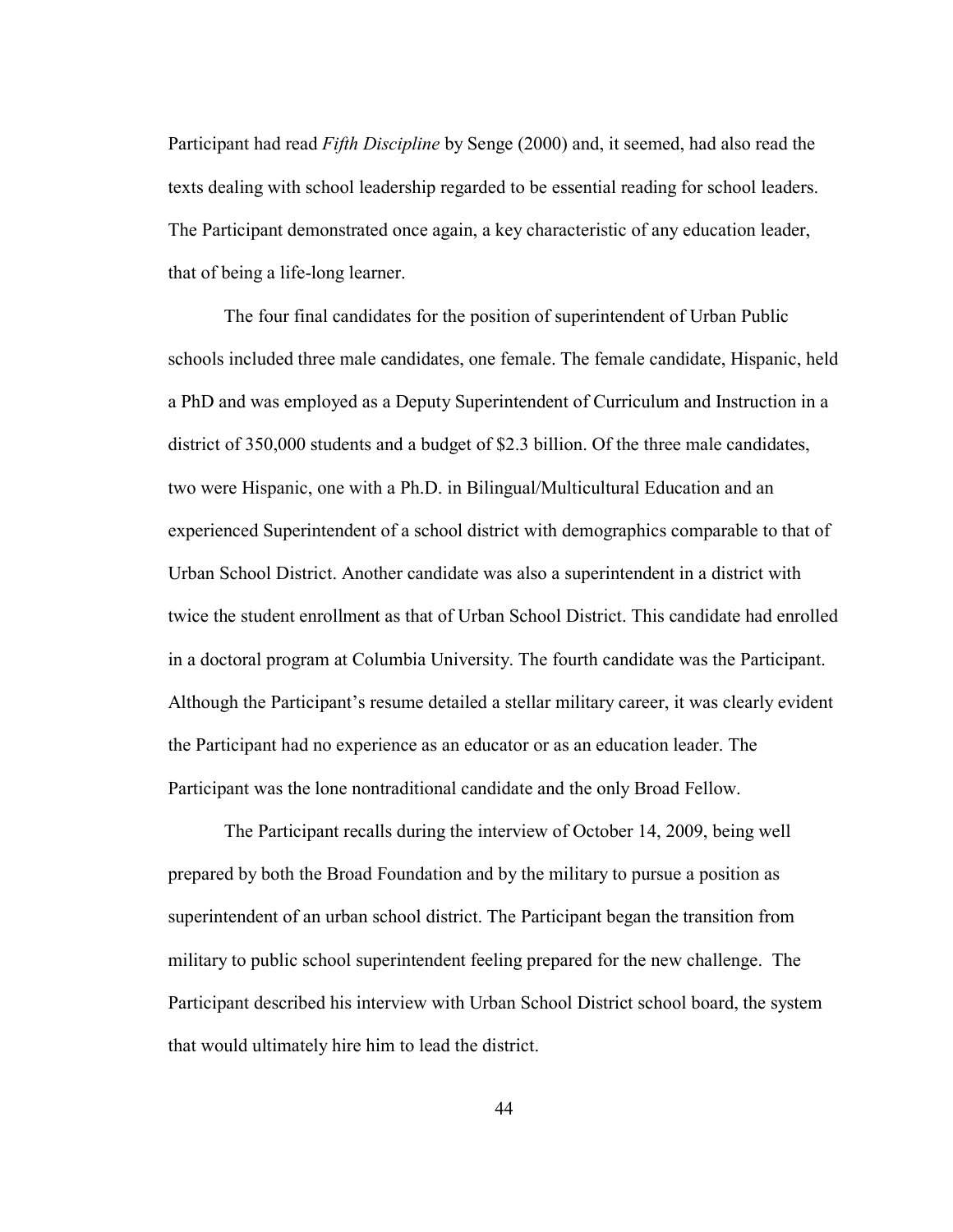The Participant's appointment to the position was not without opposition. The Board of Education of Urban Public School District posted the vacancy announcement through a 'headhunter' service. The district identified attributes and experiences common to the position of urban school superintendent, listed the criteria and timelines. In response, four finalists, including the Participant, were selected. The vacancy notice titled, *Code of Ethics To Guide The Search For A Superintendent Of Schools,* and the resume of each finalist were posted on the Urban School District website.

After several open forum and candidate receptions, events advertised in English and Spanish, the Board of Education announced its final candidate for the position. Mr. School Board President announced the Board's decision. He declared confidence in their decision that The Participant would successfully lead the district with a fresh vision and strong leadership. He described the Participant as being a remarkable leader who would bring a unique perspective to the district, a nontraditional superintendent who would bring a fresh perspective to Urban School District. The board president also noted the Participant's experience working and living in multicultural and multilingual communities. Although no mention was made of the fact that the Participant would bring to Urban School District the many assets Broad offers its Fellows, this researcher has no doubt that resources of such caliber, not offered by the three other finalists, would have added weight to The Participant s candidacy. The board vote was 5 -2, in favor of hiring the Participant.

I went around and looked at people in their eyes. You know, you can tell a lot from people in their eyes. And I didn't see people who had given up, you know, like I'd seen, in other school districts, in vision around with Broad. I didn't see that in Urban School District. But what the elephant in the room was, was [*sic*]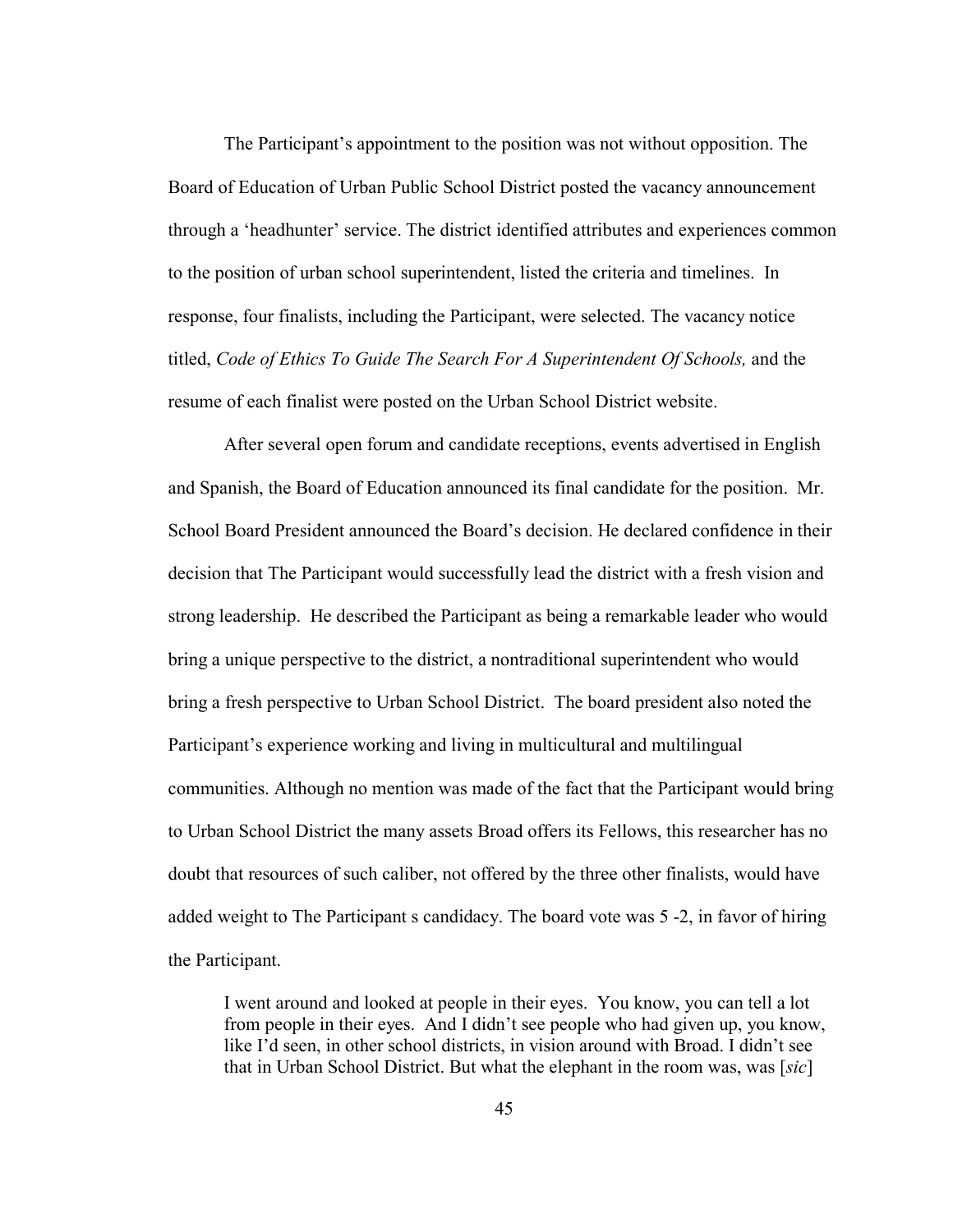student achievement. We're in the bottom 10% for literacy and the bottom 18% for Math in the state. We've got a lot of work to do. But it really allowed a laser focus on student achievement, which is really what I wanted to work on (Interview, October 14, 2009).

The Participant strategically identified the area where he could apply his leadership skills. According to the Military Officer's Guide, an effective leader must keep in mind two fundamental elements, the mission and the people (Benton, 2005). Further, the primary task of a military organization is to perform its mission. Officers are primarily responsible to lead people to carry out the mission successfully.

The Participant used to his advantage his military training, the Broad training and the implementation of the Kotter model for leading change to support the transition from military to superintendent. The Participant often referenced a fresh, new outlook on education as being a personal strength and described strategies for encouraging new hires to share what the Participant referred to as "rocks in the road, elephants in the room" perspectives. During the interview, these thoughts emerged:

But somebody new to the district can go, boy, what's going on here? That's the fresh outlook that I was able to bring. It wasn't because I was any smarter than anyone else, it's just that I was coming from a different vantage point, you know, and could see maybe some things clearer than some other people who had, uh, been too close to it. And it's a powerful recognition and that's why I think nontraditional superintendents, not in all cases, but I think can provide a very insightful vantage point that might not be able to be worked on if you've been in the organization for a long time (Interview, October 14, 2009).

The Participant has no experience in public education. However, the Participant's military training and experience in areas such as flexibility and the ability to adapt leadership styles to any given situation enables the Participant to recognize and articulate to district stakeholders issues that would otherwise go unaddressed. While the Participant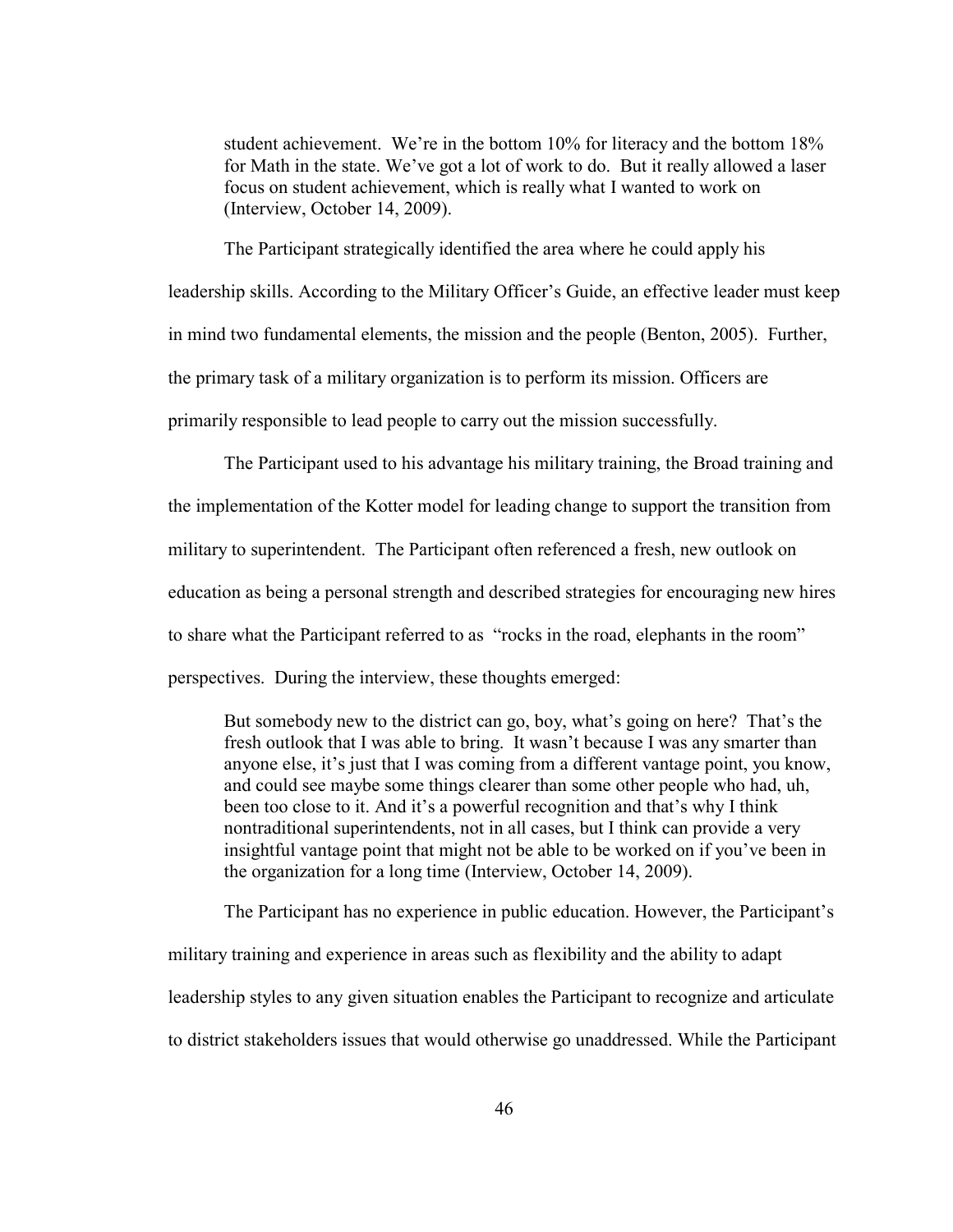may be unable to identify and discuss issues relating to, for example, Carnegie units, the Participant has emphasized the lack of experience in public education as a strength rather than allowing it to become a point of weakness.

The Participant has also been able to instill a sense of urgency, a Kotter (1996) strategy, with honesty and integrity. The Participant is able to recommend, implement and hold staff accountable to the strategic plan so soon in the tenure perhaps because the Participant has not acclimated to the culture of low student achievement nor surrendered to what others may consider to be the hopelessness of changing a school culture. The Participant refers to this attitude in the interview as "normalizing deviance" and reacts with the forceful words, "I refuse to accept that" (Interview, October 14, 2009).

For example, on an occasion during which I accompanied the Participant to Urban School District's daycare center, I was taken by the words of an elderly African American woman working in the infant daycare facility. She was sitting in a rocking chair holding a sleeping infant in her arms. "I'm pleased to meet you, Sir," she says. "I just see you all the time knocking on doors, looking for our kids to get 'em back in school." The Participant quietly acknowledges her words and pats her gently on her shoulder. I observe the Participant to be gracious and kind.

The words of the elderly woman were in reference to the Participant's goal to reduce truancy rates in Urban School District. In what has become an annual ritual, the Participant and six teams of school staff canvas the district neighborhoods making personal visits to the homes of students identified as habitually truant from school. The Urban City's major newspaper (2008), reported truancies in middle and high schools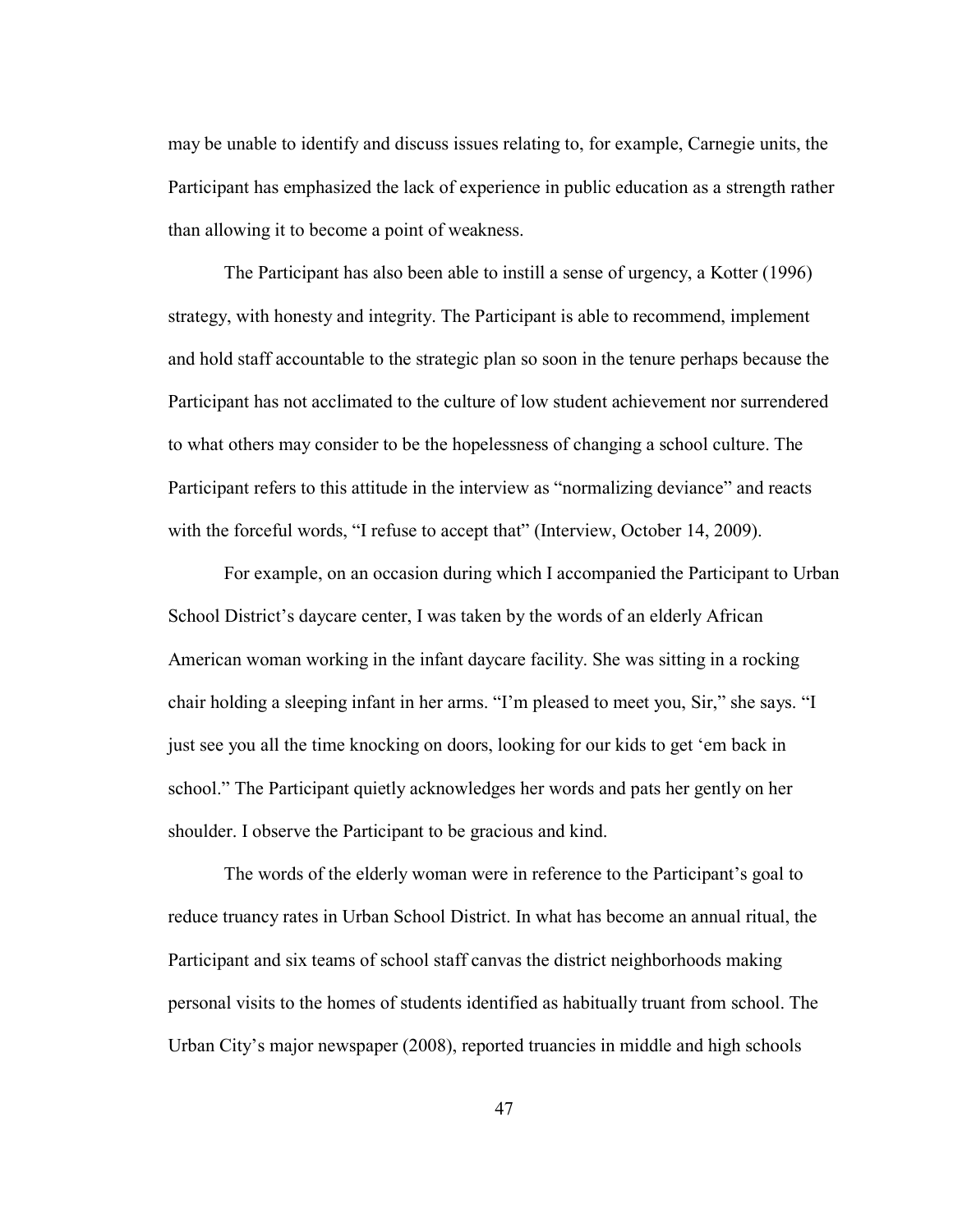decreased to 403 in the first quarter of the school year from 1476 in the same period of the prior year. The Participant partnered with the court system to offer habitually truant students the choice of attending school or of being monitored by truancy court via an ankle bracelet. The partnership has resulted in 51 students reengaged in school thereby saving the district 350,000 in student revenue.

However, the Participant's inexperience has manifested itself in different ways. For example, the contrast between an experienced traditional superintendent and newly hired non- traditional superintendent was quite evident during a presentation to an audience of teachers, administrators and school board members. As I observed the Participant a podcast of January 29, 2007, several points caught my attention. First, as the Participant welcomed the audience, I noticed the Participant took time to recognize and introduce by name the school board members in attendance. Further, the Participant, holding the microphone in one hand, gesturing with the other, was pacing nervously from side to side, often facing the sides of the stage, head down, as he spoke. In contrast, Mr. Mentor Superintendent took the microphone after being introduced, squarely faced the audience and addressed the educators in the auditorium. He did not recognize the school board members in the audience as did the Participant, but spoke directly to the teachers. Most educators are well practiced in the art of public speaking as communicating to an audience is the essence of teaching. While it is true that not all educators make good public speakers, in this venue, visiting Mr. Mentor Superintendent was impressive, well received and seemed to easily generate support from the teachers for the new nontraditional superintendent and his district initiatives. It could be the Participant was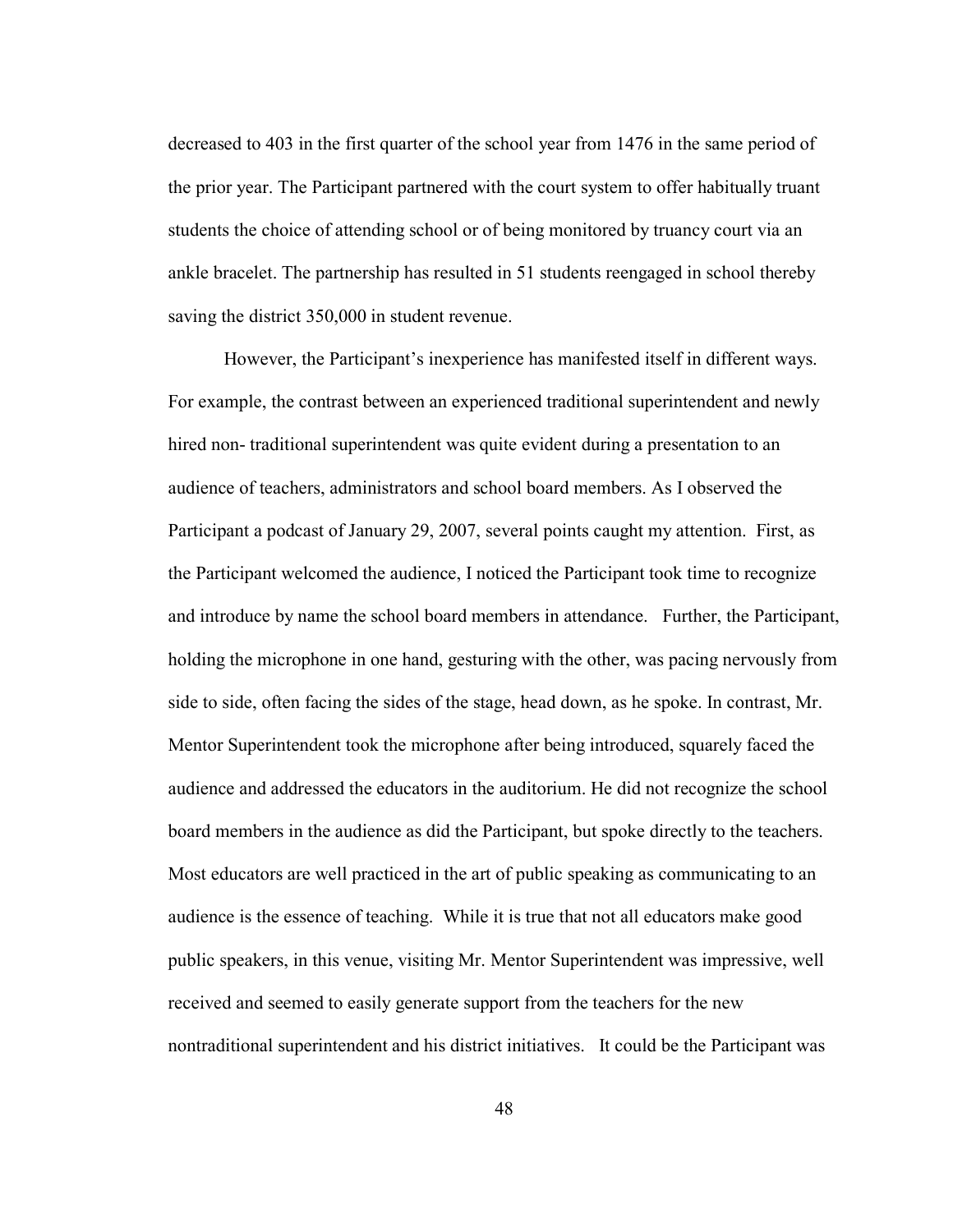experiencing a case of nerves. Teachers can be a difficult audience for even the most veteran of public speakers.

Has the Participant transitioned from military to urban school superintendent? In an Urban City newspaper (2009) front-page article, the Participant is referred to as the "no excuses Superintendent." In the same article written by Investigative Reporter, a former State Board of Education member from Urban School District relates experiencing a speech given by former Urban District Superintendent Z during which Superintendent Z offered a lengthy litany of obstacles impeding student achievement. The Urban City newspaper continues with the account of the State Board of Education member saying the tone of Superintendent Z's presentation was lackluster and full of excuses. In contrast, within weeks after his hiring, the Participant had implemented his Entry Plan, which included decreasing the number of truant students, increasing parental involvement and increasing the academic achievement of students in Urban School District.

As a military officer, the Participant was compelled by a personal sense of mission to protect and defend our nation. The leadership skills that were a part of the Participant's military training were developed over a career spanning thirty years. Although retired, the sense of mission remained and once again, compelled the Participant to seek an opportunity where the Participant could carry out the mission. The Participant accepted a position of leadership in the civilian sector but soon realized the sense of mission could not be fulfilled.

49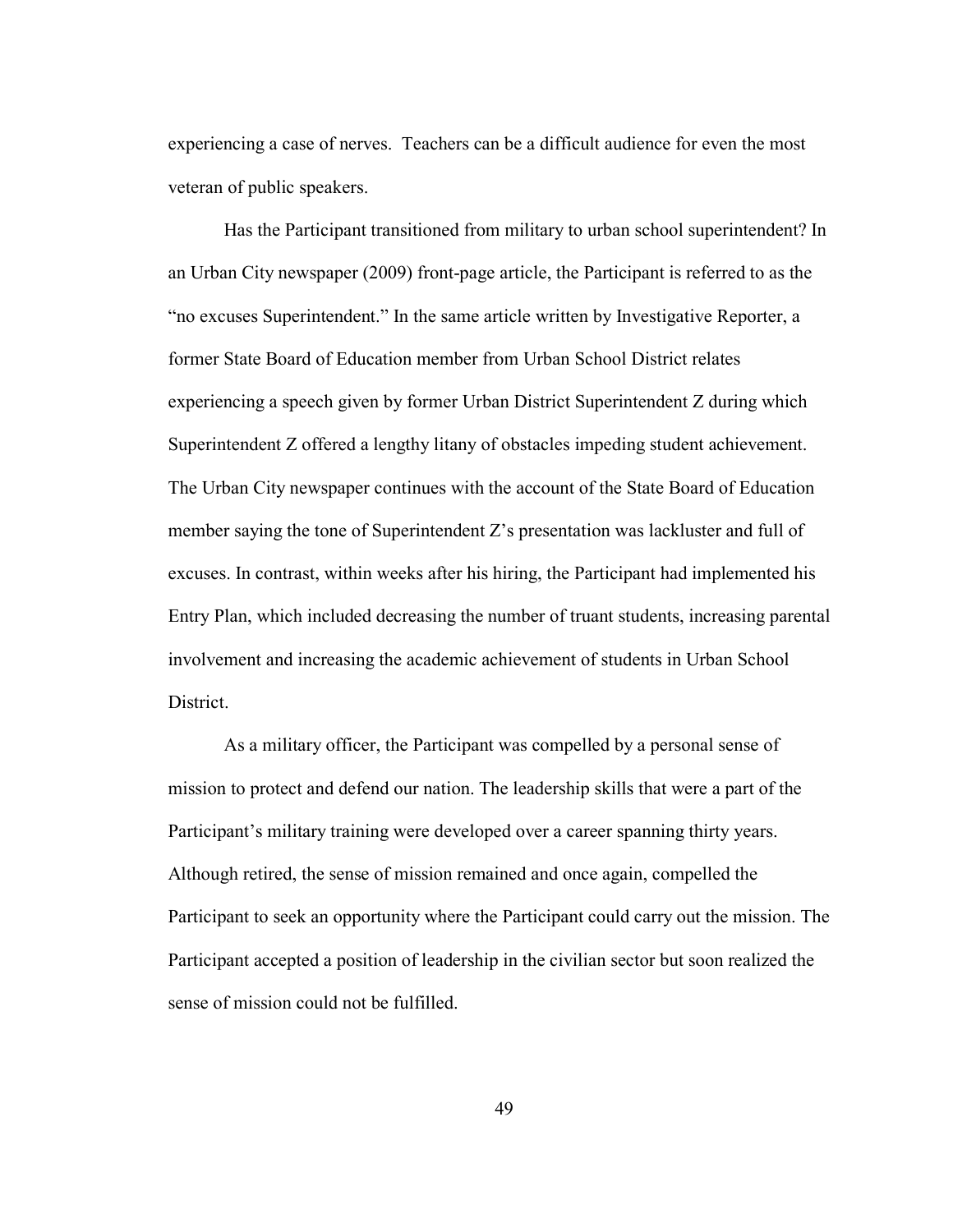Not long after joining the civilian organization, the Participant was offered an opportunity where the sense of mission could be realized, the venue of public school superintendent. The critical factor in the Participant's transition from military leadership to public school leadership was this sense of mission, in this case, to protect and defend the right for children to learn (Interview, October 14, 2009). The combined sense of mission, military experience and training through the Broad Academy resulted in the Participant's transition from military to public school superintendent.

As will be further explained in Question Two, the Participant acknowledged military training as 85% of the preparation necessary to lead a school district. The leadership skills and character developed by the military were in alignment with the leadership skills and character expected of public school leaders.

#### **Research Question Two**

How did retired Major General Participant's military leadership experience support his transition to urban school superintendent? Data used in response to this question include the Air Force Officer's Guide, personal interview data, documents and field notes taken during an observation of a school board meeting and of school site visits.

The Participant began his leadership experience as an Air Force Academy where he graduated in the top ten percent of his class. His training included practical military leadership beginning his "doolie" or first year and continuing to his senior year. The Officer's Guide, coupled with the training at the Air Force Academy, continued to instill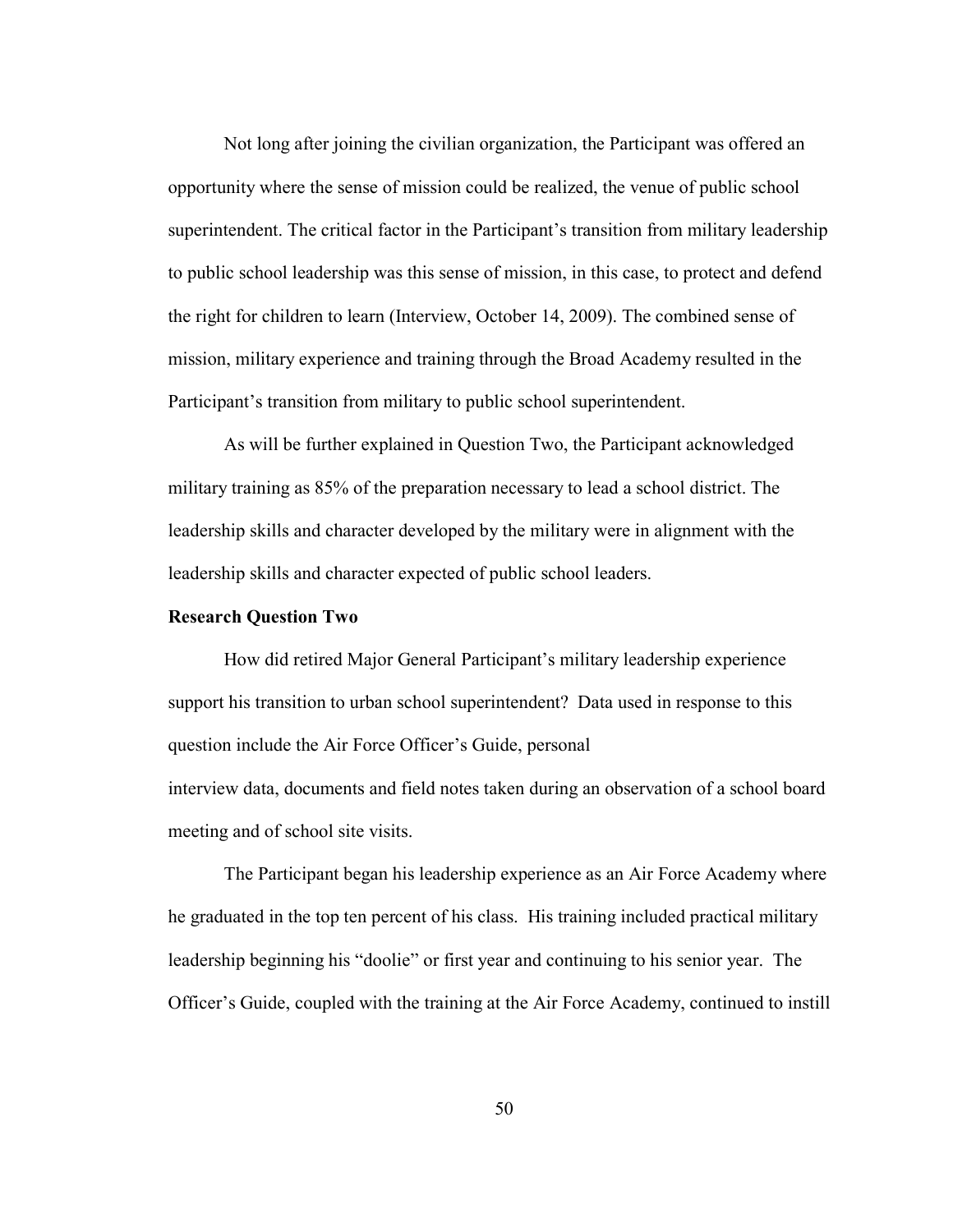strong leadership values in the Participant. The Participant was first a follower and then a leader of fellow cadets. The Participant explained this further in the interview:

As you went up in grade from freshman to your senior year, you got more responsibilities to the point where you could be a commander of cadets, and so fourth, so I had an opportunity to do that and also got my first taste of flying, so [it] really gave you a chance to be an instructor. So I was an instructor in sailplanes (Interview, October 14, 2009).

The Participant has experienced 26 assignments in his 30 years as an officer in the Air Force and has worked in culturally diverse settings throughout the world. The Participant has also served as a White House Fellow, advising and supporting the leadership of our national government. In each setting, one must be acutely aware of cultural norms and quickly adapt to situations and conditions in order to be successful.

#### **The School Board Meeting (Topic: Budget Cuts)**

While waiting in the administrative office before our first meeting, I observed The Participant to be warm, sincere and eager to affirm this study. I observed him again during a very tense school board meeting. The board meeting room was filled to capacity with teachers, members of the press and parents. The Participant seemed calm, yet interested and seemed to carry with him a sense of resolve. The district budget for the incoming year was under review and many high school teachers were in attendance to protest the potential cuts to their departments. I happened to be seated beside the cameraman and reporter for a local television station. I had a perfect view of the proceedings of the evening. The meeting began with the Pledge of Allegiance and, as the meeting progressed, I observed that the Participant would remove and thoughtfully chew on the arm of his glasses for a few moments as he listened to the concerns of the teachers.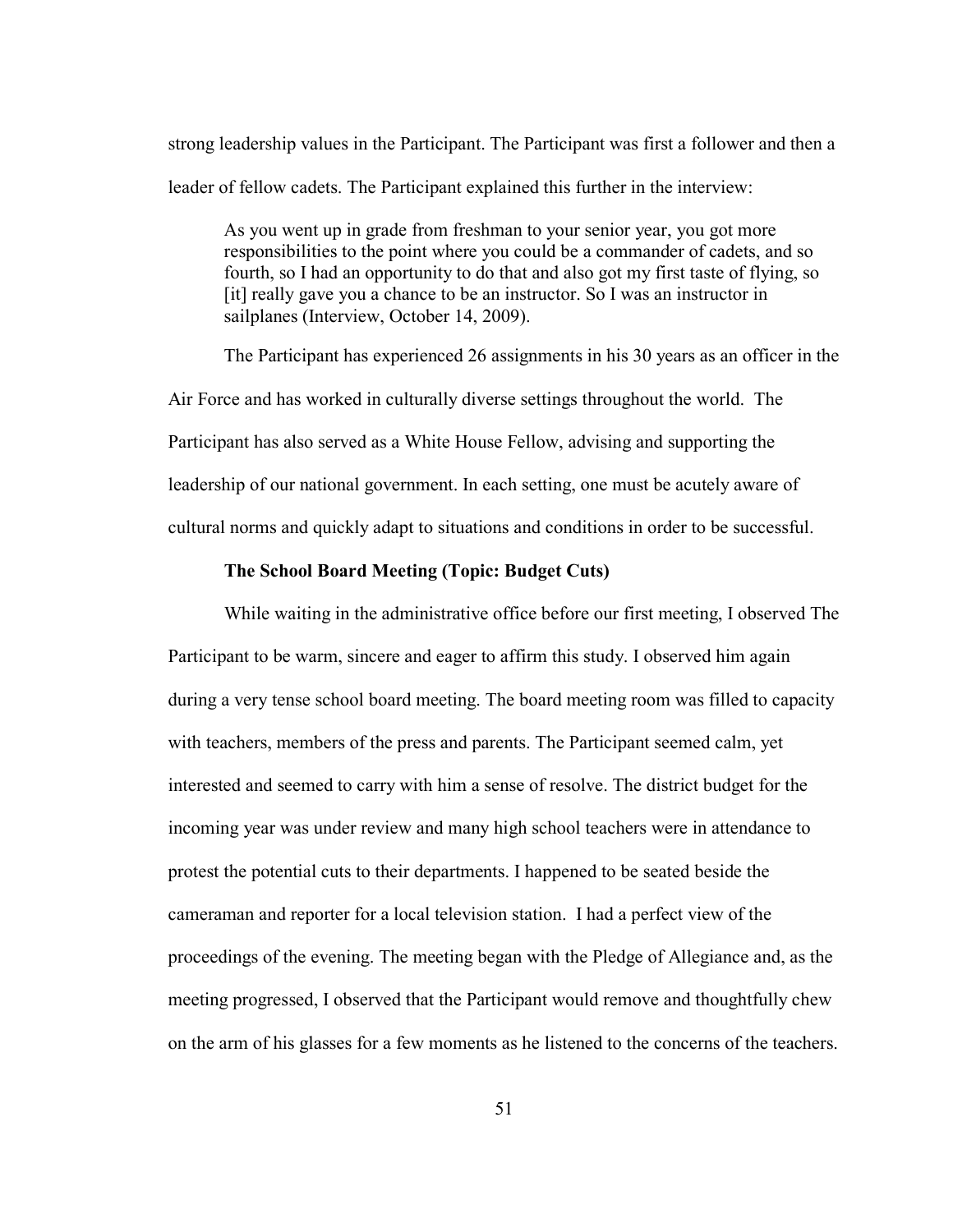This was a gesture I noticed often when observing him in other settings. Neither his face nor his hands revealed his thoughts or reactions to the speakers. Having observed teachers and staff members many times, I recognize that body language can be as powerful as verbal language. Here, I believe his military training to be a valuable asset. Discipline and self-control, the Participant's ability not to indulge in self-pity, discouragement, anger, frustration, or defeatism and the moral obligation to the ones led, to strike a tone of confidence and forward-looking optimism in this situation, were critical to abating the frustration of those in attendance. From the interview:

So what I'm describing was the advantage that I had in being a fighter pilot in the Air Force was the ability to deal with very complex situations that required very quick decisions and that is something you get better at in your training. And then the skills, and I go back to the issue that leadership, strategic planning, management, budget, personnel, construction, just to name a few, those were qualities and skill sets that I could bring with me. I was a commander where I had had jobs underneath people before. But you know, still even as a wing commander, you're kind of in charge of a large city, like 20,000 people. That's the largest fighter wing in the Air Force, nine fighter squadrons, 4.2 billion dollars. I had a commissary, I had a hospital, I had contracting, I had police, and fire departments. They were all responsible to me as the commander and I had never been in that skill set but I was able to understand I could be the leader of those groups of people even though I wasn't head personal and the expert in the area (Interview, October 14, 2009).

All school districts in the state are facing budget cuts. This is true of Urban

School District as well. The Participant's explanation to the audience and school board was confident. "I've dealt with budget cuts before." The Participant had expressed many times through the district website and concern for employees regarding the staffing reductions facing the district. Again, the Air Force Officer's Guide is clear that a good leader must always act in the certain knowledge that all people possess a fundamental worth as human beings. It seemed that thirty years of adhering to the Air Force Officer's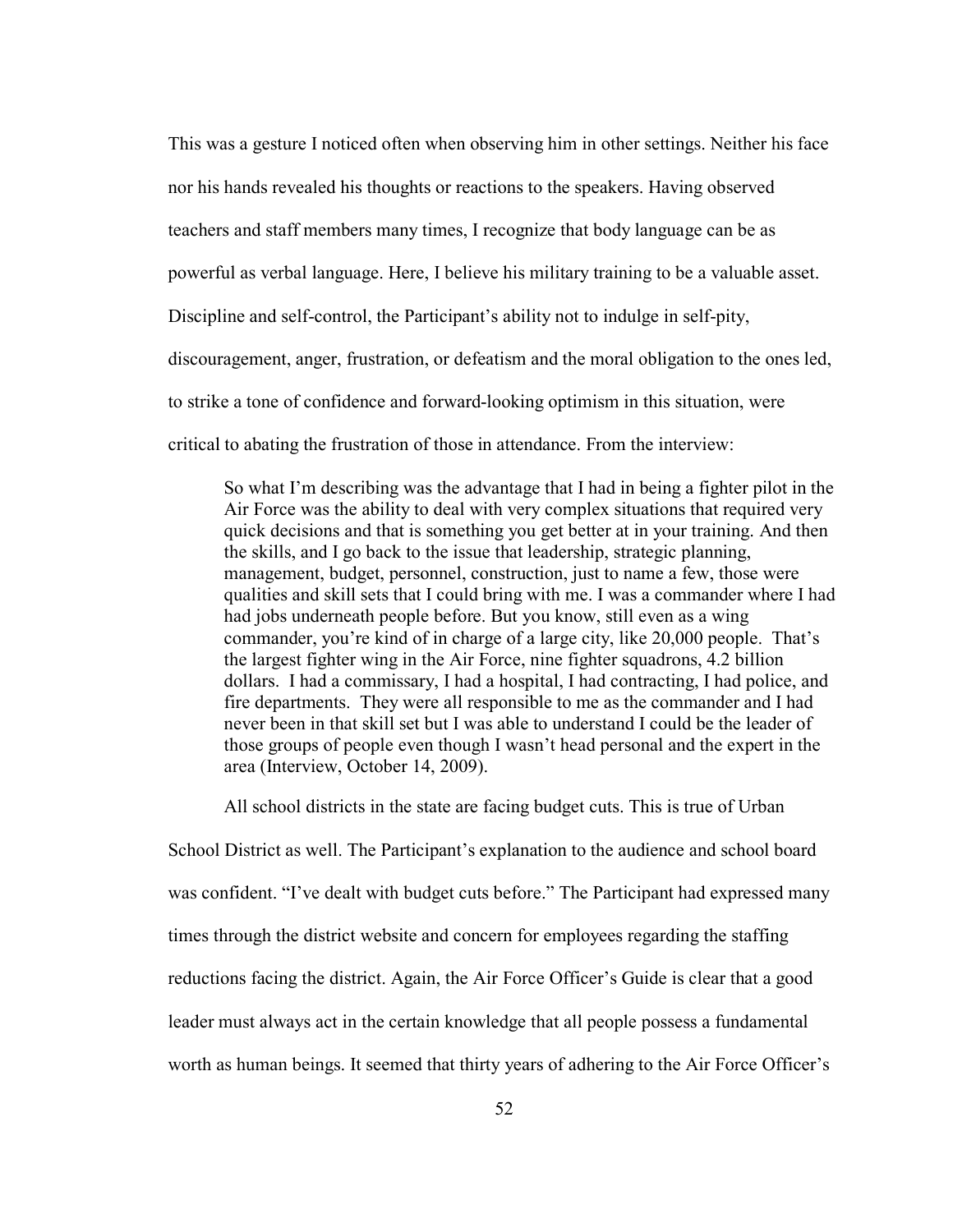Guide has trained the Participant to make a clear distinction between leadership and management (Benton, 2005). "In essence, you lead people, and you manage things" (Interview October 14, 2009).

The communication from the superintendent's office regarding staffing cuts was personal, caring and hopeful. Although the budget cuts were affecting teachers and staff, the Participant communicated often, maintaining a sense of transparency and honesty about the process while conveying a personal concern for each individual. Further, as an example of the military training that compels the Participant to demonstrate care for the staff, the Participant was one of the first superintendents in the state to recognize both teachers and nurses on National Teacher and Nurse's Appreciation Day. The Participant had posted, early Monday morning, a letter of gratitude and appreciation addressed to both teachers and nurses of Urban School District. The letter was warm, sincere and validated the difficult yet rewarding work done by both groups. The Air Force Officer's Guide emphasizes the fact that people perform the mission and are the heart of the organization. In order to be a successful leader, the Air Force Officer's Guide exhorts military officers to continually ensure that the needs of the people in their unit are met promptly and properly (Benton, 2005).

In addition, the Air Force Officer's Guide sets the expectation that military officers will take care of the people and be sensitive to human need. The rationale is that if people believe they are cared for as well as circumstances permit, the leader is in a position to earn the confidence, respect, and loyalty of those whom they lead.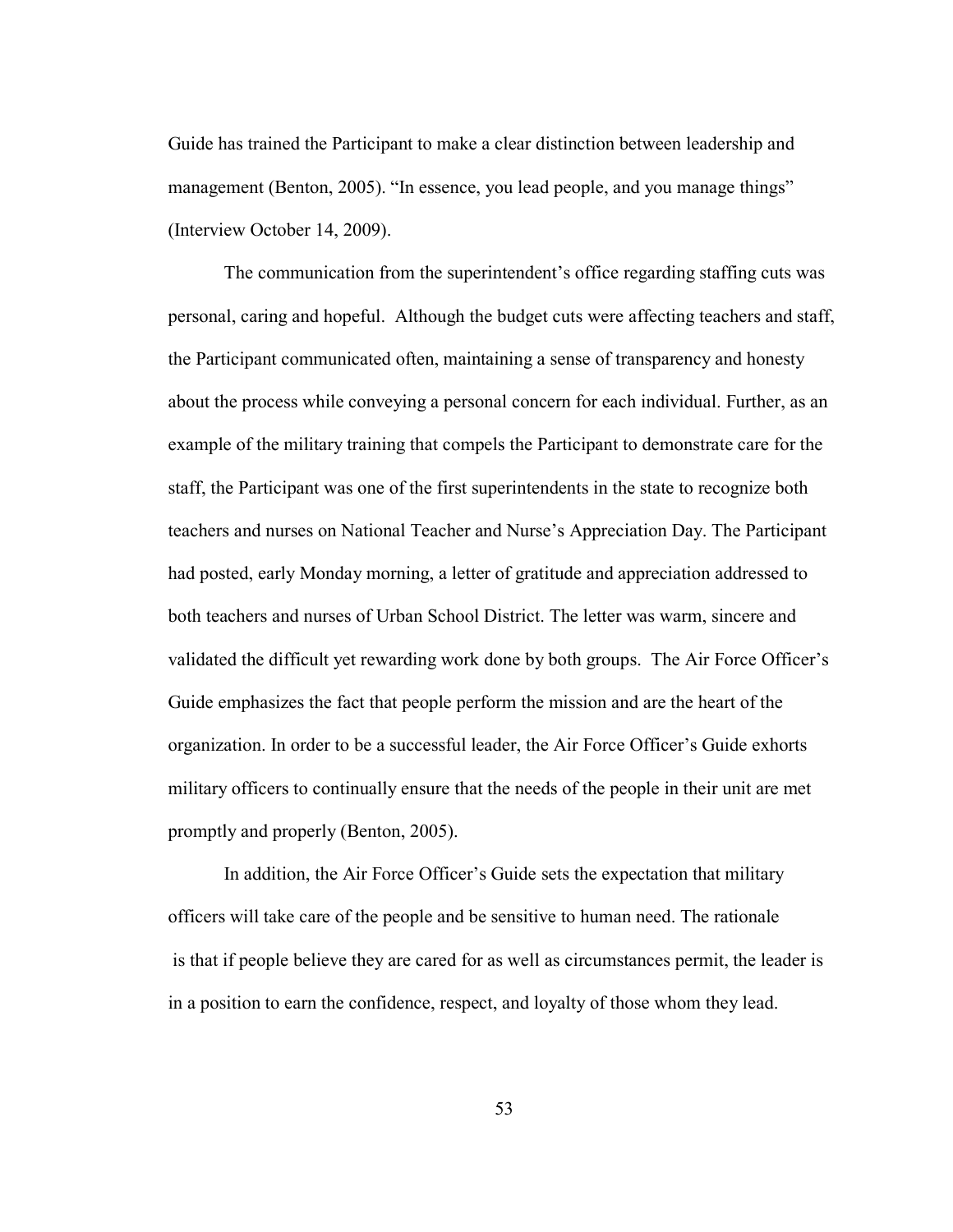In the Air Force Officer's Guide, Benton (2005) defines leadership as the art of influencing and directing people to accomplish the mission. As the Participant began the process of leading change using the Kotter model, the Participant demonstrated the willingness to act, to make timely decisions and then communicate the decision, a characteristic of military leadership defined in the Officer's Guide.

Although the Kotter (1996) model consists of eight steps to successful transformation of an organization, the Participant condensed the steps to five so as to accommodate the needs of the district employees, saying,

Our strategic plan, I think now, is 16 pages and pictures, ok. It's not, believe me, I've made that mistake. Big thick documents nobody reads. If you're lucky gets used as a paperweight. It has to be something people can read and understand and cite (Participant interview, October 14, 2009).

The Participant initiated the first step of the Kotter (1996) model, to establish a sense of urgency, by engaging the community in forums throughout the district. During the first 90 days of his superintendency, the Participant met with stakeholders of Urban School District and began to instill a sense of urgency based on academic achievement and truancy. As the Participant communicated this process during the interview, his body posture began to shift. While he had been leaning slightly back and on his left elbow, now he leaned forward and began to gesture with one hand. Obviously, this was an important point and the Participant was communicating the message with intensity and determination.

First of all, you have to get people to understand. There was no sense of urgency because "I think we're doing ok." And that's one thing that No Child Left Behind brought. But we had more data than we could swim in, but nobody was using it as well as we needed to, that's why we're putting it out in front of everybody. And making it transparent was powerful, and all of a sudden there was a sense of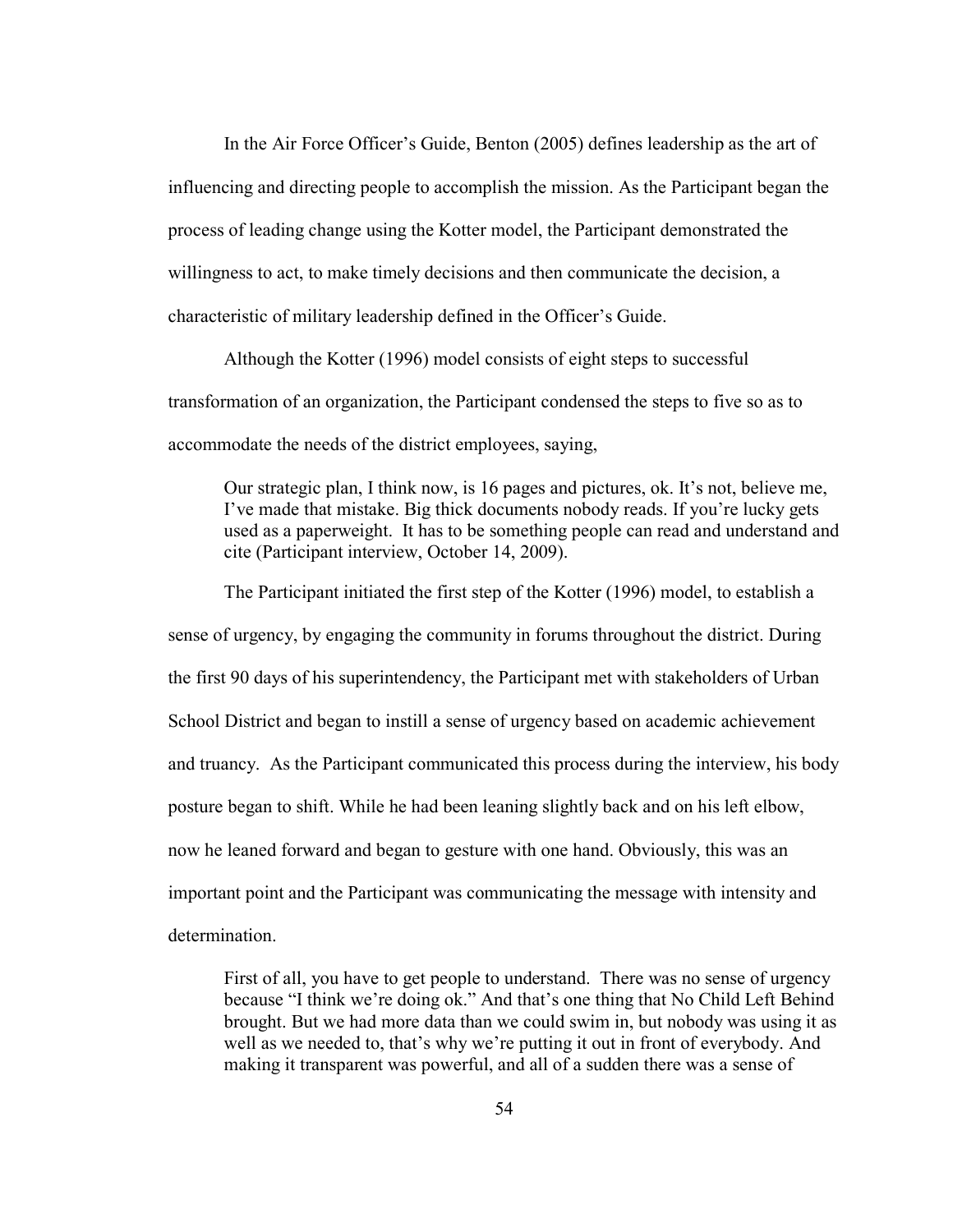urgency. The next thing is, you have to go out for collaboration with the community. And that's what we did with the engagement plan (Interview, October 14, 2009).

As the Participant recounts the steps as they were implemented, I am taken by the smooth transitions from idea to idea while speaking. I wonder if the Participant has prepared in some way for this interview. I'd sent the questions in advance but not so far in advance so as to detract from the spontaneity of the responses. I realize the Participant has been interviewed multiple times, has written articles and has presented this story on myriad occasions. The Participant is in control of the information the Participant considers to be important to the record. The Participant continues describing the transition:

The third step is to develop the strategic plan. You have to have a plan that makes sense...and you have to have some quick wins. You know, people are impatient, especially Americans. They say, ok fine, you've got a plan, talk to us, ok. But show me the stuff. Show me the results. So we got some quick wins the first year, on scholarships, on our ability to bring recognition to the district, promoting more comfortable climate, morale, things like that (Participant interview, October 14, 2009).

The Participant is relaxed and once again leaning back in his chair. He shows no signs of fatigue or of boredom. I'm fascinated by the Participant's story but a bit concerned that I may run out of recording time. It would not surprise me if the Participant has planned this discourse to the minute.

The Participant seems very organized and doesn't seem to waste words, or time,

for that matter. He's an articulate speaker. I understand time is valuable and I definitely

want to capture every word, every nuance of this meeting. The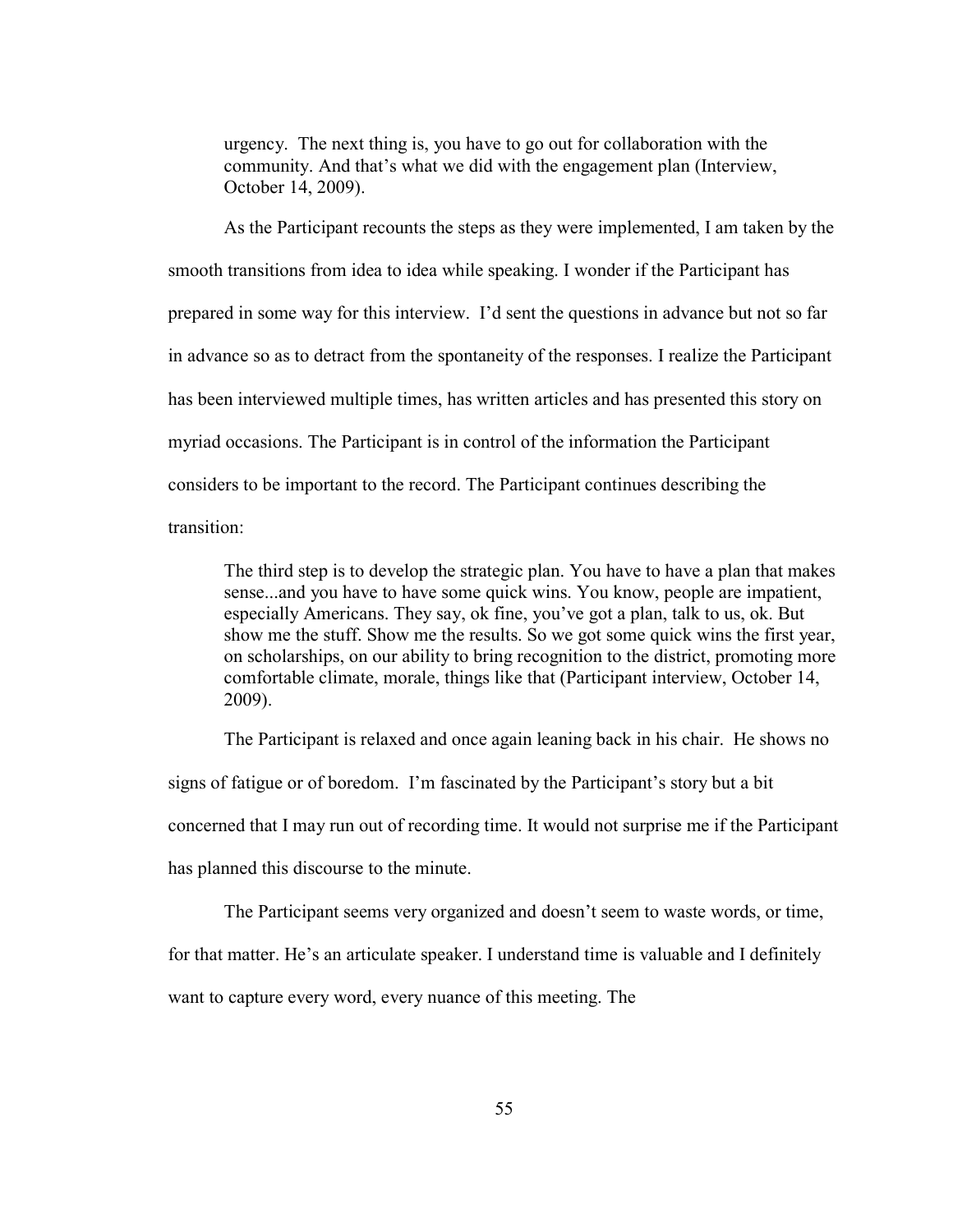Participant is a deliberate, strategic thinker and wants to communicate the information as accurately as possible as it pertains to the Kotter (1996) process to plan for and create short-term wins and institutionalize the new approaches.

And then you have to institutionalize that process. And a way to do it, not the only way, but a way to do it, is to put it in your policies. So it's reflective in your policies. We have 452 policies in this school district. That's more policies than I can remember in the Pentagon. You know, so we got rid of 82 and we severely changed about 120. The other ones we updated because they hadn't been updated since the 1970's, which is another thing that surprised me (Interview, October 14, 2009).

Fundamental to the leadership training of every Air Force officer is the ability to lead people to accomplish the mission and to manage the operation through which the mission is accomplished (Benson, 2005). The ability for military leaders to remain flexible and to be astute to the needs of the system and the people within the system are characteristics cultivated by the military. The Participant's military career included high level assignments in locations throughout the world. The Participant therefore developed a sense of flexibility, an ability to lead within diverse communities and organizations. The Participant was accustomed leading in an organization of cultural and political diversity.

In addition, the Participant had been responsible for complex organizations within the military. The Participant had effectively commanded military operations in which the Participant had little or no expertise. In leading a school district about which the Participant had no knowledge, the Participant was able to apply the military experience with diverse cultures and to the diverse culture of Urban School District. The military experience became a stepping stone in the transition from military public school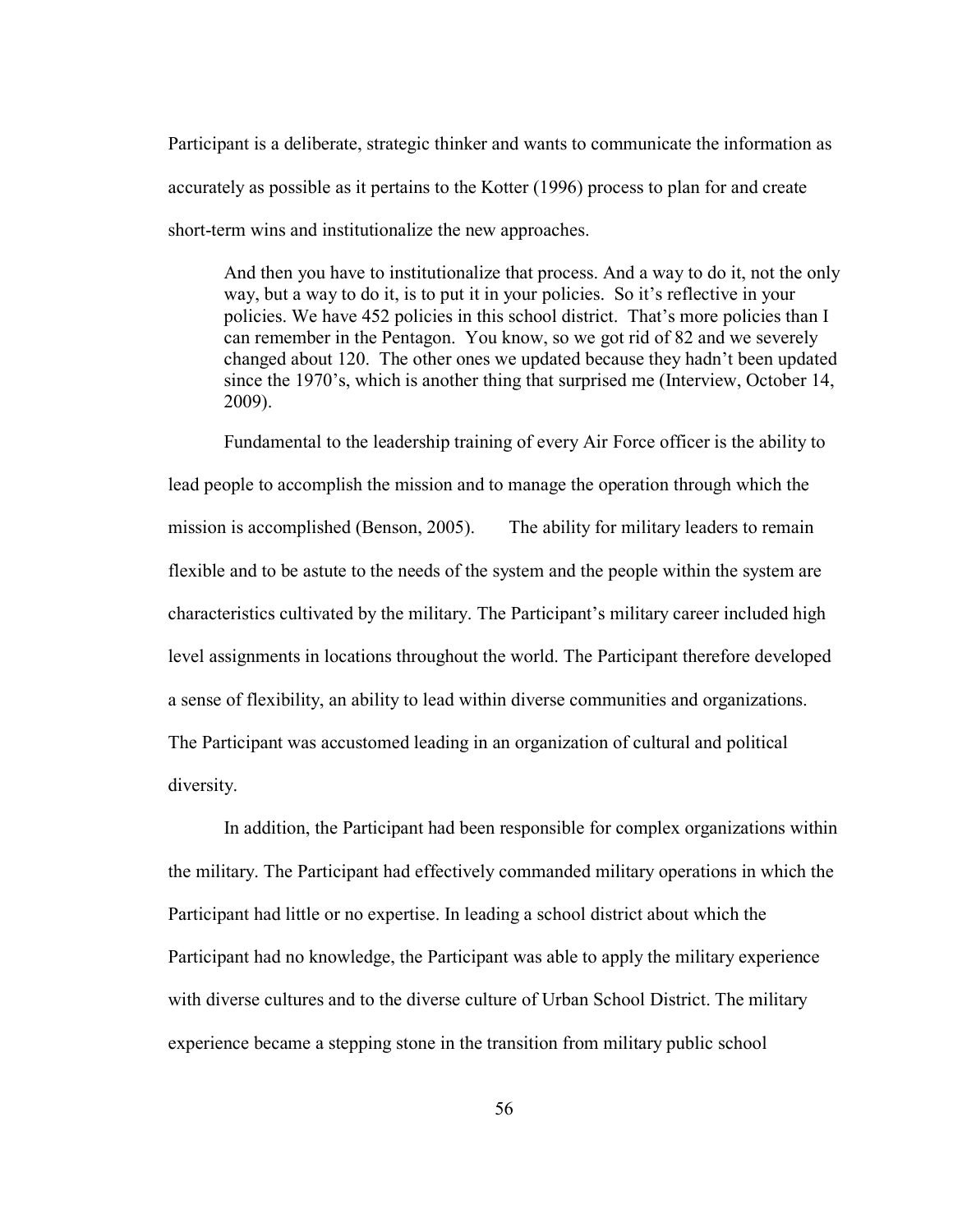superintendent. The military experience effectively prepared the Participant for civilian leadership. However, as detailed in Question Three, the Broad Academy for Urban Superintendents prepared the Participant for leadership of an urban school district.

### **Research Question Three**

How did the Participant, Two Star Major General, prepare for the role of public school superintendent?

I came probably with 85% of what I needed to do to be a superintendent and the Broad Academy helped me bridge that gap on the remaining 15% because any bureaucracy you change in to, you have to understand the nomenclature, the language, the culture, certain things that are different, you always had to learn something so it gave you that flexibility but this time, this Broad Academy allowed me to be able to bridge that gap and gave me that cultural awareness and understanding so when I finished the Broad Academy, I felt very comfortable about applying for being a superintendent (Interview, October 14, 2009).

The Broad Foundation recruited the Participant soon after the Participant's

retirement from the Air Force. (Although retired, the Participant is still considered to be

an officer of the US Air Force and can be called at any time to active duty.) The

Participant's training lasted for a year during which time the Participant toured different

urban school districts around the country. The Participant describes the experience,

"Broad allowed us to be exposed to the best teachers, principals, superintendents, budget

managers, cultural, curriculum developers, even headhunters were brought in to try [and]

help you make that transition" (Interview, October 17, 2009). The Participant discussed

his Mentor Superintendent in the interview:

…so that preparation coursework, that research provided the mentoring; they brought in superintendents, and panels with you and then they assigned you to a mentor. Now, my mentor was Mr. Superintendent. Now, Mr. Superintendent is generally recognized, before he retired, but generally recognized as probably the best superintendent in the nation. And to be able to have that kind of exposure to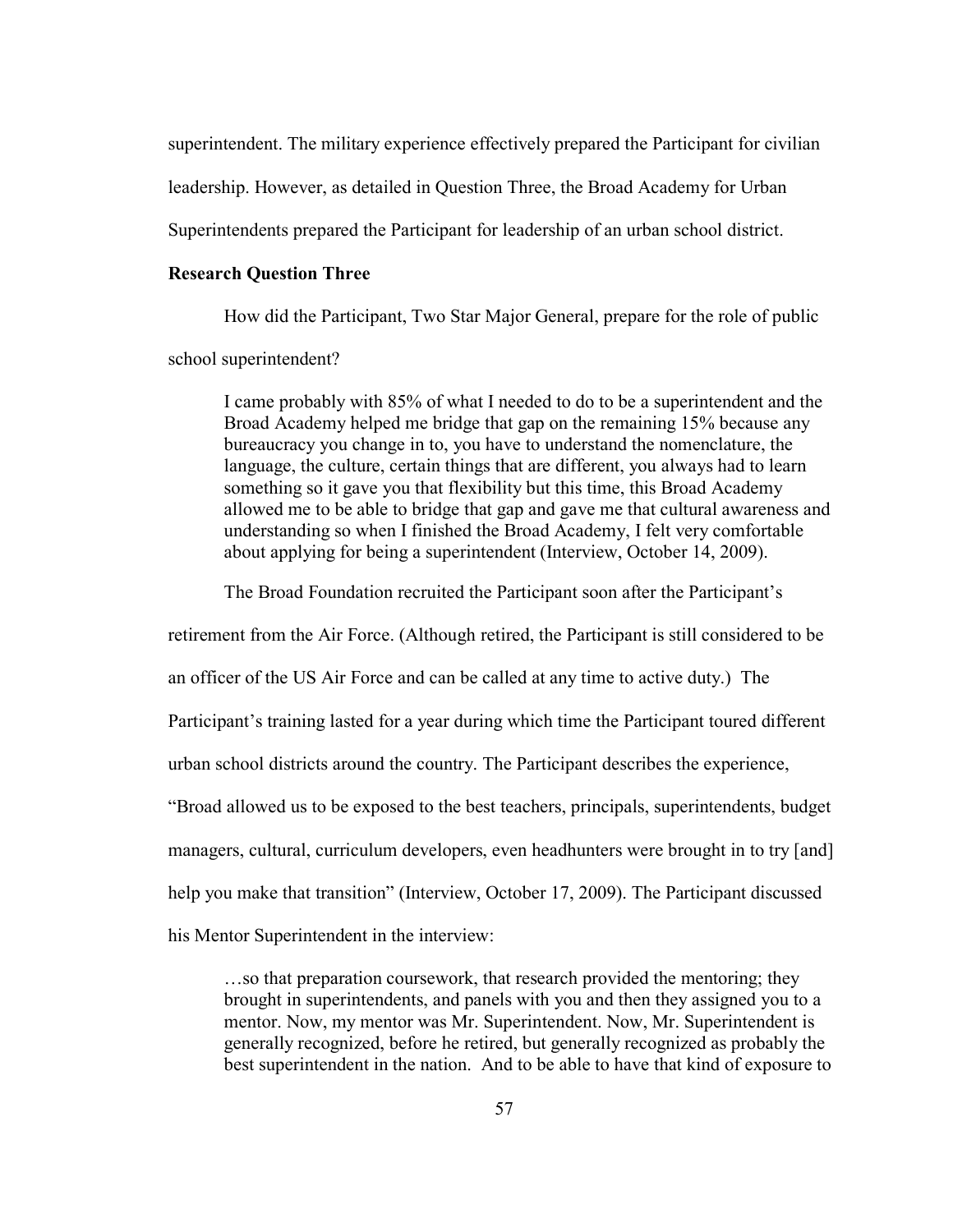an individual like that was an incredible advantage. So uh, the strategies for interviewing were given to us in so far as the headhunters that came in and provided us some good feedback. So again, I felt very comfortable when I finished with the Broad year to be able to put my name in the hat at districts. And by the way, the Broad Foundation helps you when you're applying (Interview, October 14, 2009).

Although a relatively new preparation program for superintendents, the Broad Academy for Urban School Superintendents has become known for preparing superintendents to lead urban school districts. They are prepared to develop a vision and strategy that encompasses successful leadership over budget, curriculum and instruction, human resources, labor relations, facilities and community relations. Their program includes training for superintendents to engage district staff, teachers, parents and the greater community to support student achievement.

The Broad Academy prepares CEOs and senior executives from business, nonprofit, military, government and education backgrounds to lead urban public school systems. According to their website, the Broad Superintendent's Academy is run like an executive training program. Those recruited to the program attend extended weekend sessions over the course of 10 months while continuing to work in their current jobs. In addition to attending session, they work with a faculty advisor who provides leadership development, coaching and support.

The Participant completed the program in 2004 and began his search for a district at which he would be able to utilize his military leadership experience, training and sense of commitment to America, this time with a focus on America's future, that is, the education of public school children.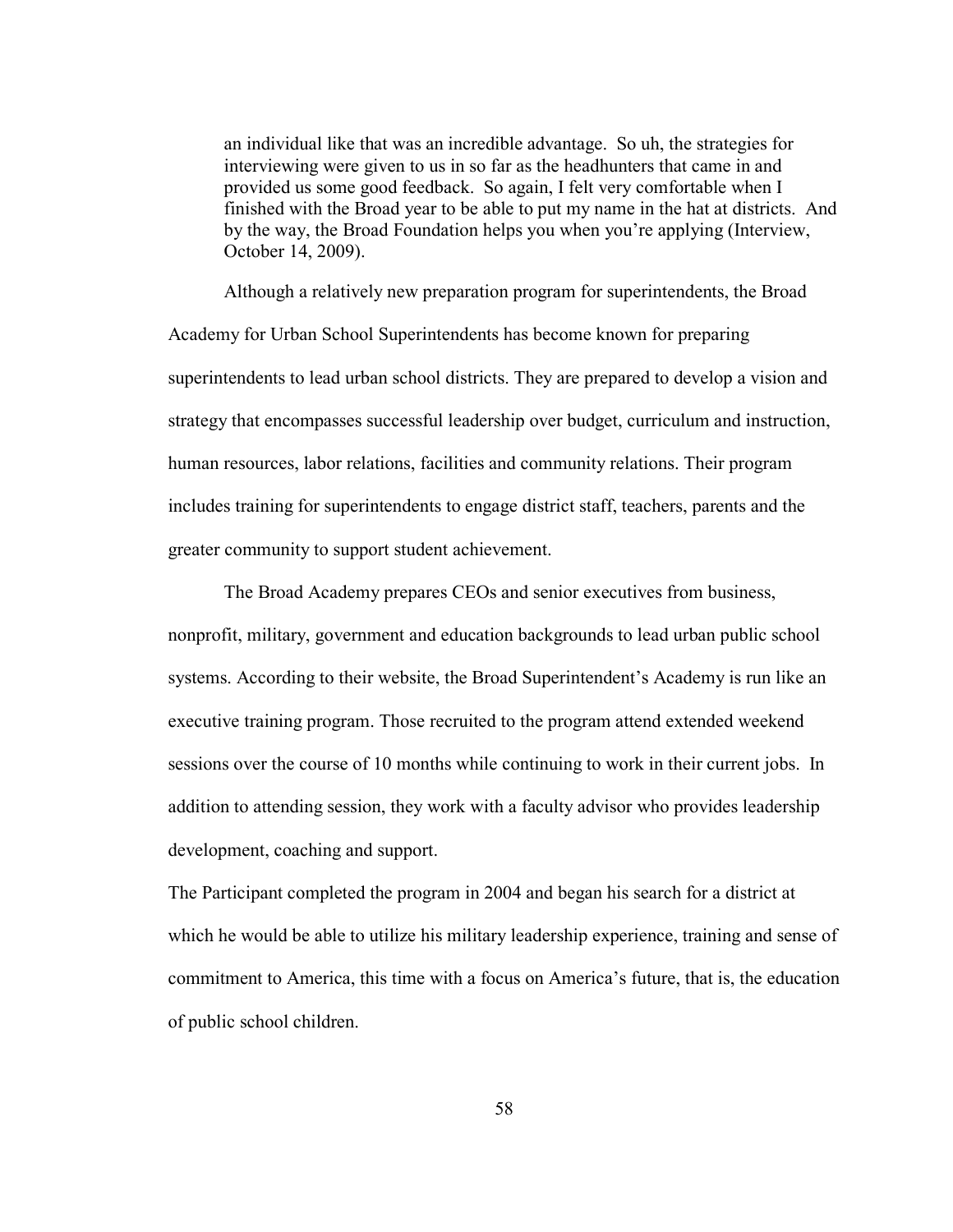The September 30 agenda of a Broad Academy training session begins at 12:00 p.m. with lunch followed by the welcome, review, and overview of the day. (See Appendix B for the full agenda.) On this particular day, the Participant is scheduled to share the experience as the leader of a major accident investigation. The assignment is to describe how the lessons learned from this experience are applicable to team culture, organization and management.

They'd give you a stack of books, case studies to review, so that preparation course work, that research and provided the mentoring. [Participant's mentor is a retired, traditional superintendent known as one of the premier superintendents in the nation.] And to be able to have that kind of exposure to an individual like that was an incredible advantage. I felt very comfortable when I finished with the Broad year to be able to put my name in the hat at districts. The Broad Foundation helps you when you're applying. One, they give you a listing of what jobs are available and would you be interested in applying for this one (Interview, October 14, 2009).

At this point, I wondered aloud, did the Participant have a state superintendent's

license? "No." Did the Participant know in advance the states requiring a

superintendent's license? "No, but they made us aware."

The Broad Foundation pays all expenses incurred during training, including travel to and from the training sites, provides training, mentoring, interview preparation, and feedback from actual headhunters. Broad also provided the Participant with ongoing support in the form of resources to the district at no cost and also, as described by the Participant during the interview, provided executive advisors to work with the Participant and the board of education, the staff and the entire Urban School District community. The consultants, both veteran traditional superintendents and experts in the field of education leadership and reform spent multiple weeks as strategic advisors throughout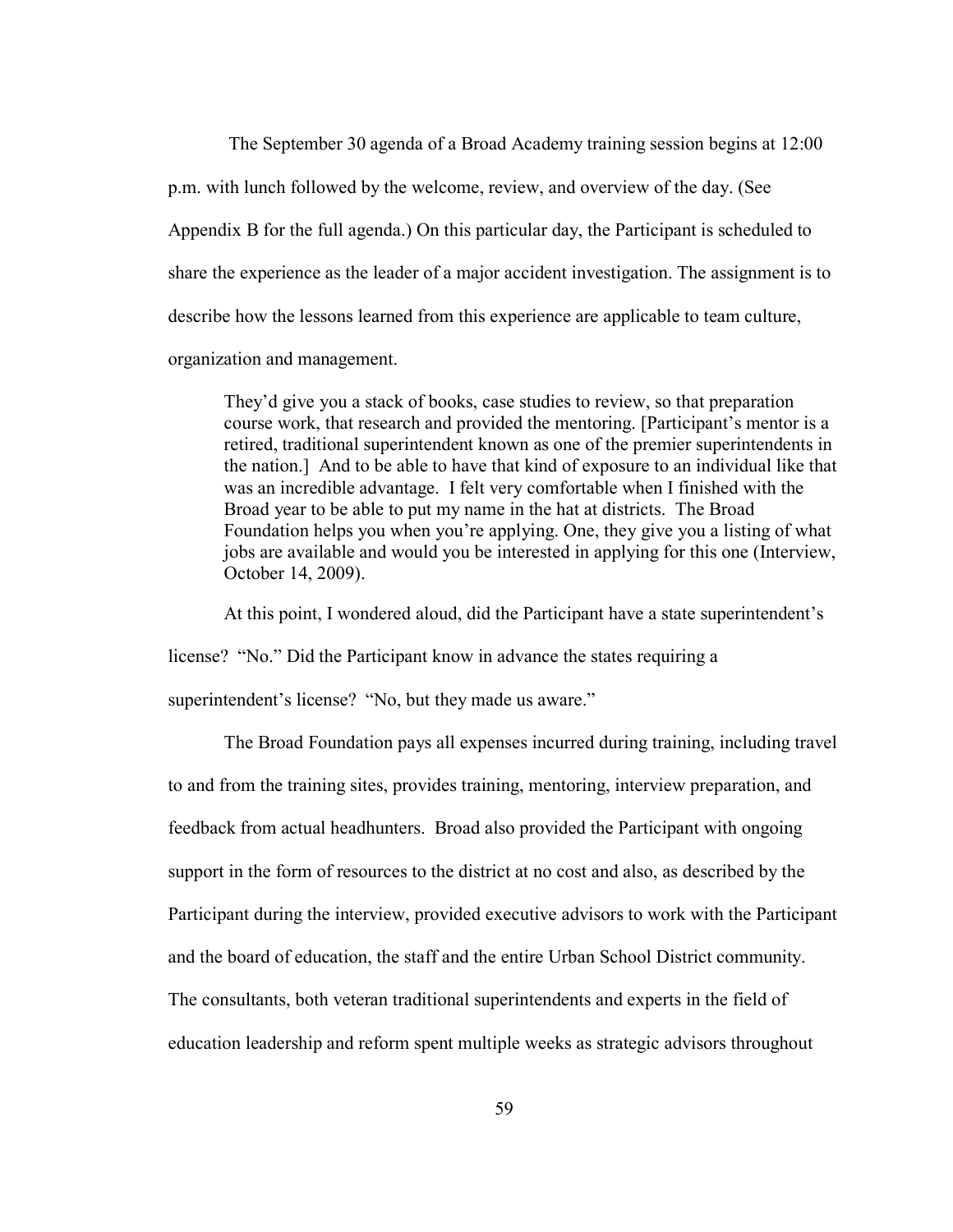the Participant's first year. It was virtually impossible for the Participant to fail to transition from military to urban school superintendent.

### **Summary and Conclusions**

The Participant began his leadership experience at the United States Air Force Academy where he graduated as an honor cadet in the top ten percent of the graduating class. Of utmost importance to this study was not the military expertise as such, but rather the leadership training and experience that would eventually support the transition to urban school superintendent. I sought situations, experiences and relevant training in the Participant's experience through a focus on three guiding questions.

The Participant's military leadership includes service on the Council on Foreign Relations, commander of US Air Force bases, directorships and training officer. These assignments became the training ground for the Participant's leadership experience. Benton's (2005) Air Force Officer's Guide specifically details the conduct expected of all officers in the US military. Working among national politicians and international leaders is a valuable experience when applied to leading systems and organizations. Assuming the officer maintains fidelity to the Air Force Officer's Guide, the attributes necessary for all leaders, regardless of the environment in which the leader is found, are cultivated. What is notable to the researcher is the demeanor with which the Participant comports himself. I observed the Participant to be confident, a thoughtful listener, and a leader who is accustomed to articulating what must be said and what must be left unspoken. I have observed the Participant to be focused on the task at hand yet take time to speak to children, teachers and other staff members.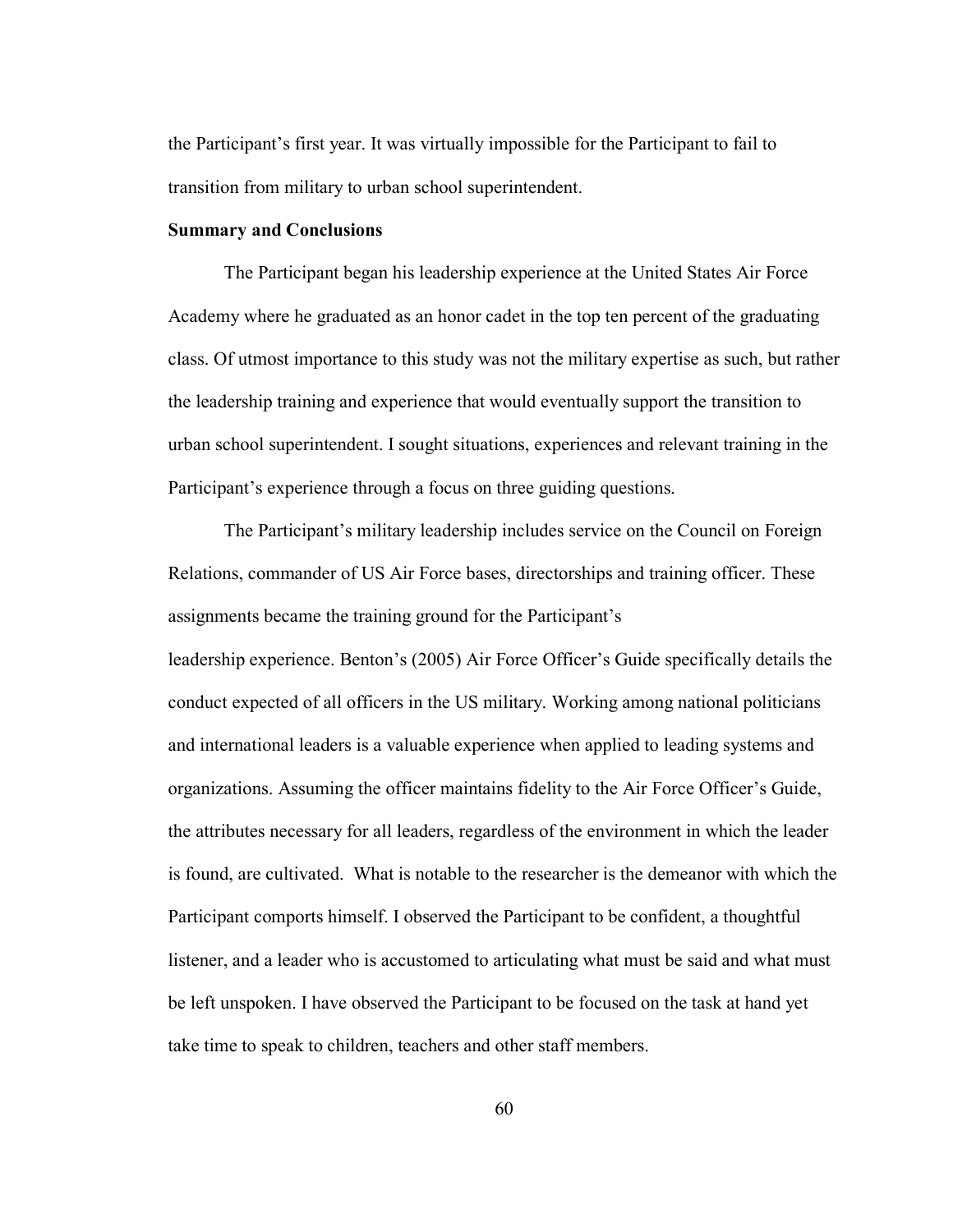The Participant has a distinguished military career as a leader and manager of larger, complex military organizations. The element missing in the experience is the lack of knowledge of public education, the system and its culture. The findings show this was provided by the Broad Academy for Urban Superintendents.

How did the Participant's military experience support the transition to urban school superintendent? The Participant explains the value of the military experience during a career of thirty years during the interview. "I moved from an ability to take this skill set that I had developed in the military, this was leadership and management, strategic planning and personnel, budgets, construction." (Interview, October 14, 2009).

The Participant's experience as a military leader supported the transition to urban school superintendent in that the managerial skills involved in the oversight of large organizations in culturally and linguistically diverse locations worldwide became the foundation upon which the training received by the Participant at the Broad Academy for Urban Superintendents, was built. The Air Force Officer's Guide clearly articulates the expectations placed by the military on their officers and the Participant met the expectations (Benton, 2005).

How did Major General Participant prepare for the role of public school superintendent? The Broad Academy for Urban Superintendents provided the Participant with critical opportunities to be immersed in the culture of public education. Tours of various urban school districts and exposure to and support from experienced traditional superintendents closed the gap in the Participant's experience thus enabling the Participant to transition from military and public education. Further, by implementing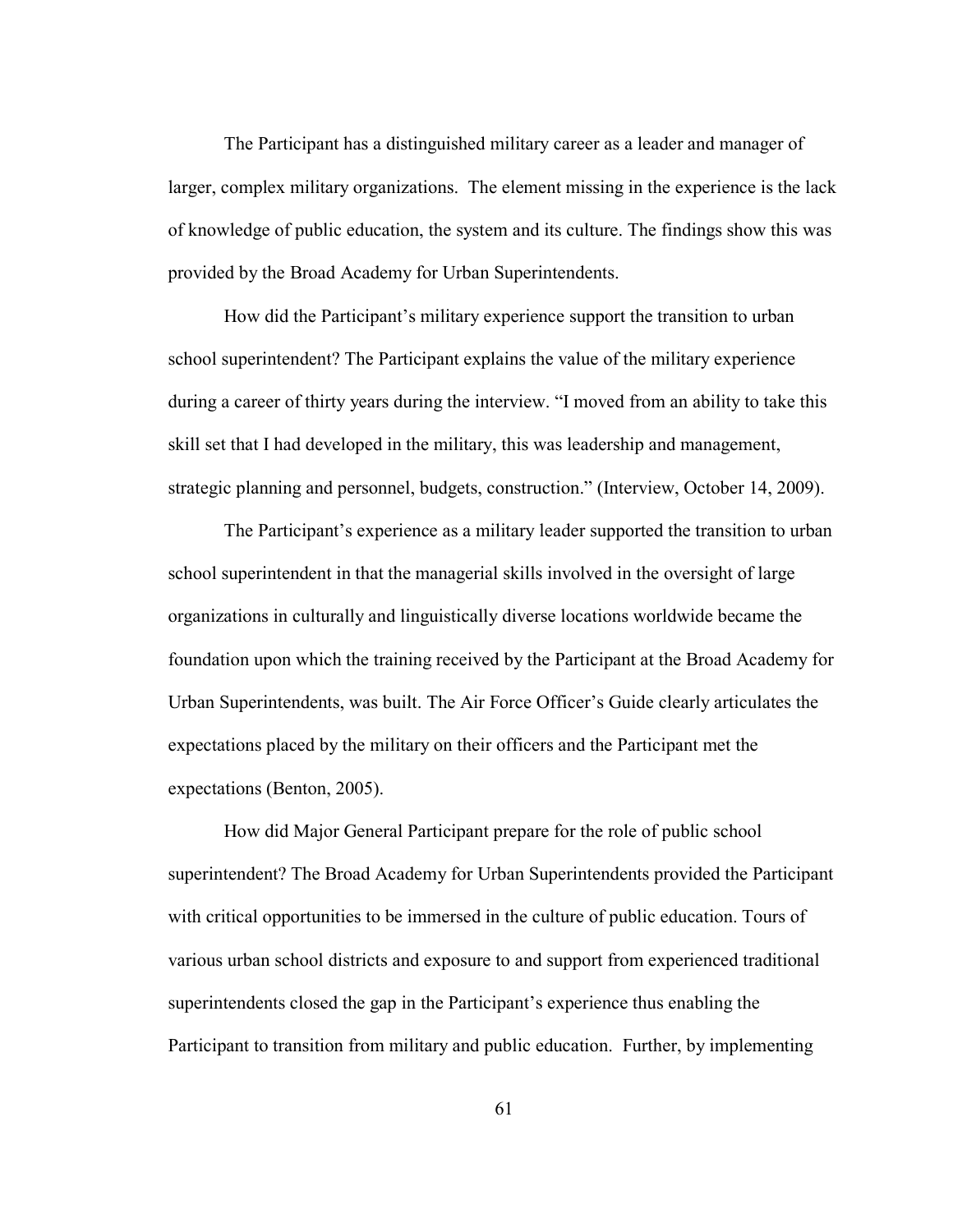the Kotter (1996) model for change, the Participant was able to strategically focus on areas of needed improvement within the district. Rather than a hair-on-fire reaction to the challenges facing Urban School District, the Participant was prepared with a strategic plan to implement Kotter's (1996) steps for initiating transformation.

The Broad Foundation also provided the Participant with a mentor, an experienced and successful traditional superintendent. The mentor has been an invaluable resource of experience and knowledge of school systems and was able to fill the education gap for the Participant. To have access to such a highly regarded superintendent as mentor was indeed an asset to the Participant's preparation for the role of superintendent.

The purpose of this case study is to explore the transition from military to urban school superintendent of the Participant, a retired Major General and current Superintendent. I found through the study that the Participant was able to transition from military to public school as a result of the characteristics cultivated through military experience and further supported by the training received through the Broad Academy for Urban Superintendents.

As a military officer, the Participant was stationed in one location performing in a leadership role for at most, two years. Within the Participant's 30 years of military service, the Participant was in at least 28 different assignments, in different locations, working within a different culture in each. Although the Participant had no formal experience as an education leader, what the Participant did possess was the flexibility to become a part of a large organization. The military training, reinforced through the Air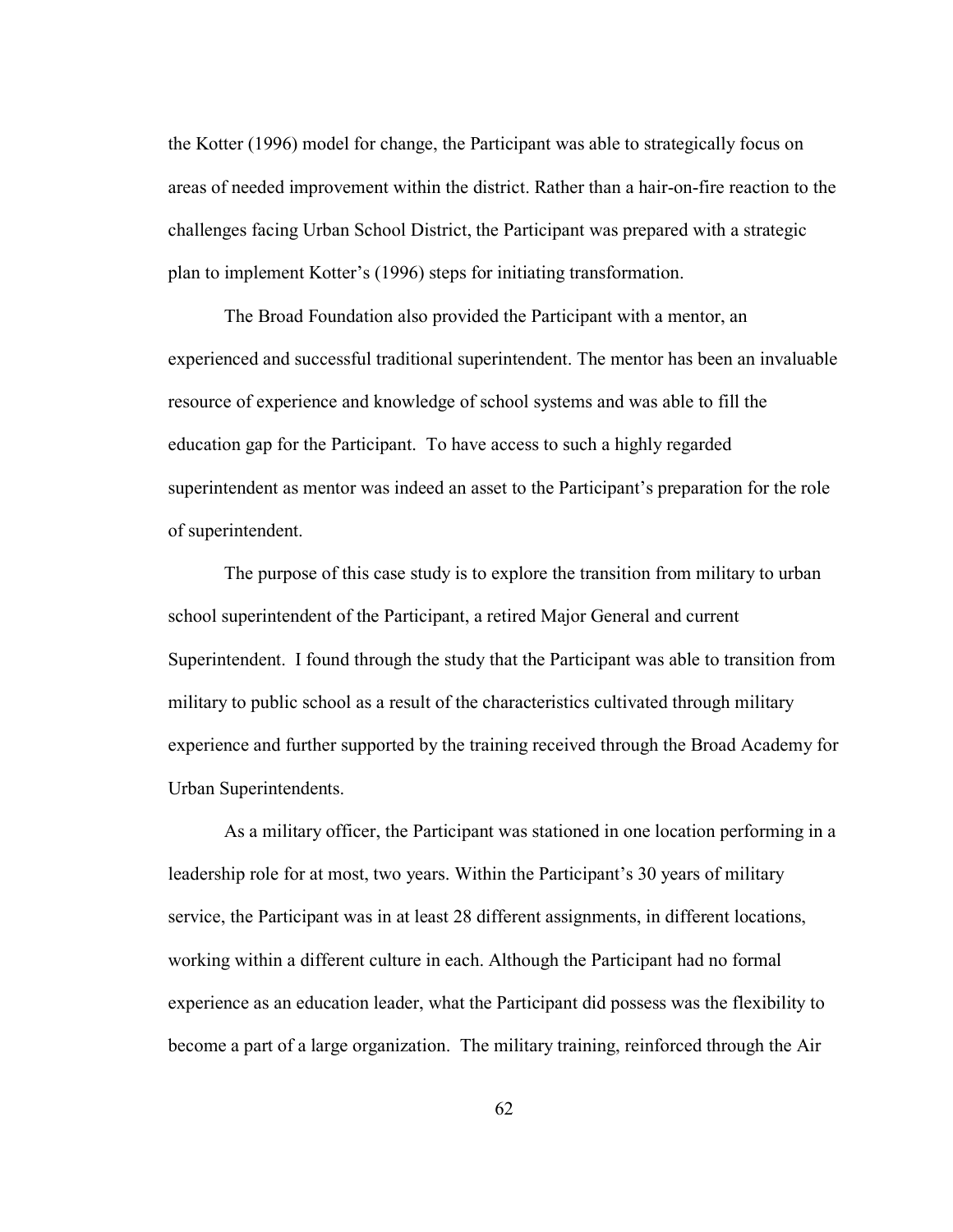Force Officer's Guide, also instilled and strengthened in the Participant throughout the 30 years of the Participant's military career, character attributes all leaders must demonstrate in order to be successful (Benton, 2005).

In the interview the Participant include a strong sense of mission and protection of the freedom for children to learn in our society. The Participant spoke of implementing the mission through a strategic plan, leading with a pat on the back to encourage, but to also push along. The Participant has demonstrated the intelligence of leadership through empathy, a sense of caring and concern. In addition, the demonstration of affect toward the district staff is balanced by a detail oriented, critical and investigative thinker, and a life-long learner who is transparent, honest and who encourages perspectives different than his own.

Management skills, such as maintaining a balanced budget, a safe working and learning environment are skills taught through common business coursework. The Participant is an excellent learner, as demonstrated by the fact that the Participant is an honor graduate from the U.S. Air Force Academy and has continued, for example, at Harvard's John F. Kennedy School of Government, a personal commitment to being a life-long-learner.

Further, the Participant was able to absorb through the Broad Academy for Urban Superintendents in a short period of months, what the Participant considered to be the missing 15% of knowledge the Participant needed in order to transition from military to urban school superintendent. The concept of 'managing things and leading people' is a critical component to leadership in any venue. Military officers recognize their duty is to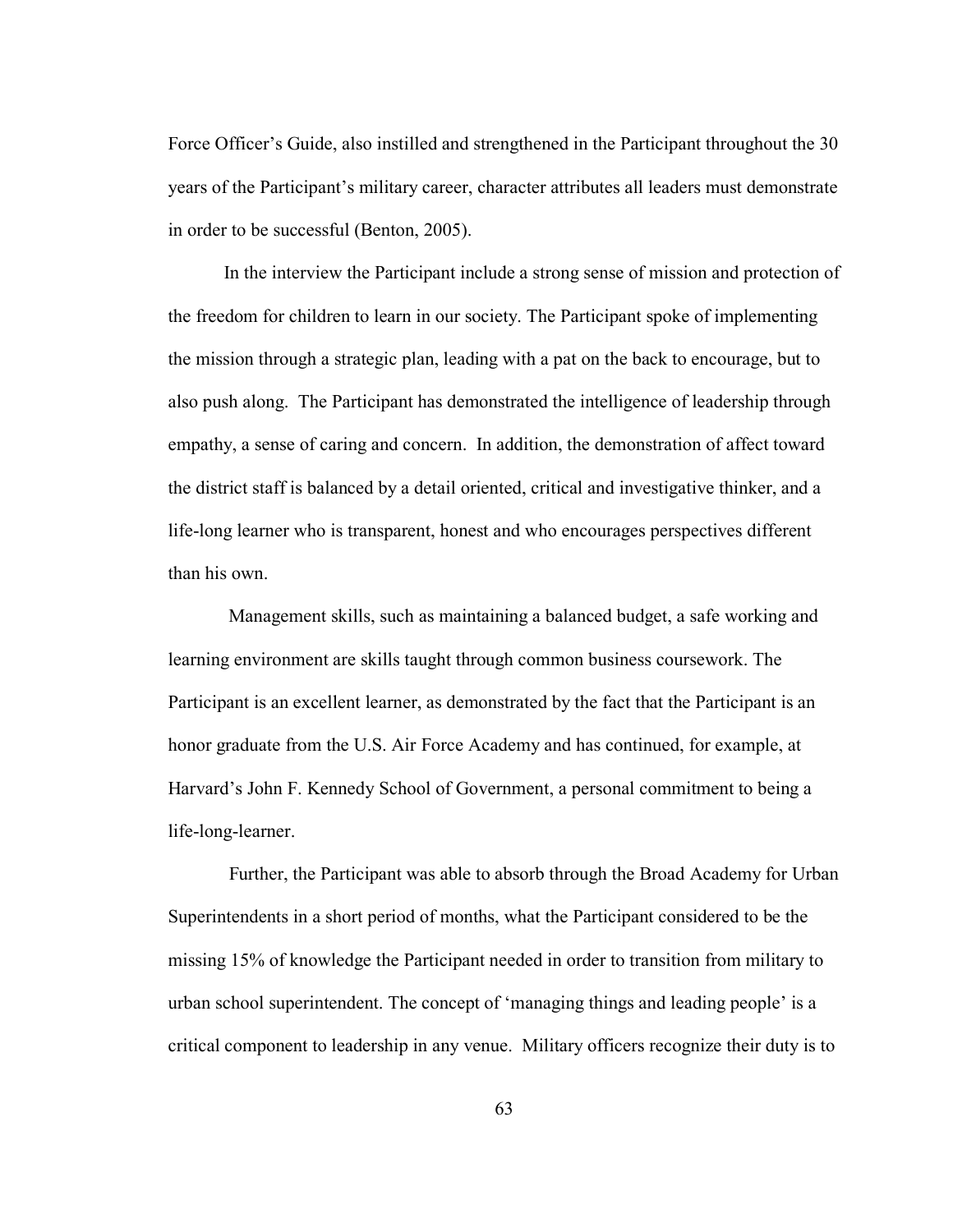protect the lives of their troops as they carry out the mission; hence the charge to lead people and manage things takes a serious place in the leadership style of the Participant.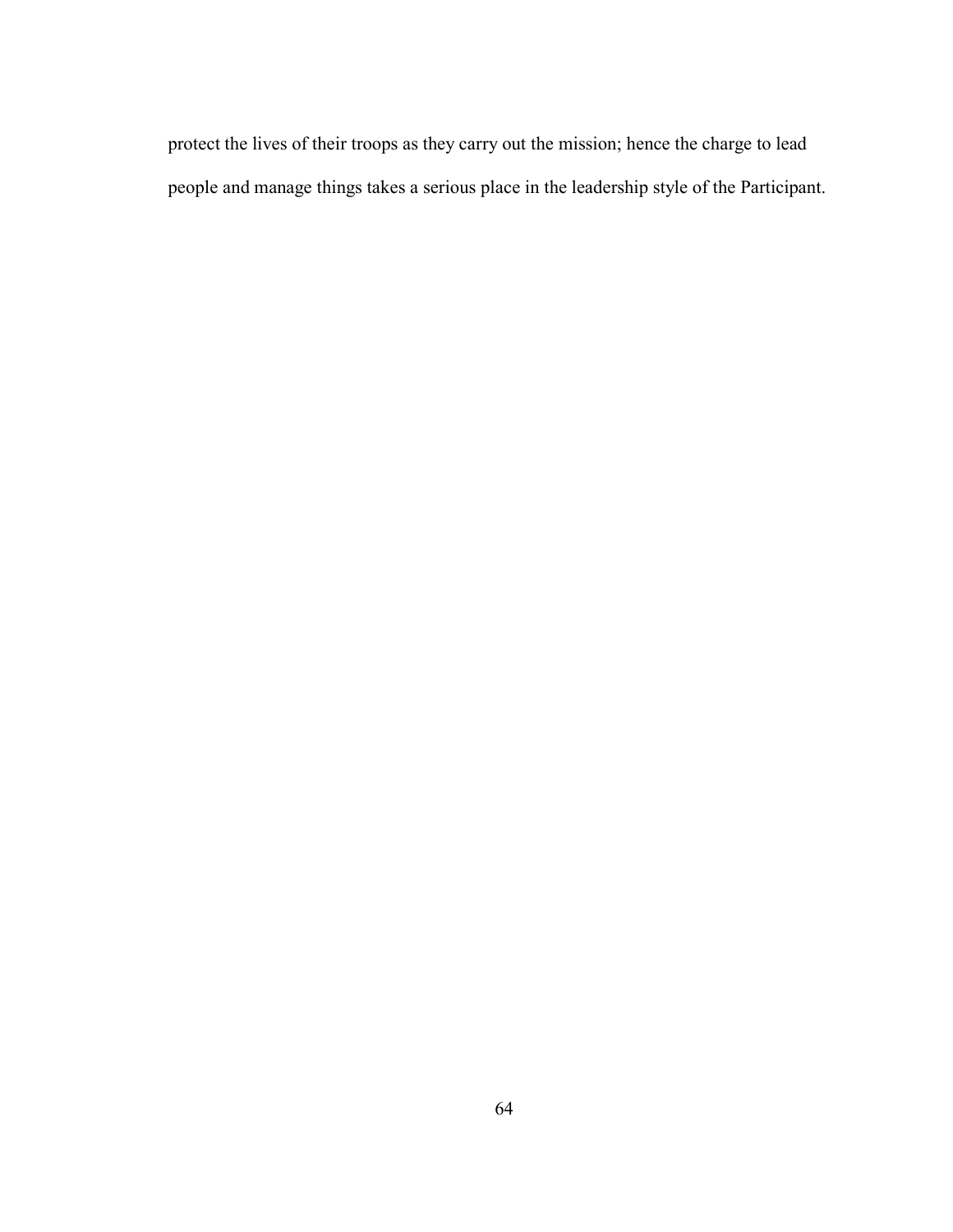#### **Chapter Five—Overview**

Chapter Five will present a summary of the case study of the transition from military to urban school district of the Participant, retired Two Star Major General, current superintendent of Urban School District. The discussion and conclusions drawn as a result of this study are discussed. The researcher presents recommendations for future study at the conclusion the chapter and also presents personal reflections concerning the study.

#### **Summary**

The hiring of the former city mayor's chief of staff to the position of urban school superintendent caught the attention of this researcher. It was during the process of the hiring that this researcher began the exploration for information regarding other nontraditional superintendents. What were qualifications necessary to become the leader of a school district? An earlier opportunity for study presented itself in the form of the chief of staff to the mayor of Urban Big City. The opportunity was short lived; the chief of staff turned superintendent declined to participate in this study. Fortunately, Providence provided another "case."

The Participant, a retired Air Force Two Star Major General, had recently been hired as the superintendent of a neighboring urban school district. The Participant agreed to take part as the single case of this study, the focus of which is the transition from military to public school superintendent. How did the Participant's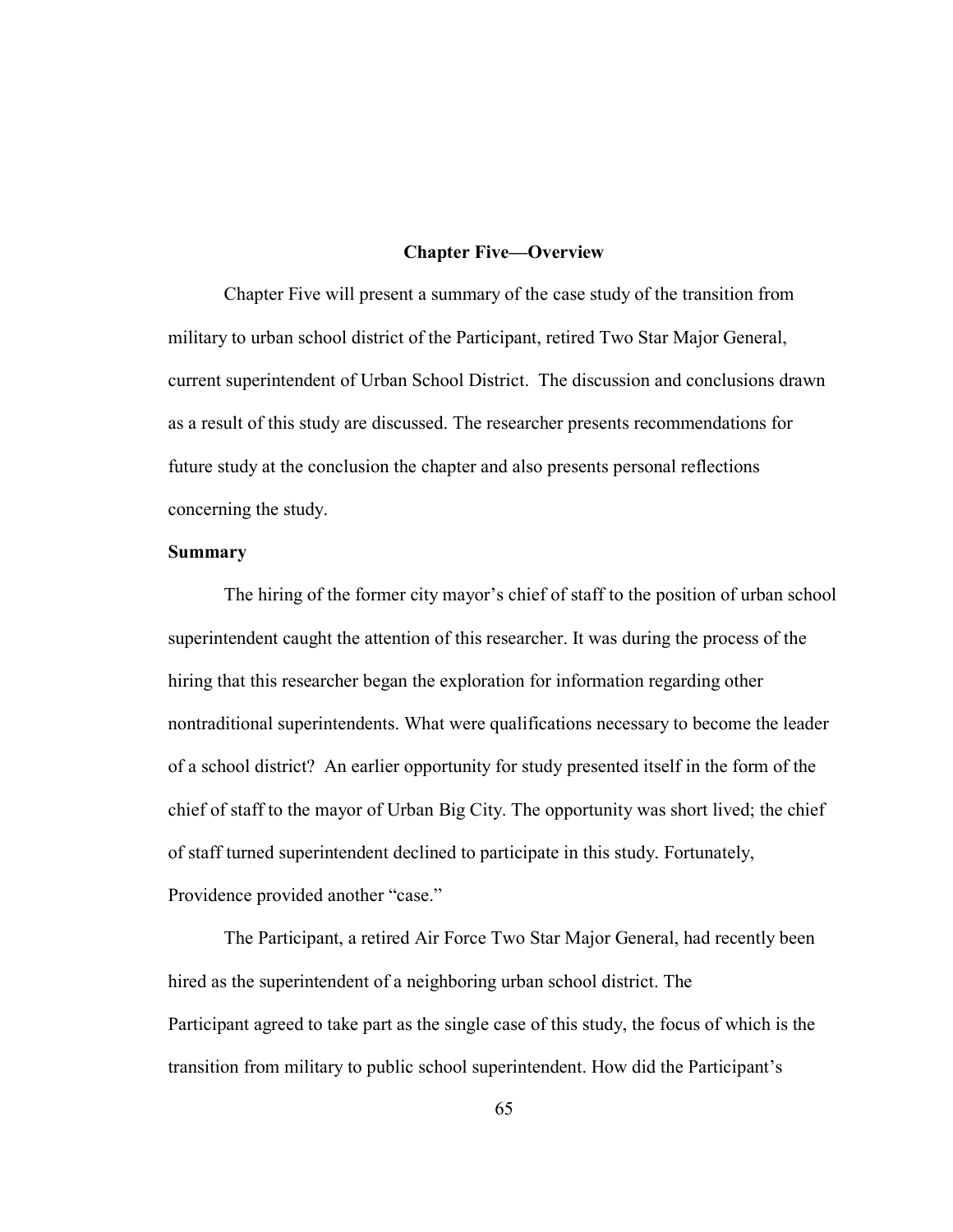military leadership support the transition to public school leadership and how did the Participant prepare for the role of public school superintendent? These questions were explored through the traditional data collection methods consistent with case study research and include the use of interviews, observations, field notes, public information including documents and a podcast.

### **Discussion and Conclusions**

Since the passing of No Child Left Behind legislation (2001), public school districts have come under intense pressure to improve the academic performance of our children. Are traditional superintendents able to raise student achievement and high school graduation rates of the districts they lead or are nontraditional leaders more effective? Many school districts are searching nontraditional venues for leaders who can bring the necessary reform (Tallerico, 2000).

In the article, *Can Non-Educators Lead Our Schools* (Hopkins, 2000), the director of Planning and Communications for the American Association of School Administrators, Judy Seltz, acknowledged a growing number of superintendents from nontraditional backgrounds, particularly in the larger urban districts. Seltz, however, refused to associate the hiring of such individuals with a nationwide trend. She admitted that running a school district requires the teamwork of people with a variety of skills. She further explained that school districts need a real team of people with very different skills, including management skills of a scope and scale that might be found in individuals from outside education (Hopkins, 2002). Further complicating the issue of urban school leadership, the candidate pool of traditional superintendents willing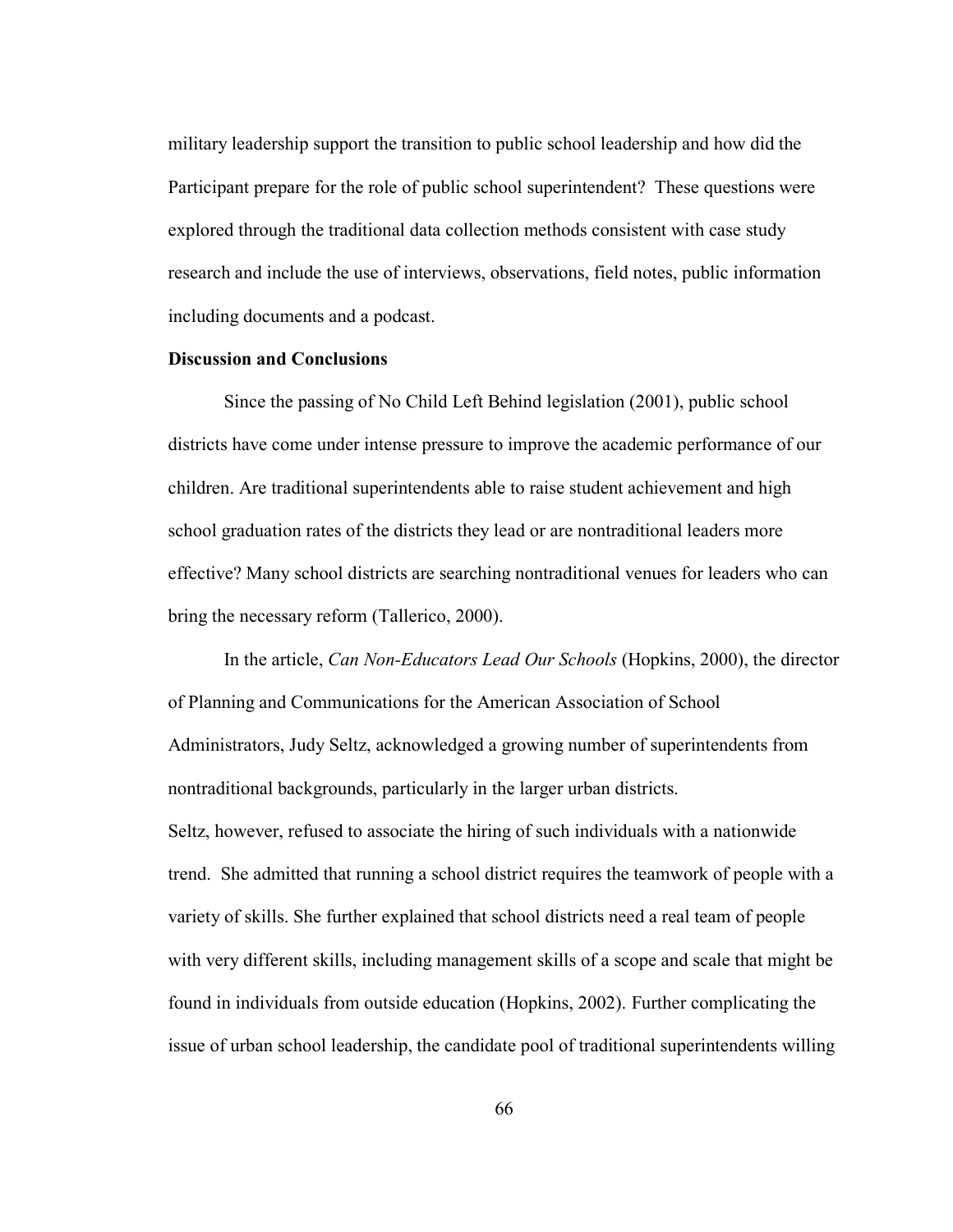to accept the challenge of what could be a career ending assignment, continues to shrink (Merrow, 1999).

The Urban School District school board listed on its website the application criteria for the position of superintendent. The criteria included a minimum experience of five years at an executive level managing a large and diverse organization, citing preference for experience in an urban setting. The desired personal characteristics included a leader who possessed high energy and inspirational leadership, displayed vision, self-confidence, and risk taking and a willingness to be a relentless and passionate advocate for all children.

The most attractive section of the posting was the description of the educational requirements sought by the district. From the perspective of a nontraditional candidate, Urban School District was open to the possibility of an outside candidate as superintendent. Urban School District was asking for a leader with only a master's degree in education, public or business administration or other related fields and with an earned doctorate as a preferred, but not necessary, qualification. Certainly, a nontraditional candidate eager for the challenge would not hesitate to apply for the position.

Urban School District was one of many public school districts looking outside traditional settings for leadership. Other districts who have hired nontraditional superintendents include Washington D.C., Denver, Seattle, and Los Angeles. Notable nontraditional superintendents include the current Secretary of Education Arne Duncan, a former professional basketball player in Australia and Roy Romer, former Colorado State governor.

67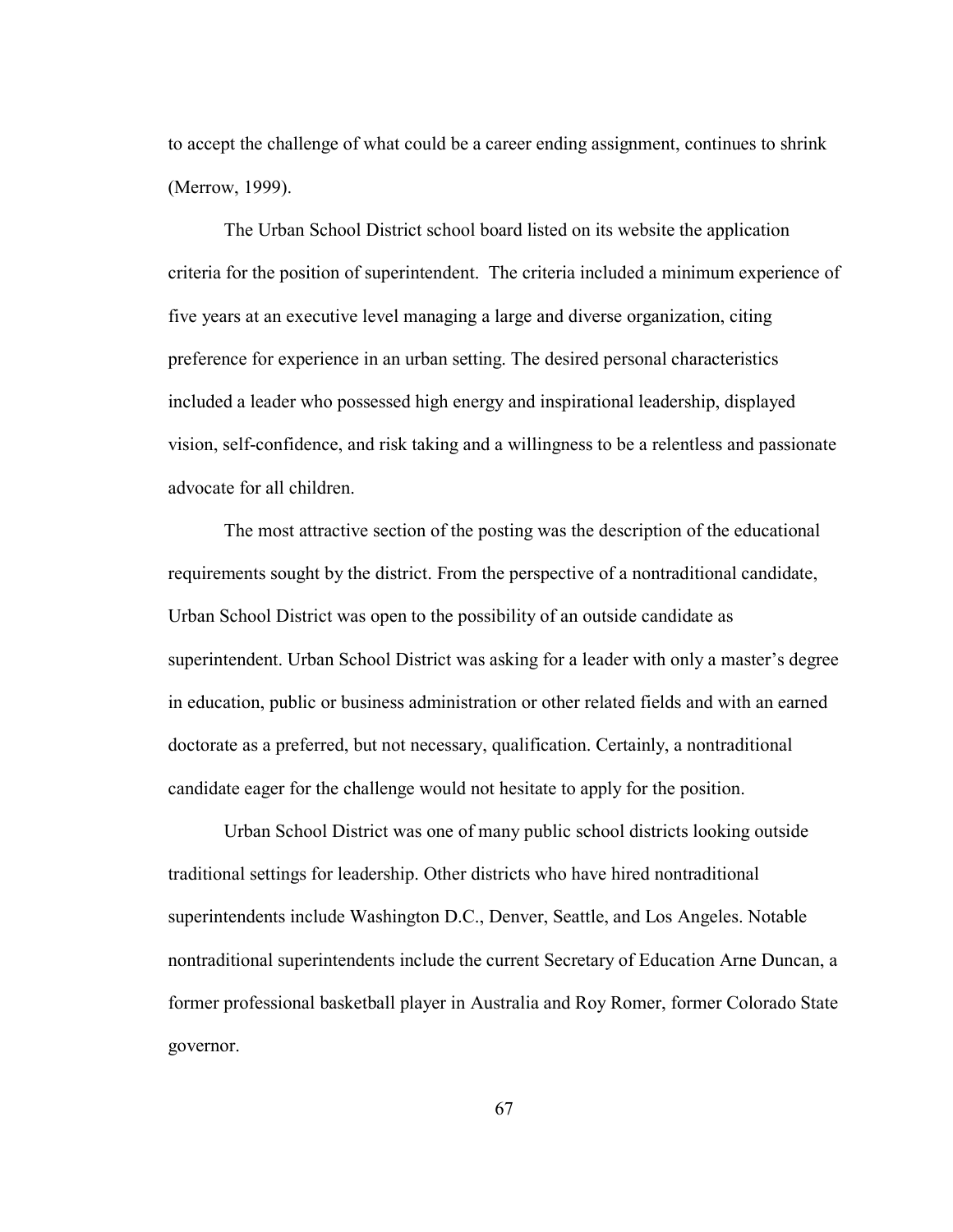Given the increase of nontraditional superintendents, the question remains, are they more successful than their traditional counterparts? First, one must consider the preparation undertaken by a nontraditional candidate in order to be hired for the position. The Participant was actively recruited by the Broad Academy for Urban Superintendents with the understanding that Participant would immediately engage in the search for a position of superintendent.

The Broad Academy immersed the candidate in every aspect of public education. The Participant was a successful leader of organizations much larger than many urban school districts and in environments of vast diversity of cultures. The preparation received by the Participant served to fortify an obvious weakness in the experience of the Participant. The Broad Academy further supported the Participant's transition by providing a mentor, himself a retired, experienced and very successful traditional superintendent.

A further consideration is the military experience providing the Participant the venue from which he developed his leadership skills. During the interview, the Participant recounted the experience as a first year cadet.

"They kinda break you down and build you up again. You have to be a follower before you're a leader" (Interview, October 14, 2009). The Participant learned to lead from the lowest rank as a follower, an invaluable experience for leaders in any venue.

Another personal characteristic cultivated by the Participant's military experience, the characteristic found to be most important to success as a superintendent, is flexibility. The Participant's career spanned 30 years in numerous assignments in many different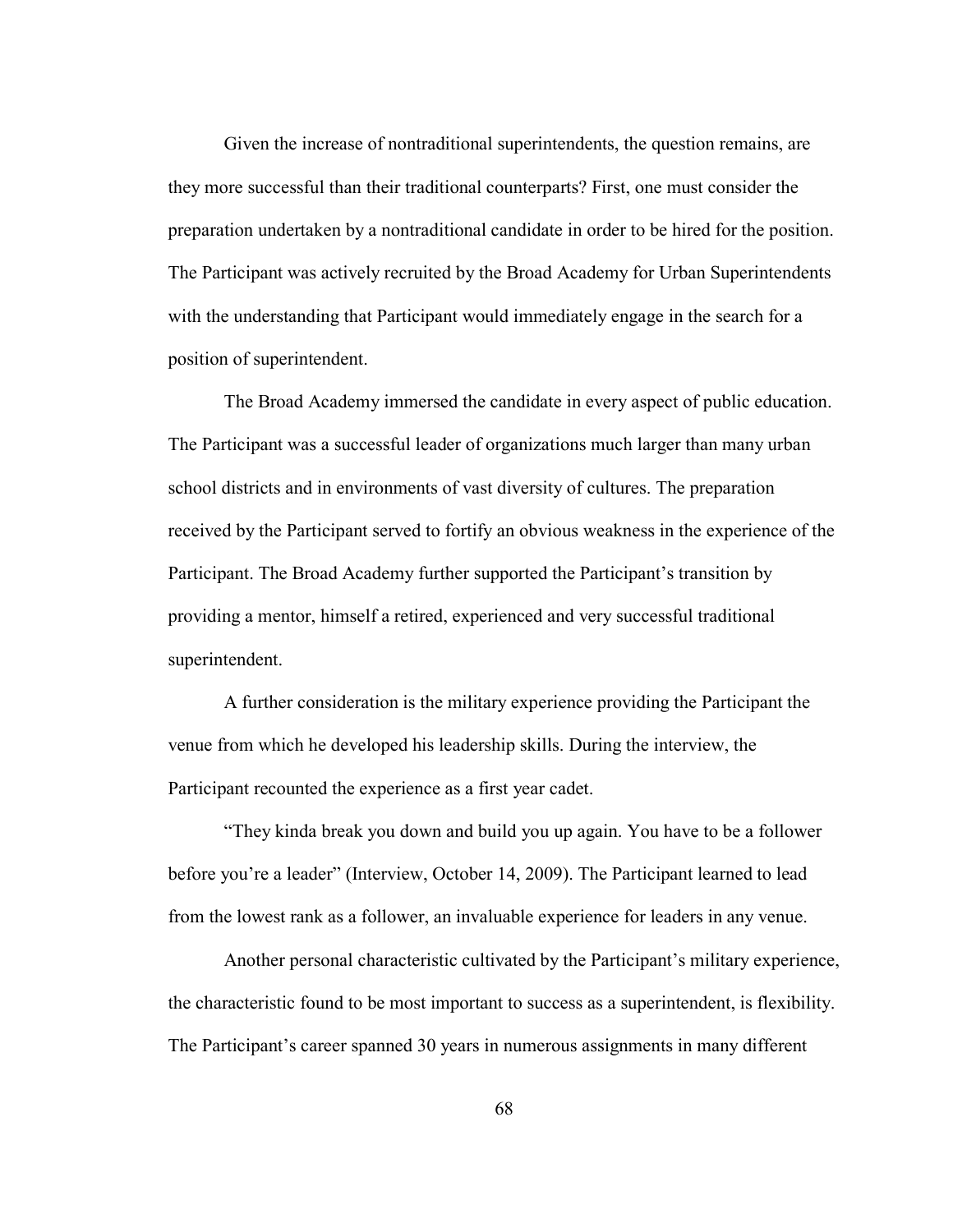environments including high-level government assignments, and being promoted approximately every two years to the next rank. The Air Force Officer's Guide (Benton, 2005) describes the service of the professional soldier as being more than a job; it is a calling to serve our nation.

The Participant took an oath of office to support and defend the Constitution of the United States and for thirty years, was faithful to the mission.

The Participant's commitment and loyalty to the mission was, in the opinion of the researcher, that which enabled the Participant to remain loyal, committed and live by the Core Values of all Air Force Officers regardless of the setting. The Participant explained the ability to transition from military to public school superintendent in that the Participant was able to apply the same commitment to the mission, in this case, the mission of protecting the right of children to learn, to the role of public school superintendent (Interview, October 14, 2009). The sense of "mission" certainly sustained his ability to transition from the military culture to the culture of public education.

#### **Recommendations**

Although the focus of this case was the transition from military to public school superintendent, the district data show the participant has met professional goals as superintendent in that there has been a decrease the rate of truancy and an increase student achievement. According to the Urban School District website, the participant has used the framework of the strategic plan, and worked with the school board, the staff and stakeholders and give to every student the choice to attend college without remediation. The Participant's leadership is credited with the implementation of a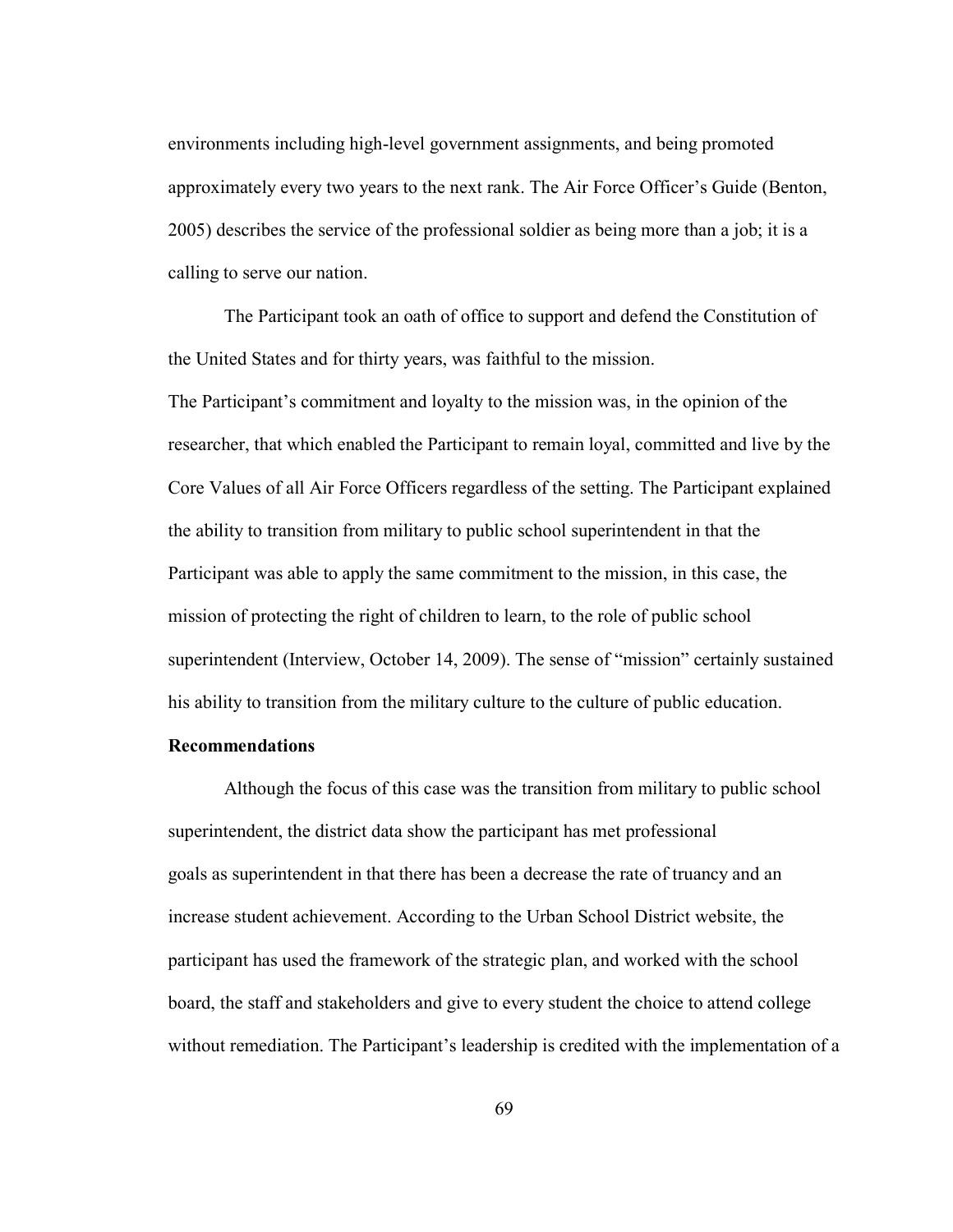pilot school program, transparent data, truancy outreach and increased student achievement on state standardized assessments. It can be said that the Participant, the nontraditional Superintendent of Urban School District, has accomplished the initial mission and has transitioned from military to public school superintendent.

#### **Recommendations for Further Research**

A first recommendation for further study would be to conduct an analysis of student achievement in Urban School District beginning with the Participant's first year and continuing over a period of five years thereafter. The Participant has, been assigned to serve in many different settings over the course of a 30 year career in the Air Force. While this speaks highly of the Participant's ability to adapt in short-term assignments, the question of sustainability must be addressed. Is the Participant able to effectively institute initial reform efforts to school policy? Is the Participant able to sustain the reform to the degree that district transformation does indeed occur?

A second recommendation would be to conduct a review of the Participant's first and second strategic plans, comparing the academic achievement, climate, graduation rate, truancy, and dropout rates during the Participant's tenure. A further study would be a comparison of teacher and administrator retention beginning with the Participant's first year continuing over a period of three to five years so as to note the number of teachers and administrators who chose to leave the district during his tenure. Has the Participant's leadership style attracted and retained the candidates best able to meet the needs of the students of Urban School District?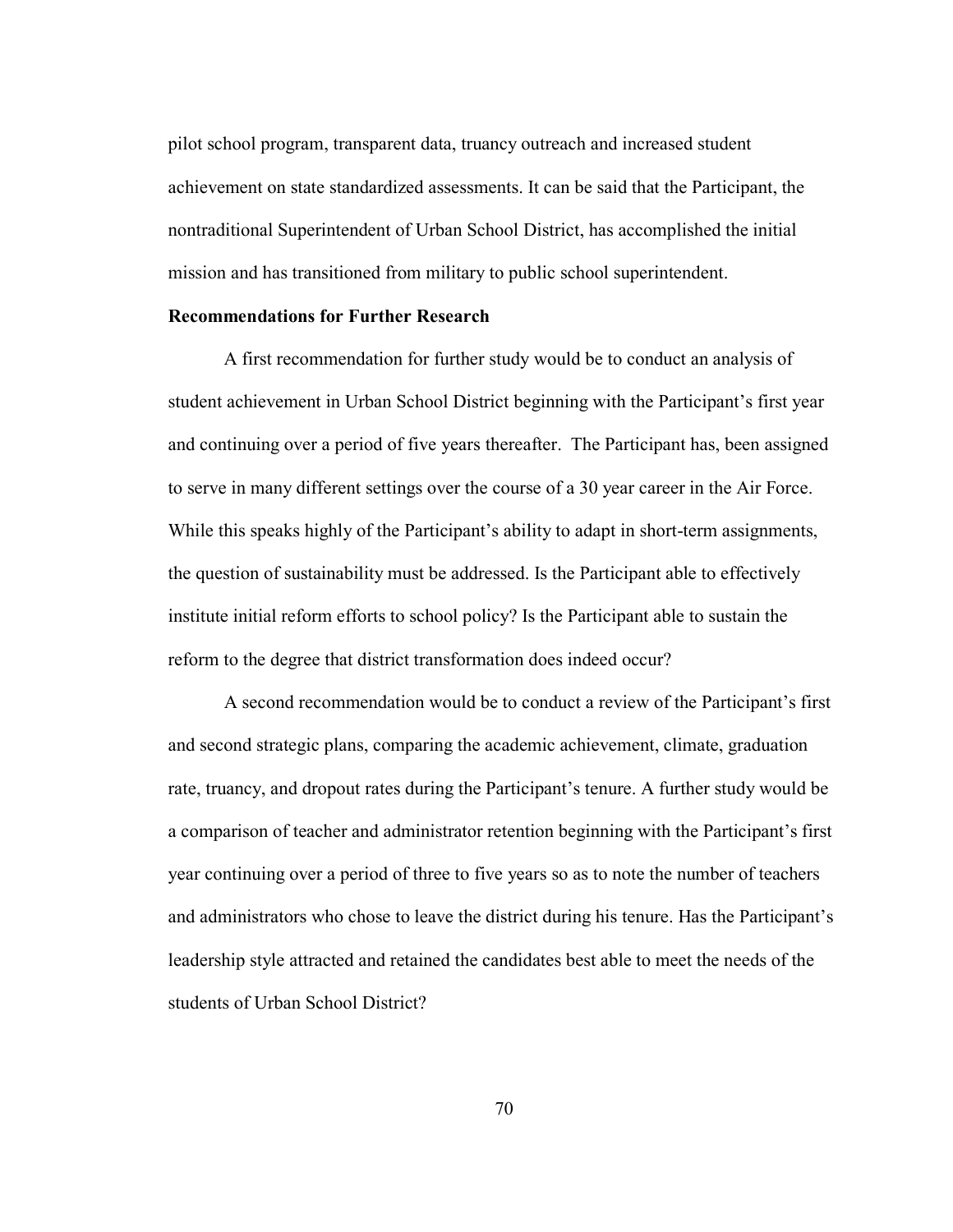The Broad Academy for Urban Superintendents played a significant role in the Participant's transition from military to superintendent. A recommendation for further study would necessarily include a comparison of Broad nontraditional superintendents with traditional superintendents serving in districts with similar demographics. Do Broad Fellows achieve more effective results with regard to district reform than traditionally prepared superintendents achieve in districts with similar demographics? Do Broad Fellows remain at the helm of a district longer than do traditional superintendents?

One might ask at this point how this study might inform the field of principal preparation programs. First, it has been my experience that principal preparation programs devote large amounts of time developing management skills. Given the state of many urban schools, such training is important.

However, the Participant clearly was motivated by intrinsic qualities I believe transcend a given management style or skill set. The Participant understands and lives by a code of ethics that, for thirty years, has supported the sense of mission from which the Participant functions. The Participant understands the difference between leadership and management. As defined by the Air Force Officer's Guide, leadership is of the spirit, compounded of personality and vision where management is of the mind, more a matter of accurate calculations, statistics, methods, timetable, and routine – its practice is a science. Managers are necessary; leaders are essential (Benton, 2005). Is the military definition of a leader and the corresponding characteristics in tandem to that of an education leader? Our work as educators is not with machines, buildings or systems. Our

71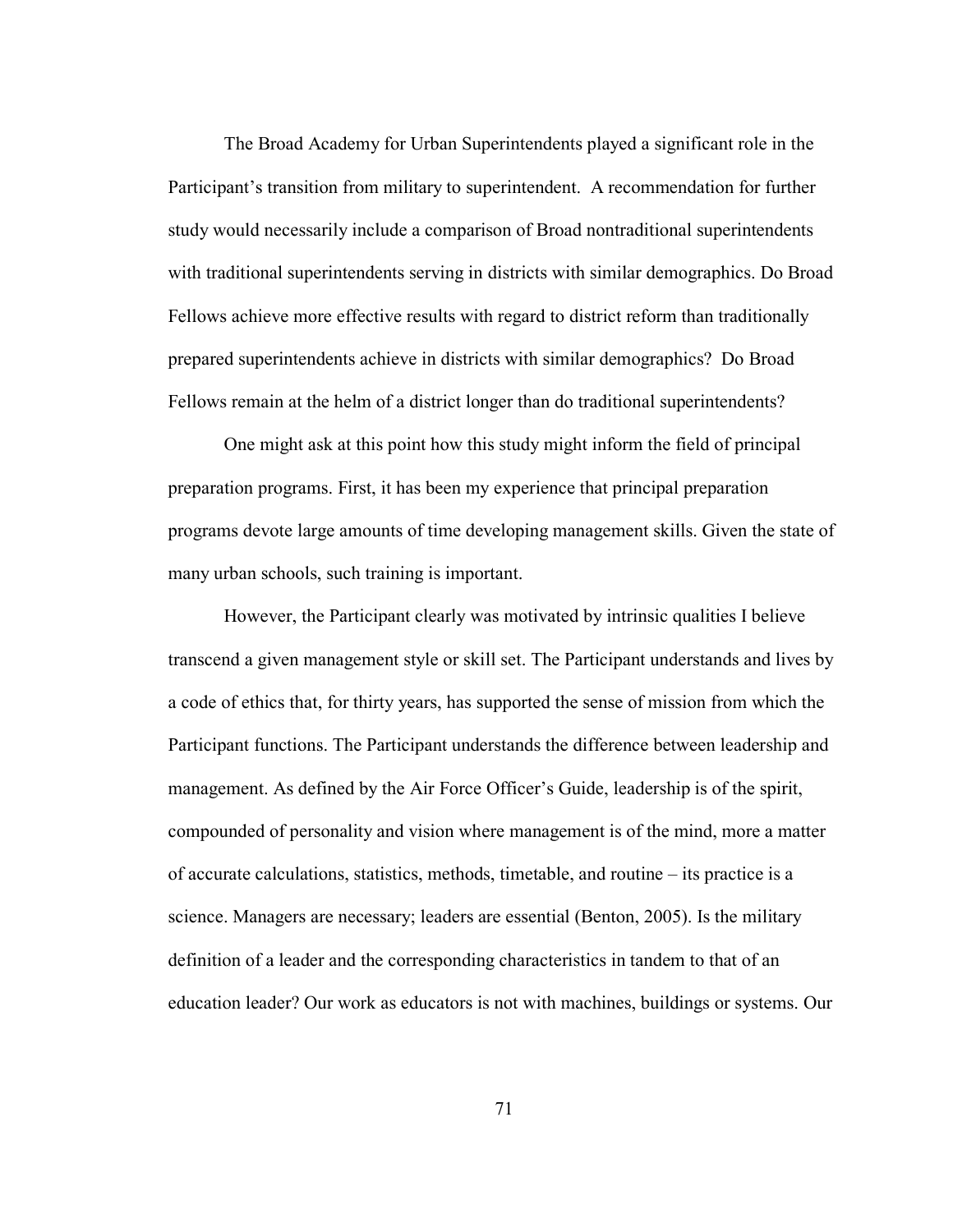work is with people, with children, teachers, parents and grandparents. People first need leaders; the need for managers is secondary.

Benton (2005) also admonishes military leaders to exercise leadership according to the need of the people and setting in which the leader is a part. In accordance, the Participant was trained by the military and as an officer for thirty years, has developed a strong sense of empathy for those whom the Participant leads. One cannot demonstrate empathy to things; the demonstration of empathy is directed toward people, toward those who carry out the mission. The Participant seems to know the people he leads. The letter recognizing teachers and nurses and the interaction with the elderly paraprofessional stands out as examples of empathetic leadership. That is not to say that the Participant has deviated from the mission. Hardly. The Participant spoke quite directly to a school principal regarding student data yet offered praise for accomplishments in areas where progress was evident. The Participant is an example of a leader whose sense of empathy supports and facilitates leadership.

The characteristics of successful leadership must be more clearly defined. Yes, in school leadership, results as they apply to student achievement are criteria of a successful leader. However, the route taken by a leader in order to attain said results is the crux of the issue at hand.

According to Reicher, Haslam and Platow (2007), effective leaders must understand the values and opinions of their followers rather than assuming absolute authority if they hope for long-term success. In addition, Golman (2002) describes emotionally intelligent leadership as an outcome of experience and growth. With age and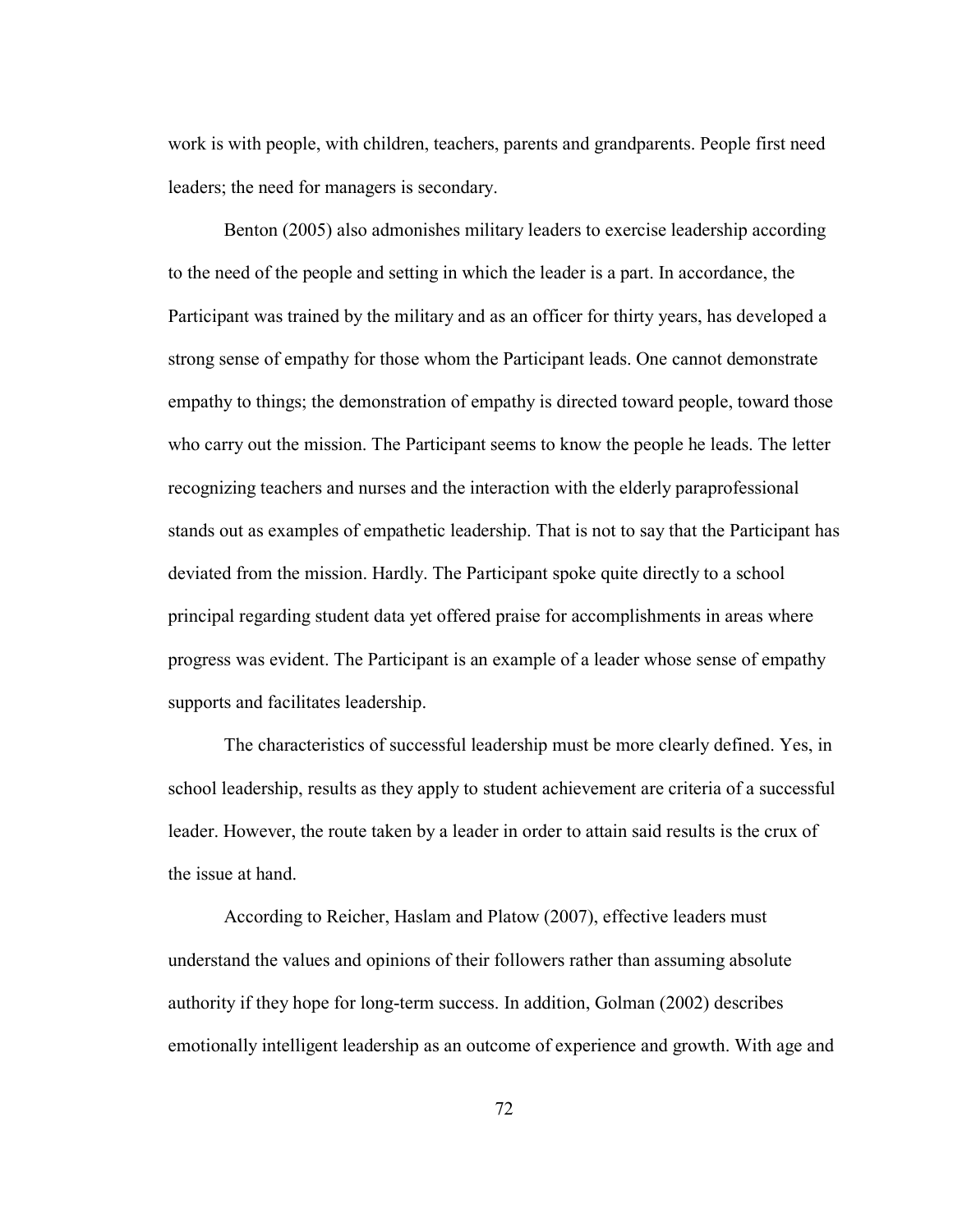experience, the emotional intelligence increases and the leader experiences greater success. This view presents a conflict with the Kotter (1996) premise that, in general, the older worker represents a rigid worldview, resistant to change and is an obstacle to reform which must be removed.

Nontraditional leaders and traditional leaders alike can be defined by their character, integrity, empathy and loyalty to the mission. Is it possible the leadership model as described in the Air Force Military Field Guide is the building block upon which we construct the  $21<sup>st</sup>$  century model of school leadership?

Further, military leaders gain experience as flexible leaders when they are transferred, usually every two years, to a different leadership assignment. Would our education system benefit from extending to education leaders an opportunity for professional growth if also reassigned on a regular basis? Would education leaders become more flexible, more empathetic and more politically astute if given the opportunity to experience leadership in different venues?

### **Reflections**

As I reflect on the journey this study has provided me, I cannot help but express gratitude for the opportunity to study the transition of a non traditional superintendent from military to an urban school district. I was cautious about the outcome of the study, as I had a strong bias against outsiders in general as school leaders, all the more, outsiders with a military background. Although I strongly support our military and hold all military personnel in high esteem, I held a firm belief that the military has its domain and public educators have a domain of our own. Each entity has system of governance particular to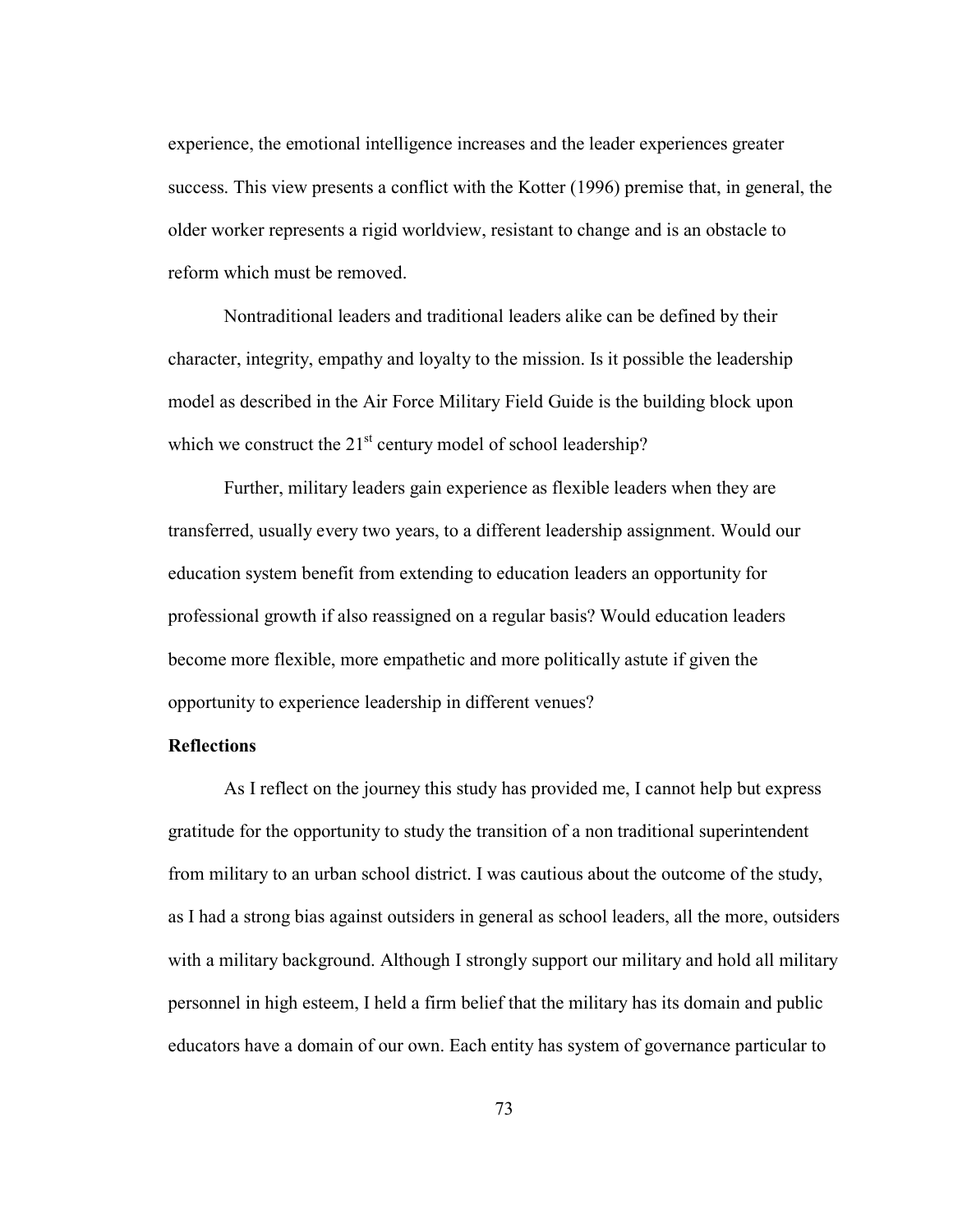their function and I was fairly certain the two systems could not mix, nor could military leadership transfer to anything other than retirement. How could a military officer immersed for a period of thirty years in a seemingly rigid system transfer said experience to an education environment? I recalled the thoughts of Thelma Meléndez, current Assistant Secretary of Education and Broad Fellow, that leadership skills are transferable, but remained unconvinced (Quinn, 2007). However, since my first meeting with the Participant, I began to wonder if my bias was unjustified. The Participant certainly carried self with the composure of a military officer yet, as I studied the transition from military to public school superintendent, I recognized a person of purpose, one determined as superintendent of schools to continue a personal mission of protecting and defending the right of children to learn.

While other nontraditional superintendents have entered their role with less finesse, the Participant was experienced as a leader to the degree that the existing culture of Urban School district and its leadership were kept intact during transition. Whether the participant was deliberate or directed by the mentor that the leadership team remain as it was found remains unclear. However, what is clear is that the Participant has chosen to develop the existing leadership of Urban School District. Following the example of John Stanford, the Participant has chosen rather than to create a new leadership "dream team," to create an effective "dream team" of the existing leaders. The Participant has acknowledged the work of the previous superintendent and, rather than restructure to accommodate personal preferences, the Participant has shown respect and value for the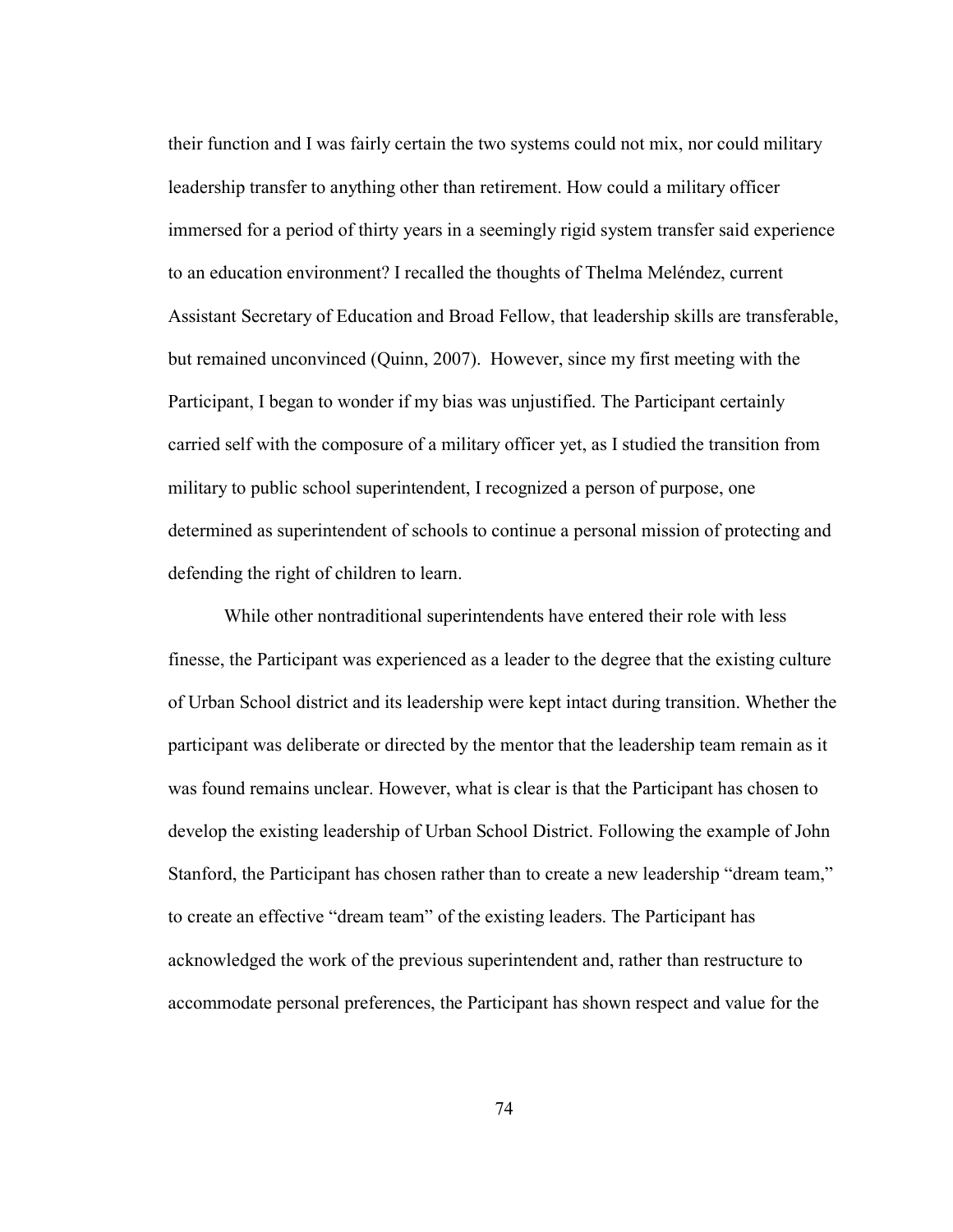teachers, students, and community of Urban School District by maintaining and building upon the existing system.

Furthermore, I was more than surprised to find that despite our very different backgrounds, that is, military and education, the Participant and I share a fundamental personal belief about the role of educators. Indeed, I have learned it is possible for the two worlds of public education leadership and military to connect.

Paul Houston (Merrow, 1999), Executive Director of the American Association of School Administrators, and a former traditional superintendent of schools, argued Stanford's success as a nontraditional superintendent was due to the fact that he had the human qualities and the leadership qualities that it takes to run a good school district, and that did not necessarily come with his army training, it came because of who he was as a person. Houston's statement may confirm my conclusion. I have learned through this study that good leadership skills are transferable when personal integrity and character are at the essence of the leader. I remain convinced that leadership is about people; management is about things.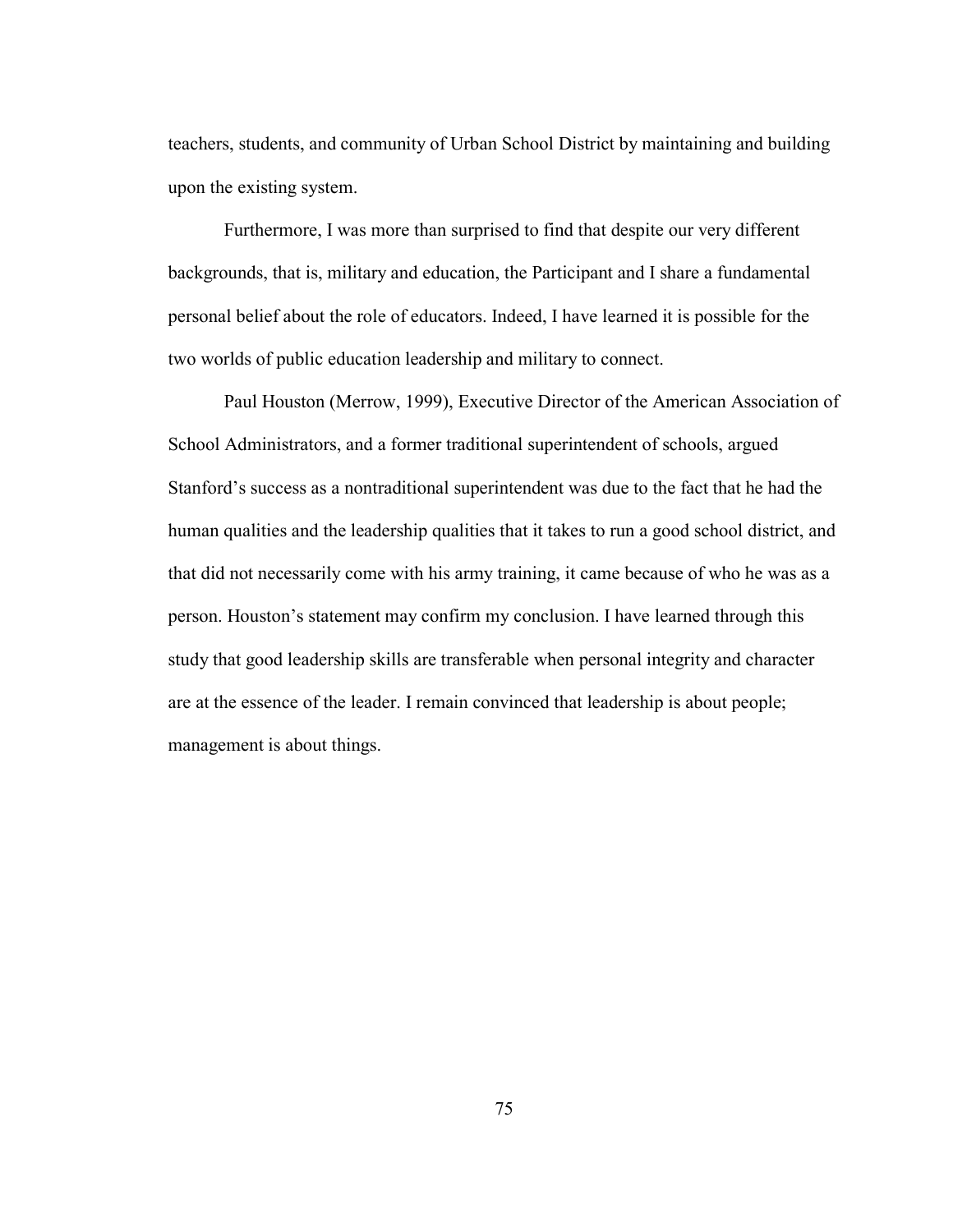#### **References**

- Amedy, Lynn. (1999). *A qualitative study of female superintendents: Leadership behaviors in context. (*Doctoral Dissertation) Retrieved from ProQuest Dissertations and Theses database. (doi=10.1.1.3.8290&rep=rep1&type=pdf)
- Bjork, Lars., Glass, Thomas E., Brunner, C. Cryss. (2000). *The study of the American school superintendent 2000. A look at the superintendent of education in the new millennium.* Arlington, VA: American Association of School Administrators.
- Ashby, Dianne E., Lyman, Linda L., Tripses, Jenny S. (2005). *Leaders who dare: pushing the boundaries.* Lanham, Md: Rowman & Littlefield Publishers Inc.
- Barry, J. (2007). *A flight path like no other.* The School Administrator (7) 64, 1-4. Retrieved from http: www.aasa.org/SchoolAdministratorArticle.aspx?id-6620
- Beck, H. (2005). *Nontraditional superintendents: Personification of change?* (Doctoral dissertation). Retrieved from ProQuest Dissertations and Theses database. (UMI No. 3097868)
- Benton, Col. Jeffrey C. (2005). *Air Force Officer's Guide*. Mechanicsburg, PA: Stackpole Books.
- Bjork, L. G. (2001). *Preparing the next generation of superintendents: Integrating formal and experimental knowledge.* In C. Brunner & L. G. Bjork (eds.), *The new superintendency: Advances in research and theories of school management and educational leadership.* (pp. 19-54). Greenwich, CT: JAI.
- Bjork, Lars G. and Kowalski, Theodore J., Editors. (2005). *The contemporary superintendent, preparation, practice, and development.* Thousand Oaks, CA: Corwin Press.
- Bjork, Lars,. Brunner, Cryss, C., Glass, Thomas E., (2000) *The Study of the American School Superintendency 2000, A Look at the Superintendent of Education in the New Millennium.* Thousand Oaks, CA: Corwin Press.
- Broad Superintendents Academy. (n.d.) *Expert directory listing: New class of distinguished leaders chosen for national school superintendent training program.* Retrieved from [http://www.broadacademy.org/about/role.html.](http://www.broadacademy.org/about/role.html)
- Broad Superintendents Academy. (n.d.) *The role of the superintendent. Program overview.* Retrieved from [http://www.broadacademy.org/about/role.html.](http://www.broadacademy.org/about/role.html)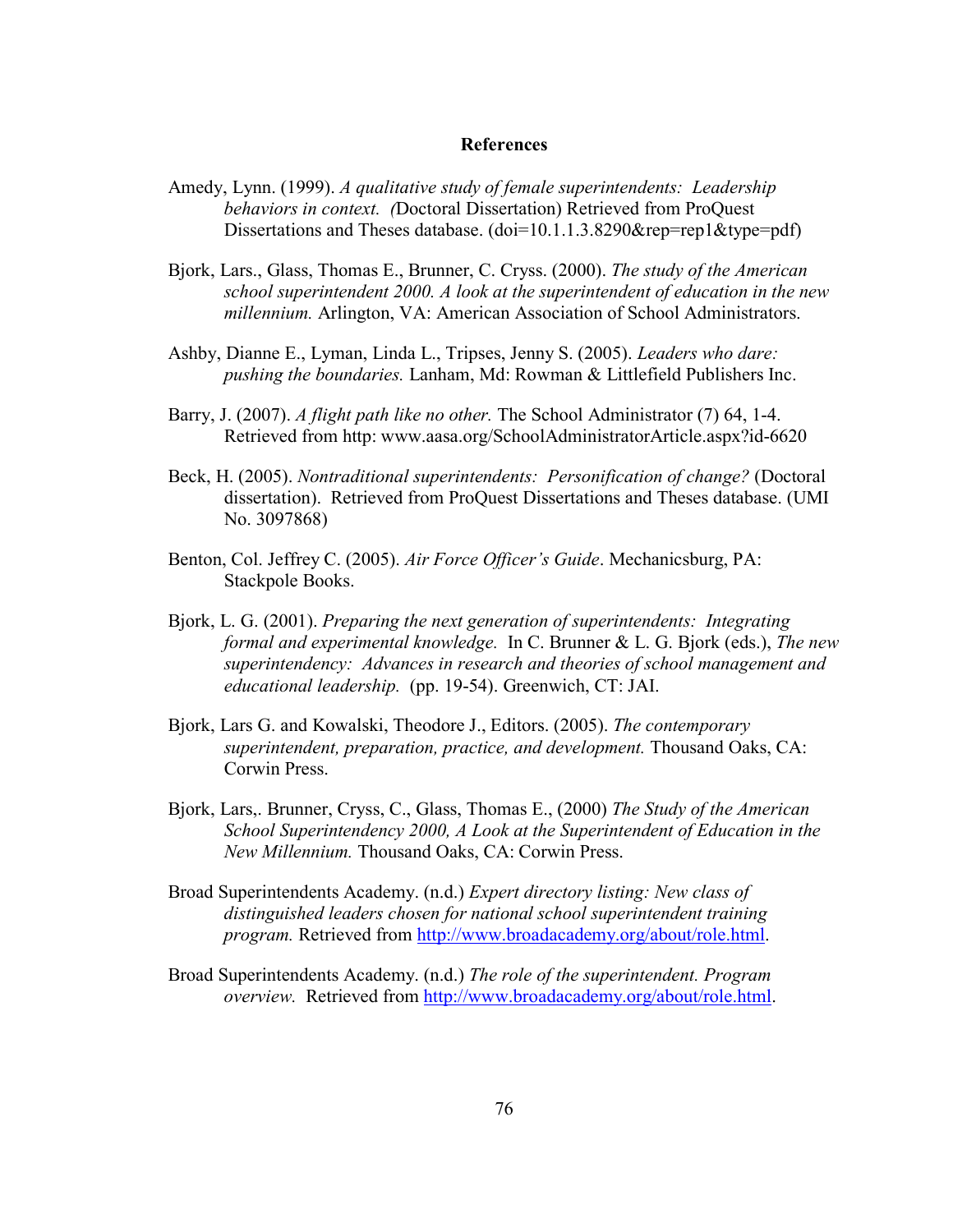- Broad Superintendents Academy. (n.d.) *Urban school district (pseudonym) tops in gains for low-income students.* Retrieved from http://www.broadacademy.org/about/role.html.
- Broad Foundation & Thomas B. Fordham Institute. (2003). *Better leaders for America's schools: A manifesto.* Washington DC: Thomas B. Fordham Institute.
- Brunner, Cryss C., Bjork, Lars G. (Eds). (2001) *Advances in research and theories in research and theories of school management and educational policy.* (Vol. 6) United Kingdom: Elsevier Science.
- Brunner, Cryss C., Bjork, Lars G. (Eds). (2001). *The new superintendency.* New York: JAI Elsevier Science.
- Cambron-McCabe, Cunningham, Luvern L., Harvey, James, Koff, Robert H. (2005). *The superintendent's fieldbook: a guide for leaders of learning.* Thousand Oaks, CA: Corwin Press.
- Carver, Fred, Eaton, William, & Class, Thomas, & Mason, Robert, & Parker, James C. 2004). *The history of educational administration viewed through its textbooks*. Lanham, Maryland, Toronto, Oxford: Scarecrow Education.
- Castallo, Richard T. (1963). *Focused leadership: school boards & superintendents working together.* Lanham, MD: Scarecrow Press, Inc.
- Colorado Association of School Executives. (1999). *Colorado school superintendent study.* Colorado Association of School Executives School of Education: University of Colorado at Colorado Springs, CO.
- Colorado Association of School Executives; (2003). *The view from inside: a candid look at today's school superintendent. Colorado school superintendent study.* Denver CO: Colorado Association of School Executives.
- Colorado Department of Education. (2009). *Brief History of the State Department of Education in Colorado*. Retrieved July 26, 2010, from http.//www.cde.state.co.us/cdeedserv/historycde.htm.
- Cooper, Bruce S., Fusarelli, Lance D. (2002). *The promises and perils facing today's school superintendent.* Lanham, MA: The Scarecrow Press, Inc.
- Creswell, J.W. (1998). *Qualitative inquiry and research design, choosing among five traditions.* Thousand Oaks, CA: Sage Publications, Inc.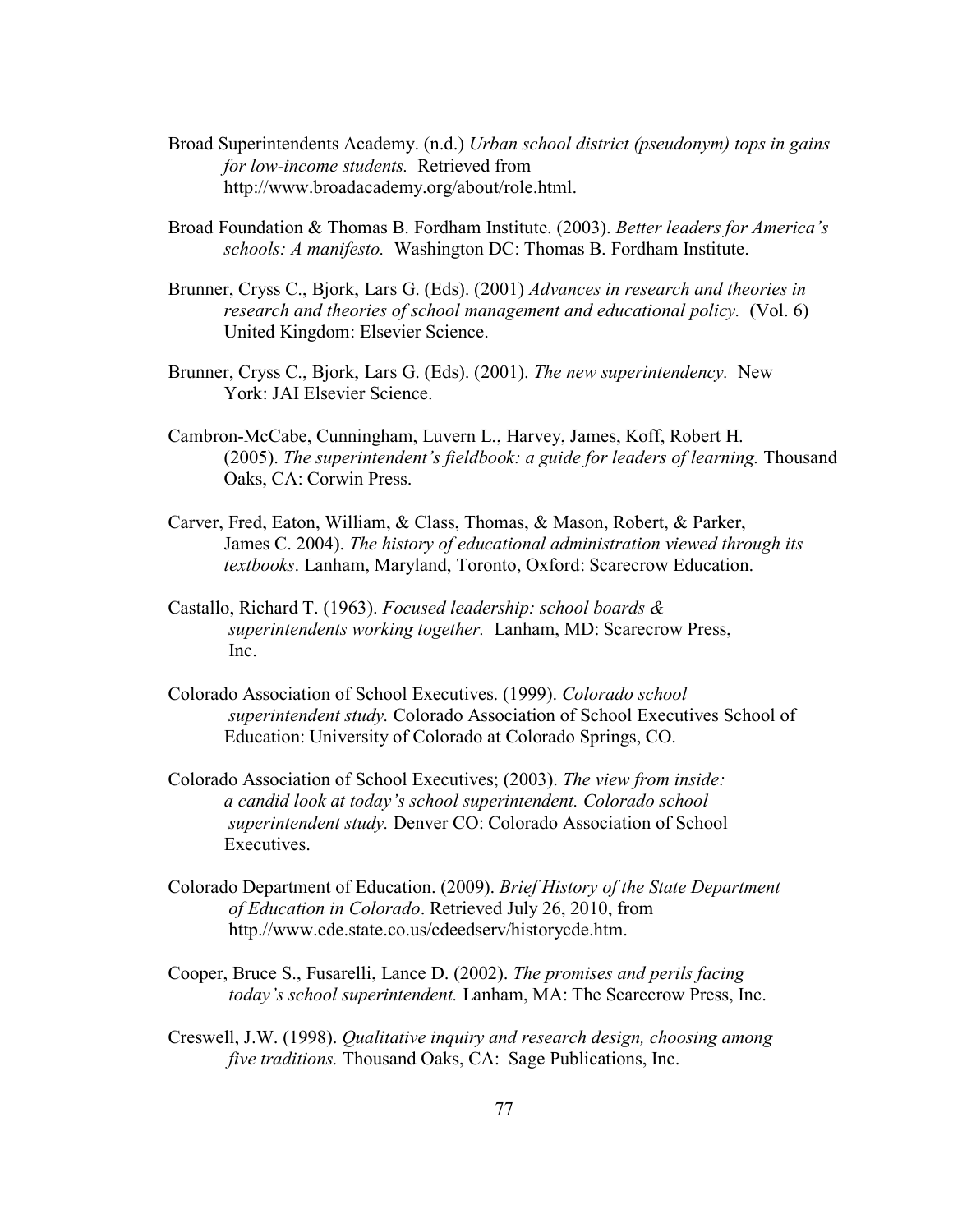- Creswell, J. W. (2003). Research design: Qualitative, quantitative and mixed method approaches  $(2^{nd}$  ed.). Thousand Oaks, CA: Sage Publications, Inc.
- Cuban, L. & Usdan, M. (eds.). (2003). *Powerful reforms with shallow roots: Improving America's urban schools.* New York: Teachers College Press.
- Cuban, L. (1976). *Urban school chiefs under fire.* Chicago: University of Chicago Press.
- Curry, Barbara K. (2000). *Women in power: pathways to leadership in education.* Columbia University. New York, New York: Teachers College Press.
- Denzin, N. K. & Lincoln, Y.S. (eds.). (1994). *Handbook of qualitative research.* Thousand Oaks, CA: Sage Publications, Inc.
- Duckworth, M. (2008). Nontraditional public school superintendents: an exploratory case study. (Doctoral dissertation). Retrieved from http://www.lib.ncsu.edu/theses/available/etd-03182008-202752/.
- Earl, Lorna M., Katz, Steven. (2006). *Leading schools in a data-rich world: harnessing data for school improvement.* Thousand Oaks, CA: Corwin Press.
- Eadie, Doug. (2003). *Eight keys to an extraordinary board-superintendent partnership.*Maryland: The Rowman & Littlefield Publishing Group, Inc.
- Eisinger, Peter K., Hula, Richard C., (2004). Gunslinger School Administrators. *Sage journals online, 39*(6), 621-637. doi: 10.1177/0042085904266995.
- Elmore, R. F. (2004). *School reform from the inside out: policy, practice and Performance.* Cambridge, MA: Harvard Education Press.
- Enomoto, Ernestine, Gardiner, Mary E., Grogan, Margaret. (2000). *Coloring outside the lines: mentoring women into school leadership.* Albany, NY: The University of New York Press.
- Fuller, H., Campbell, C., Celio, M. B., Harvey, J., Immerwahr, J., & Winger. A. (2003). *An impossible job? The view from the urban superintendent's chair.* Seattle Washington Center on Reinventing Public Education.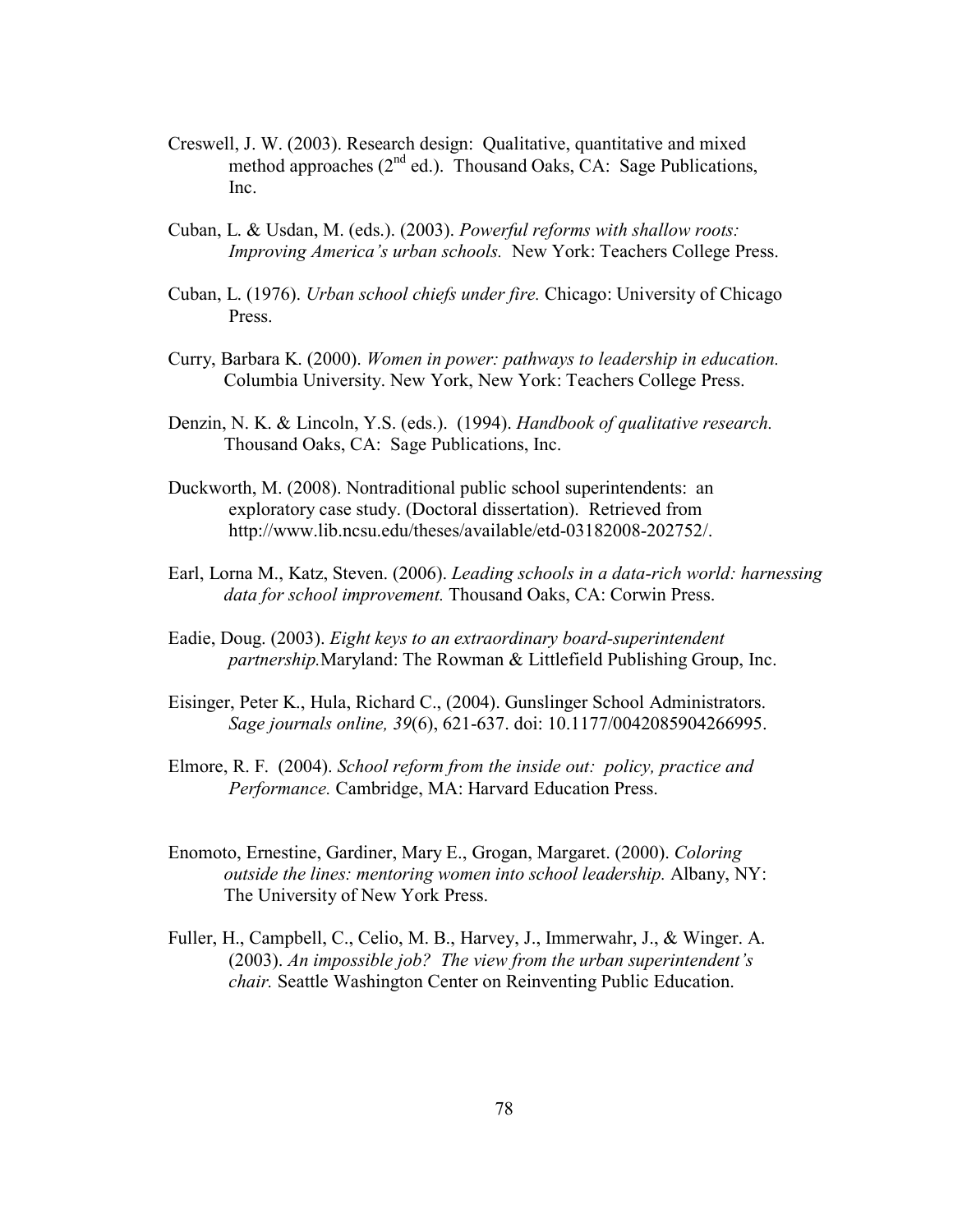- Garcy, Lorraine, Libia, Gil., & Gross, Gwen E., & Johnston, Gloriz L., & Lynch, Peggy, & Novotney, Patricia B., & Roberts, Benita, & Townsend, Rene S. (2002). *Eight at the top: a view inside public education.* Lanham, Maryland: Scarecrow Press Inc.
- Glass, T. E., Bjork, L., & Brunner, C. (2000). *The study of the American school superintendency: A look at the superintendent of education in the new millennium.* Arlington, VA: American Association of School Administrators.
- Goldberg, Mark F. (2002). *Profiles of Leadership in Education.* Bloomington, IN: Phi Delta Kappa Educational Foundation.
- Goleman, Daniel. (2002). *Primal leadership, realizing the power of emotional intelligence.* Boston, MA: Harvard Press
- Grogan. Margaret. (1996). *Voices of women aspiring to the superintendency.* New York: State University of New York Press.
- Gupton, Sandra L., Slick Gloria A. (1996). *Highly successful women administrators: the inside story of how they got there*. California: Corwin Press, Inc.
- Hayes, William. (2001). *So, you want to be a superintendent?* Lanham, MD: The Scarecrow Press, Inc.
- Hill, Marie Somers, Ragland, Joyce C. (1995). *Women as educational leaders: opening windows, pushing ceilings.* California: Corwin Press, Inc.
- Hopkins, G. (2000). *Can non-educators lead our schools?* Retrieved from [http://www.educationwolrd.com/a\\_admin/admin/admin175.shtml](http://www.educationwolrd.com/a_admin/admin/admin175.shtml)
- Howard, Robert W., Preisman, Jennifer. (2007). The bankrupt "revolution": Running schools like businesses fails the test. *Education and urban Society. 39*. 244-263. doi: 10.1177/0013124506294861
- Hoyle, John R., Bjork, Lars G., Collier, Virginia, Blass, Thomas. (2005). *The superintendent as ceo: standards-based performance*: Thousand Oaks, CA: Corwin Press.
- Hoyle, John R., English, Fenwick, Steffy, Betty. (1998). *Skills for successful 21st century school leaders: Standards for peak performers:* Arlington, VA: American Association of School Administrators.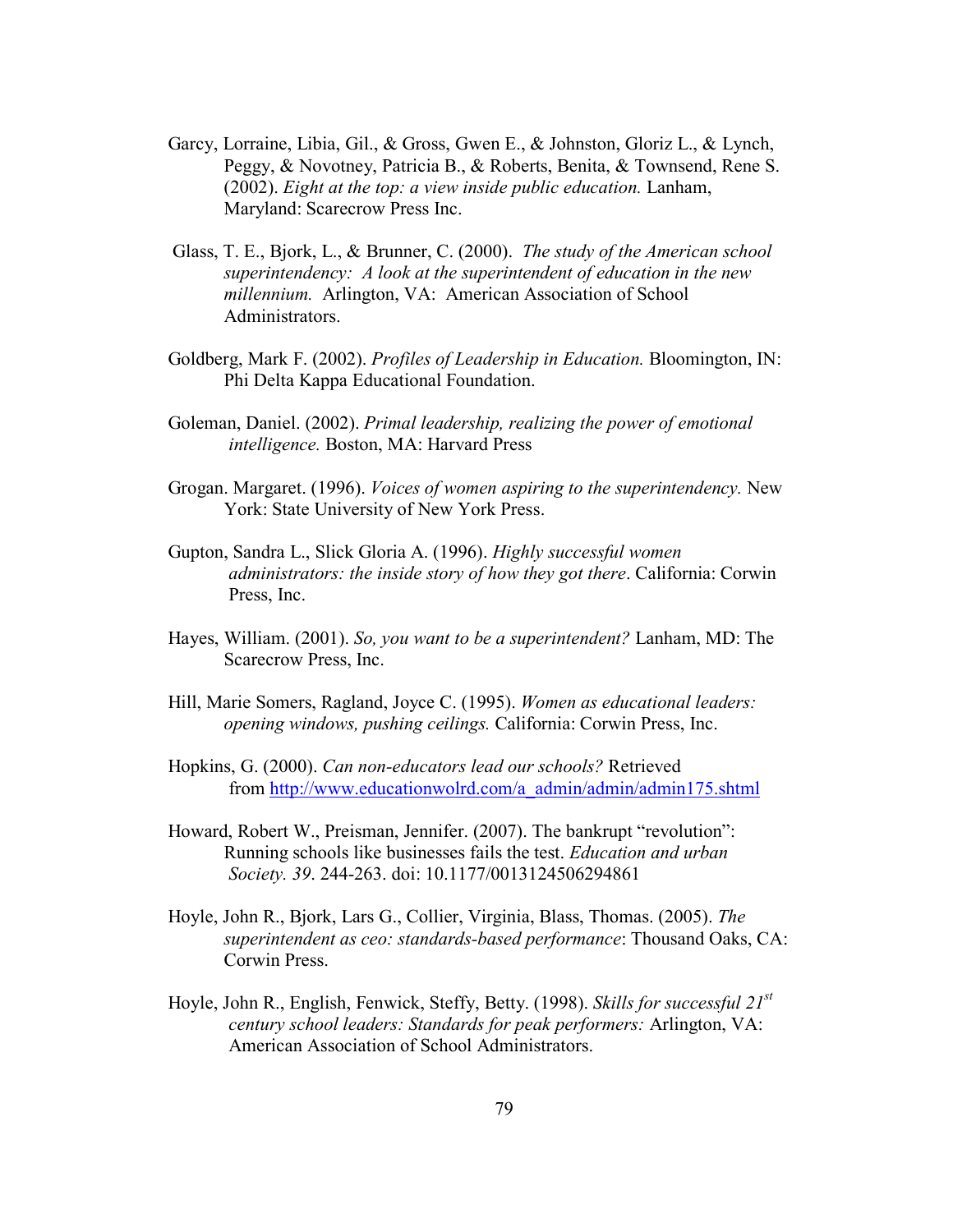- Houston, Paul D. (2001). *Superintendents for the Twenty-First Century: It's Not Just a Job, It's a Calling."* Phi Delta Kappan 82 (6): 428-433
- Houston, P. (2006, September 8). Will superintendent hunt lead to another outsider? Trustees weigh merits of hiring nontraditional chief. *The Dallas Morning Times*. Retrieved from http://dallasmorningtime.com
- Hurwitz, Sol. (2001). *The outsiders: Can a new breed of noneducator superintendents transform urban school systems?* American School Board Journal. 188 (6), 1-12.
- Hernandez, L. (2008, January 22). *Threat of ankle bracelets gets truant students back to school: Urban public schools, judicial district join battle against truancy.* Urban City Newspaper (pseudonym) Retrieved from http:www.urbanchannel.com/news.
- Hernandez, L. (2008, January 22). Superintendent goes door to door in search of truant students: USD: Cost of skipping school high in lost income, propensity for crime. Urban City Newspaper (pseudonym) Retrieved from http:www.urbanchannel.com/news.
- Hughes, Kristine. (2006, Friday, September 8). Will (pseudonym) superintendent hunt lead to another outsider? *The Dallas Star*. Retrieved from [www.dallasnews.com/sharedcontent/dws/news/localnews/stories/DN](http://www.dallasnews.com/sharedcontent/dws/news/localnews/stories/DN-superintendent)[superintendent.](http://www.dallasnews.com/sharedcontent/dws/news/localnews/stories/DN-superintendent)
- Illego, Carla. (2009, October 30). Urban School District chief forms five-year plan: goal is to get all students at grade level. *The Urban City Post (pseudonym),* pp. 1B, 2B.
- Jackson, Barbara L. (1995*). Balancing act: the political role of the urban school superintendent.* Washington D.C.: Joint Center for Political and Economic Studies, Inc.
- Jentz, Barry, & Wofford, Joan, & Cheever Jr., Daniel, & Fisher, Stephen, & Kelleher, Paul & Jones, Meredith. (1992). *Entry: the hiring, start-up, and supervision of administrators.* New York, New York: Donnelley & Sons.
- Johnson, M. (2003). *The broad superintendents academy.* Retrieved from [http://broadacademy.org/pdf/410717\\_Broad.pdf.](http://broadacademy.org/pdf/410717_Broad.pdf)
- Johnson, Susan Moore. (1997). The misguided search for heroic leadership. *American Association of School Administrators.* Retrieved from [http://www.thefreelibrary.com/The+Misguided+Search+for+Heroic+Leadership./](http://www.thefreelibrary.com/The+Misguided+Search+for+Heroic+Leadership./Brief) [Brief+](http://www.thefreelibrary.com/The+Misguided+Search+for+Heroic+Leadership./Brief)...
- Kowalski, T. J., (2006). *Preparation and licensing of school superintendents: A critique of state deregulation policy.* Paper presented at the annual meeting of the University Council for Educational Administration. San Antonio, TX.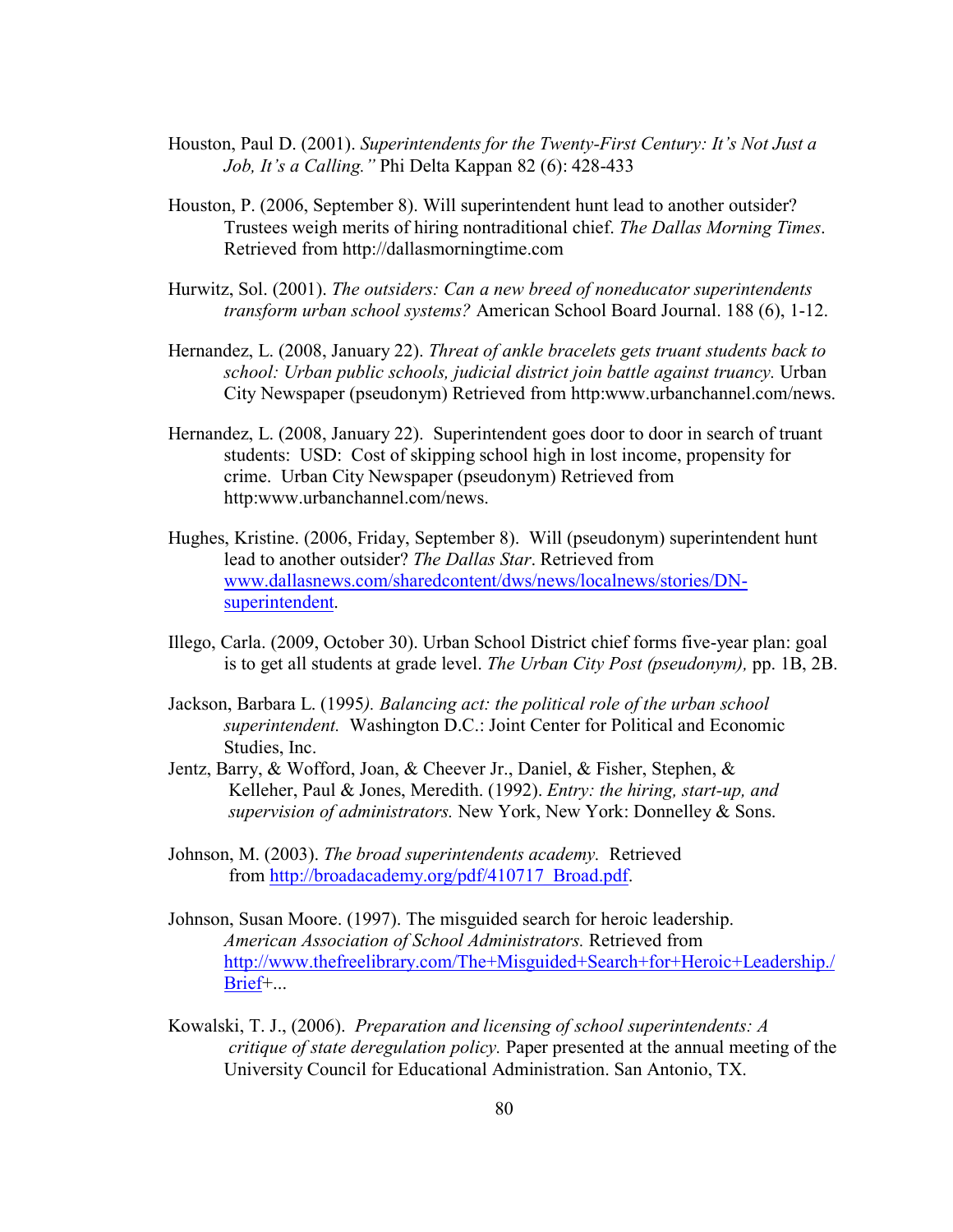Kotter, J. (1996). *Leading change.* Boston MA: Harvard Business School Press

- Kowalski, T. J. & Glass, T. E. (2002). *Preparing superintendents in the 21st century.* In B. Cooper & L. D. Fusarelli (ed.)., *The promises and perils facing today's school superintendent (pp.41-60*). Lanham, MD: Scarecrow Education
- Kvale, S. (1996). *Interviews: An introduction to qualitative research Interviewing*. Thousand Oaks, CA: Sage Publications, Inc.
- LaFee, S. (2004, November). *Outside the ropes*. Retrieved from From http//www.aasa.org/publications/saarticledetail.
- Licensed Staff Climate Survey. (2008) *Overall results: annual report 2007-2008.* Retrieved from http://urban school district.org (pseudonym)
- Matthews, J. (2001). Nontraditional thinking in the central office: superintendents from business and the military apply a service mentality and results orientation. *The school administrator.* 1-15. Retrieved from http://www.aasa.org/publications/saarticledetail.cfm/ItemNumber=3595
- Matthews, J. (1999). On-the-job-learning of nontraditional superintendents*. School Administrator, 56*(2), 28-33. Retrieved from <http://thefreelibrary.com/on-the->Job+Learning+of+nontraditional+Superintendents-…
- Merrow, J. (1999). *Nontraditional school superintendents, an interview.* Retrieved from [http://www.pbs.org/merrow/tmr\\_radiotranscr/superintendents.pdf.](http://www.pbs.org/merrow/tmr_radiotranscr/superintendents.pdf)
- Moreno, Ivan. (2006, October 18). *Urban schools chief unveils strategic plan.* Urban City News. (pseudonym) p.8A.
- Northouse, P. G. (2003). *Leadership: Theory and practice.* Thousand Oaks, CA; Sage Publications, Inc.
- Ortiz, Flora Ida. (1992). *Career patterns in education: women, men and minorities in public school administration*. South Hadley, MA: Bergin Publishers, Inc.
- Payzant, Tom. (2007, January 29). Introduction: the element of trust. [Audio podcast]. In urban school district. Retrieved from [http://www.aps.k12.co.us/staff/payzant\\_intro.htm.](http://www.aps.k12.co.us/staff/payzant_intro.htm)
- Payzant, Tom. (2007, January 29). Main presentation: the element of trust. [Audio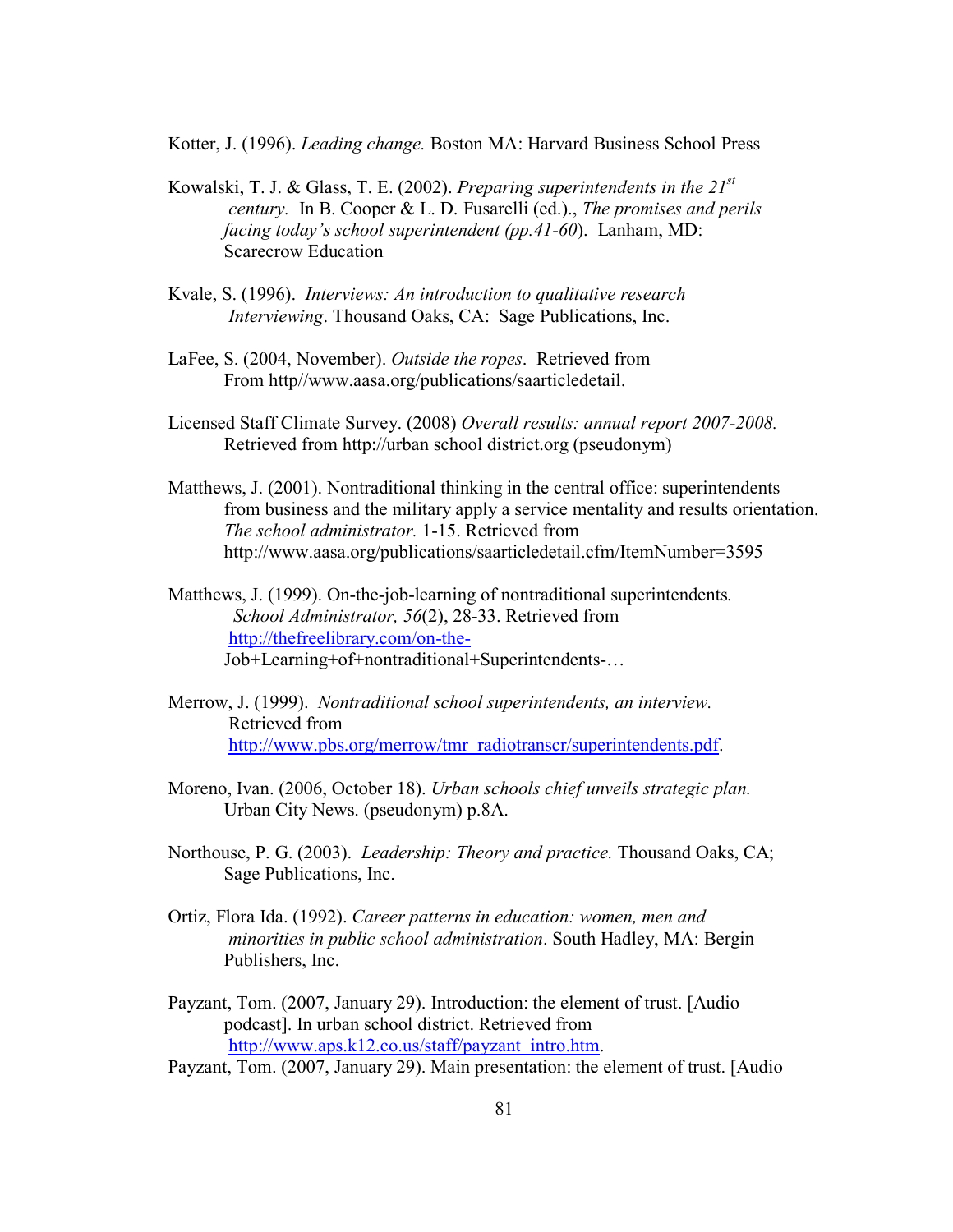podcast]. In urban school district. Retrieved from [http://www.aps.k12.co.us/staff/payzant\\_main.htm.](http://www.aps.k12.co.us/staff/payzant_intro.htm)

- Payzant, Tom. (2007, January 29). Question & answer: the element of trust. [Audio podcast]. In urban school district. Retrieved from http://www.aps.k12.co.us/staff/payzant\_qa.htm.
- Quinn, T. (2007, August). Preparing non-educators for the superintendency. The School Administrator. Retrieved December 29, 2008, from [http://www.aasa.org/publications/saarticledetail.cfm?ItemNumber=9255&snItem](http://www.aasa.org/publications/saarticledetail.cfm?ItemNumber=9255&snItemNumber=950&tnItemNumber=951) [Number=950&tnItemNumber=951.](http://www.aasa.org/publications/saarticledetail.cfm?ItemNumber=9255&snItemNumber=950&tnItemNumber=951)
- Reicher, Stephen D., Haslam, S. Alexander., Platow, Michael., (2007, August/ September). The new psychology of leadership. *Scientific American Mind,* 22-29.
- School Board Handbook of Leadership Essentials. (2007). *A school board's job.* Retrieved from [http://www.casb.org/Files/sb\\_rec\\_2007\\_sb\\_job.doc](http://www.casb.org/Files/sb_rec_2007_sb_job.doc)
- Sanchez, Maria. (2008). *A case study of the experiences of five former and current urban nontraditional superintendents*. (Doctoral dissertation) Retrieved May 26, 2010, from gttp://repository.tamu.edu/handle/1969.1/ETD-TAMU-2702.
- Stake, R. E. (1995). *The art of case study research.* Thousand Oaks, CA: Sage Publications, Inc.
- Short, Paula M., Scribner, Jay P., editors. (2000). *Case studies of the superintendency.* Lanham, MD: The Scarecrow Press, Inc.
- Sergiovanni, Thomas J. (1990). *Value-added leadership: how to get extraordinary performance in schools.* Florida: Harcourt Brace Jovanovich, Inc.
- Sharp, William L. and Walter James K. (2004). *The school superintendent, the profession*  and the person 2<sup>nd</sup> Edition. Littlefield Publishing Group, Inc.
- Smith, BetsAnn. (2008). *Deregulation and the new leader agenda: outcome and lessons from Michigan.* Education Administration Quarterly. Retrieved from http://eaq.sagepub.com/cgi/content/abstract/44/1/30.
- Stanford, J. (1999). *Victory in our schools: we can give our children excellent public education.* New York: Bantam Books.
- Tallerico, Marilyn. (2000). *Accessing the superintendency: the unwritten rules.* Thousand Oaks, CA: American Association of School Administrators and Corwin Press, Inc.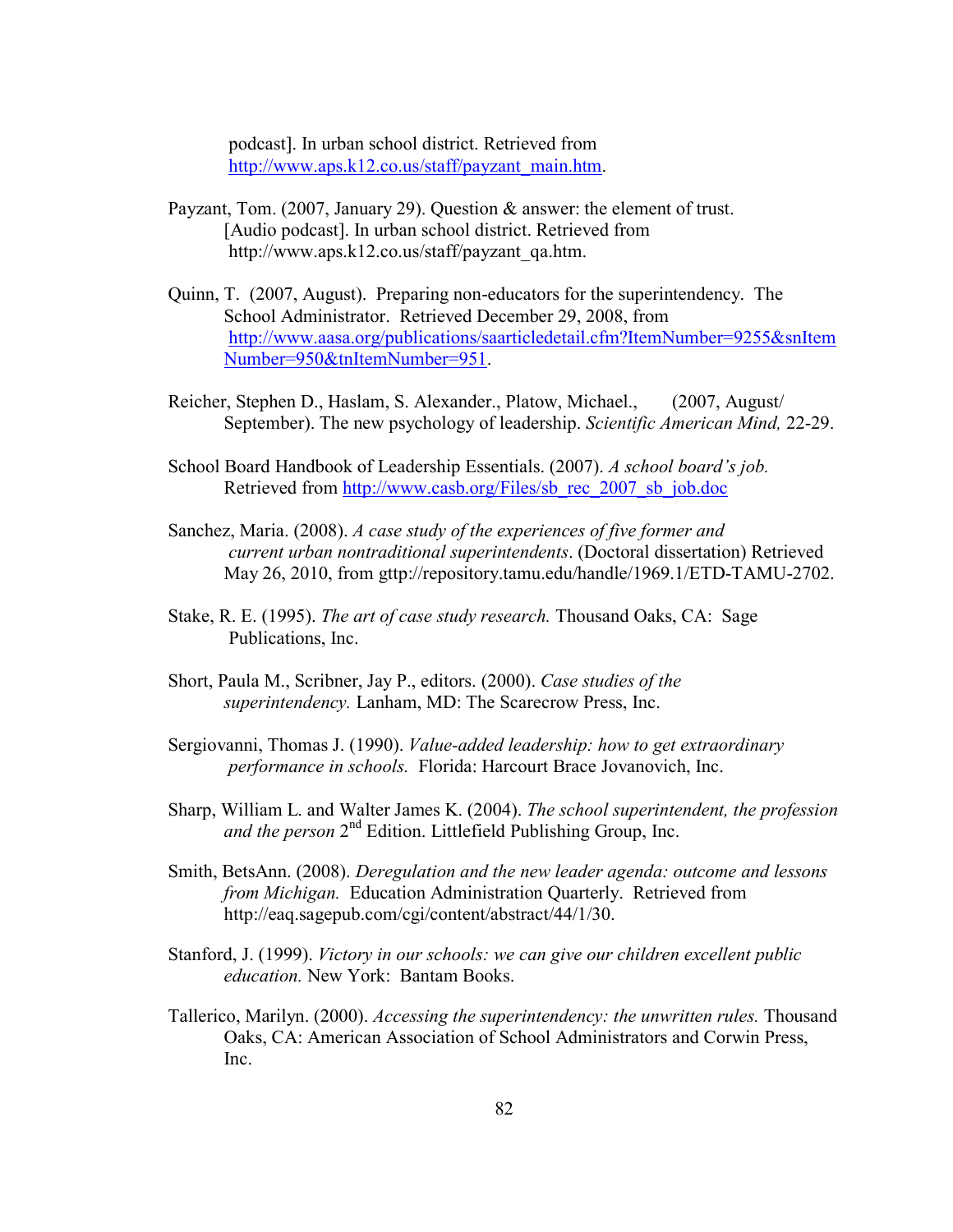- Urban Public Schools (pseudonym). (2010). *Participant Biography*. Retrieved from htt://www.pseudonym/.
- Urban Public Schools. (pseudonym). (n.d.) *Board names top choice for superintendent.*  Retrieved from htt://www.pseudonym/.org.
- Urban Public Schools. (pseudonym). (n.d.). *Board to appoint.* Retrieved July 11, 2006, from htt://www.pseudonym/.
- Urban Public Schools (pseudonym). (May 23, 2006). *Definition of roles and responsibilities in the search for a superintendent: superintendent candidate resumes.* Retrieved July 11, 2006) from htt://www.pseudonym/.
- Urban Public Schools (pseudonym). (n.d.) *Superintendent hits the ground running.* Retrieved October 17, 2006, from htt://www.pseudonym/.
- Urban Public Schools (pseudonym). (July 6, 2006). *Participant brings many resources to USD (pseudonym)* Retrieved July 11, 2006, from htt://www.pseudonym/.
- Urban Public Schools (pseudonym). (May 5, 2010). *National teacher appreciation week and national school nurse day.* Retrieved from http://www.pseudonym/.
- Urban Public Schools (pseudonym). (July 17, 2006). *Superintendent's 90-day entry plan: VISTA draft.* Retrieved September 12, 2006 from [http://www.pseudonym.](http://www.pseudonym/)
- United States Air Force. (n.d.) Biography: major general. Retrieved June 22, 2009, from http/www.af.mil/information/bios/bio.asp?bilId=4616
- United States Department of Education. (2002). *No child left behind act of 2001.* Retrieved from [http://www.ed.gov/legislaiton/ESEA0 2/.](http://www.ed.gov/legislaiton/ESEA0%202/)
- Wake County Taxpayers Association. (2006). *Current tax issues in wake county about the wake county schools: nontraditional superintendents.* Retrieved February 7, 2007, from http://www.weta.org/wakeschools012006-points.html.
- White, Patricia Clark., Harvey, Thomas R., Kemper Lawrence. (2007). *The politically intelligent leader: dealing with the dilemmas of a high –stakes educational environment.* Rowman & Littlefield Publishers., Inc.
- Yin, R. (2003). *Case study research: Design and methods.* Thousand Oaks, CA: Sage Publications.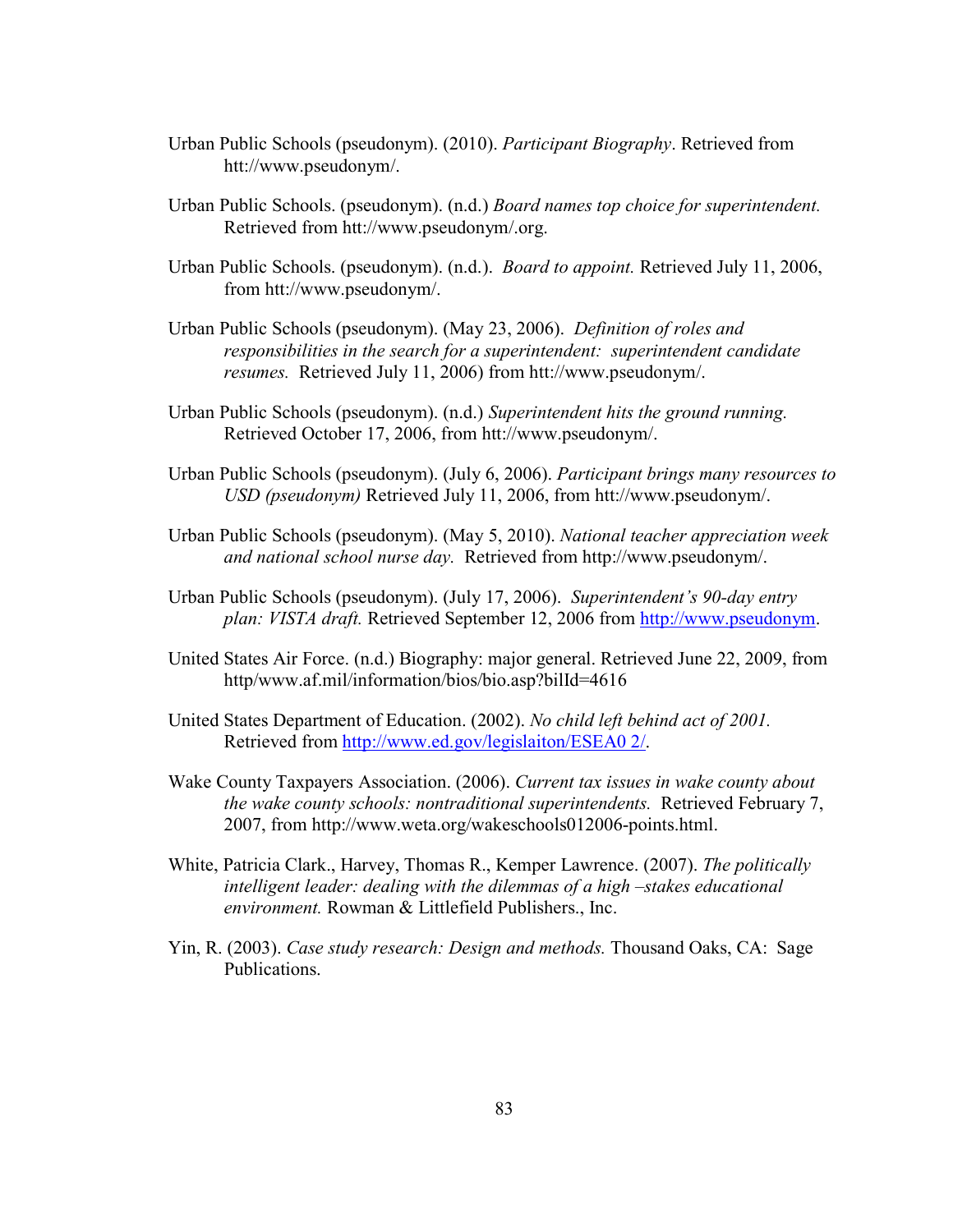## **Appendix A**

Superintendent Questionnaire I

1. Describe the military model of leadership and how your training as an Air Force Academy cadet prepared you for military leadership.

2. What skills/personal qualities do you possess that contributed to your success as a military leader? What were your areas of growth?

3. What were the motivating factors in your decision to apply for a position as public school superintendent? What were your concerns about your ability to succeed?

4. How did you prepare for the position of superintendent? (Describe any coursework, research, mentoring, strategies for interviewing etc.)

5. Describe the personal qualities, skills and/or experiences that have contributed to your transition to public school superintendent. (Discuss your areas of growth and tell how you have compensated in these areas.)

6. Describe the system of school leadership within which you now operate. What unexpected challenges in the education system have you encountered and how have you met the challenges?

7. Describe your strategies for fostering and maintaining positive relationships with the school board, the teacher's union and your school community. How do you address the diversity within each group?

8. Describe the areas in which as a nontraditional leader, you have met with greater success than your traditional counterparts in other districts.

9. Describe how being a nontraditional superintendent has hindered your success or has had a negative impact on your performance thus far.

10. Describe your entry plan and your process for creating and presenting the plan to your stakeholders.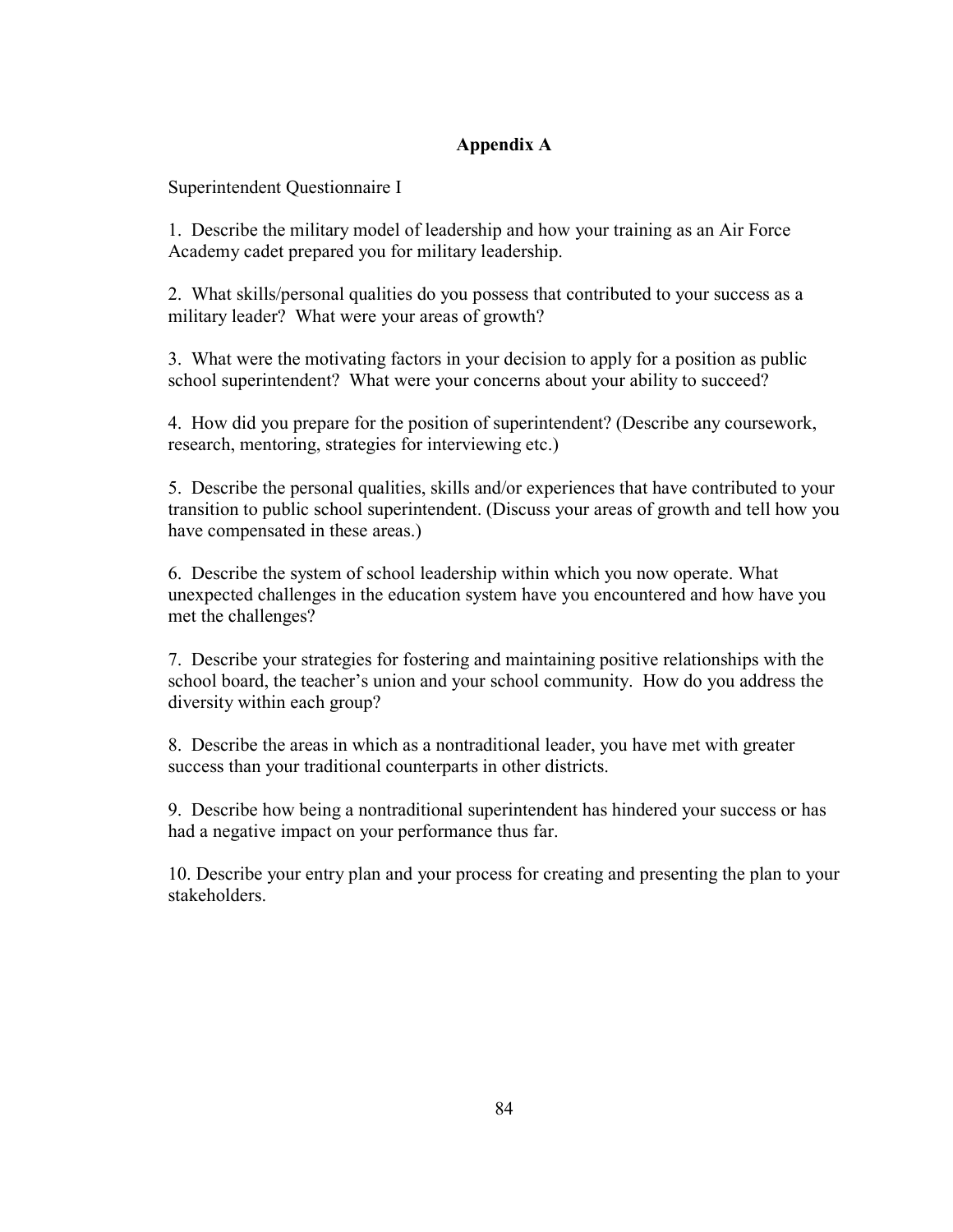## Superintendent Questionnaire II

1. In your opinion, why were you chosen over other candidates with a traditional background in education?

2. What were the issues facing the district that were communicated to you as being the issues of greatest importance?

- 3. In your opinion, what were the issues you identified as being of highest importance?
- 4. What systemic challenges have you encountered in your attempts to implement change?
- 5. How have you restructured the existing system in order to bring about success?
- 6. What were your first impressions of the school district, i.e., school board, administrators, schools, principals, teachers, students, parent community?
- 7. How do you measure your personal success as it pertains to your position as instructional leader?
- 8. Describe the relationship you have with your peer superintendents in Colorado.
- 9. How do you respond to opposition from within your leadership team?

10. Describe your most profound learning experiences as a superintendent of an urban school district. Knowing what you now know, would you again be a superintendent of schools?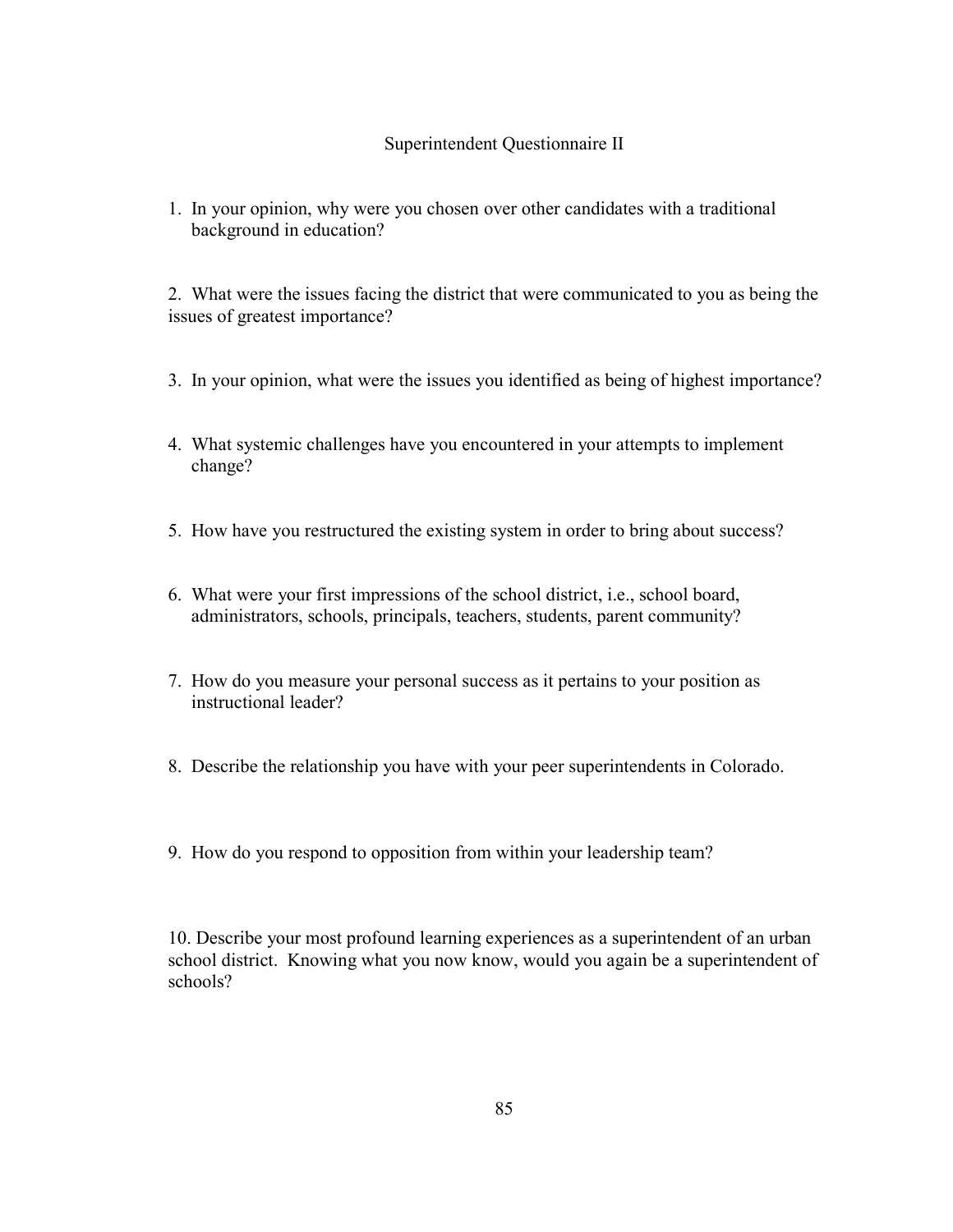## **Appendix B**

## The Broad Center for the Management of School Systems

## Session Six: September 30-October 3, 2004 Doubletree Hotel-Post Oak, 2001 Post Oak Road, Houston, TX

## Key Learning Objectives Covered in this Session:

| Curriculum Strand | Specific Objective                                                                        | Supportive Pre-Reading/ Pre-Work                   |  |
|-------------------|-------------------------------------------------------------------------------------------|----------------------------------------------------|--|
| CEO Leadership    | Continue to develop and articulate a                                                      | Prepare presentation on own theory of action       |  |
|                   | theory of action for achieving an effective "It Takes a City: Building a High Performance |                                                    |  |
|                   | urban school system                                                                       | School District in Houston" Case Study Part A      |  |
|                   | Identify options and strategies for                                                       | The Five Dysfunctions of a Team, Patrick           |  |
|                   | developing an effective leadership team,                                                  | Lencioni, Jossey-Bass, 2002                        |  |
|                   | including selecting appropriate                                                           | "Hire Power," Melissa Ezarik, District             |  |
|                   | organization structure                                                                    | Administrator, December 2003                       |  |
|                   |                                                                                           | Optional: "Leading Into the Unknown: How           |  |
|                   |                                                                                           | Lewis & Clark Built a Great Team," Jack            |  |
|                   |                                                                                           | Uldrich, Leader to Leader, Summer 2004             |  |
|                   |                                                                                           | Optional: "Organizational Configuration and        |  |
|                   |                                                                                           | Performance," paper by William Ouchi, 2003         |  |
| Competence        | Identify best practices and effective                                                     | "Facility Planning for Educational Change: The     |  |
|                   | strategies in facilities management                                                       | Perfect Storm," Thomas Brady, Facilities           |  |
|                   |                                                                                           | Manager, May/June 2002                             |  |
|                   |                                                                                           | "School Facilities for the 21st Century: 12        |  |
|                   |                                                                                           | Trends that Schools Facility Planners Need to      |  |
|                   |                                                                                           | Know About," Ken Stevenson, School Business        |  |
|                   |                                                                                           | Affairs, December 2001                             |  |
|                   |                                                                                           | "The Condition of America's Schools: A             |  |
|                   |                                                                                           | National Disgrace," Faith Crampton, School         |  |
|                   |                                                                                           | Business Affairs, December 2002                    |  |
|                   |                                                                                           | Optional: "Best Financial Management               |  |
|                   |                                                                                           | Practices for Florida School Districts:            |  |
|                   |                                                                                           | Maintenance," State of Florida, 2002               |  |
|                   | Become familiar with effective strategies                                                 | "Cutting the Pie: Defining Equity," Cincinnati     |  |
|                   | for alignment of resources for student<br>achievement                                     | case study                                         |  |
|                   |                                                                                           | "When Dollars Follow Students," DeRoche,           |  |
|                   |                                                                                           | Cooper, Ouchi, The School Administrator,           |  |
|                   |                                                                                           | August 2004                                        |  |
|                   | Be committed to the efficient and                                                         | Execution, Larry Bossidy, Crown Business, 2002     |  |
|                   | effective management of district                                                          |                                                    |  |
|                   | operations, with a focus on the support of                                                |                                                    |  |
|                   | student achievement                                                                       |                                                    |  |
| Career            | Understand typical and desirable                                                          | "Credible Evaluation: Not Yet State-of-the-Art,"   |  |
|                   | processes for evaluating the                                                              | "The Tenuous Nature of Superintendent              |  |
|                   | superintendent's performance                                                              | Evaluation," "Why the Evaluation Instrument        |  |
|                   |                                                                                           | May Not Matter," articles from School              |  |
|                   |                                                                                           | Administrator, February 2001                       |  |
|                   |                                                                                           | Complete portfolio and turn in 2 copies at session |  |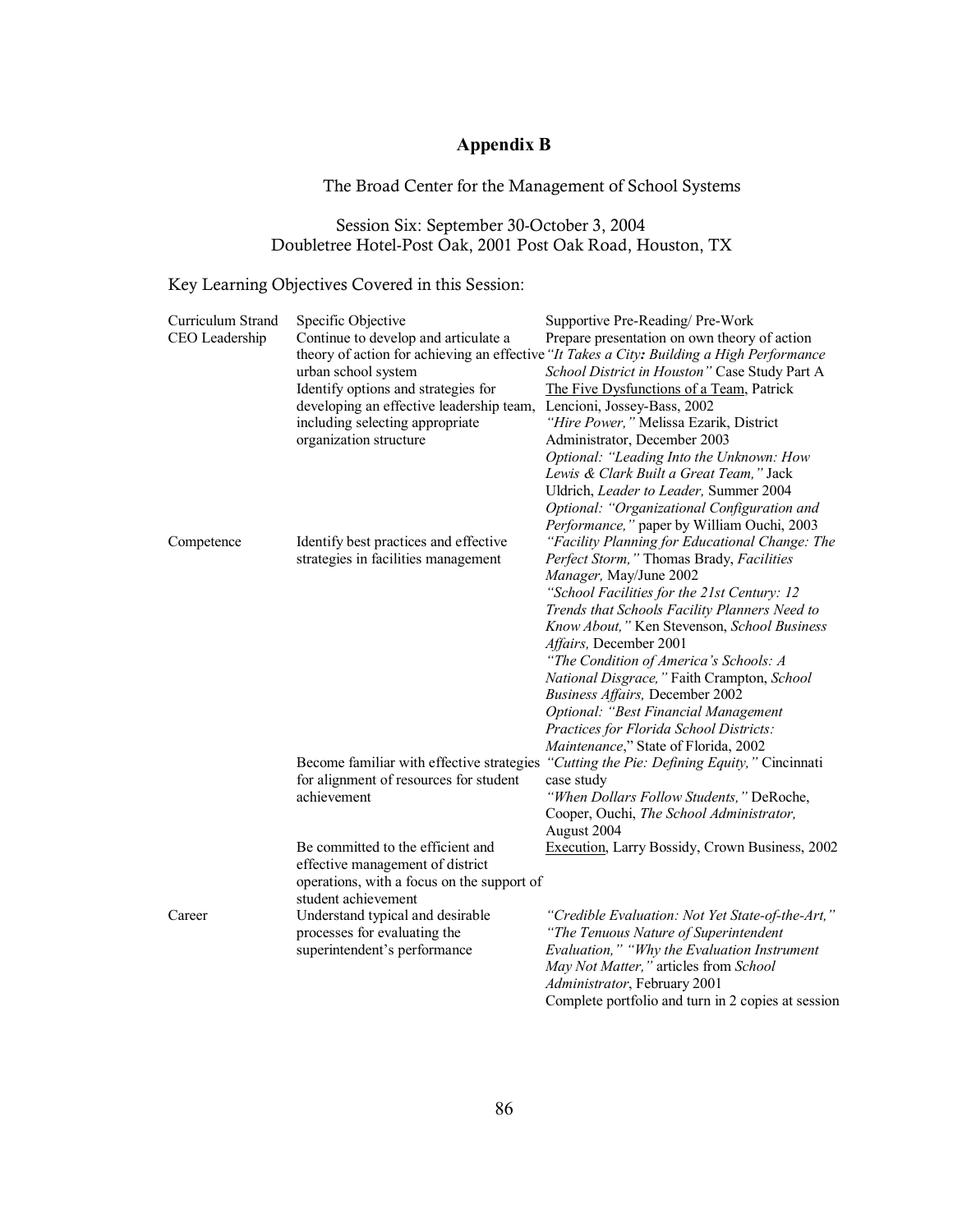## Agenda

# Thursday, September 30

| $12:00 \text{ pm}$             | Lunch                                                                                                                                                                                                                                                                                                                                                                                                                                  |
|--------------------------------|----------------------------------------------------------------------------------------------------------------------------------------------------------------------------------------------------------------------------------------------------------------------------------------------------------------------------------------------------------------------------------------------------------------------------------------|
| $1:00 \text{ pm}$<br>$1:30$ pm | Welcome, Review, Overview<br>Leadership Story – Lynn Spampinato                                                                                                                                                                                                                                                                                                                                                                        |
| $1:45 \text{ pm}$              | Facilitated Discussion: Readings on Leadership Teams -<br>Nate Levenson                                                                                                                                                                                                                                                                                                                                                                |
| $2:15$ pm                      | <b>Break</b>                                                                                                                                                                                                                                                                                                                                                                                                                           |
| $2:30 \text{ pm}$              | Leadership Teams and Organization Structures - Tim Quinn<br>Tim will discuss the structure and composition of a superintendent's leadership<br>team and how that relates to the organization structure, theory of action and<br>current status of the district. Characteristics of peak performing teams and of<br>dysfunctional teams will be reviewed. Issues regarding centralization vs.<br>decentralization will also be covered. |
| $3:45$ pm                      | <b>Break</b>                                                                                                                                                                                                                                                                                                                                                                                                                           |
| $4:00 \text{ pm}$              | When the Right Stuff Goes Wrong - John Barry<br>John will share lessons learned from the Columbia Accident Investigation that<br>apply to team culture, organization and management.                                                                                                                                                                                                                                                   |
| 5:30 pm                        | <b>Break</b>                                                                                                                                                                                                                                                                                                                                                                                                                           |
| $6:00 \text{ pm}$              | Dinner                                                                                                                                                                                                                                                                                                                                                                                                                                 |
| $7:15 \text{ pm}$<br>Study     | Leadership Story – Cindy Loe<br>Study Groups – Prepare for Houston Case Study and Cincinnati Case                                                                                                                                                                                                                                                                                                                                      |
| $8:30 \text{ pm}$              | Adjourn                                                                                                                                                                                                                                                                                                                                                                                                                                |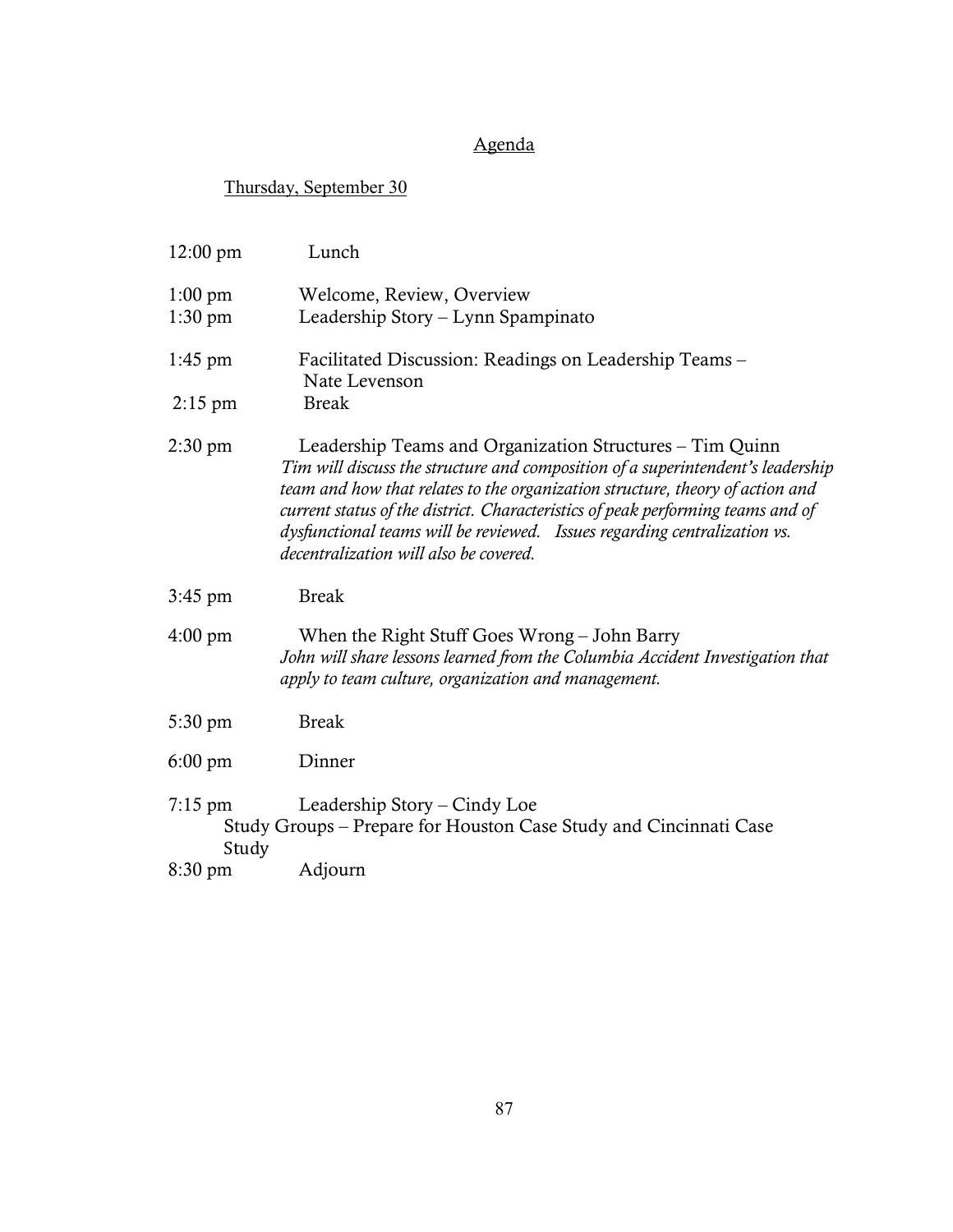## Friday, October 1

| $7:30$ am                      | <b>Breakfast</b>                                                                                                                                                                                                                                                                                                                                                                                                                                                                                |
|--------------------------------|-------------------------------------------------------------------------------------------------------------------------------------------------------------------------------------------------------------------------------------------------------------------------------------------------------------------------------------------------------------------------------------------------------------------------------------------------------------------------------------------------|
| 8:00 am                        | Facilitated Discussion of Execution – Helen Burt                                                                                                                                                                                                                                                                                                                                                                                                                                                |
| 8:30 am                        | It Takes a City: Building a High Performance School District in<br>Houston, Case Study Discussion - Tim Quinn                                                                                                                                                                                                                                                                                                                                                                                   |
| 10:00 am                       | <b>Break</b>                                                                                                                                                                                                                                                                                                                                                                                                                                                                                    |
| $10:15 \text{ am}$<br>District | Case Respondent – Cathy Mincberg, President, Center for School                                                                                                                                                                                                                                                                                                                                                                                                                                  |
|                                | Effectiveness and former Houston ISD Board Member                                                                                                                                                                                                                                                                                                                                                                                                                                               |
| $11:00$ am                     | Houston ISD: A Leadership Story – Abe Saavedra, Superintendent<br>Mr. Saavedra will share his leadership story, discuss his 100-day plan of<br>entry, and provide an "outside-insider" perspective on the Houston ISD.                                                                                                                                                                                                                                                                          |
| $11:45 \text{ pm}$             | Lunch                                                                                                                                                                                                                                                                                                                                                                                                                                                                                           |
| $1:00 \text{ pm}$              | Operations Excellence – Cathy Mincberg<br>Operations excellence makes it possible for student achievement to happen. Ms.<br>Mincberg will focus on Houston's key initiatives in this area and share lessons<br>learned. We will discuss various aspects of operations and talk about how the<br>superintendent should structure each function for maximum efficiency and<br>effectiveness. These areas will include procurement, outsourcing, food service,<br>information technology and more. |
| $2:30 \text{ pm}$              | <b>Break</b>                                                                                                                                                                                                                                                                                                                                                                                                                                                                                    |
| $2:45$ pm                      | Operations Excellence, continued                                                                                                                                                                                                                                                                                                                                                                                                                                                                |
| $3:45 \text{ pm}$              | <b>Break</b>                                                                                                                                                                                                                                                                                                                                                                                                                                                                                    |
| $4:00 \text{ pm}$              | Facilities Planning and Management – Tom Brady<br>Tom will share lessons he's learned about planning and management of<br>K-12 facilities, and discuss what a new superintendent should know<br>about this area of operations.                                                                                                                                                                                                                                                                  |
| $5:00 \text{ pm}$              | Final One-on-One Meetings with Faculty Advisors                                                                                                                                                                                                                                                                                                                                                                                                                                                 |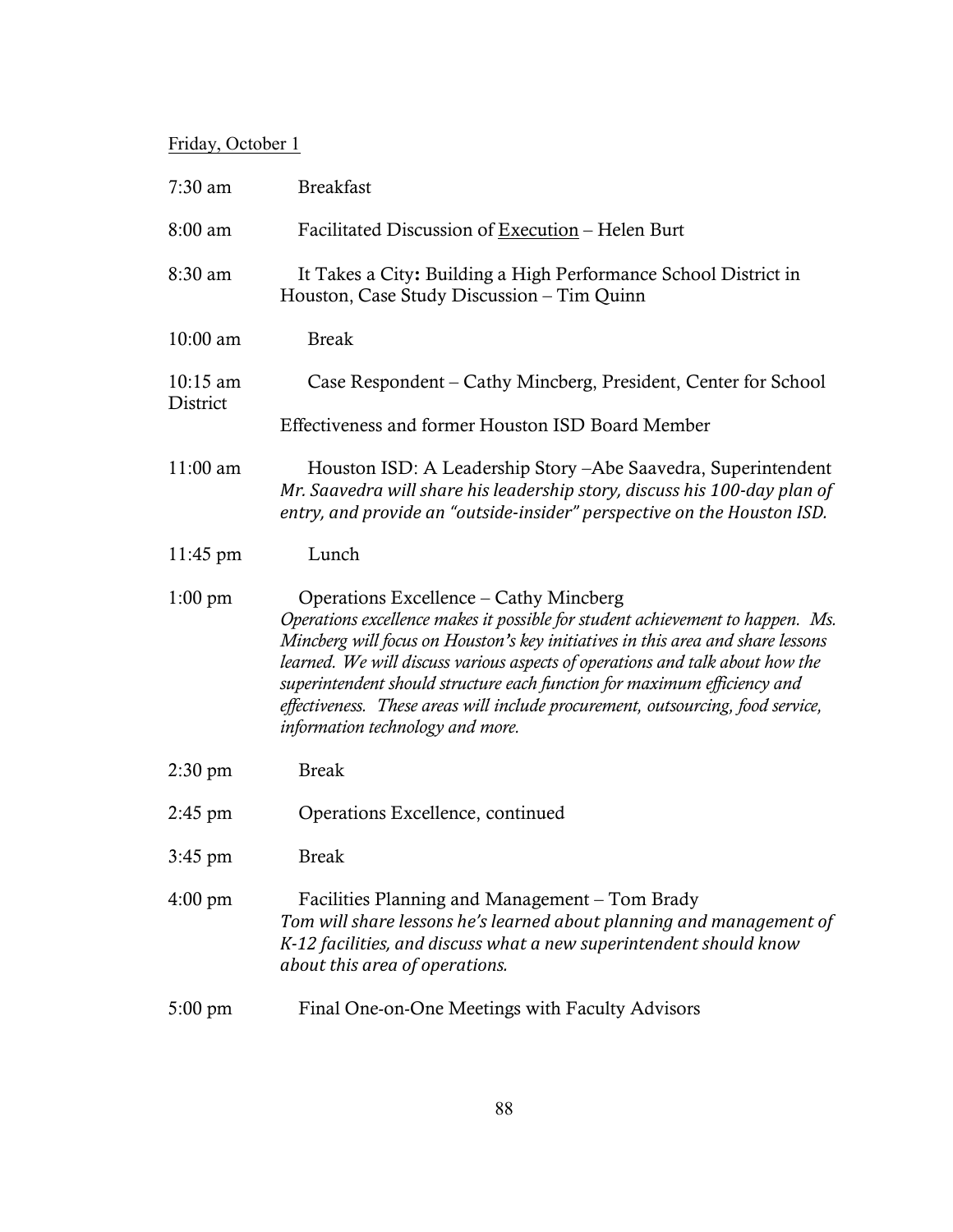*Faculty advisors will meet with advisees to conduct final review of portfolio and individual learning plan. Meetings will also be held with TBC staff to discuss individual plans for urban leadership.*

| $6:00 \text{ pm}$        | Dinner                                                                                                                                                                                                                                             |
|--------------------------|----------------------------------------------------------------------------------------------------------------------------------------------------------------------------------------------------------------------------------------------------|
| $7:00 \text{ pm}$        | One-on-One Meetings, continued                                                                                                                                                                                                                     |
| $9:00 \text{ pm}$        | Adjourn                                                                                                                                                                                                                                            |
| Saturday, October 2      |                                                                                                                                                                                                                                                    |
| $7:30$ am                | <b>Breakfast</b>                                                                                                                                                                                                                                   |
| 8:00 am                  | Cutting the Pie: Defining Equity, Case Study – Karen                                                                                                                                                                                               |
| Hawley-Miles             | Introduced by LaVerne Terry<br>This case study demonstrates how one district implemented student-weighted<br>budgeting and explores the choices they had to make. The concept of student-<br>weighted budgeting will be covered in depth.          |
| 9:30 am                  | <b>Break</b>                                                                                                                                                                                                                                       |
| $9:45$ am                | Budgeting and Resource Allocation – Karen Hawley-Miles<br>We will discuss the choices made in a district that impact the level of<br>resources (time, people and money) that are directed to student<br>achievement.                               |
| $11:45 \text{ pm}$       | Lunch                                                                                                                                                                                                                                              |
| $1:00 \text{ pm}$<br>Rob | Leadership Teams, Organization Structure and Civic Capacity –<br>Mosbacher, Jr., President, Mosbacher Energy Company                                                                                                                               |
|                          | Introduced by Amy Rosen<br>Mr. Mosbacher will provide a perspective on leading a large, complex,<br>dynamic organization, building a strong senior management team, and<br>business and community involvement in the success of an urban district. |
| $2:00 \text{ pm}$        | <b>Break</b>                                                                                                                                                                                                                                       |
| $2:15$ pm                | Small Group Discussion: Theories of Action                                                                                                                                                                                                         |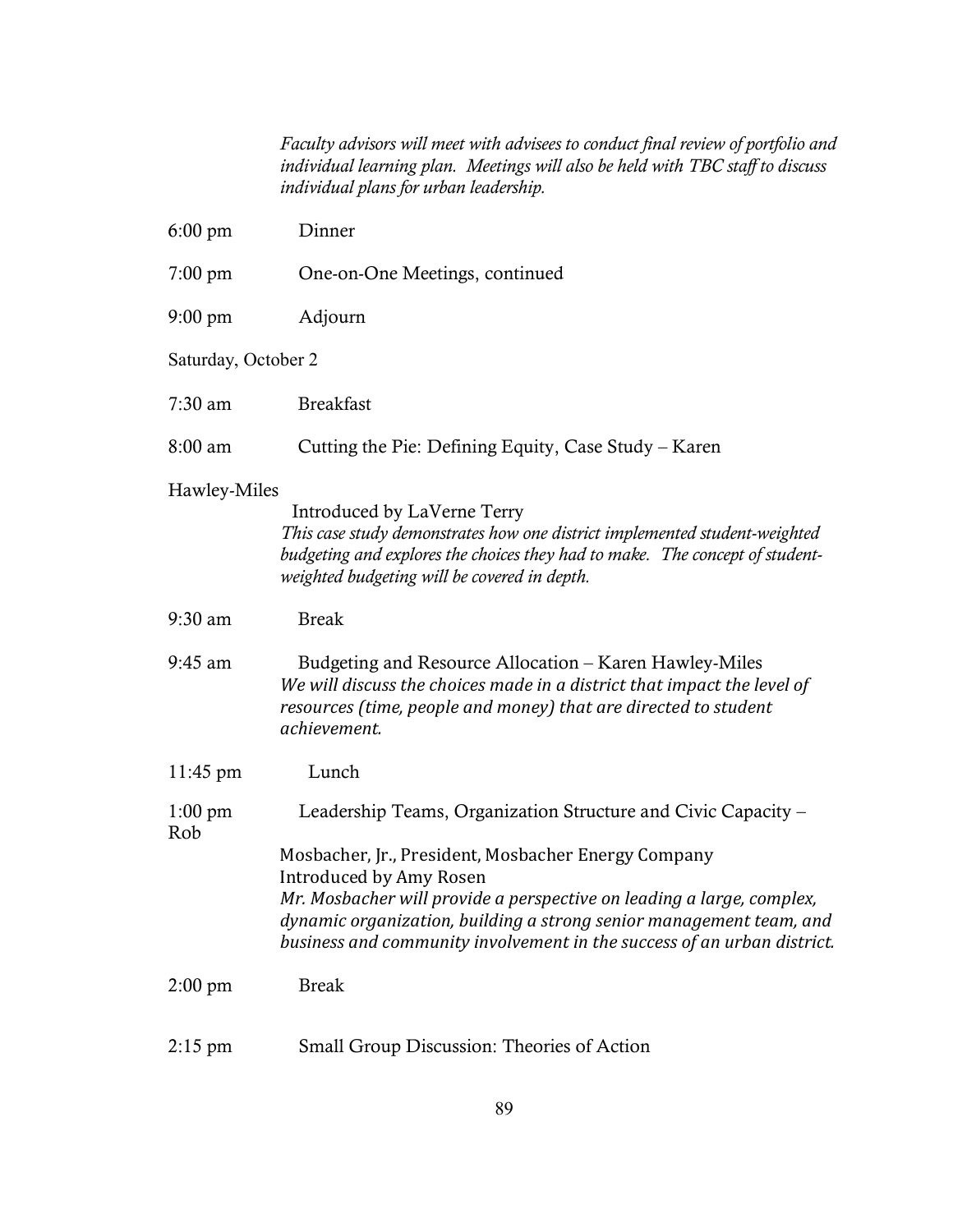*We will meet in small groups with our faculty advisors and present our theories of action for district reform.*

| Whole Group Discussion of Theories of Action                        |
|---------------------------------------------------------------------|
| One presentation of a theory of action will be made from each small |
| group for discussion by the whole group.                            |
|                                                                     |

- 5:15 pm Adjourn
- 7:00 pm Dinner Café Annie, 1728 Post Oak Boulevard, 713-840-1111

### Sunday, October 3

| 7:30 am | <b>Breakfast</b> |
|---------|------------------|
|---------|------------------|

8:00 am Leadership Story – LaVerne Terry

8:15 am The Superintendent's Performance Evaluation Process – Tim Quinn *We will discuss a variety of practices regarding evaluation of the superintendent's performance, and identify the potential strengths and concerns of each. Professional ethics will also be addressed.*

- 9:15 am Evaluation Metrics for Broad Superintendents Becca Bracy
- 9:45 am Weekend Wrap-Up
	- "Amens and Epiphanies"
	- Preview and pre-work for next session
- 10:15 am Adjourn
- (G. Francis, Personal communication, August 24, 2009)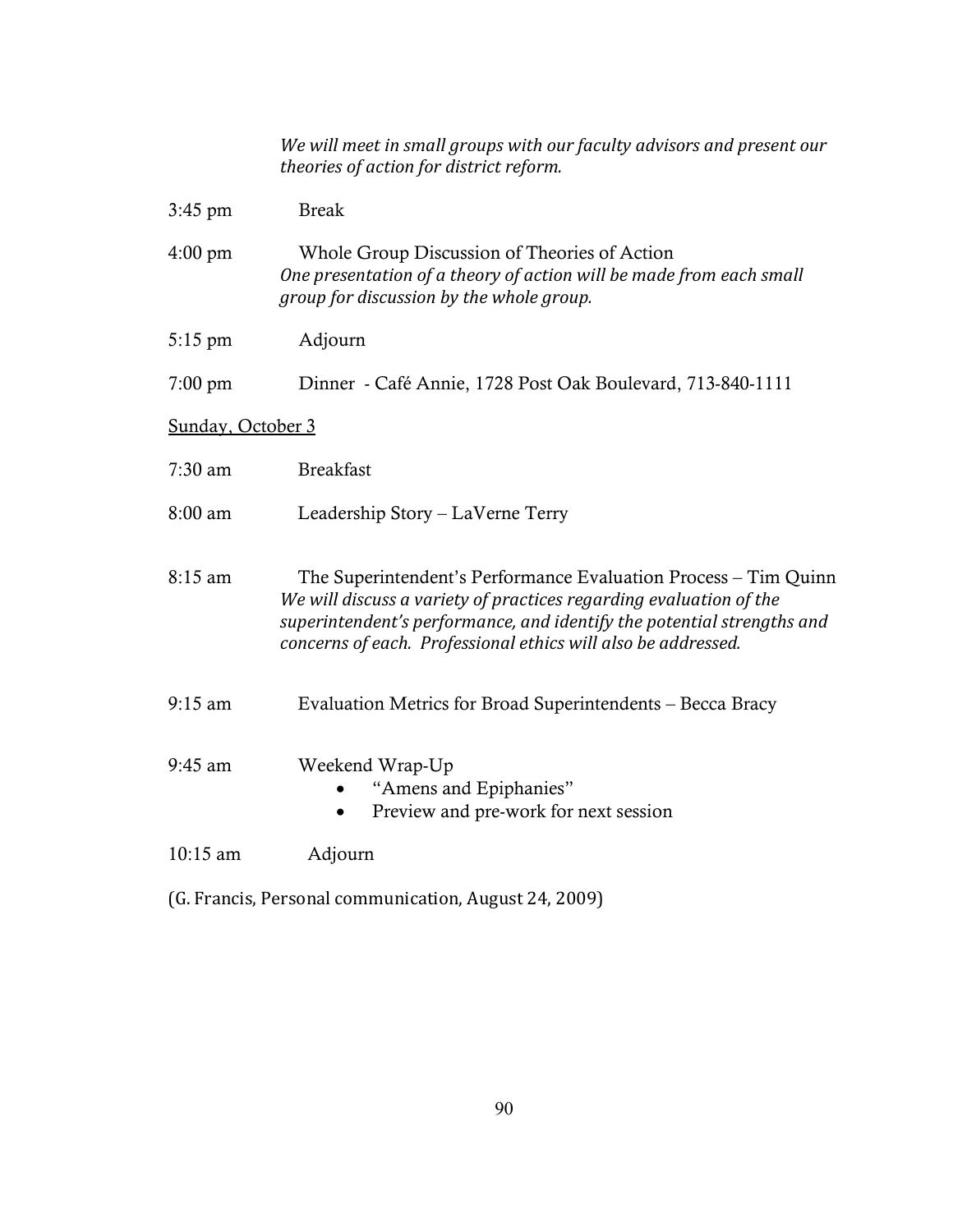### **Appendix C**

### The Air Force Leadership Concept

Col. Benton (2005) describes the fundamental elements toward which effective leadership is directed as being the mission and the people. The primary task of the organization is to perform the mission. It is the people who perform the mission and the primary responsibility of an effective leader is to lead people to carry out a successful mission. Leaders care for the needs of the people quickly and fully so as to assure their support. (Benton, 2005)

Benton (2005) further explains personal characteristics such as integrity, commitment, loyalty, decisiveness and selflessness. The principles of leadership, guidelines for successful leadership as include self-knowledge, competency, communication and flexibility. He describes the responsibility of effective leaders as those who educate and train people, who are able to motivate others through public recognition. Benton (2005) goes on to describe the acceptance by leaders of responsibility for the mission and accountability for failure of the mission. He explains that there is no one perfect style of leadership; rather, effective leaders adapt to meet the needs of the mission, the people, and the environment. "Successful military leaders," he explains, "adapt their leadership styles to meet mission demands and use approaches that capitalize on their strengths" (Benton, 2005, pp. 26).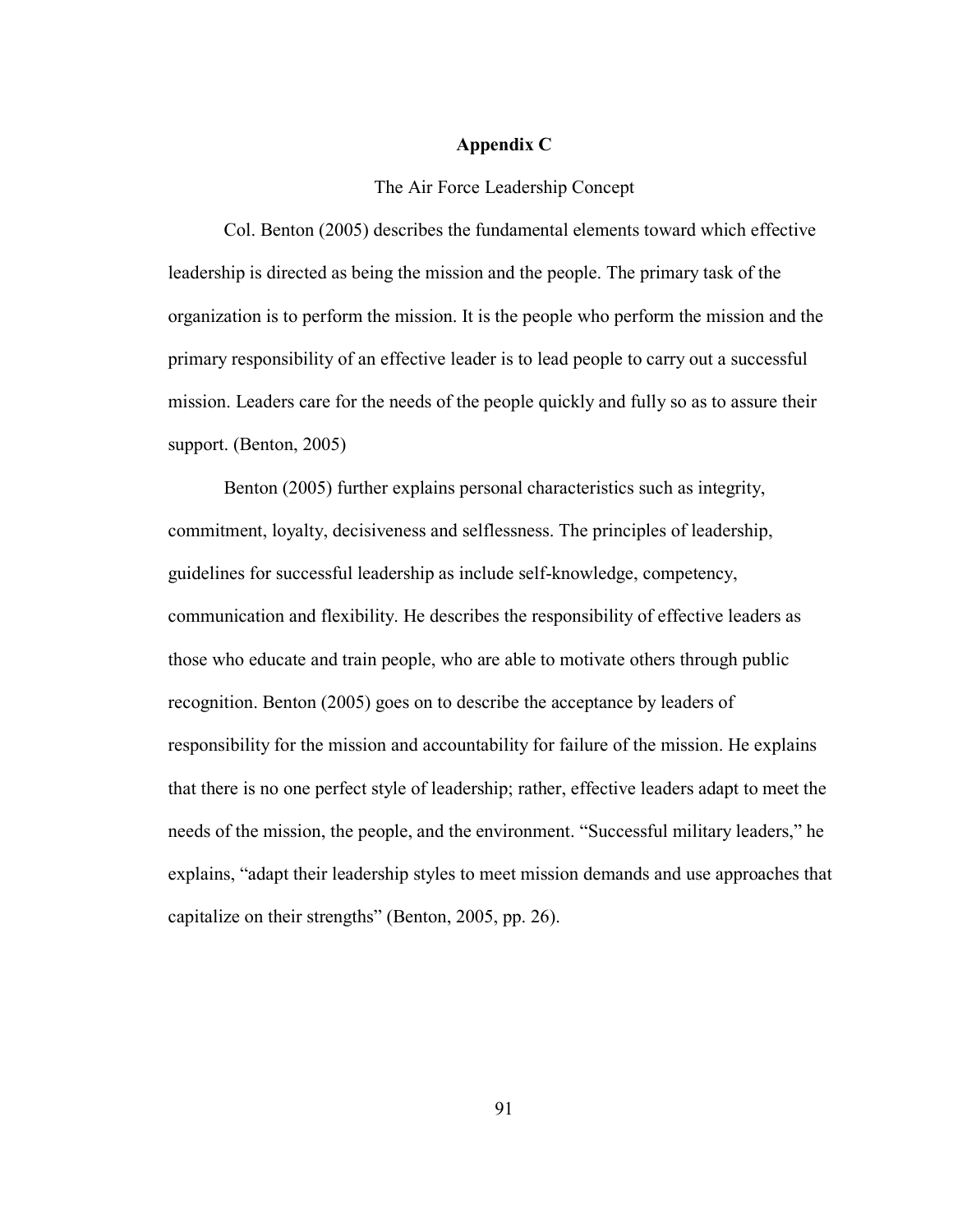## **Appendix D**

## Nontraditional Superintendents

| Professional Background<br>School District Superintendent<br>Appointed                            |
|---------------------------------------------------------------------------------------------------|
| Thomas Brady<br>2007-Present<br>Retired Army Colonel<br><b>School District</b><br>Of Philadelphia |
| Louisiana State Schools Paul Pastorek 2007- Present<br>Attorney-at-law                            |
| Toledo Public School William Harner 2007- Present Army Lieutenant Colonel                         |
| <b>Recovery District New</b><br>Paul Vallas 2007- Present Budget Director, Chicago<br>Orleans     |
| Baltimore, Maryland<br>Andrés Alonso 2007 – Present<br>Attorney-at-law                            |
| David L. Brewer, III 2006- Present<br>Navy Admiral<br>Los Angeles. CA.                            |
| Aurora Public Schools CO. John Barry 2006- Present Air Force Major General                        |
| Pittsburgh Pennsylvania<br>Mark Roosevelt 2005-Present<br>Attorney-at-law                         |
| <b>Walt Disney Studios</b><br>Duval County Schools<br>Joseph Wise<br>2005-Present<br>Executive    |
| Fairfied-Suisun Unified, CA. Arnold W. Carter 2005- Present<br>Retired Army<br>Colonel            |
| <b>Richardson School District</b><br>Jim Nelson 2004-2006<br>Attorney-at-law                      |
| E. Baton Rouge Schools, LA. Charlotte Placide 2004- Present<br>Finance                            |
| Bowling Green Schools, OH Hugh Caumartin 2004- Present Marine Lieutenant                          |
| Seattle, WA. Public Schools Raj Manhas<br>2003-2007<br>Finance                                    |
| Minneapolis Public Schools David Jennings<br>2003-2004<br>State Legislator                        |
| Paula Dawning<br><b>AT&amp;T Sales Executive</b><br>Benton Harbor, MI<br>2002-2000                |
| NY City Schools Joel Klein 2002-Present<br>Attorney General, US Justice Dept.                     |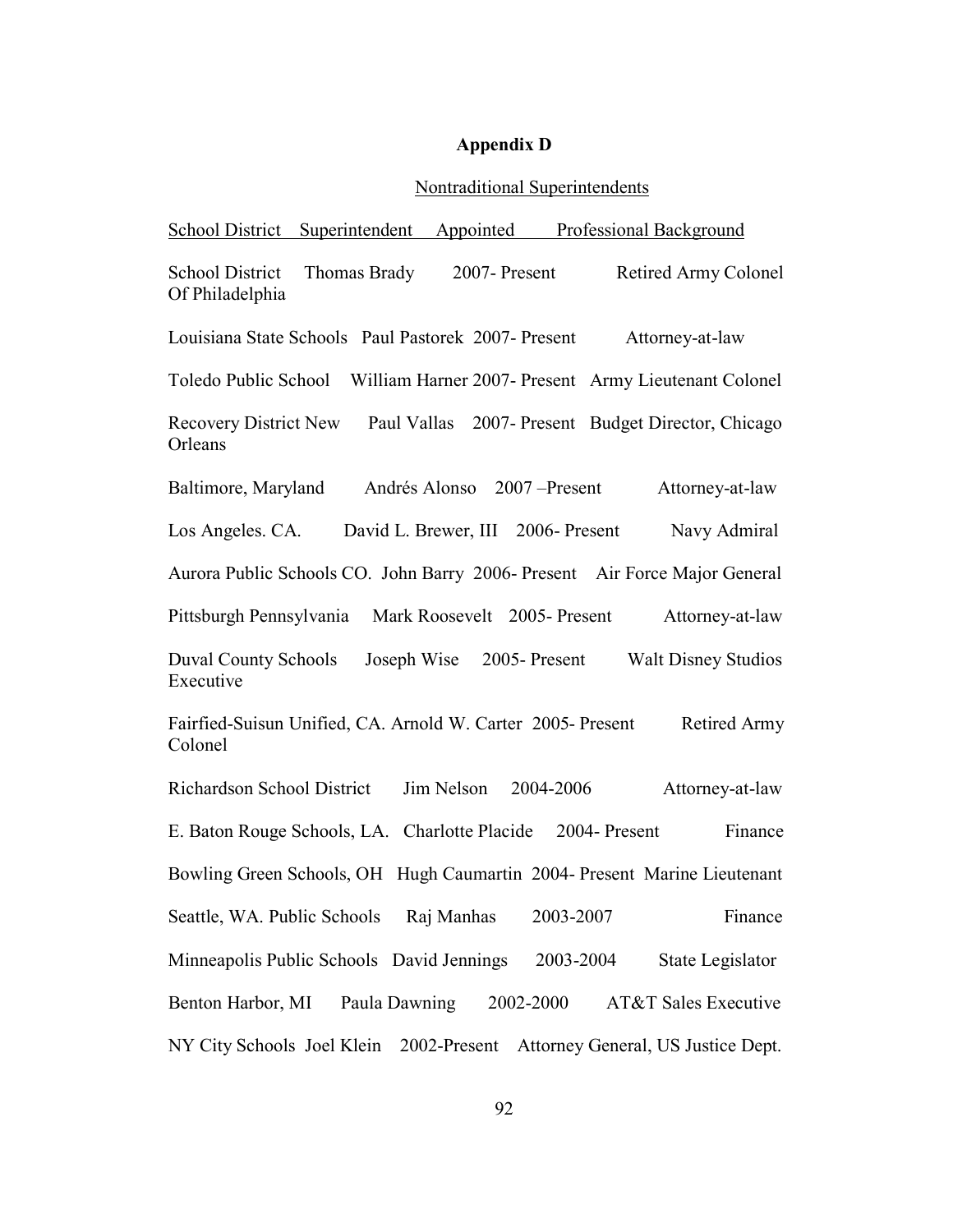School District of Philadelphia Paul Vallas 2002-2007 Budget Director Madison Plains Local Schools, OH Adam Miller 2001-2002 Attorney Savannah-Chatham, GA. John O'Sullivan 2001-2004` USAF Colonel Miami-Dade FL. Merrett Stierheim 2001-2004 Public Service Bethel Schools, WA. Thomas Seigel 2001-Present US Navy Commander East Valley Schools, WA. Jim Scherzinger 2001- Present Legislative Staff Member Chicago Public Schools Arne Duncan 2001- 2008 Professional Basketball Player Philadelphia Schools Philip Goldsmith 2000-2001 Banker Brevard Count Richard DiPatri 2000- Present State Education Commission Cobb County, GA. Joseph Redden 2000-2005 USAir Force General Los Angeles, CA, Roy Romer 2000-2006 Three-term Co. Governor Okaloosa Co. Schools, FL. Dan Gaetz 2000-2005 Owner, VITAS Health Care Greenville County, SC. William Harner 2000-2004 Army Lieutenant Colonel Oklahoma City, OK. William Weitzel 2000-2002 Business NY City Public Schools Harold Levy 2000-2002 Attorney and Finance Dallas Independent Schools Michael Moses 2000-2004 Commissioner of Education Polk County FL. Schools Roscoe Thornhill 2002-2006 Government Administrator Gig Harbor, WA. J. J. Coolican 1999-2005 U.S. Marine Colonel Austin Independent Schools Pasquil Forgine 1999-Present Government Administrator New Orleans Public Schools A.G. Davis 1999-2002 U.S. Marine Colonel